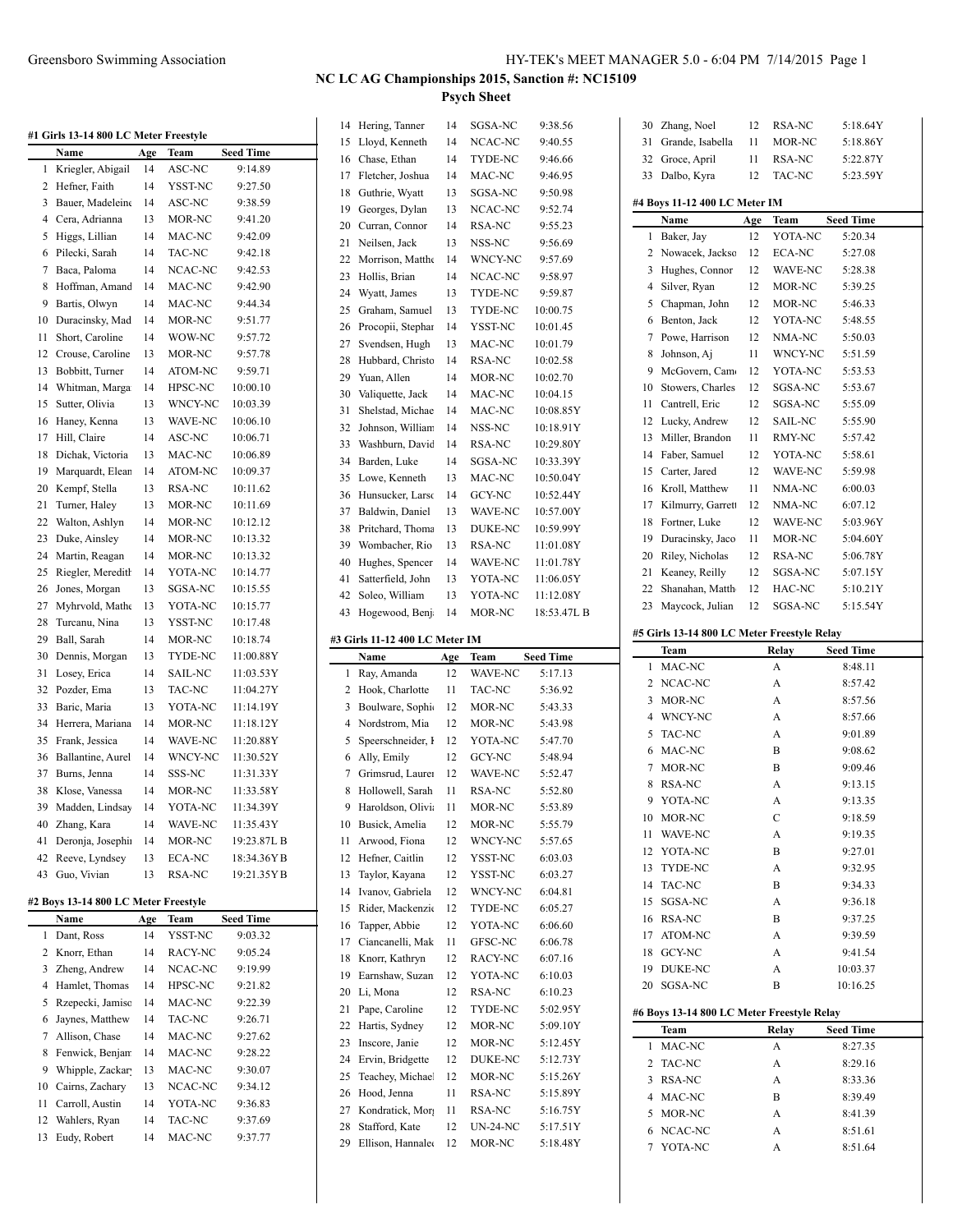Greensboro Swimming Association HY-TEK's MEET MANAGER 5.0 - 6:04 PM 7/14/2015 Page 2

**NC LC AG Championships 2015, Sanction #: NC15109**

**Psych Sheet**

Clack, Carrington 14 TAC-NC 2:20.03

| #6 | (Boys 13-14 800 LC Meter Freestyle Relay) |           |                 |                             |
|----|-------------------------------------------|-----------|-----------------|-----------------------------|
| 8  | <b>RSA-NC</b>                             |           | В               | 9:00.64                     |
| 9  | <b>DUKE-NC</b>                            |           | A               | 9:01.59                     |
| 10 | NSS-NC                                    |           | A               | 9:03.54                     |
| 11 | <b>TYDE-NC</b>                            |           | A               | 9:04.61                     |
| 12 | YOTA-NC                                   |           | B               | 9:10.06                     |
| 13 | MOR-NC                                    |           | Β               | 9:10.31                     |
| 14 | SGSA-NC                                   |           | A               | 9:11.81                     |
| 15 | TAC-NC                                    |           | B               | 9:12.25                     |
| 16 | NCAC-NC                                   |           | Β               | 9:13.46                     |
| 17 | WAVE-NC                                   |           | A               | 9:25.96                     |
| 18 | GCY-NC                                    |           | A               | 9:27.58                     |
| 19 | <b>DUKE-NC</b>                            |           | B               | 9:56.37                     |
|    |                                           |           |                 |                             |
|    | #7 Girls 13-14 200 LC Meter Freestyle     |           |                 |                             |
| 1  | Name<br>Perez, Sophia                     | Age<br>14 | Team<br>NCAC-NC | <b>Seed Time</b><br>2:06.29 |
| 2  | Topp, Dakota                              | 14        | MAC-NC          | 2:09.49                     |
| 3  | Clayton-Luce, So                          | 14        | WAVE-NC         | 2:10.35                     |
|    | Hall, Darcy                               |           | <b>RSA-NC</b>   | 2:10.83                     |
| 4  |                                           | 13        |                 |                             |
| 5  | Westle, Amanda                            | 14        | WNCY-NC         | 2:11.03                     |
| 6  | Carter, Olivia                            | 14        | TAC-NC          | 2:11.38                     |
| 7  | Kriegler, Abigail                         | 14        | ASC-NC          | 2:11.39                     |
| 8  | Hefner, Faith                             | 14        | YSST-NC         | 2:11.53                     |
| 9  | Bartis, Olwyn                             | 14        | MAC-NC          | 2:11.91                     |
| 10 | Hoffman, Amand                            | 14        | MAC-NC          | 2:12.65                     |
| 11 | Cera, Adrianna                            | 13        | MOR-NC          | 2:13.05                     |
| 12 | Plasser, Lydia                            | 14        | EAC-NC          | 2:13.94                     |
| 13 | Whitaker, Peyton                          | 14        | MOR-NC          | 2:13.96                     |
| 14 | Dragelin, Amy                             | 14        | MAC-NC          | 2:14.06                     |
| 15 | Burns, Hannah                             | 14        | SSS-NC          | 2:14.58                     |
| 16 | Baca, Paloma                              | 14        | NCAC-NC         | 2:14.92                     |
| 17 | Worden, Ashley                            | 14        | TAC-NC          | 2:14.98                     |
| 18 | Pilecki, Sarah                            | 14        | TAC-NC          | 2:15.50                     |
| 19 | Flynn, Jessica                            | 14        | SA-NC           | 2:17.34                     |
| 20 | Harris, Chloe                             | 13        | MAC-NC          | 2:17.40                     |
| 21 | Decaro, Emma                              | 14        | YOTA-NC         | 2:17.89                     |
| 22 | Merritt, Kensley                          | 13        | MAC-NC          | 2:17.91                     |
| 23 | Vannote, Elizabe                          | 13        | MAC-NC          | 2:18.00                     |
| 24 | Schlitt, Kayla                            | 13        | WNCY-NC         | 2:18.05                     |
| 25 | Dennis, Morgan                            | 13        | <b>TYDE-NC</b>  | 2:18.22                     |
|    | 26 Lamoreux, Jorda                        | 13        | NMA-NC          | 2:18.44                     |
| 27 | Miller, Kayla                             | 14        | RMY-NC          | 2:18.47                     |
| 28 | Turcanu, Nina                             | 13        | YSST-NC         | 2:18.53                     |
| 29 | Simmons, Anna                             | 14        | MOR-NC          | 2:18.64                     |
| 30 | Black, Erynn                              | 14        | MAC-NC          | 2:18.67                     |
| 31 | Stout, Alina                              | 13        | MAC-NC          | 2:19.00                     |
| 32 | Taylor, Jacquelin                         | 13        | YOTA-NC         | 2:19.03                     |
| 33 | Pinnix, Omega                             | 13        | GCY-NC          | 2:19.08                     |
| 34 | Reeve, Lyndsey                            | 13        | ECA-NC          | 2:19.14                     |
| 35 | Myhrvold, Mathe                           | 13        | YOTA-NC         | 2:19.28                     |
| 36 | Whitman, Marga                            | 14        | HPSC-NC         | 2:19.34                     |
| 37 | Gasper, Ashton                            | 14        | MOR-NC          | 2:19.35                     |
| 38 | Baric, Maria                              | 13        | YOTA-NC         | 2:19.55                     |
| 39 | Morgan, Brooke                            | 13        | YOTA-NC         | 2:19.58                     |
| 40 | Francis, Sophia                           | 14        | <b>UN-01-NC</b> | 2:19.60                     |
| 41 | Jones, Morgan                             | 13        | SGSA-NC         | 2:19.65                     |
| 42 | Reist, Claire                             | 14        | RSA-NC          | 2:19.68                     |
| 43 | Dichak, Victoria                          | 13        | MAC-NC          | 2:19.74                     |
| 44 | Losey, Erica                              | 14        | SAIL-NC         | 2:19.88                     |
| 45 | Barnette, Isabella                        | 13        | MOR-NC          | 2:19.90                     |

| 47       | Short, Caroline                      | 14       | WOW-NC            | 2:20.03            |
|----------|--------------------------------------|----------|-------------------|--------------------|
| 48       | Carte, Camryn                        | 13       | NMA-NC            | 2:20.04            |
| 49       | Brown, Fallon                        | 14       | MAC-NC            | 2:20.38            |
| 50       | Corbi, Katie                         | 14       | MAC-NC            | 2:20.42            |
| 51       | Van Luvender, H                      | 13       | RSA-NC            | 2:20.43            |
| 52       | Bauer, Madeleine                     | 14       | ASC-NC            | 2:20.54            |
| 53       | Marquardt, Elean                     | 14       | ATOM-NC           | 2:20.69            |
| 54       | Glebus, Rebecca                      | 14       | SGSA-NC           | 2:20.78            |
| 55       | Bobbitt, Turner                      | 14       | ATOM-NC           | 2:20.89            |
| 56       | Hutchins, Alicia                     | 14       | GG-NC             | 2:20.99            |
| 57       | Duke, Ainsley                        | 14       | MOR-NC            | 2:21.00            |
| 58       | Kempf, Stella                        | 13       | RSA-NC            | 1:58.97Y           |
| 59       | Muma, Samantha                       | 14       | YOTA-NC           | 1:59.93Y           |
| 60       | Martin, Phoebe                       | 14       | TYDE-NC           | 2:00.49Y           |
| 61       | Frank, Jessica                       | 14       | WAVE-NC           | 2:00.54Y           |
| 62       | Newton, Grace                        | 14       | MOR-NC            | 2:01.30Y           |
| 63       | Vendal, Ella                         | 13       | <b>UN-18-NC</b>   | 2:01.51Y           |
| 64       | Brantley, Lawsor                     | 13       | MAC-NC            | 2:01.95Y           |
| 65       | Burns, Jenna                         | 14       | SSS-NC            | 2:01.98Y           |
| 66       | Haney, Kenna                         | 13       | <b>WAVE-NC</b>    | 2:02.11Y           |
| 67       |                                      |          | MOR-NC            |                    |
|          | Ball, Sarah                          | 14       |                   | 2:02.67Y           |
| 68       | Medlin, Lauren                       | 14       | YOTA-NC           | 2:03.19Y           |
|          | #8 Boys 13-14 200 LC Meter Freestyle |          |                   |                    |
|          | Name                                 | Age      | Team              | <b>Seed Time</b>   |
| 1        | Fenwick, Benjan                      | 14       | MAC-NC            | 2:01.27            |
| 2        | Watko, Cothalee                      | 14       | RSA-NC            | 2:01.68            |
| 3        | Hollett, Andrew                      | 14       | TAC-NC            | 2:02.58            |
| 4        | Dant, Ross                           | 14       | YSST-NC           | 2:02.89            |
| 5        | Auderer, Michael                     | 14       | <b>ASTF-NC</b>    | 2:05.59            |
| 6        | Speerschneider, 2                    | 14       | YOTA-NC           | 2:05.72            |
| 7        | Jaynes, Matthew                      | 14       | TAC-NC            | 2:06.27            |
| 8        | Rzepecki, Jamisc                     | 14       | MAC-NC            | 2:06.93            |
|          |                                      |          |                   |                    |
| 9        | Holt, Jonah                          | 14       | MOR-NC            | 2:07.81            |
| 10       | Oliver, Trenton                      | 14       | MAC-NC            | 2:08.13            |
| 11       | Eudy, Alexander                      | 14       | MAC-NC            | 2:08.82            |
| 12       | Ivy, Michael                         | 14       | <b>RSA-NC</b>     | 2:08.90            |
| 13       | Henderson, Noah                      | 14       | <b>STAR-NC</b>    | 2:09.04            |
| 14       | Shelstad, Michae                     | 14       | MAC-NC            | 2:09.13            |
| 15       | Sherrill, Tyler                      | 14       | MAC-NC            | 2:09.31            |
| 16       | Tomlinson, Alexa                     | 13       | <b>TAC-NC</b>     | 2:09.49            |
| 17       | Kring, Jaden                         | 14       | MOR-NC            | 2:09.57            |
| 18       | Walker, John                         | 14       | NSS-NC            | 2:09.61            |
| 19       | Cummings, Austi                      | 14       | MAC-NC            | 2:09.62            |
| 20       | Hubbard, Christo                     | 14       | RSA-NC            | 2:09.70            |
| 21       | Langston, Mitche                     | 14       | MOR-NC            | 2:09.88            |
| 22       | Whipple, Zackar                      | 13       | MAC-NC            | 2:10.21            |
| 23       |                                      | 14       | HPSC-NC           | 2:10.29            |
| 24       | Hamlet, Thomas<br>McRea, Micah       | 14       | <b>CVAC-NC</b>    | 2:10.67            |
|          |                                      | 14       | TAC-NC            | 2:10.82            |
| 25       | Wahlers, Ryan                        | 14       |                   |                    |
| 26       | Hering, Tanner                       |          | SGSA-NC           | 2:11.11            |
| 27       | Hensley, Noah<br>Duckworth, Ben      | 14       | TAC-NC            | 2:11.26<br>2:12.17 |
| 28       |                                      | 13<br>14 | NMA-NC            |                    |
| 29       | Washburn, David                      |          | RSA-NC            | 2:12.94            |
| 30       | Johnson, William                     | 14       | NSS-NC            | 2:13.06            |
| 31       | Diacumakos, Noa                      | 14       | RSA-NC            | 2:13.08            |
| 32       | Cairns, Zachary                      | 13       | NCAC-NC           | 2:13.09            |
| 33       | Lowe, Kenneth                        | 13       | MAC-NC            | 2:13.09            |
| 34       | Fletcher, Joshua                     | 14       | MAC-NC            | 2:13.22            |
| 35<br>36 | Barden, Luke<br>Svendsen, Hugh       | 14<br>13 | SGSA-NC<br>MAC-NC | 2:13.36<br>2:13.76 |

| 37 | Pritchard, Thoma                         | 13  | DUKE-NC         | 2:13.88          |
|----|------------------------------------------|-----|-----------------|------------------|
| 38 | Dabhade, Arpeet                          | 14  | MAC-NC          | 2:13.92          |
| 39 | Charles, Emile                           | 14  | DUKE-NC         | 2:14.06          |
| 40 | Qualle, Ethan                            | 14  | MOR-NC          | 2:14.13          |
| 41 | Harding, Jeffrey                         | 14  | MAC-NC          | 2:14.33          |
| 42 | Hollis, Brian                            | 14  | NCAC-NC         | 2:14.43          |
| 43 | Procopii, Stephar                        | 14  | YSST-NC         | 2:14.53          |
| 44 | Wyatt, James                             | 13  | TYDE-NC         | 2:14.56          |
|    |                                          |     |                 |                  |
| 45 | Atkinson, Isaac                          | 13  | MAC-NC          | 2:14.69          |
| 46 | Barbeau, Scott                           | 14  | MOR-NC          | 2:14.78          |
| 47 | Hollowell, John                          | 13  | RSA-NC          | 2:14.86          |
| 48 | Spence, Colton                           | 14  | RSA-NC          | 2:15.03          |
| 49 | Moore, Michael                           | 13  | YOTA-NC         | 2:15.10          |
| 50 | Georges, Dylan                           | 13  | NCAC-NC         | 2:15.27          |
| 51 | Satterfield, Bento                       | 14  | YOTA-NC         | 1:55.77Y         |
| 52 | Morrison, Matthe                         | 14  | WNCY-NC         | 1:56.81Y         |
| 53 | Carroll, Austin                          | 14  | YOTA-NC         | 1:56.85Y         |
|    |                                          |     |                 |                  |
|    | #9 Girls 13-14 100 LC Meter Breaststroke |     |                 |                  |
|    | Name                                     | Age | Team            | <b>Seed Time</b> |
| 1  | McCauley, Ashle                          | 14  | MOR-NC          | 1:12.37          |
| 2  | Higgs, Lillian                           | 14  | MAC-NC          | 1:13.19          |
| 3  | Arens, Abigail                           | 13  | MOR-NC          | 1:13.89          |
| 4  | Nelson, Emme                             | 14  | MAC-NC          | 1:16.10          |
| 5  | Ayscue, Riggan                           | 14  | MAC-NC          | 1:16.91          |
| 6  | Mangaoang, Des                           | 13  | MAC-NC          | 1:17.16          |
| 7  | Divoky, Brenna                           | 13  | WOW-NC          | 1:18.17          |
| 8  | Flickinger, Made                         | 13  | MAC-NC          | 1:18.43          |
| 9  | Crouse, Caroline                         | 13  | MOR-NC          | 1:18.43          |
| 10 | Costley, Audrey                          | 14  | NCAC-NC         | 1:19.07          |
| 11 | Bene, Olivia                             | 14  | SGSA-NC         | 1:19.10          |
| 12 | Campbell, Mcker                          | 14  | GCY-NC          | 1:19.62          |
|    |                                          |     | NMA-NC          | 1:20.03          |
| 13 | Lamoreux, Jorda                          | 13  |                 |                  |
| 14 | Merry, Anneliese                         | 14  | NCAC-NC         | 1:20.53          |
| 15 | Johnson, Reagan                          | 14  | MAC-NC          | 1:21.09          |
| 16 | Ssengonzi, Reber                         | 14  | RSA-NC          | 1:22.60          |
| 17 | Pozder, Ema                              | 13  | TAC-NC          | 1:22.69          |
| 18 | Sutter, Olivia                           | 13  | WNCY-NC         | 1:22.96          |
| 19 | Whitmire, Eliza                          | 13  | ATOM-NC         | 1:23.08          |
| 20 | Fullerton, Mikael                        | 14  | WAVE-NC         | 1:23.29          |
| 21 | Dichak, Victoria                         | 13  | MAC-NC          | 1:23.45          |
| 22 | Tate, Mallory                            | 14  | MOR-NC          | 1:23.72          |
| 23 | Boone, Savannah                          | 14  | <b>UN-17-NC</b> | 1:23.77          |
| 24 | Turcanu, Nina                            | 13  | YSST-NC         | 1:23.77          |
| 25 | Hutchins, Alicia                         | 14  | GG-NC           | 1:23.91          |
| 26 | Schoppa, Abigail                         | 13  | SGSA-NC         | 1:23.92          |
| 27 | Deronja, Josephia                        | 14  | MOR-NC          | 1:23.94          |
| 28 | Miller, Kayla                            | 14  | RMY-NC          | 1:23.97          |
| 29 | Ferguson, Reann                          | 13  | MOR-NC          | 1:24.20          |
| 30 | Tucker, Avery                            | 13  | PAC-NC          | 1:24.22          |
| 31 | Burton, Piper                            | 13  | GCY-NC          | 1:24.50          |
| 32 | Topp, Dakota                             | 14  | MAC-NC          | 1:24.60          |
|    |                                          |     |                 |                  |
| 33 | Murphy, Ella                             | 13  | <b>UN-08-NC</b> | 1:24.64          |
| 34 | Curtis, Heidi                            | 14  | TAC-NC          | 1:24.69          |
| 35 | Baric, Maria                             | 13  | YOTA-NC         | 1:25.05          |
| 36 | Calhoun, Sadie                           | 14  | NMA-NC          | 1:25.13          |
| 37 | Jones, Morgan                            | 13  | SGSA-NC         | 1:25.20          |
| 38 | Ballantine, Aurel                        | 14  | WNCY-NC         | 1:25.29          |
| 39 | Naderer, Skylar                          | 13  | NCAC-NC         | 1:25.35          |
| 40 | Burns, Abigail                           | 14  | ECA-NC          | 1:09.96Y         |
| 41 | Francis, Sophia                          | 14  | <b>UN-01-NC</b> | 1:10.02Y         |
| 42 | Mears, Anna                              | 14  | MOR-NC          | 1:10.87Y         |
|    |                                          |     |                 |                  |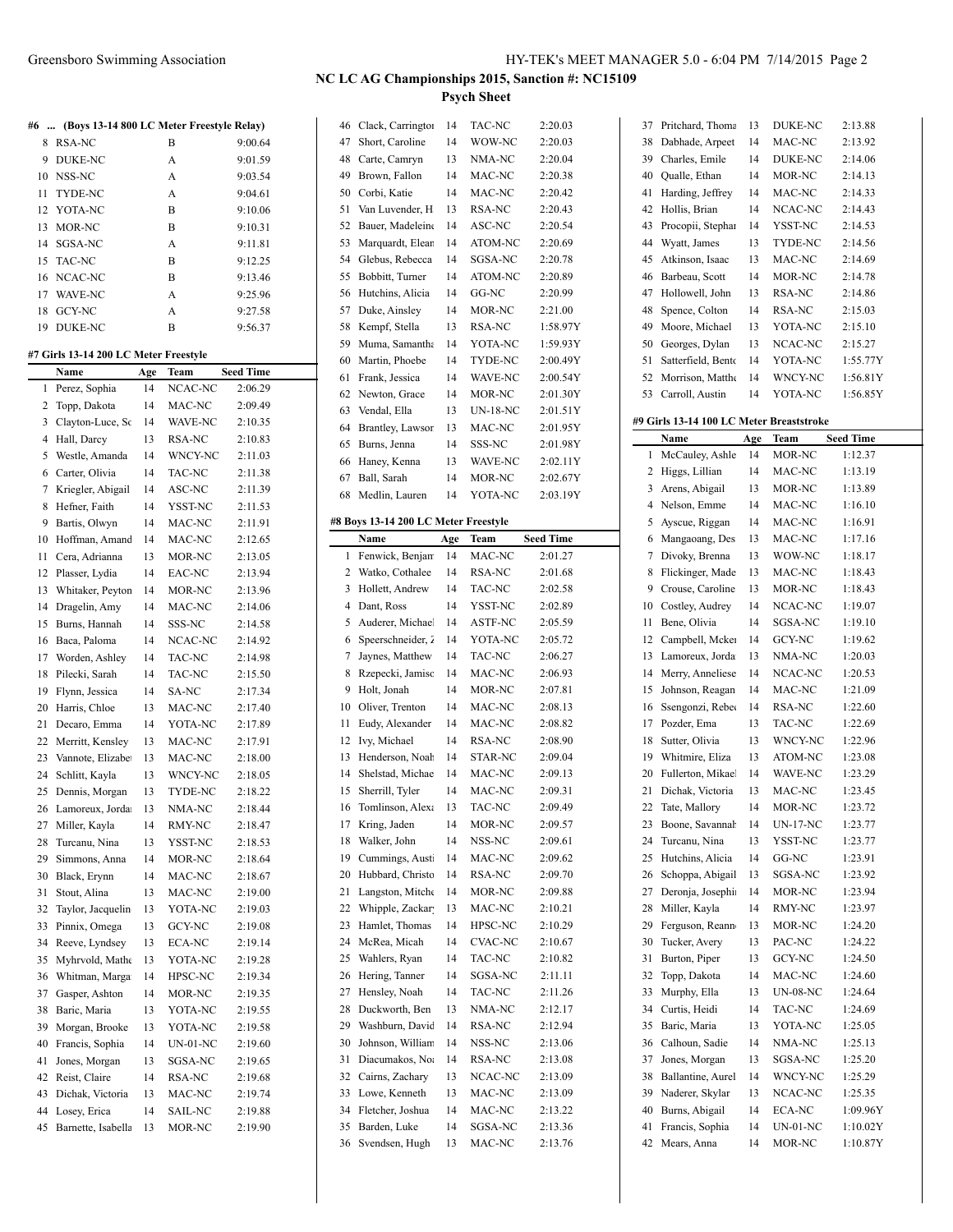#### **#9 ... (Girls 13-14 100 LC Meter Breaststroke)**

| 43<br>Zhu, Caroline | 13 | TAC-NC         | 1:11.30Y |
|---------------------|----|----------------|----------|
| Nunn, Mikayla       | 14 | PAC-NC         | 1:11.75Y |
| Xerras, Alexandr    | 14 | MAC-NC         | 1:12.24Y |
| Wike, Brianna       | 14 | MAC-NC         | 1:12.24Y |
| Smyre, Sophie       | 14 | RSA-NC         | 1:12.44Y |
| Newton, Grace       | 14 | MOR-NC         | 1:12.47Y |
| Turley, Olivia      | 14 | <b>TEAM-NC</b> | 1:12.73Y |
| Harshaw, Anna       | 13 | SGSA-NC        | 1:12.98Y |
| Brown, Fallon       | 14 | MAC-NC         | 1:13.46Y |
| Spina, Gabriella    | 13 | MAC-NC         | 1:14.00Y |
| Graham, Rachel      | 14 | SGSA-NC        | 1:14.14Y |
| Walker, Alexis      | 13 | YOTA-NC        | 1:14.14Y |
| Macon, Mia          | 14 | YSST-NC        | 1:14.22Y |
| Xiao, Sunny         | 13 | SGSA-NC        | 1:14.39Y |
| Hayley, Catherin    | 14 | YOTA-NC        | 1:14.40Y |
| Davis, Mary         | 14 | MAC-NC         | 1:14.56Y |
| Herrera, Mariana    | 14 | MOR-NC         | 1:14.60Y |
| Peters, Evelyn      | 13 | MAC-NC         | 1:14.63Y |
| Powell, Katelyn     | 13 | <b>ATOM-NC</b> | 1:14.76Y |
|                     |    |                |          |

#### **#10 Boys 13-14 100 LC Meter Breaststroke**

|    | Name               | Age | Team           | <b>Seed Time</b> |
|----|--------------------|-----|----------------|------------------|
| 1  | Oliver, Trenton    | 14  | MAC-NC         | 1:12.49          |
| 2  | Duckworth, Ben     | 13  | NMA-NC         | 1:12.89          |
| 3  | Zhang, Jason       | 14  | TAC-NC         | 1:13.70          |
| 4  | Foulkes, T'Lez     | 13  | NCAC-NC        | 1:14.16          |
| 5  | Hollett, Andrew    | 14  | <b>TAC-NC</b>  | 1:14.19          |
| 6  | Marquardt, John    | 14  | ATOM-NC        | 1:14.52          |
| 7  | Zheng, Andrew      | 14  | NCAC-NC        | 1:14.59          |
| 8  | Herndon, Craig     | 14  | <b>GCY-NC</b>  | 1:15.22          |
| 9  | Lyons, Scott       | 14  | MAC-NC         | 1:15.62          |
| 10 | Fore, Dylan        | 14  | TYDE-NC        | 1:15.85          |
| 11 | Wahlers, Ryan      | 14  | TAC-NC         | 1:16.08          |
| 12 | Auderer, Michae.   | 14  | <b>ASTF-NC</b> | 1:16.74          |
| 13 | Enriquez, Edwar    | 13  | SAIL-NC        | 1:16.94          |
| 14 | Holt, Jonah        | 14  | MOR-NC         | 1:16.98          |
| 15 | Bria, Eamon        | 14  | <b>DUKE-NC</b> | 1:17.08          |
| 16 | Lucht, Samuel      | 14  | MOR-NC         | 1:17.15          |
| 17 | Wylie, Jacob       | 14  | YOTA-NC        | 1:17.46          |
| 18 | Monahan, Conall    | 13  | MAC-NC         | 1:17.91          |
| 19 | McRea, Micah       | 14  | <b>CVAC-NC</b> | 1:18.16          |
| 20 | Kranis, Justin     | 14  | TYDE-NC        | 1:18.48          |
| 21 | Hubbard, Christc   | 14  | <b>RSA-NC</b>  | 1:18.82          |
| 22 | Speerschneider, 2  | 14  | YOTA-NC        | 1:19.00          |
| 23 | Becker, Perry      | 13  | YOTA-NC        | 1:19.04          |
| 24 | Mikuta, Christop   | 13  | SGSA-NC        | 1:19.06          |
| 25 | Dabhade, Arpeet    | 14  | MAC-NC         | 1:19.07          |
| 26 | Tomlinson, Alexa   | 13  | TAC-NC         | 1:19.20          |
| 27 | Baldwin, Daniel    | 13  | WAVE-NC        | 1:19.63          |
| 28 | Butner, Garrett    | 14  | WOW-NC         | 1:19.83          |
| 29 | Starbuck, Jason    | 13  | RSA-NC         | 1:19.88          |
| 30 | Roberts, Graysor   | 13  | MOR-NC         | 1:19.91          |
| 31 | Dingfelder, Davi   | 14  | DUKE-NC        | 1:20.00          |
| 32 | Satterfield, Bento | 14  | YOTA-NC        | 1:20.18          |
| 33 | Cairns, Zachary    | 13  | NCAC-NC        | 1:20.32          |
| 34 | Chapel, Alex       | 13  | GYW-NC         | 1:20.34          |
| 35 | Skinner, Malcoln   | 14  | NMA-NC         | 1:20.41          |
| 36 | Grillet, Lucien    | 14  | NSS-NC         | 1:20.43          |
| 37 | Furigay, Jake      | 14  | <b>WNCY-NC</b> | 1:20.75          |
| 38 | Vess, John         | 13  | <b>WNCY-NC</b> | 1:21.04          |
|    |                    |     |                |                  |

| 39       | Darrenkamp, Wil                        | 13       | NMA-NC            | 1:21.20            |
|----------|----------------------------------------|----------|-------------------|--------------------|
| 40       | Meighen, Bryce                         | 14       | NMA-NC            | 1:21.71            |
| 41       | Meehan, John                           | 13       | ATOM-NC           | 1:21.76            |
| 42       | Rettammel, Conr                        | 14       | YOTA-NC           | 1:07.02Y           |
| 43       | Sherrill, Tyler                        | 14       | MAC-NC            | 1:07.05Y           |
| 44       | Neilsen, Jack                          | 13       | NSS-NC            | 1:08.77Y           |
| 45       | Eudy, Robert                           | 14       | MAC-NC            | 1:08.80Y           |
| 46       | O'Connor, Rylan                        | 13       | YOTA-NC           | 1:09.46Y           |
| 47       | Rigsbee, Matthey                       | 14       | <b>DUKE-NC</b>    | 1:09.85Y           |
| 48       | Forst. Preston                         | 14       | $UN-22-NC$        | 1:10.21Y           |
| 49       | Curran, Connor                         | 14       | <b>RSA-NC</b>     | 1:10.71Y           |
|          | #11 Girls 13-14 100 LC Meter Butterfly |          |                   |                    |
|          | Name                                   | Age      | Team              | <b>Seed Time</b>   |
| 1        | Carter, Olivia                         | 14       | TAC-NC            | 1:02.33            |
| 2        | Hoffman, Amand                         | 14       | MAC-NC            | 1:05.13            |
| 3        | Perez, Sophia                          | 14       | NCAC-NC           | 1:05.45            |
| 4        | Vannote, Elizabe                       | 13       | MAC-NC            | 1:05.75            |
| 5        | Arens, Abigail                         | 13       | MOR-NC            | 1:06.43            |
| 6        | Hefner, Faith                          | 14       | YSST-NC           | 1:06.77            |
| 7        | Campbell, Mcker                        | 14       | GCY-NC            | 1:07.15            |
| 8        | Ssengonzi, Rebec                       | 14       | RSA-NC            | 1:07.39            |
| 9        | Ashley, Anna                           | 13       | MAC-NC            | 1:07.56            |
| 10       | Nelson, Emme                           | 14       | MAC-NC            | 1:07.76            |
| 11       | Hall, Darcy                            | 13       | RSA-NC            | 1:08.32            |
| 12       | Stout, Alina                           | 13       | MAC-NC            | 1:08.51            |
| 13       | Crouse, Caroline                       | 13       | MOR-NC            | 1:08.56            |
| 14       | McCauley, Ashle                        | 14       | MOR-NC            | 1:08.72            |
| 15       | Ayscue, Riggan                         | 14       | MAC-NC            | 1:08.80            |
| 16       | Corbi, Katie                           | 14       | MAC-NC            | 1:08.88            |
| 17       | Whitaker, Peyton                       | 14       | MOR-NC            | 1:09.12            |
| 18       | Clayton-Luce, Sc                       | 14       | WAVE-NC           | 1:09.22            |
| 19       | Kudela, Amelia                         | 13       | MAC-NC            | 1:09.26            |
| 20       | Black, Erynn                           | 14       | MAC-NC            | 1:09.57            |
| 21       | Duracinsky, Mad                        | 14       | MOR-NC            | 1:09.57            |
| 22       | Whitmire, Eliza                        | 13       | ATOM-NC           | 1:09.57            |
| 23       | Costley, Audrey                        | 14       | NCAC-NC           | 1:09.63            |
| 24       | Turner, Haley                          | 13       | MOR-NC            | 1:09.98            |
| 25       | Xerras, Alexandr                       | 14       | MAC-NC            | 1:10.31            |
| 26       | Worden, Ashley                         | 14       | TAC-NC            | 1:10.32            |
| 27       | Pinnix, Omega                          | 13       | <b>GCY-NC</b>     | 1:10.43            |
| 28       | Whitman, Marga                         | 14       | HPSC-NC           | 1:10.56            |
| 29       | Plasser, Lydia                         | 14       | EAC-NC            | 1:10.70            |
| 30       | Turley, Olivia                         | 14       | <b>TEAM-NC</b>    | 1:10.77            |
| 31       | Miller, Kayla                          | 14       | RMY-NC            | 1:10.77            |
| 32       | Bobbitt, Turner                        | 14       | ATOM-NC           | 1:10.82            |
| 33       | Harris, Chloe                          | 13       | MAC-NC            | 1:10.85            |
| 34       | Lichtenberger, Cl                      | 13       | MAC-NC            | 1:10.97            |
| 35       | Barnette, Isabella                     | 13       | MOR-NC            | 1:10.97            |
| 36       | Topp, Dakota                           | 14       | MAC-NC            | 1:11.07            |
| 37       | Bathory, Blanka                        | 14       | EAC-NC            | 1:11.24            |
| 38       | Tucker, Avery                          | 13       | PAC-NC            | 1:11.27            |
| 39       | McGuinness, Ma<br>Brown, Fallon        | 13       | GYW-NC            | 1:11.51            |
| 40<br>41 | Schlitt, Kayla                         | 14       | MAC-NC            | 1:11.71            |
| 42       | Peters, Evelyn                         | 13<br>13 | WNCY-NC<br>MAC-NC | 1:11.82<br>1:11.84 |
| 43       | Pozder, Ema                            | 13       | TAC-NC            | 1:11.97            |
| 44       | Short, Caroline                        | 14       | WOW-NC            | 1:12.02            |
| 45       | Pilecki, Sarah                         | 14       | TAC-NC            | 1:12.09            |
| 46       | Cera, Adrianna                         | 13       | MOR-NC            | 1:12.15            |
| 47       | Hurlbert, Katheri                      | 14       | WAVE-NC           | 1:12.21            |
| 48       | Pires, Gabrielle                       | 14       | MAC-NC            | 1:12.22            |
|          |                                        |          |                   |                    |

| 49       | Strickland, Rache                     | 14       | MOR-NC            | 1:12.29            |
|----------|---------------------------------------|----------|-------------------|--------------------|
| 50       | Morgan, Brooke                        | 13       | YOTA-NC           | 1:12.29            |
| 51       | Southard, Chloe                       | 14       | TAC-NC            | 1:12.36            |
| 52       | Hill, Claire                          | 14       | ASC-NC            | 1:12.44            |
| 53       | Kempf, Stella                         | 13       | RSA-NC            | 1:12.47            |
| 54       | Zhang, Kara                           | 14       | WAVE-NC           | 1:12.48            |
| 55       | Hall, Kristina                        | 13       | TYDE-NC           | 1:12.66            |
| 56       | Brantley, Lawsor                      | 13       | MAC-NC            | 1:12.67            |
| 57       | Blandford, Callie                     | 14       | MOR-NC            | 1:12.68            |
| 58       | Carter, Danielle                      | 14       | <b>RSA-NC</b>     | 1:12.70            |
| 59       | Glebus, Rebecca                       | 14       | SGSA-NC           | 1:12.70            |
| 60       | Parks, Elizabeth                      | 14       | TYDE-NC           | 1:12.72            |
|          |                                       | 13       |                   | 1:12.72            |
| 61       | Burton, Piper                         |          | GCY-NC            |                    |
| 62       | Klose, Vanessa                        | 14       | MOR-NC            | 1:12.79            |
| 63       | Reeve, Lyndsey                        | 13       | <b>ECA-NC</b>     | 1:12.91            |
| 64       | Mangaoang, Des                        | 13       | MAC-NC            | 1:13.02            |
| 65       | Duke, Ainsley                         | 14       | MOR-NC            | 1:13.05            |
| 66       | Boone, Savannah                       | 14       | <b>UN-17-NC</b>   | 1:13.07            |
| 67       | Newton, Grace                         | 14       | MOR-NC            | 1:13.25            |
| 68       | Walton, Ashlyn                        | 14       | MOR-NC            | 1:13.25            |
| 69       | Leeman, Sophia                        | 13       | MAC-NC            | 1:13.31            |
| 70       | Merritt, Kensley                      | 13       | MAC-NC            | 1:13.37            |
| 71       | Deronja, Josephia                     | 14       | MOR-NC            | 1:13.53            |
| 72       | Nunez, Katrina                        | 14       | NCAC-NC           | 1:13.54            |
| 73       | Spina, Gabriella                      | 13       | MAC-NC            | 1:13.66            |
| 74       | Walker, Alexis                        | 13       | YOTA-NC           | 1:13.79            |
| 75       | Frank, Jessica                        | 14       | WAVE-NC           | 1:13.83            |
| 76       | Cohen, Ayden                          | 14       | SA-NC             | 1:13.95            |
| 77       | Burns, Hannah                         | 14       | SSS-NC            | 1:00.04Y           |
|          | Whiteman, Molly                       |          |                   |                    |
| 78       |                                       | 14       | YOTA-NC           | 1:01.63Y           |
| 79       | Hopper, Ariel                         | 14       | MAC-NC            | 1:02.03Y           |
|          |                                       |          |                   |                    |
| 80       | Mears, Anna                           | 14       | MOR-NC            | 1:02.74Y           |
| 81       | Muma, Samantha                        | 14       | YOTA-NC           | 1:02.97Y           |
| 82       | Cornea, Andreea                       | 13       | YOTA-NC           | 1:03.02Y           |
| 83       | Carrigan, Anna                        | 14       | YOTA-NC           | 1:03.14Y           |
| 84       | Siemasko, Lily                        | 14       | MAC-NC            | 1:03.50Y           |
| 85       | Burns, Jenna                          | 14       | SSS-NC            | 1:03.78Y           |
| 86       | Merry, Anneliese                      | 14       | NCAC-NC           | 1:03.89Y           |
| 87       | Brown, Tori                           | 14       | <b>DUKE-NC</b>    | 1:04.35Y           |
| 88       | Rodgers, Brenna                       | 14       | MAC-NC            | 1:04.41Y           |
|          |                                       |          |                   |                    |
|          | #12 Boys 13-14 100 LC Meter Butterfly |          |                   |                    |
|          | Name                                  | Age      | Team              | <b>Seed Time</b>   |
| 1        | Oliver, Trenton                       | 14       | MAC-NC            | 58.65              |
| 2        | Lyons, Scott                          | 14       | MAC-NC            | 1:01.70            |
| 3        | Langston, Mitche                      | 14       | MOR-NC            | 1:01.83            |
| 4        | Kring, Jaden                          | 14       | MOR-NC            | 1:01.91            |
| 5        | Watko, Cothalee                       | 14       | RSA-NC            | 1:02.23            |
| 6        | Whipple, Zackar                       | 13       | MAC-NC            | 1:03.06            |
| 7        | Foulkes, T'Lez                        | 13       | NCAC-NC           | 1:03.23            |
| 8        | Henderson, Noah                       | 14       | STAR-NC           | 1:03.57            |
| 9        | Walker, John                          | 14       | NSS-NC            | 1:04.31            |
| 10       | Eudy, Alexander                       | 14       | MAC-NC            | 1:04.53            |
| 11       | Shelstad, Michae                      | 14       | MAC-NC            | 1:04.75            |
| 12       | Knorr, Ethan                          | 14       | RACY-NC           | 1:04.86            |
| 13       | Auderer, Michae.                      | 14       | ASTF-NC           |                    |
|          |                                       | 14       |                   | 1:05.27            |
| 14       | Rzepecki, Jamisc                      |          | MAC-NC            | 1:05.33            |
| 15       | Vlahos, Luke                          | 13       | TYDE-NC           | 1:05.52            |
| 16       | Wiltsey, Kevin                        | 13       | MAC-NC            | 1:05.72            |
| 17       | Osorio, Chase                         | 14       | SSS-NC            | 1:05.76            |
| 18<br>19 | Marquardt, John<br>Poelke, Boyd       | 14<br>13 | ATOM-NC<br>MAC-NC | 1:05.93<br>1:06.00 |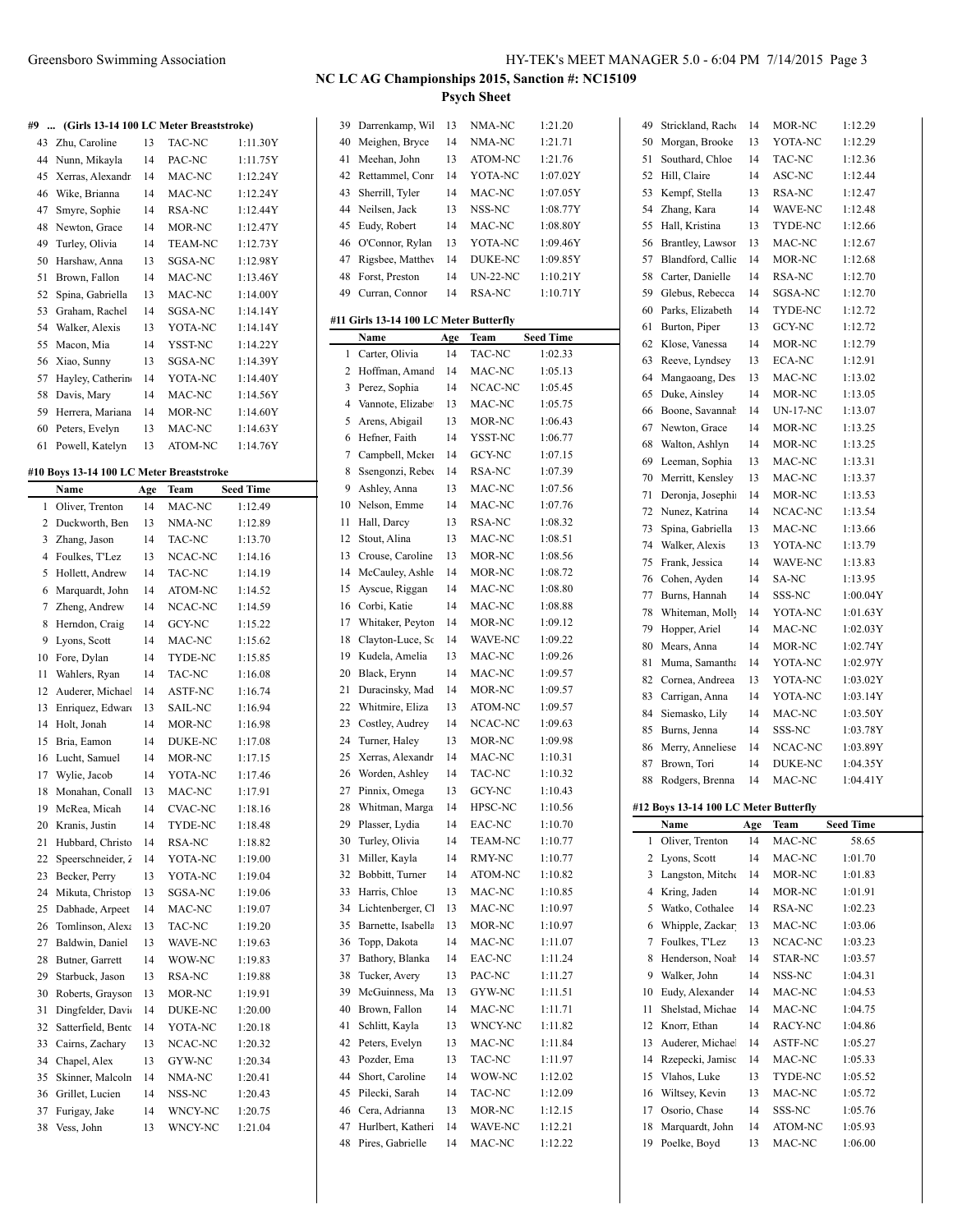Crouse, Caroline 13 MOR-NC 5:22.03

 WAVE-NC A 4:17.03 TYDE-NC A 4:17.84

# **NC LC AG Championships 2015, Sanction #: NC15109**

**Psych Sheet**

| #12 | (Boys 13-14 100 LC Meter Butterfly) |     |                |                  |    | 13 Hall, Darcy                     | 13  | RSA-NC          | 5:23.75          |    | 12 Speerschneider, 2                         | 14 | YOTA-NC         | 5:09.44          |
|-----|-------------------------------------|-----|----------------|------------------|----|------------------------------------|-----|-----------------|------------------|----|----------------------------------------------|----|-----------------|------------------|
|     | 20 Barden, Luke                     | 14  | SGSA-NC        | 1:06.27          |    | 14 Duracinsky, Mad                 | 14  | MOR-NC          | 5:24.13          |    | 13 Eudy, Alexander                           | 14 | MAC-NC          | 5:10.27          |
| 21  | Johnson, Bryson                     | 13  | RSA-NC         | 1:06.68          | 15 | Flickinger, Made                   | 13  | MAC-NC          | 5:24.84          | 14 | Diacumakos, No.                              | 14 | RSA-NC          | 5:13.28          |
|     | 22 Hering, Tanner                   | 14  | SGSA-NC        | 1:07.09          | 16 | Campbell, Mcker                    | 14  | GCY-NC          | 5:25.09          | 15 | Valiquette, Jack                             | 14 | MAC-NC          | 5:13.63          |
| 23  | Youngbar, Matth                     | 14  | MOR-NC         | 1:07.15          | 17 | Vannote, Elizabe                   | 13  | MAC-NC          | 5:26.59          | 16 | Duckworth, Ben                               | 13 | NMA-NC          | 5:13.73          |
|     | 24 Cummings, Aust                   | 14  | MAC-NC         | 1:07.21          | 18 | Sutter, Olivia                     | 13  | WNCY-NC         | 5:26.62          |    | 17 McRea, Micah                              | 14 | CVAC-NC         | 5:14.51          |
|     | 25 Forst, Preston                   | 14  | UN-22-NC       | 1:07.40          | 19 | Ayscue, Riggan                     | 14  | MAC-NC          | 5:27.12          | 18 | Vlahos, Luke                                 | 13 | TYDE-NC         | 5:16.79          |
|     | 26 Harding, Jeffrey                 | 14  | MAC-NC         | 1:07.67          | 20 | Worden, Ashley                     | 14  | TAC-NC          | 5:27.75          | 19 | Baldwin, Daniel                              | 13 | WAVE-NC         | 5:16.92          |
| 27  | Wahlers, Ryan                       | 14  | TAC-NC         | 1:07.75          | 21 | Bartis, Olwyn                      | 14  | MAC-NC          | 5:28.17          | 20 | Eudy, Robert                                 | 14 | MAC-NC          | 5:17.27          |
| 28  | Hamlet, Thomas                      | 14  | HPSC-NC        | 1:07.86          | 22 | Black, Erynn                       | 14  | MAC-NC          | 5:28.23          | 21 | Sherrill, Tyler                              | 14 | MAC-NC          | 5:17.79          |
| 29  | Valiquette, Jack                    | 14  | MAC-NC         | 1:07.87          | 23 | Blandford, Callie                  | 14  | MOR-NC          | 5:28.92          |    | 22 Herndon, Craig                            | 14 | GCY-NC          | 5:17.90          |
| 30  | Schneider, Ethan                    | 14  | MAC-NC         | 1:08.04          | 24 | Simmons, Anna                      | 14  | MOR-NC          | 5:29.67          | 23 | Marquardt, John                              | 14 | ATOM-NC         | 5:18.27          |
|     | 31 Moore, Michael                   | 13  | YOTA-NC        | 1:08.21          | 25 | Francis, Sophia                    | 14  | $UN-01-NC$      | 5:30.38          | 24 | Dabhade, Arpeet                              | 14 | MAC-NC          | 5:19.60          |
| 32  | Washburn, Davic                     | 14  | RSA-NC         | 1:08.29          | 26 | Turcanu, Nina                      | 13  | YSST-NC         | 5:30.54          | 25 | Cairns, Zachary                              | 13 | NCAC-NC         | 5:20.12          |
| 33  | Griffey, Alexand                    | 13  | MAC-NC         | 1:08.33          | 27 | Costley, Audrey                    | 14  | NCAC-NC         | 5:32.20          | 26 | Chase, Ethan                                 | 14 | TYDE-NC         | 5:22.05          |
|     | 34 Ivy, Michael                     | 14  | RSA-NC         | 1:08.40          | 28 | Riegler, Meredith                  | 14  | YOTA-NC         | 5:32.27          | 27 | Wyatt, James                                 | 13 | TYDE-NC         | 5:22.09          |
|     | 35 Pritchard, Thoma                 | 13  | DUKE-NC        | 1:08.42          | 29 | Hill, Claire                       | 14  | ASC-NC          | 5:32.89          | 28 | Monahan, Conall                              | 13 | MAC-NC          | 5:22.35          |
| 36  | Robinson, Logan                     | 14  | MAC-NC         | 1:08.52          | 30 | Turner, Haley                      | 13  | MOR-NC          | 5:33.04          | 29 | Procopii, Stephar                            | 14 | YSST-NC         | 5:22.86          |
| 37  | Wyatt, James                        | 13  | TYDE-NC        | 1:08.53          | 31 | Dichak, Victoria                   | 13  | MAC-NC          | 5:33.44          | 30 | Furigay, Jake                                | 14 | WNCY-NC         | 5:23.02          |
| 38  | Dingfelder, Davi                    | 14  | DUKE-NC        | 1:08.65          | 32 | Ssengonzi, Rebec                   | 14  | RSA-NC          | 5:33.69          | 31 | Wiltsey, Kevin                               | 13 | MAC-NC          | 5:23.31          |
| 39  | Curlee, Robert                      | 14  | YOTA-NC        | 1:08.66          | 33 | Klose, Vanessa                     | 14  | MOR-NC          | 5:33.89          |    | 32 Hollis, Brian                             | 14 | NCAC-NC         | 5:23.64          |
| 40  | Gehrig, John                        | 13  | MAC-NC         | 1:09.11          | 34 | Herrera, Mariana                   | 14  | MOR-NC          | 5:33.93          | 33 | Robinson, Logan                              | 14 | MAC-NC          | 5:23.68          |
|     | 41 McCosh, Ethan                    | 13  | YSST-NC        | 1:09.12          | 35 | Fine, Grace                        | 14  | MOR-NC          | 5:36.35          | 34 | Dingfelder, Davi                             | 14 | DUKE-NC         | 5:24.57          |
| 42  | Poteat, Maximill                    | 13  | NCAC-NC        | 1:09.17          | 36 | Gasper, Ashton                     | 14  | MOR-NC          | 5:36.49          | 35 | Forst, Preston                               | 14 | <b>UN-22-NC</b> | 5:25.71          |
| 43  | Berkowitz, Jeren                    | 14  | YOTA-NC        | 1:09.36          | 37 | Peters, Evelyn                     | 13  | MAC-NC          | 5:36.68          | 36 | Lloyd, Kenneth                               | 14 | NCAC-NC         | 5:25.96          |
|     | 44 Hensley, Noah                    | 14  | TAC-NC         | 1:09.40          |    | 38 Pilecki, Sarah                  | 14  | TAC-NC          | 5:36.95          | 37 | Cotter, Colin                                | 13 | TAC-NC          | 5:25.97          |
|     | 45 Hunsucker, Larso                 | 14  | GCY-NC         | 1:09.41          | 39 | Morgan, Brooke                     | 13  | YOTA-NC         | 5:37.22          | 38 | Fletcher, Joshua                             | 14 | MAC-NC          | 5:26.07          |
| 46  | Cotter, Colin                       | 13  | TAC-NC         | 1:09.46          | 40 | Lichtenberger, Cl                  | 13  | MAC-NC          | 5:38.19          | 39 | Harding, Jeffrey                             | 14 | MAC-NC          | 5:26.11          |
|     | 47 Lowe, Kenneth                    | 13  | MAC-NC         | 1:09.57          | 41 | Bauer, Madeleine                   | 14  | ASC-NC          | 5:38.59          | 40 | Pritchard, Thoma                             | 13 | DUKE-NC         | 5:26.62          |
| 48  | Guthrie, Wyatt                      | 13  | SGSA-NC        | 1:09.62          | 42 | Mears, Anna                        | 14  | MOR-NC          | 5:38.73          | 41 | Satterfield, John                            | 13 | YOTA-NC         | 5:27.59          |
| 49  | Charles, Emile                      | 14  | DUKE-NC        | 1:09.72          | 43 | Mangaoang, Des                     | 13  | MAC-NC          | 5:38.92          | 42 | Schneider, Ethan                             | 14 | MAC-NC          | 5:27.99          |
| 50  | McLawhorn, Me                       | 13  | YOTA-NC        | 1:09.86          | 44 | Medlin, Lauren                     | 14  | YOTA-NC         | 5:39.52          | 43 | Gehrig, John                                 | 13 | MAC-NC          | 5:28.26          |
|     | 51 Monahan, Conall                  | 13  | MAC-NC         | 1:09.91          | 45 | Ferguson, Reann                    | 13  | MOR-NC          | 5:39.54          | 44 | Lucht, Samuel                                | 14 | MOR-NC          | 5:28.32          |
|     | 52 Procopii, Stephar                | 14  | YSST-NC        | 1:10.07          | 46 | Haney, Kenna                       | 13  | WAVE-NC         | 5:39.91          | 45 | Wennborg, Mark                               | 14 | MAC-NC          | 5:28.60          |
|     | 53 Lucht, Samuel                    | 14  | MOR-NC         | 1:10.23          | 47 | Jones, Morgan                      | 13  | SGSA-NC         | 5:40.36          | 46 | Guthrie, Wyatt                               | 13 | SGSA-NC         | 5:28.69          |
|     | 54 Furigay, Jake                    | 14  | WNCY-NC        | 1:10.25          | 48 | Deronja, Josephi                   | 14  | MOR-NC          | 5:40.45          | 47 | Wombacher, Rio                               | 13 | RSA-NC          | 5:28.94          |
|     | 55 Barbeau, Scott                   | 14  | MOR-NC         | 1:10.31          | 49 | Flynn, Jessica                     | 14  | SA-NC           | 4:45.08Y         | 48 | Moore, Michael                               | 13 | YOTA-NC         | 5:29.16          |
|     | 56 O'Connor, Rylan                  | 13  | YOTA-NC        | 1:10.38          | 50 | Stout, Alina                       | 13  | MAC-NC          | 4:47.73Y         | 49 | Poteat, Maximill                             | 13 | NCAC-NC         | 5:29.83          |
|     | 57 Bria, Eamon                      | 14  | DUKE-NC        | 1:10.52          | 51 | Turley, Olivia                     | 14  | <b>TEAM-NC</b>  | 4:47.95Y         | 50 | Hollowell, John                              | 13 | RSA-NC          | 5:29.90          |
|     | 58 Echols, Jeffrey                  | 13  | EAC-NC         | 1:10.61          | 52 | Johnson, Reagan                    | 14  | MAC-NC          | 4:50.43Y         |    | 51 Hubbard, Christo                          | 14 | RSA-NC          | 4:25.13Y         |
|     | 59 Leatherman, Bra                  | 14  | <b>CVAC-NC</b> | 57.94Y           |    | 53 Corbi, Katie                    | 14  | MAC-NC          | 4:51.19Y         | 52 | Rettammel, Conr                              | 14 | YOTA-NC         | 4:39.32Y         |
|     | 60 Johnson, William                 | 14  | NSS-NC         | 58.41Y           |    | 54 Boone, Savannah                 | 14  | <b>UN-17-NC</b> | 4:51.38Y         |    | 53 Foulkes, T'Lez                            | 13 | NCAC-NC         | 4:39.67Y         |
| 61  | Brown, Taye                         | 14  | YOTA-NC        | 58.45Y           |    | 55 Strickland, Rache               | 14  | MOR-NC          | 4:52.95Y         |    | 54 Neilsen, Jack                             | 13 | NSS-NC          | 4:42.81Y         |
|     | 62 Krupp, Hunter                    | 14  | WOW-NC         | 1:00.69Y         |    | 56 Kempf, Stella                   | 13  | RSA-NC          | 4:53.37Y         |    | 55 Curlee, Robert                            | 14 | YOTA-NC         | 4:43.91Y         |
| 63  | Balkus, Ethan                       | 14  | WOW-NC         | 1:01.56Y         | 57 | Baca, Paloma                       | 14  | NCAC-NC         | 4:55.50Y         |    | 56 Curran, Connor                            | 14 | RSA-NC          | 4:46.37Y         |
|     | 64 Yuan, Allen                      | 14  | MOR-NC         | 1:01.78Y         |    | 58 Zhang, Kara                     | 14  | WAVE-NC         | 4:56.40Y         |    |                                              |    |                 |                  |
|     |                                     |     |                |                  |    | 59 Smith, Janie                    | 14  | NSS-NC          | 4:56.52Y         |    | #15 Girls 13-14 400 LC Meter Freestyle Relay |    |                 |                  |
|     | #13 Girls 13-14 400 LC Meter IM     |     |                |                  |    | 60 Reist, Claire                   | 14  | RSA-NC          | 4:57.27Y         |    | Team                                         |    | Relay           | <b>Seed Time</b> |
|     | Name                                | Age | Team           | <b>Seed Time</b> |    |                                    |     |                 |                  |    | 1 MAC-NC                                     |    | A               | 4:03.88          |
|     | 1 McCauley, Ashle                   | 14  | MOR-NC         | 4:59.18          |    | #14 Boys 13-14 400 LC Meter IM     |     |                 |                  |    | 2 WNCY-NC<br>3 MOR-NC                        |    | A               | 4:05.59          |
|     | 2 Perez, Sophia                     | 14  | NCAC-NC        | 5:07.02          |    | Name                               | Age | <b>Team</b>     | <b>Seed Time</b> |    |                                              |    | A               | 4:09.22          |
|     | 3 Higgs, Lillian                    | 14  | MAC-NC         | 5:11.92          |    | 1 Dant, Ross                       | 14  | YSST-NC         | 4:55.91          |    | 4 MAC-NC                                     |    | B               | 4:10.11          |
|     | 4 Arens, Abigail                    | 13  | MOR-NC         | 5:12.31          |    | 2 Zheng, Andrew                    | 14  | NCAC-NC         | 4:55.98          |    | 5 NCAC-NC                                    |    | A               | 4:11.99          |
|     | 5 Kriegler, Abigail                 | 14  | ASC-NC         | 5:13.48          |    | 3 Knorr, Ethan<br>Fenwick, Benjarr | 14  | RACY-NC         | 4:56.03          |    | 6 TAC-NC                                     |    | A               | 4:12.47          |
| 6   | Merry, Anneliese                    | 14  | NCAC-NC        | 5:16.16          | 4  |                                    | 14  | MAC-NC          | 4:59.97          |    | 7 YOTA-NC                                    |    | A               | 4:12.86          |
| 7   | Carter, Olivia                      | 14  | TAC-NC         | 5:16.64          | 5  | Lyons, Scott                       | 14  | MAC-NC          | 5:02.21          |    | 8 MAC-NC<br>9 MOR-NC                         |    | C               | 4:13.28          |
| 8   | Reeder, Grace                       | 14  | WNCY-NC        | 5:16.72          | 6  | Rzepecki, Jamisc                   | 14  | MAC-NC          | 5:03.77          |    |                                              |    | B               | 4:14.90          |
|     | 9 Dragelin, Amy                     | 14  | MAC-NC         | 5:16.85          |    | 7 Whipple, Zackar                  | 13  | MAC-NC          | 5:04.79          |    | 10 RSA-NC                                    |    | A               | 4:15.15          |
|     | 10 Hefner, Faith                    | 14  | YSST-NC        | 5:18.69          | 8  | Fore, Dylan                        | 14  | TYDE-NC         | 5:05.90          |    | 11 MAC-NC                                    |    | D               | 4:16.29          |
|     | 11 Nelson, Emme                     | 14  | MAC-NC         | 5:20.42          |    | 9 Allison, Chase                   | 14  | MAC-NC          | 5:08.36          |    | 12 YOTA-NC                                   |    | B               | 4:16.56          |

 Holt, Jonah 14 MOR-NC 5:08.39 Watko, Cothalee 14 RSA-NC 5:08.97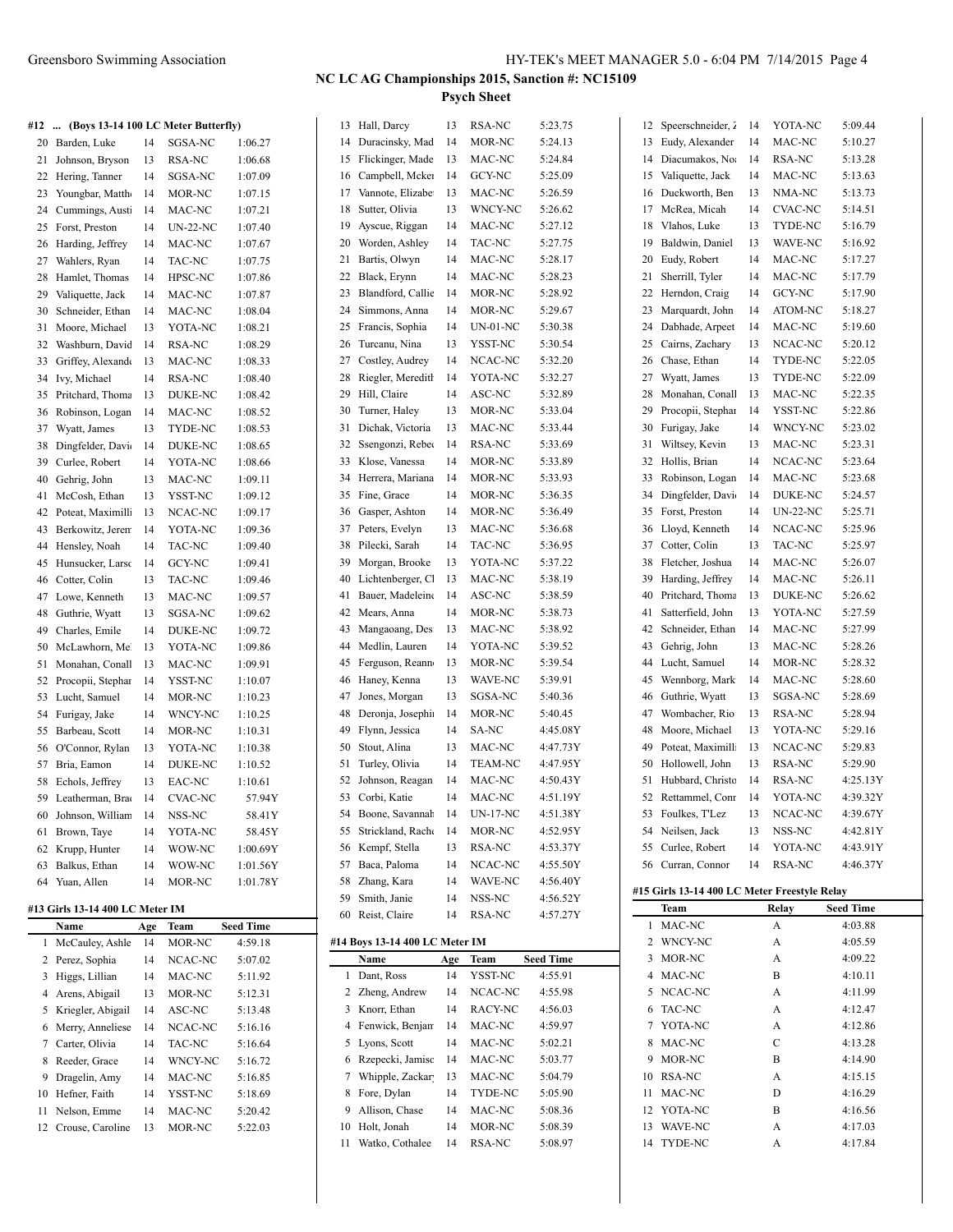|     |            | #15  (Girls 13-14 400 LC Meter Freestyle Relay) |         |
|-----|------------|-------------------------------------------------|---------|
|     | 15 MOR-NC  | C                                               | 4:19.46 |
|     | 16 GCY-NC  | A                                               | 4:22.28 |
|     | 17 ATOM-NC | A                                               | 4:22.92 |
| 18. | YSST-NC    | A                                               | 4:24.02 |
| 19. | SGSA-NC    | A                                               | 4:24.38 |
| 20  | TAC-NC     | B                                               | 4:25.07 |
| 21. | NCAC-NC    | B                                               | 4:25.35 |
|     | 22 YOTA-NC | C                                               | 4:25.51 |
| 23. | RSA-NC     | R                                               | 4:30.23 |
| 24  | DUKE-NC    | A                                               | 4:31.84 |
|     | 25 PAC-NC  | A                                               | 4:34.52 |
| 26  | SGSA-NC    | B                                               | 4:35.46 |
| 27  | SAIL-NC    | A                                               | 4:39.64 |
|     |            |                                                 |         |

#### **#16 Boys 13-14 400 LC Meter Freestyle Relay**

|                | Team                                    |     | Relay         | <b>Seed Time</b> |
|----------------|-----------------------------------------|-----|---------------|------------------|
| 1              | <b>RSA-NC</b>                           |     | A             | 3:52.49          |
| 2              | MAC-NC                                  |     | A             | 3:52.93          |
| 3              | <b>TAC-NC</b>                           |     | A             | 3:55.69          |
| 4              | YOTA-NC                                 |     | A             | 3:55.99          |
| 5              | MOR-NC                                  |     | A             | 3:56.85          |
| 6              | MAC-NC                                  |     | B             | 3:59.29          |
| 7              | NCAC-NC                                 |     | A             | 4:01.21          |
| 8              | MAC-NC                                  |     | C             | 4:01.70          |
| 9              | MAC-NC                                  |     | D             | 4:05.71          |
| 10             | YOTA-NC                                 |     | B             | 4:05.78          |
| 11             | <b>DUKE-NC</b>                          |     | A             | 4:05.88          |
| 12             | TAC-NC                                  |     | B             | 4:05.96          |
| 13             | TYDE-NC                                 |     | A             | 4:06.31          |
| 14             | <b>RSA-NC</b>                           |     | B             | 4:07.25          |
| 15             | NSS-NC                                  |     | A             | 4:08.82          |
| 16             | YOTA-NC                                 |     | $\mathcal{C}$ | 4:09.48          |
| 17             | MOR-NC                                  |     | B             | 4:11.34          |
| 18             | <b>GCY-NC</b>                           |     | A             | 4:15.29          |
| 19             | NMA-NC                                  |     | A             | 4:16.58          |
| 20             | SGSA-NC                                 |     | A             | 4:17.44          |
| 21             | NCAC-NC                                 |     | B             | 4:18.46          |
| 22             | WAVE-NC                                 |     | A             | 4:18.74          |
| 23             | <b>DUKE-NC</b>                          |     | B             | 4:24.13          |
|                | #17 Girls 11-12 200 LC Meter Backstroke |     |               |                  |
|                | Name                                    | Age | Team          | <b>Seed Time</b> |
| 1              | Chen, Helen                             | 12  | RSA-NC        | 2:37.54          |
| $\overline{c}$ | Woody, Sophia                           | 12  | ASC-NC        | 2:37.87          |
| 3              | Pham, Jacquelyn                         | 11  | TAC-NC        | 2:39.05          |
| 4              | Zhang, Jolene                           | 11  | TAC-NC        | 2:40.17          |
| 5              | Zettel, Brooke                          | 11  | MOR-NC        | 2:41.39          |
| 6              | Hollowell, Sarah                        | 11  | <b>RSA-NC</b> | 2:41.97          |
| 7              | Wen, Melody                             | 12  | <b>RSA-NC</b> | 2:42.04          |
| 8              | Said, Nisma                             | 12  | TAC-NC        | 2:42.75          |
| 9              | Clark, Abigail                          | 11  | TAC-NC        | 2:43.00          |
| 10             | Earnshaw, Suzan                         | 12  | YOTA-NC       | 2:43.09          |
| 11             | Nordstrom, Mia                          | 12  | MOR-NC        | 2:43.90          |
| 12             | Pluska, Olivia                          | 12  | MOR-NC        | 2:44.04          |
| 13             | Schoppa, Maura                          | 11  | SGSA-NC       | 2:44.09          |
| 14             | Hook, Charlotte                         | 11  | <b>TAC-NC</b> | 2:45.32          |
| 15             | Groce, April                            | 11  | <b>RSA-NC</b> | 2:46.56          |
| 16             | Williford, Carolin                      | 12  | MOR-NC        | 2:47.06          |
| 17             | Rose, Mia                               | 12  | NCAC-NC       | 2:47.15          |
| 18             | Carson, Megan                           | 12  | YOTA-NC       | 2:47.90          |
|                |                                         |     |               |                  |

| 19       | Carson, Katherin                       | 12       | YOTA-NC                   | 2:48.42              |
|----------|----------------------------------------|----------|---------------------------|----------------------|
| 20       | Rider, Mackenzie                       | 12       | TYDE-NC                   | 2:49.05              |
| 21       | Ivanov, Gabriela                       | 12       | WNCY-NC                   | 2:49.20              |
| 22       | Arms, Delaney                          | 12       | YOTA-NC                   | 2:49.22              |
| 23       | Ellison, Hannalee                      | 12       | MOR-NC                    | 2:49.68              |
| 24       | Adams, Mackenz                         | 12       | YOTA-NC                   | 2:49.81              |
| 25       |                                        | 12       | MOR-NC                    | 2:50.11              |
|          | Ross, Caroline                         |          |                           |                      |
| 26       | Smith, Jordan                          | 12       | TAC-NC                    | 2:50.90              |
| 27       | Meyer, Ariana                          | 12       | YOTA-NC                   | 2:50.91              |
| 28       | O'Connor, Brynn                        | 11       | YOTA-NC                   | 2:51.57              |
| 29       | Losey, Amanda                          | 12       | <b>SAIL-NC</b>            | 2:52.20              |
| 30       | Jackson, Sarah                         | 11       | TAC-NC                    | 2:52.25              |
| 31       | Robinson, Samar                        | 12       | XA-NC                     | 2:52.25              |
| 32       | Hicks, Hailey                          | 11       | YOTA-NC                   | 2:52.64              |
| 33       | Horn, Ainsley                          | 11       | <b>TAC-NC</b>             | 2:52.68              |
| 34       | Grimsrud, Laurer                       | 12       | WAVE-NC                   | 2:52.71              |
| 35       | Schimmoller, Jen                       | 12       | NMA-NC                    | 2:52.77              |
|          |                                        |          |                           |                      |
| 36       | Tart, Bethany                          | 12       | <b>ECA-NC</b>             | 2:25.06Y             |
| 37       | Schmid, Abigail                        | 12       | YOTA-NC                   | 2:26.68Y             |
| 38       | Bartis, Rowan                          | 11       | MAC-NC                    | 2:28.25Y             |
| 39       | Inscore, Janie                         | 12       | MOR-NC                    | 2:29.26Y             |
| 40       | Konopka, Ava                           | 12       | YOTA-NC                   | 2:29.57Y             |
| 41       | Covington, Sadie                       | 11       | STAR-NC                   | 2:29.59Y             |
|          |                                        |          |                           |                      |
|          | #18 Boys 11-12 200 LC Meter Backstroke |          |                           |                      |
|          | Name                                   | Age      | Team                      | <b>Seed Time</b>     |
| 1        | Thakur, Jake                           | 12       | <b>TAC-NC</b>             | 2:20.92              |
|          |                                        |          |                           |                      |
| 2        | Barnett, Wesley                        | 12       | MAC-NC                    | 2:21.85              |
| 3        | Ghim, Christophe                       | 12       | TAC-NC                    | 2:30.77              |
| 4        | Connery, Timoth                        | 12       | NMA-NC                    | 2:33.83              |
| 5        | Barker, William                        | 12       | <b>ECA-NC</b>             | 2:35.43              |
| 6        | Tobul, Thomas                          | 12       | MOR-NC                    | 2:36.58              |
|          |                                        |          |                           |                      |
| 7        | Duracinsky, Jaco                       | 11       | MOR-NC                    | 2:37.40              |
| 8        | Benton, Jack                           | 12       | YOTA-NC                   | 2:39.24              |
| 9        | Powe, Harrison                         | 12       | NMA-NC                    | 2:39.53              |
| 10       |                                        | 12       | TAC-NC                    | 2:40.56              |
| 11       | Payne, Mitchell                        | 11       | <b>RMY-NC</b>             |                      |
|          | Miller, Brandon                        |          |                           | 2:41.07              |
| 12       | Haughey, Braede                        | 11       | TAC-NC                    | 2:43.39              |
| 13       | Keough, Patrick                        | 11       | <b>RSA-NC</b>             | 2:43.97              |
| 14       | Prucha, Benjamir                       | 12       | YOTA-NC                   | 2:44.79              |
| 15       | Haxholdt, Victor                       | 12       | TAC-NC                    | 2:44.84              |
| 16       | Stowers, Charles                       | 12       | SGSA-NC                   | 2:45.29              |
| 17       | Soule, William                         | 11       | ASC-NC                    | 2:45.41              |
| 18       | Faber, Samuel                          | 12       | YOTA-NC                   | 2:46.54              |
| 19       | Das, Avijit                            | 12       | MAC-NC                    | 2:47.66              |
| 20       | Carter, Jared                          | 12       | WAVE-NC                   | 2:48.09              |
| 21       | Shanahan, Matth                        | 12       | HAC-NC                    | 2:49.12              |
|          |                                        |          |                           |                      |
| 22       | Cantrell, Eric                         | 12       | SGSA-NC                   | 2:49.95              |
| 23       | Carver, Josiah                         | 12       | YOTA-NC                   | 2:50.73              |
| 24       | Himes, Grant                           | 12       | ATOM-NC                   | 2:51.04              |
| 25       | Vasudevan, Srina                       | 12       | TAC-NC                    | 2:51.44              |
| 26       | Congiusta, Matth                       | 11       | YOTA-NC                   | 2:51.86              |
| 27       | Giffel, Ian                            | 11       | YOTA-NC                   | 2:52.01              |
| 28       | Coppedge, Thom                         | 12       | YOTA-NC                   | 2:52.03              |
| 29       | McCreery, Colen                        | 12       | $UN-21-NC$                | 2:16.75Y             |
| 30       | Zucker, Logan                          | 12       | MAC-NC                    | 2:19.04Y             |
| 31       | Tars, Robert                           | 11       | GCY-NC                    | 2:21.21Y             |
| 32       | Adams, Nathan                          | 12       | UN-02-NC                  | 2:21.36Y             |
|          |                                        |          |                           |                      |
| 33       | Prucha, Jonathan                       | 11       | YOTA-NC                   | 2:24.71Y             |
| 34<br>35 | Lucky, Andrew<br>Weaver, Ryan          | 12<br>11 | <b>SAIL-NC</b><br>DUKE-NC | 2:25.04Y<br>2:26.04Y |

|          | Name                                  | Age | Team              | <b>Seed Time</b>   |  |
|----------|---------------------------------------|-----|-------------------|--------------------|--|
| 1        | Carter, Olivia                        | 14  | TAC-NC            | 2:16.37            |  |
| 2        | Perez, Sophia                         | 14  | NCAC-NC           | 2:19.37            |  |
| 3        | McCauley, Ashle                       | 14  | MOR-NC            | 2:24.44            |  |
| 4        | Crouse, Caroline                      | 13  | MOR-NC            | 2:25.10            |  |
| 5        | Campbell, Mcker                       | 14  | GCY-NC            | 2:26.49            |  |
| 6        | Vannote, Elizabe                      | 13  | MAC-NC            | 2:26.86            |  |
| 7        | Hefner, Faith                         | 14  | YSST-NC           | 2:28.40            |  |
| 8        | Hoffman, Amand                        | 14  | MAC-NC            | 2:28.74            |  |
| 9        | Worden, Ashley                        | 14  | TAC-NC            | 2:30.69            |  |
| 10       | Hall, Darcy                           | 13  | RSA-NC            | 2:32.92            |  |
| 11       | Duracinsky, Mad                       | 14  | MOR-NC            | 2:34.11            |  |
| 12       | Klose, Vanessa                        | 14  | MOR-NC            | 2:34.36            |  |
| 13       | Blandford, Callie                     | 14  | MOR-NC            | 2:36.28            |  |
| 14       | Turner, Haley                         | 13  | MOR-NC            | 2:36.39            |  |
| 15       | Deronja, Josephia                     | 14  | MOR-NC            | 2:36.93            |  |
| 16       | Turley, Olivia                        | 14  | <b>TEAM-NC</b>    | 2:37.02            |  |
| 17       | Whitman, Marga                        | 14  | HPSC-NC           | 2:37.05            |  |
| 18       | Walton, Ashlyn                        | 14  | MOR-NC            | 2:38.84            |  |
| 19       | Barnette, Isabella                    | 13  | MOR-NC            | 2:39.43            |  |
| 20       | Kempf, Stella                         | 13  | RSA-NC            | 2:39.45            |  |
| 21       | Kudela, Amelia                        | 13  | MAC-NC            | 2:39.86            |  |
| 22       | Peters, Evelyn                        | 13  | MAC-NC            | 2:40.82            |  |
| 23       | Guo, Vivian                           | 13  | RSA-NC            | 2:41.17            |  |
| 24       | Riegler, Meredith                     | 14  | YOTA-NC           | 2:41.20            |  |
| 25       | Harris, Chloe                         | 13  | MAC-NC            | 2:41.31            |  |
| 26       | Hill, Claire                          | 14  | ASC-NC            | 2:41.49            |  |
| 27       | Nunez, Katrina                        | 14  | NCAC-NC           | 2:41.52            |  |
| 28       | Lichtenberger, Cl                     | 13  | MAC-NC            | 2:41.52            |  |
| 29       | Corbi, Katie                          | 14  | MAC-NC            | 2:14.53Y           |  |
| 30       | Pires, Gabrielle                      | 14  | MAC-NC            | 2:17.67Y           |  |
| 31       | Short, Caroline                       | 14  | WOW-NC            | 2:18.27Y           |  |
| 32       | McGuinness, Ma                        | 13  | GYW-NC            | 2:18.32Y           |  |
| 33       | Mears, Anna                           | 14  | MOR-NC            | 2:18.54Y           |  |
| 34       | Bathory, Blanka                       | 14  | EAC-NC            | 2:18.57Y           |  |
| 35       | Pozder, Ema                           | 13  | TAC-NC            | 2:19.19Y           |  |
| 36       | Zhang, Kara                           | 14  | WAVE-NC           | 2:19.74Y           |  |
| 37       | Ashley, Anna                          | 13  | MAC-NC            | 2:19.78Y           |  |
| 38       | Xerras, Alexandr                      | 14  | MAC-NC            | 2:19.87Y           |  |
| 39       | Cornea, Andreea                       | 13  | YOTA-NC           | 2:20.17Y           |  |
| 40       | Carrigan, Anna                        | 14  | YOTA-NC           | 2:22.29Y           |  |
|          | #20 Boys 13-14 200 LC Meter Butterfly |     |                   |                    |  |
|          | Name                                  | Age | Team              | <b>Seed Time</b>   |  |
| 1        | Kring, Jaden                          | 14  | MOR-NC            | 2:14.49            |  |
| 2        | Watko, Cothalee                       | 14  | RSA-NC            | 2:15.09            |  |
| 3        | Knorr, Ethan                          | 14  | RACY-NC           | 2:17.62            |  |
| 4        | Barden, Luke                          | 14  | SGSA-NC           | 2:17.94            |  |
|          |                                       |     |                   |                    |  |
| 5        | Fenwick, Benjan                       | 14  | MAC-NC            | 2:19.34            |  |
| 6        | Whipple, Zackar                       | 13  | MAC-NC            | 2:21.12            |  |
| 7        | Henderson, Noah                       | 14  | STAR-NC           | 2:21.20            |  |
| 8        | Shelstad, Michae                      | 14  | MAC-NC            | 2:21.56            |  |
| 9        | Eudy, Alexander                       | 14  | MAC-NC            | 2:23.56            |  |
| 10       | Marquardt, John                       | 14  | ATOM-NC           | 2:26.54            |  |
| 11       | Hering, Tanner                        | 14  | SGSA-NC           | 2:27.39            |  |
| 12       | Lyons, Scott                          | 14  | MAC-NC            | 2:27.72            |  |
| 13       | Wiltsey, Kevin                        | 13  | MAC-NC            | 2:27.89            |  |
| 14       | Rzepecki, Jamisc                      | 14  | MAC-NC            | 2:27.92            |  |
| 15<br>16 | Vlahos, Luke<br>Youngbar, Matth       | 13  | TYDE-NC<br>MOR-NC | 2:28.18<br>2:29.33 |  |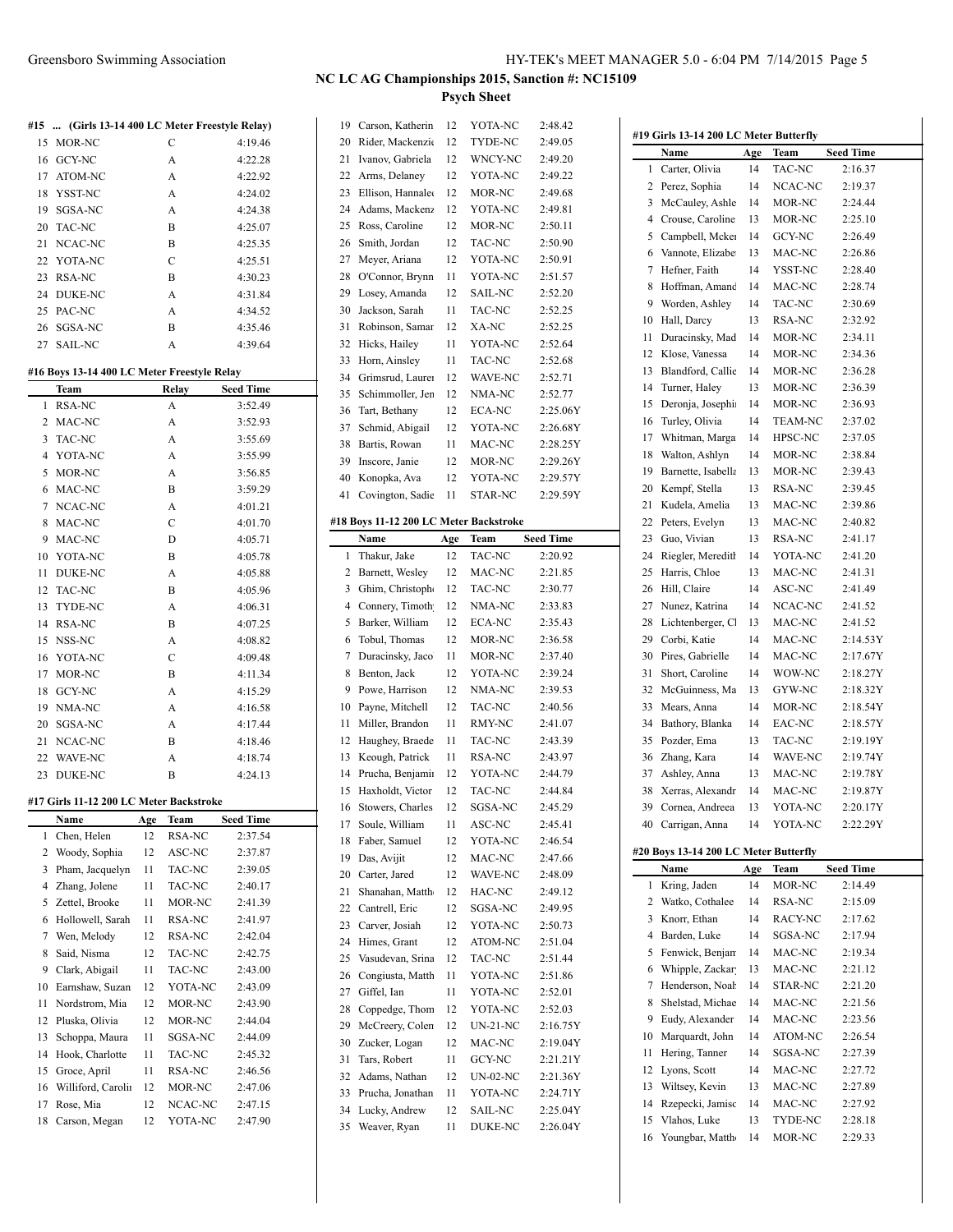|     |                                                 |     |         |                  |          |                                      |          | 1 зуси энесс              |                  |          |                                           |          |                   |                  |
|-----|-------------------------------------------------|-----|---------|------------------|----------|--------------------------------------|----------|---------------------------|------------------|----------|-------------------------------------------|----------|-------------------|------------------|
| #20 | (Boys 13-14 200 LC Meter Butterfly)<br>$\cdots$ |     |         |                  |          | 35 Sutter, Olivia                    | 13       | WNCY-NC                   | 29.33            |          | 8 O'Connor, Rylan                         | 13       | YOTA-NC           | 26.49            |
| 17  | Valiquette, Jack                                | 14  | MAC-NC  | 2:29.74          |          | 36 Carte, Camryn                     | 13       | NMA-NC                    | 29.36            | 9        | Speerschneider, 2                         | 14       | YOTA-NC           | 26.61            |
| 18  | Robinson, Logan                                 | 14  | MAC-NC  | 2:30.32          | 37       | Clack, Carrington                    | 14       | TAC-NC                    | 29.39            | 10       | Henderson, Noah                           | 14       | STAR-NC           | 26.63            |
|     | 19 Wombacher, Rio                               | 13  | RSA-NC  | 2:32.59          |          | 38 Barnette, Isabella                | 13       | MOR-NC                    | 29.39            | 11       | Allison, Chase                            | 14       | MAC-NC            | 26.88            |
| 20  | Poelke, Boyd                                    | 13  | MAC-NC  | 2:32.61          | 39       | Mangaoang, Des                       | 13       | MAC-NC                    | 29.44            | 12       | Hollett, Andrew                           | 14       | TAC-NC            | 26.91            |
| 21  | Wyatt, James                                    | 13  | TYDE-NC | 2:33.45          | 40       | White, Alexandra                     | 13       | SGSA-NC                   | 29.45            | 13       | Leatherman, Bra                           | 14       | <b>CVAC-NC</b>    | 26.96            |
| 22  | Pritchard, Thoma                                | 13  | DUKE-NC | 2:33.82          | 41       | Campbell, Mcker                      | 14       | GCY-NC                    | 29.45            | 14       | Charles, Emile                            | 14       | DUKE-NC           | 26.96            |
| 23  | McCosh, Ethan                                   | 13  | YSST-NC | 2:34.40          | 42       | Tucker, Avery                        | 13       | PAC-NC                    | 29.49            | 15       | Lyons, Scott                              | 14       | MAC-NC            | 27.11            |
|     | 24 Hunsucker, Larso                             | 14  | GCY-NC  | 2:35.00          | 43       | Sellars, Sydney                      | 14       | QCD-NC                    | 29.51            | 16       | Skinner, Malcoln                          | 14       | NMA-NC            | 27.16            |
| 25  | Furigay, Jake                                   | 14  | WNCY-NC | 2:36.11          | 44       | Decaro, Emma                         | 14       | YOTA-NC                   | 29.53            | 17       | Forst, Preston                            | 14       | <b>UN-22-NC</b>   | 27.28            |
| 26  | Eudy, Robert                                    | 14  | MAC-NC  | 2:36.19          | 45       | Jones, Natalie                       | 13       | NCAC-NC                   | 29.56            | 18       | Becker, Perry                             | 13       | YOTA-NC           | 27.29            |
| 27  | Washburn, Davić                                 | 14  | RSA-NC  | 2:36.33          | 46       | Siemasko, Lily                       | 14       | MAC-NC                    | 29.56            | 19       | Wylie, Jacob                              | 14       | YOTA-NC           | 27.30            |
| 28  | Lowe, Kenneth                                   | 13  | MAC-NC  | 2:36.45          | 47       | Flynn, Jessica                       | 14       | SA-NC                     | 29.57            | 20       | Auderer, Michae                           | 14       | ASTF-NC           | 27.31            |
|     | 29 Gehrig, John                                 | 13  | MAC-NC  | 2:36.46          |          | 48 Xerras, Olivia                    | 14       | MAC-NC                    | 29.60            | 21       | Brown, Taye                               | 14       | YOTA-NC           | 27.38            |
| 30  | Barker, Christopl                               | 13  | WAVE-NC | 2:36.66          |          | 49 Losey, Erica                      | 14       | <b>SAIL-NC</b>            | 29.64            | 22       | Howard, Finn                              | 14       | WOW-NC            | 27.46            |
|     | 31 Harding, Jeffrey                             | 14  | MAC-NC  | 2:36.74          | 50       | Gasper, Ashton                       | 14       | MOR-NC                    | 29.65            | 23       | Sherrill, Tyler                           | 14       | MAC-NC            | 27.58            |
| 32  | Bria, Eamon                                     | 14  | DUKE-NC | 2:37.34          | 51       | Ames, Poppy                          | 13       | NCAC-NC                   | 29.66            | 24       | Hensley, Noah                             | 14       | TAC-NC            | 27.61            |
|     | 33 Yuan, Allen                                  | 14  | MOR-NC  | 2:37.50          |          | 52 Hopper, Ariel                     | 14       | MAC-NC                    | 29.66            | 25       | Johnson, Bryson                           | 13       | RSA-NC            | 27.62            |
|     | 34 Todd, Jack                                   | 13  | RSA-NC  | 2:37.87          |          | 53 Francis, Sophia                   | 14       | <b>UN-01-NC</b>           | 29.67            | 26       | Shelstad, Michae                          | 14       | MAC-NC            | 27.67            |
| 35  | Auderer, Michae                                 | 14  | ASTF-NC | 2:05.94Y         |          | 54 Frank, Jessica                    | 14       | WAVE-NC                   | 29.72            | 27       | Curlee, Robert                            | 14       | YOTA-NC           | 27.68            |
| 36  | Cummings, Aust                                  | 14  | MAC-NC  | 2:08.17Y         | 55       | Spina, Gabriella                     | 13       | MAC-NC                    | 29.74            | 28       | Washburn, David                           | 14       | RSA-NC            | 27.71            |
| 37  | Schneider, Ethan                                | 14  | MAC-NC  | 2:09.30Y         | 56       | Graham, Rachel                       | 14       | SGSA-NC                   | 29.76            | 29       | Johnson, William                          | 14       | NSS-NC            | 27.72            |
| 38  | Curlee, Robert                                  | 14  | YOTA-NC | 2:10.08Y         |          | 57 Bathory, Blanka                   | 14       | EAC-NC                    | 29.77            | 30       | Cummings, Aust                            | 14       | MAC-NC            | 27.78            |
|     | 39 Brown, Taye                                  | 14  | YOTA-NC | 2:13.06Y         | 58       | Carrigan, Anna                       | 14       | YOTA-NC                   | 29.83            | 31       | McLawhorn, Me                             | 13       | YOTA-NC           | 27.82            |
|     | #21 Girls 13-14 50 LC Meter Freestyle           |     |         |                  | 59       | Taylor, Jacquelin                    | 13       | YOTA-NC                   | 29.85            | 32       | Rigsbee, Matthey                          | 14       | <b>DUKE-NC</b>    | 27.85            |
|     | Name                                            | Age | Team    | <b>Seed Time</b> | 60       | Vannote, Elizabe                     | 13       | MAC-NC                    | 29.86            | 33       | Tomlinson, Alexa                          | 13       | TAC-NC            | 27.90            |
|     | 1 Clayton-Luce, So                              | 14  | WAVE-NC | 27.39            | 61       | Divoky, Brenna                       | 13       | WOW-NC                    | 29.87            | 34       | Lowe, Kenneth                             | 13       | MAC-NC            | 27.96            |
|     | 2 Plasser, Lydia                                | 14  | EAC-NC  | 27.81            | 62       | Reeve, Lyndsey                       | 13       | ECA-NC                    | 29.88            | 35       | Cotter, Colin                             | 13       | TAC-NC            | 28.03            |
| 3   | Topp, Dakota                                    | 14  | MAC-NC  | 27.95            | 63       | Johnson, Reagan                      | 14       | MAC-NC                    | 29.90            | 36       | Morrison, Matthe                          | 14       | WNCY-NC           | 28.04            |
|     | 4 Arens, Abigail                                | 13  | MOR-NC  | 28.08            | 64       | Boone, Savannah<br>Blanchard, Allisc | 14<br>14 | <b>UN-17-NC</b><br>MAC-NC | 29.90<br>29.91   | 37<br>38 | Jaynes, Matthew<br>Berkowitz, Jeren       | 14<br>14 | TAC-NC<br>YOTA-NC | 28.06<br>28.06   |
|     | 5 Hutchins, Alicia                              | 14  | GG-NC   | 28.17            | 65       |                                      | 14       |                           | 29.93            | 39       |                                           | 14       | GCY-NC            | 28.08            |
| 6   | Westle, Amanda                                  | 14  | WNCY-NC | 28.22            | 66<br>67 | Muma, Samantha<br>Jones, Madden      | 13       | YOTA-NC<br>SGSA-NC        | 29.98            | 40       | Herndon, Craig<br>Zhang, Jason            | 14       | TAC-NC            | 28.10            |
|     | 7 Hall, Darcy                                   | 13  | RSA-NC  | 28.23            |          | Whiteman, Molly                      | 14       | YOTA-NC                   | 30.01            | 41       | Lyon, Jackson                             | 13       | GOLD-NC           | 28.13            |
|     | 8 Whitmire, Eliza                               | 13  | ATOM-NC | 28.35            | 68       | Ashley, Anna                         | 13       | MAC-NC                    | 30.02            | 42       | Hollis, Brian                             | 14       | NCAC-NC           | 28.15            |
|     | 9 Morgan, Brooke                                | 13  | YOTA-NC | 28.41            | 69<br>70 | Glebus, Rebecca                      | 14       | SGSA-NC                   | 30.03            | 43       | Poelke, Boyd                              | 13       | MAC-NC            | 28.17            |
|     | 10 Reeder, Grace                                | 14  | WNCY-NC | 28.45            | 71       | Brown, Fallon                        | 14       | MAC-NC                    | 30.04            | 44       | Saah, Orion                               | 14       | MOR-NC            | 28.18            |
|     | 11 Whitaker, Peyton                             | 14  | MOR-NC  | 28.46            |          | 72 Duke, Ainsley                     | 14       | MOR-NC                    | 30.04            | 45       | Humbert, Williar                          | 14       | YOTA-NC           | 28.18            |
|     | 12 Pilecki, Sarah                               | 14  | TAC-NC  | 28.59            |          | 73 Kudela, Amelia                    | 13       | MAC-NC                    | 30.09            | 46       | Chignell, Connor                          | 14       | TAC-NC            | 28.20            |
|     | 13 Harris, Chloe                                | 13  | MAC-NC  | 28.60            |          | 74 Pires, Gabrielle                  | 14       | MAC-NC                    | 30.09            |          | 47 Harmon, Lucas                          | 13       | GG-NC             | 28.26            |
|     | 14 Burns, Hannah                                | 14  | SSS-NC  | 28.62            |          | 75 Walker, Alexis                    | 13       | YOTA-NC                   | 30.09            |          | Qualle, Ethan                             | 14       | MOR-NC            | 28.28            |
|     | 15 Baric, Maria                                 | 13  | YOTA-NC | 28.63            |          | 76 Ayscue, Riggan                    | 14       | MAC-NC                    | 25.29Y           | 49       | Rettammel, Conr                           | 14       | YOTA-NC           | 28.29            |
|     | 16 Schlitt, Kayla                               | 13  | WNCY-NC | 28.64            |          | 77 Merritt, Kensley                  | 13       | MAC-NC                    | 25.30Y           | 50       | Dabhade, Arpeet                           | 14       | MAC-NC            | 28.31            |
|     | 17 Nelson, Emme                                 | 14  | MAC-NC  | 28.66            |          | 78 Vendal, Ella                      | 13       | <b>UN-18-NC</b>           | 25.50Y           |          | 51 McCosh, Ethan                          | 13       | YSST-NC           | 28.32            |
|     | 18 Higgs, Lillian                               | 14  | MAC-NC  | 28.67            | 79       | Dragelin, Amy                        | 14       | MAC-NC                    | 25.56Y           | 52       | Farris, Gregory                           | 14       | XA-NC             | 28.34            |
|     | 19 Dennis, Morgan                               | 13  | TYDE-NC | 28.79            | 80       | Wike, Brianna                        | 14       | MAC-NC                    | 25.58Y           | 53       | Larrie, Uhlan                             | 13       | YOTA-NC           | 28.36            |
| 20  | Cera, Adrianna                                  | 13  | MOR-NC  | 28.82            | 81       | Calhoun, Sadie                       | 14       | NMA-NC                    | 25.69Y           | 54       | Satterfield, Bento                        | 14       | YOTA-NC           | 28.37            |
|     | 21 Lamoreux, Jorda                              | 13  | NMA-NC  | 28.92            |          | 82 Reist, Claire                     | 14       | RSA-NC                    | 25.87Y           | 55       | Johnson, Samuel                           | 13       | GYW-NC            | 28.38            |
| 22  | Stout, Alina                                    | 13  | MAC-NC  | 28.93            |          | 83 Miller, Kayla                     | 14       | RMY-NC                    | 26.00Y           | 56       | Hunsucker, Larso                          | 14       | GCY-NC            | 24.05Y           |
|     | 23 Strickland, Rache                            | 14  | MOR-NC  | 28.93            |          | 84 Burns, Abigail                    | 14       | ECA-NC                    | 26.15Y           | 57       | Wennborg, Mark                            | 14       | MAC-NC            | 24.75Y           |
|     | 24 Pinnix, Omega                                | 13  | GCY-NC  | 28.93            |          | 85 Short, Caroline                   | 14       | WOW-NC                    | 26.33Y           | 58       | Wiltsey, Kevin                            | 13       | MAC-NC            | 24.84Y           |
| 25  | Newton, Grace                                   | 14  | MOR-NC  | 28.99            |          | 86 Bauer, Madeleine                  | 14       | ASC-NC                    | 26.39Y           |          |                                           |          |                   |                  |
| 26  | Chando, Terese                                  | 14  | YOTA-NC | 29.05            |          |                                      |          |                           |                  |          | #23 Girls 13-14 200 LC Meter Breaststroke |          |                   |                  |
| 27  | Flickinger, Made                                | 13  | MAC-NC  | 29.08            |          | #22 Boys 13-14 50 LC Meter Freestyle |          |                           |                  |          | Name                                      | Age      | Team              | <b>Seed Time</b> |
| 28  | Ssengonzi, Rebec                                | 14  | RSA-NC  | 29.10            |          | Name                                 | Age      | Team                      | <b>Seed Time</b> |          | 1 Higgs, Lillian                          | 14       | MAC-NC            | 2:40.25          |
| 29  | Corbi, Katie                                    | 14  | MAC-NC  | 29.14            |          | 1 Oliver, Trenton                    | 14       | MAC-NC                    | 25.85            |          | 2 Arens, Abigail                          | 13       | MOR-NC            | 2:40.64          |
| 30  | Parks, Elizabeth                                | 14  | TYDE-NC | 29.19            |          | 2 Foulkes, T'Lez                     | 13       | NCAC-NC                   | 25.88            |          | 3 Nelson, Emme                            | 14       | MAC-NC            | 2:43.86          |
|     | 31 Baca, Paloma                                 | 14  | NCAC-NC | 29.20            |          | 3 Walker, John                       | 14       | NSS-NC                    | 25.92            | 4        | Ayscue, Riggan                            | 14       | MAC-NC            | 2:48.24          |
|     | 32 Medlin, Lauren                               | 14  | YOTA-NC | 29.20            |          | 4 Ivy, Michael                       | 14       | RSA-NC                    | 26.13            |          | 5 Bene, Olivia                            | 14       | SGSA-NC           | 2:49.18          |
|     | 33 Davis, Mary                                  | 14  | MAC-NC  | 29.22            |          | 5 Langston, Mitche                   | -14      | MOR-NC                    | 26.14            |          | 6 Merry, Anneliese                        | 14       | NCAC-NC           | 2:50.13          |
|     | 34 Bobbitt, Turner                              | 14  | ATOM-NC | 29.27            |          | 6 Osorio, Chase                      | 14       | SSS-NC                    | 26.34            |          | 7 Mangaoang, Des                          | 13       | MAC-NC            | 2:50.17          |
|     |                                                 |     |         |                  |          | 7 Fenwick, Benjam                    | 14       | MAC-NC                    | 26.47            |          | 8 Crouse, Caroline                        | 13       | MOR-NC            | 2:50.20          |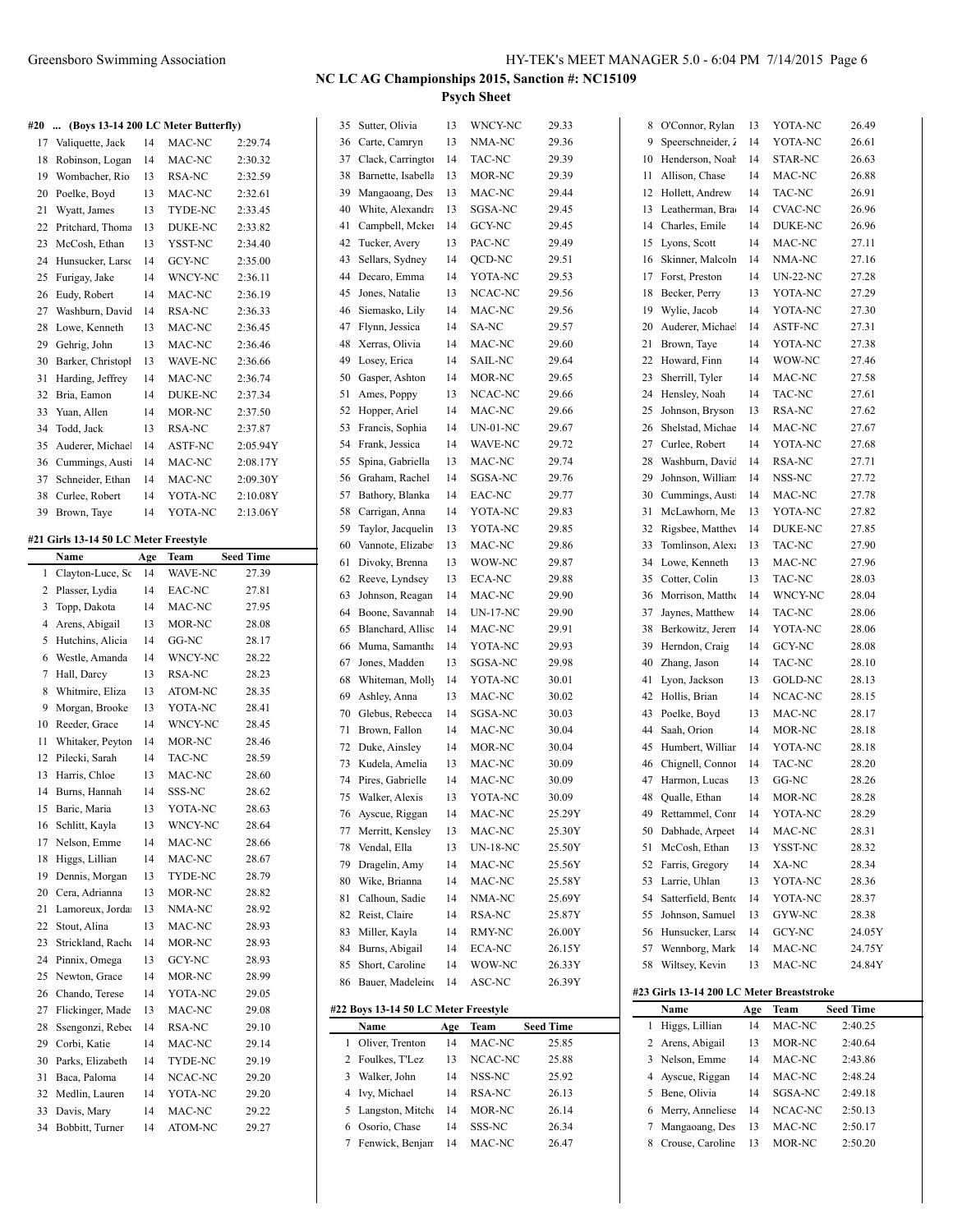# **NC LC AG Championships 2015, Sanction #: NC15109**

**Psych Sheet**

| #23 | (Girls 13-14 200 LC Meter Breaststroke)  |     |                |           | 11           | Wahler           |
|-----|------------------------------------------|-----|----------------|-----------|--------------|------------------|
| 9   | Divoky, Brenna                           | 13  | WOW-NC         | 2:50.28   | 12           | <b>Speers</b>    |
| 10  | Flickinger, Made                         | 13  | MAC-NC         | 2:50.82   | 13           | Marqu            |
| 11  | Costley, Audrey                          | 14  | NCAC-NC        | 2:51.56   | 14           | Lyons,           |
| 12  | Campbell, Mcker                          | 14  | GCY-NC         | 2:53.33   | 15           | Bria, E          |
| 13  | Lamoreux, Jorda                          | 13  | NMA-NC         | 2:53.69   | 16           | Baldwi           |
| 14  | Duracinsky, Mad                          | 14  | MOR-NC         | 2:54.73   | 17           | Mikuta           |
| 15  | Dichak, Victoria                         | 13  | MAC-NC         | 2:55.04   | 18           | Valique          |
| 16  | Johnson, Reagan                          | 14  | MAC-NC         | 2:55.40   | 19           | Kranis.          |
| 17  | Ssengonzi, Reber                         | 14  | RSA-NC         | 2:56.78   | 20           | Dabha            |
| 18  | Pozder, Ema                              | 13  | TAC-NC         | 2:56.99   | 21           | Furiga           |
| 19  | Worden, Ashley                           | 14  | TAC-NC         | 2:57.74   | 22           | Enriqu           |
| 20  | Hill, Claire                             | 14  | ASC-NC         | 2:59.65   | 23           | Grillet,         |
| 21  | Turcanu, Nina                            | 13  | YSST-NC        | 3:00.36   | 24           | Hubba            |
| 22  | Simmons, Anna                            | 14  | MOR-NC         | 3:00.41   | 25           | McRea            |
| 23  | Naderer, Skylar                          | 13  | NCAC-NC        | 3:00.64   | 26           | Vess, J          |
| 24  | Tate, Mallory                            | 14  | MOR-NC         | 3:00.93   | 27           | Cairns,          |
| 25  | Hayley, Catherin                         | 14  | YOTA-NC        | 3:01.15   | 28           | Monah            |
| 26  | Baric, Maria                             | 13  | YOTA-NC        | 3:01.57   | 29           | Procop           |
| 27  | Gasper, Ashton                           | 14  | MOR-NC         | 3:01.72   | 30           | Curran           |
| 28  | Deronja, Josephi                         | 14  | MOR-NC         | 3:01.99   | 31           | <b>Butner</b>    |
| 29  | Anderson, Tristar                        | 13  | WNCY-NC        |           | 32           | Diacun           |
| 30  | Herrera, Mariana                         | 14  |                | 3:02.26   | 33           | Tomlin           |
|     |                                          | 14  | MOR-NC         | 3:02.49   | 34           | Eudy, I          |
| 31  | Fullerton, Mikae<br>Lardizabal, Gabr     |     | WAVE-NC        | 3:02.58   | 35           | Dingfe           |
| 32  |                                          | 13  | NCAC-NC        | 3:02.59   | 36           | Robert           |
| 33  | Ballantine, Aurel                        | 14  | WNCY-NC        | 3:03.02   | 37           | Meeha            |
| 34  | Fine, Grace                              | 14  | MOR-NC         | 3:03.05   | 38           |                  |
| 35  | Whitmire, Eliza                          | 13  | ATOM-NC        | 3:03.14   |              | Becker           |
| 36  | Curtis, Heidi                            | 14  | TAC-NC         | 3:03.36   | 39           | Neilser          |
| 37  | Walker, Alexis                           | 13  | YOTA-NC        | 3:03.42   | 40           | Rigsbe           |
| 38  | Peters, Evelyn                           | 13  | MAC-NC         | 3:03.80   | 41           | Rettam           |
| 39  | Francis, Sophia                          | 14  | UN-01-NC       | 2:31.35Y  | 42           | Sherril          |
| 40  | Boone, Savannah                          | 14  | UN-17-NC       | 2:32.81Y  | 43           | Forst, 1         |
| 41  | Nunn, Mikayla                            | 14  | PAC-NC         | 2:33.05Y  | 44           | Satterf          |
| 42  | Burton, Piper                            | 13  | GCY-NC         | 2:33.12Y  | 45           | Wennb            |
| 43  | Burns, Abigail                           | 14  | ECA-NC         | 2:33.16Y  | 46           | Wylie,           |
| 44  | Smyre, Sophie                            | 14  | RSA-NC         | 2:35.15Y  |              | #25 Girls 13     |
| 45  | Calhoun, Sadie                           | 14  | NMA-NC         | 2:35.40Y  |              | Name             |
| 46  | Schoppa, Abigail                         | 13  | SGSA-NC        | 2:35.93Y  | $\mathbf{1}$ | Dragel           |
| 47  | Bauer, Madeleine                         | 14  | ASC-NC         | 2:36.02Y  | 2            | Carter,          |
| 48  | Riegler, Meredith                        | 14  | YOTA-NC        | 2:36.90Y  |              | 3 Flickin        |
| 49  | Bridgham, Kayla                          | 14  | MOR-NC         | 2:37.37Y  | 4            | Whitm            |
| 50  | Turley, Olivia                           | 14  | <b>TEAM-NC</b> | 2:38.13Y  | 5            | Clayto           |
| 51  | Mears, Anna                              | 14  | MOR-NC         | 2:38.36Y  | 6            | Black,           |
|     | 52 Xerras, Alexandr                      | 14  | MAC-NC         | 2:39.26Y  |              | Bartis,          |
| 53  | Zhu, Caroline                            | 13  | TAC-NC         | 2:39.41Y  | 7            |                  |
| 54  | Harshaw, Anna                            | 13  | SGSA-NC        | 2:39.62Y  | 8            | Reeder           |
| 55  | Geib, Anna                               | 14  | NUMA-NC        | 2:39.62Y  | 9            | Whitak           |
|     |                                          |     |                |           | 10           | Stout, $\lambda$ |
|     | #24 Boys 13-14 200 LC Meter Breaststroke |     |                |           | 11           | Merritt          |
|     | Name                                     | Age | Team           | Seed Time | 12           | Turner           |
| 1   | Duckworth, Ben                           | 13  | NMA-NC         | 2:37.46   | 13           | Westle           |
|     | 2 Foulkes, T'Lez                         | 13  | NCAC-NC        | 2:39.57   | 14           | Jones.           |
|     | 3 Zheng, Andrew                          | 14  | NCAC-NC        | 2:40.03   | 15           | Strickl          |
|     | 4 Hollett, Andrew                        | 14  | TAC-NC         | 2:40.79   | 16           | Schlitt.         |
| 5   | Fore, Dylan                              | 14  | TYDE-NC        | 2:42.09   | 17           | Decard           |
| 6   | Lucht, Samuel                            | 14  | MOR-NC         | 2:43.29   | 18           | Plasser          |
|     | 7 Oliver, Trenton                        | 14  | MAC-NC         | 2:43.88   | 19           | McCau            |
| 8   | Herndon, Craig                           | 14  | GCY-NC         | 2:44.06   | 20           | Blandf           |
| 9   | Allison, Chase                           | 14  | MAC-NC         | 2:44.19   | 21           | Hopper           |
| 10  | Zhang, Jason                             | 14  | TAC-NC         | 2:44.42   | 22           | Martin           |
|     |                                          |     |                |           | 23           | Burns,           |
|     |                                          |     |                |           |              |                  |

| 11             | Wahlers, Ryan                           | 14       | TAC-NC             | 2:44.69          |
|----------------|-----------------------------------------|----------|--------------------|------------------|
| 12             | Speerschneider, 2                       | 14       | YOTA-NC            | 2:45.10          |
| 13             | Marquardt, John                         | 14       | ATOM-NC            | 2:45.92          |
| 14             | Lyons, Scott                            | 14       | MAC-NC             | 2:46.33          |
| 15             | Bria, Eamon                             | 14       | DUKE-NC            | 2:48.21          |
| 16             | Baldwin, Daniel                         | 13       | WAVE-NC            | 2:48.75          |
| 17             | Mikuta, Christop                        | 13       | SGSA-NC            | 2:49.39          |
| 18             | Valiquette, Jack                        | 14       | MAC-NC             | 2:49.52          |
| 19             | Kranis, Justin                          | 14       | TYDE-NC            | 2:49.57          |
| 20             | Dabhade, Arpeet                         | 14       | MAC-NC             | 2:49.80          |
| 21             | Furigay, Jake                           | 14       | WNCY-NC            | 2:49.91          |
|                |                                         | 13       |                    | 2:49.97          |
| 22             | Enriquez, Edwar                         |          | <b>SAIL-NC</b>     |                  |
| 23             | Grillet, Lucien                         | 14       | NSS-NC             | 2:50.18          |
| 24             | Hubbard, Christo                        | 14       | RSA-NC             | 2:50.43          |
| 25             | McRea, Micah                            | 14       | <b>CVAC-NC</b>     | 2:50.59          |
| 26             | Vess, John                              | 13       | WNCY-NC            | 2:50.96          |
| 27             | Cairns, Zachary                         | 13       | NCAC-NC            | 2:50.97          |
| 28             | Monahan, Conall                         | 13       | MAC-NC             | 2:51.00          |
| 29             | Procopii, Stephar                       | 14       | YSST-NC            | 2:51.84          |
| 30             | Curran, Connor                          | 14       | RSA-NC             | 2:51.97          |
| 31             | Butner, Garrett                         | 14       | WOW-NC             | 2:52.35          |
| 32             | Diacumakos, No.                         | 14       | RSA-NC             | 2:53.66          |
| 33             | Tomlinson, Alexa                        | 13       | TAC-NC             | 2:53.78          |
| 34             | Eudy, Robert                            | 14       | MAC-NC             | 2:54.94          |
| 35             | Dingfelder, Davi                        | 14       | <b>DUKE-NC</b>     | 2:55.20          |
| 36             | Roberts, Grayson                        | 13       | MOR-NC             | 2:55.70          |
| 37             | Meehan, John                            | 13       | ATOM-NC            | 2:55.94          |
| 38             | Becker, Perry                           | 13       | YOTA-NC            | 2:57.31          |
| 39             | Neilsen, Jack                           | 13       | NSS-NC             | 2:57.44          |
| 40             | Rigsbee, Matthey                        | 14       | DUKE-NC            | 2:58.46          |
| 41             | Rettammel, Conr                         | 14       | YOTA-NC            | 2:58.54          |
|                |                                         |          |                    |                  |
|                |                                         |          |                    |                  |
| 42             | Sherrill, Tyler                         | 14       | MAC-NC             | 2:29.60Y         |
| 43             | Forst, Preston                          | 14       | <b>UN-22-NC</b>    | 2:30.03Y         |
| 44             | Satterfield, Bento                      | 14       | YOTA-NC            | 2:32.19Y         |
| 45             | Wennborg, Mark                          | 14       | MAC-NC             | 2:32.26Y         |
| 46             | Wylie, Jacob                            | 14       | YOTA-NC            | 2:32.40Y         |
|                | #25 Girls 13-14 100 LC Meter Backstroke |          |                    |                  |
|                | Name                                    | Age      | Team               | <b>Seed Time</b> |
| 1              | Dragelin, Amy                           | 14       | MAC-NC             | 1:06.23          |
| 2              | Carter, Olivia                          | 14       | TAC-NC             | 1:07.05          |
| $\overline{3}$ | Flickinger, Made                        | 13       | MAC-NC             | 1:08.24          |
| 4              | Whitmire, Eliza                         | 13       | ATOM-NC            | 1:08.33          |
| 5              | Clayton-Luce, Sc                        | 14       | WAVE-NC            | 1:08.70          |
| 6              | Black, Erynn                            | 14       | MAC-NC             | 1:09.55          |
| 7              | Bartis, Olwyn                           | 14       | MAC-NC             | 1:09.58          |
| 8              | Reeder, Grace                           | 14       | WNCY-NC            | 1:09.65          |
| 9              | Whitaker, Peyton                        | 14       | MOR-NC             | 1:09.81          |
| 10             | Stout, Alina                            | 13       | MAC-NC             | 1:10.09          |
| 11             | Merritt, Kensley                        | 13       | MAC-NC             | 1:10.66          |
| 12             | Turner, Haley                           | 13       |                    |                  |
|                |                                         |          | MOR-NC             | 1:10.77          |
| 13<br>14       | Westle, Amanda<br>Jones, Morgan         | 14<br>13 | WNCY-NC<br>SGSA-NC | 1:10.83          |
|                |                                         |          |                    | 1:10.92          |
| 15             | Strickland, Rache                       | 14       | MOR-NC             | 1:11.05          |
| 16             | Schlitt, Kayla                          | 13       | WNCY-NC            | 1:11.15          |
| 17             | Decaro, Emma                            | 14       | YOTA-NC            | 1:11.18          |
| 18             | Plasser, Lydia                          | 14       | EAC-NC             | 1:11.45          |
| 19             | McCauley, Ashle                         | 14       | MOR-NC             | 1:11.64          |
| 20             | Blandford, Callie                       | 14       | MOR-NC             | 1:11.79          |
| 21             | Hopper, Ariel                           | 14       | MAC-NC             | 1:12.12          |
| 22             | Martin, Phoebe                          | 14       | TYDE-NC            | 1:12.27          |
| 23             | Burns, Hannah                           | 14       | SSS-NC             | 1:12.68          |

| 24 | Tucker, Avery      | 13 | PAC-NC         | 1:12.95  |
|----|--------------------|----|----------------|----------|
| 25 | Morgan, Brooke     | 13 | YOTA-NC        | 1:13.22  |
| 26 | Beck, Sydney       | 14 | PAC-NC         | 1:13.27  |
| 27 | Ssengonzi, Reber   | 14 | RSA-NC         | 1:13.29  |
| 28 | Handlin, Alexand   | 13 | <b>SAC-NC</b>  | 1:13.30  |
| 29 | Baca, Paloma       | 14 | NCAC-NC        | 1:13.35  |
| 30 | Hicks, Julie       | 13 | PAC-NC         | 1:13.38  |
| 31 | Ayscue, Riggan     | 14 | MAC-NC         | 1:13.44  |
|    |                    |    |                |          |
| 32 | Ashley, Anna       | 13 | MAC-NC         | 1:13.52  |
| 33 | Grotjohn, Kenne    | 13 | TAC-NC         | 1:13.59  |
| 34 | Brown, Kaitlin     | 13 | GCY-NC         | 1:13.60  |
| 35 | Nelson, Emme       | 14 | MAC-NC         | 1:13.69  |
| 36 | Pinnix, Omega      | 13 | GCY-NC         | 1:13.74  |
| 37 | Flynn, Jessica     | 14 | SA-NC          | 1:13.74  |
| 38 | Kudela, Amelia     | 13 | MAC-NC         | 1:13.97  |
| 39 | Gasper, Ashton     | 14 | MOR-NC         | 1:14.04  |
| 40 | Hurlburt, Gillian  | 14 | YOTA-NC        | 1:14.21  |
| 41 | Bobbitt, Turner    | 14 | <b>ATOM-NC</b> | 1:14.26  |
| 42 | Moore, Catherine   | 14 | YOTA-NC        | 1:14.31  |
| 43 | Riegler, Meredith  | 14 | YOTA-NC        | 1:14.34  |
| 44 | Duke, Ainsley      | 14 | MOR-NC         | 1:14.61  |
|    |                    |    |                |          |
| 45 | Sellars, Sydney    | 14 | QCD-NC         | 1:14.61  |
| 46 | Frank, Jessica     | 14 | WAVE-NC        | 1:14.62  |
| 47 | Reist, Claire      | 14 | RSA-NC         | 1:14.68  |
| 48 | Haney, Kenna       | 13 | <b>WAVE-NC</b> | 1:14.73  |
| 49 | Jones, Natalie     | 13 | NCAC-NC        | 1:14.80  |
| 50 | Pires, Gabrielle   | 14 | MAC-NC         | 1:14.88  |
| 51 | Dennis, Morgan     | 13 | TYDE-NC        | 1:14.93  |
| 52 | Harris, Chloe      | 13 | MAC-NC         | 1:14.99  |
| 53 | Southard, Chloe    | 14 | TAC-NC         | 1:15.04  |
| 54 | Zhu, Caroline      | 13 | TAC-NC         | 1:15.07  |
| 55 | Pozder, Ema        | 13 | TAC-NC         | 1:15.11  |
| 56 | Xerras, Alexandr   | 14 | MAC-NC         | 1:15.23  |
| 57 | Van Luvender, H    | 13 | RSA-NC         | 1:15.33  |
| 58 | Candelaria, Biano  | 14 | DUKE-NC        | 1:15.33  |
| 59 | Ames, Poppy        | 13 | NCAC-NC        | 1:15.41  |
|    | Barnette, Isabella |    |                |          |
| 60 |                    | 13 | MOR-NC         | 1:15.50  |
| 61 | Johnson, Reagan    | 14 | MAC-NC         | 1:15.60  |
| 62 | Smith, Janie       | 14 | NSS-NC         | 1:15.62  |
| 63 | Spina, Gabriella   | 13 | MAC-NC         | 1:15.64  |
| 64 | Guo, Vivian        | 13 | RSA-NC         | 1:15.65  |
| 65 | Bene, Olivia       | 14 | SGSA-NC        | 1:15.85  |
| 66 | Myhrvold, Mathe    | 13 | YOTA-NC        | 1:15.95  |
| 67 | Tarrant, Bailey    | 13 | YOTA-NC        | 1:16.04  |
| 68 | Danielsen, Sama    | 13 | YOTA-NC        | 1:16.07  |
| 69 | Kanters, Sydney    | 14 | YOTA-NC        | 1:16.07  |
| 70 | Taylor, Jacquelin  | 13 | YOTA-NC        | 1:16.07  |
| 71 | Turley, Olivia     | 14 | <b>TEAM-NC</b> | 1:16.12  |
| 72 | Herrera, Mariana   | 14 | MOR-NC         | 1:16.18  |
| 73 | Siemasko, Lily     | 14 | MAC-NC         | 1:16.19  |
| 74 | Newton, Grace      | 14 | MOR-NC         | 1:16.24  |
| 75 | Medlin, Lauren     | 14 | YOTA-NC        | 1:01.73Y |
|    |                    |    |                |          |
| 76 | Muma, Samantha     | 14 | YOTA-NC        | 1:01.83Y |
| 77 | Carrigan, Anna     | 14 | YOTA-NC        | 1:01.87Y |
| 78 | Brown, Fallon      | 14 | MAC-NC         | 1:02.94Y |
| 79 | Whiteman, Molly    | 14 | YOTA-NC        | 1:03.11Y |
| 80 | Dockery, East      | 14 | GCY-NC         | 1:03.55Y |
| 81 | Davis, Mary        | 14 | MAC-NC         | 1:03.59Y |
| 82 | Carte, Camryn      | 13 | NMA-NC         | 1:04.20Y |
| 83 | Graham, Rachel     | 14 | SGSA-NC        | 1:04.43Y |
| 84 | Reeve, Lyndsey     | 13 | <b>ECA-NC</b>  | 1:04.61Y |
| 85 | Ingalls, Renny     | 13 | ATOM-NC        | 1:04.73Y |
|    |                    |    |                |          |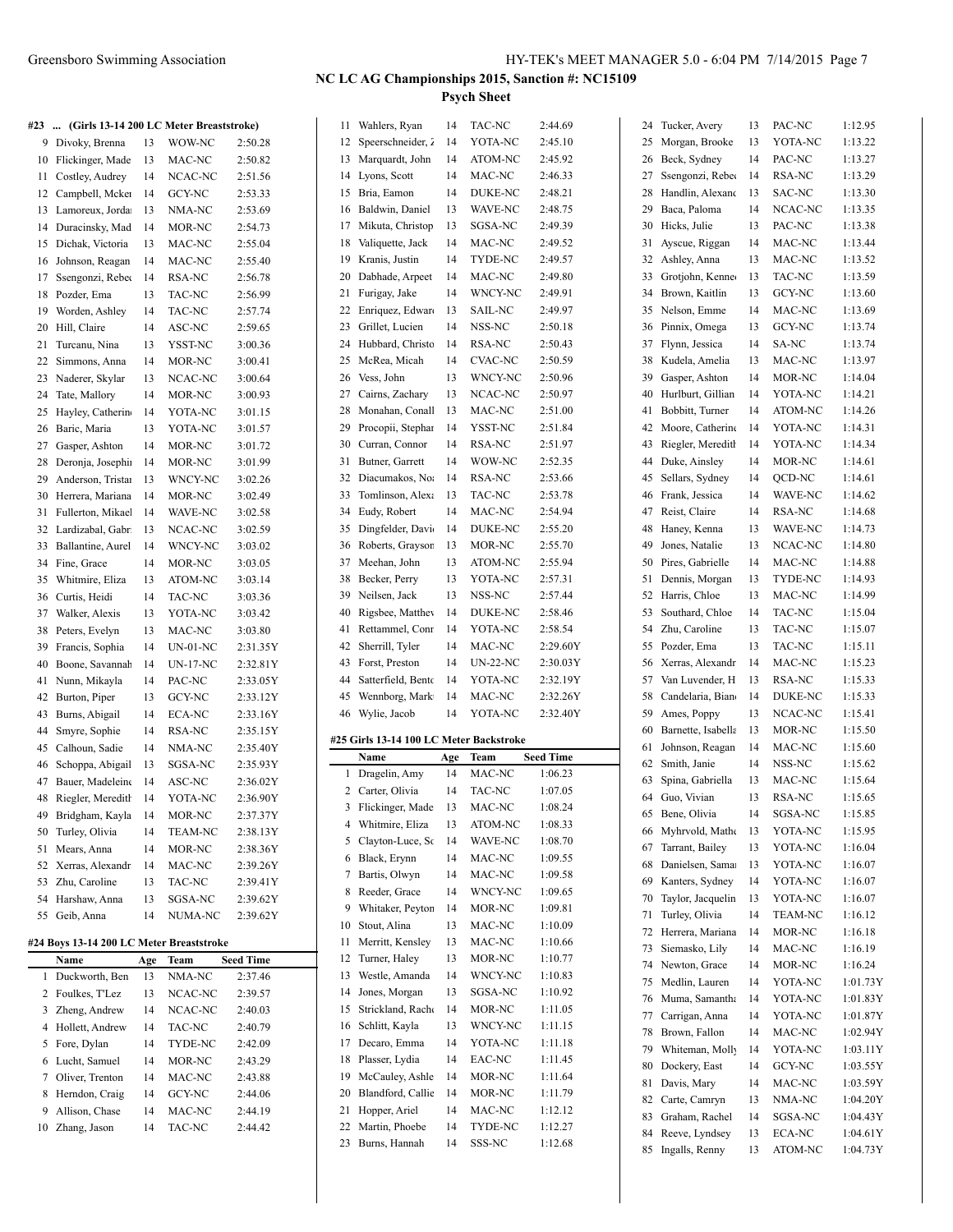|  | HY-TEK's MEET MANAGER 5.0 - 6:04 PM 7/14/2015 Page 8 |  |  |  |  |
|--|------------------------------------------------------|--|--|--|--|
|--|------------------------------------------------------|--|--|--|--|

|    | #26 Boys 13-14 100 LC Meter Backstroke |     |                |                  | 60 | Hardy, Matthew                         | 14<br>13 | ECA-NC<br>SSS-NC | 1:01.34Y         | 58<br>59 | Burns,<br>Bridgh |
|----|----------------------------------------|-----|----------------|------------------|----|----------------------------------------|----------|------------------|------------------|----------|------------------|
|    | Name                                   | Age | Team           | <b>Seed Time</b> |    | 61 Dempsey, Nolan                      |          |                  | 1:01.68Y         | 60       | Myhrv            |
|    | 1 Hensley, Noah                        | 14  | TAC-NC         | 1:03.98          |    | #27 Girls 13-14 400 LC Meter Freestyle |          |                  |                  | 61       | Daniel           |
|    | 2 Hamlet, Thomas                       | 14  | HPSC-NC        | 1:04.71          |    | Name                                   | Age      | Team             | <b>Seed Time</b> | 62       | Vendal           |
|    | 3 Langston, Mitche                     | 14  | MOR-NC         | 1:05.18          |    | 1 Perez, Sophia                        | 14       | NCAC-NC          | 4:25.98          | 63       | Bathor           |
|    | 4 Dant, Ross                           | 14  | YSST-NC        | 1:05.19          | 2  | Kriegler, Abigail                      | 14       | ASC-NC           | 4:33.24          | 64       | <b>Zhang</b>     |
|    | 5 Allison, Chase                       | 14  | MAC-NC         | 1:05.99          | 3  | Topp, Dakota                           | 14       | MAC-NC           | 4:34.60          | 65       | Losey,           |
|    | 6 Fletcher, Joshua                     | 14  | MAC-NC         | 1:06.33          | 4  | McCauley, Ashle                        | 14       | MOR-NC           | 4:36.79          | 66       | Martin           |
|    | 7 Holt, Jonah                          | 14  | MOR-NC         | 1:06.84          | 5  | Hefner, Faith                          | 14       | YSST-NC          | 4:37.90          |          | 67 Cornea        |
|    | 8 Moore, Michael                       | 13  | YOTA-NC        | 1:07.20          | 6  | Carter, Olivia                         | 14       | TAC-NC           | 4:38.83          |          |                  |
| 9  | Cummings, Aust                         | 14  | MAC-NC         | 1:07.31          | 7  | Cera, Adrianna                         | 13       | MOR-NC           | 4:39.52          |          | #28 Boys 13      |
| 10 | Baldwin, Daniel                        | 13  | WAVE-NC        | 1:07.65          | 8  | Arens, Abigail                         | 13       | MOR-NC           | 4:41.54          |          | Name             |
| 11 | Kring, Jaden                           | 14  | MOR-NC         | 1:07.69          | 9  | Pilecki, Sarah                         | 14       | TAC-NC           | 4:41.67          |          | 1 Fenwi          |
| 12 | Hollowell, John                        | 13  | RSA-NC         | 1:07.73          | 10 | Bartis, Olwyn                          | 14       | MAC-NC           | 4:42.14          | 2        | Dant, l          |
|    | 13 Hazzard, Henry                      | 13  | GCY-NC         | 1:07.80          | 11 | Bauer, Madeleine                       | 14       | ASC-NC           | 4:42.77          | 3        | Watko            |
| 14 | Eudy, Alexander                        | 14  | MAC-NC         | 1:07.89          | 12 | Higgs, Lillian                         | 14       | MAC-NC           | 4:43.15          | 4        | Jaynes           |
| 15 | Curlee, Robert                         | 14  | YOTA-NC        | 1:08.10          | 13 | Baca, Paloma                           | 14       | NCAC-NC          | 4:43.83          | 5        | <b>Rzepe</b>     |
| 16 | Osorio, Chase                          | 14  | SSS-NC         | 1:08.30          | 14 | Hoffman, Amand                         | 14       | MAC-NC           | 4:44.19          | 6        | Hollett          |
| 17 | Walker, John                           | 14  | NSS-NC         | 1:08.34          | 15 | Whitaker, Peyton                       | 14       | MOR-NC           | 4:44.31          | 7        | Knorr,           |
|    | 18 Henderson, Noah                     | 14  | STAR-NC        | 1:08.56          | 16 | Plasser, Lydia                         | 14       | EAC-NC           | 4:44.40          | 8        | Whipp            |
| 19 | Robinson, Logan                        | 14  | MAC-NC         | 1:08.61          | 17 | Dragelin, Amy                          | 14       | MAC-NC           | 4:46.10          | 9        | Zheng            |
| 20 | Wiltsey, Kevin                         | 13  | MAC-NC         | 1:08.77          | 18 | Sutter, Olivia                         | 13       | WNCY-NC          | 4:46.26          | 10       | Eudy,            |
| 21 | Cotter, Colin                          | 13  | TAC-NC         | 1:08.79          | 19 | Francis, Sophia                        | 14       | UN-01-NC         | 4:47.32          | 11       | Holt, J          |
| 22 | Diacumakos, No.                        | 14  | <b>RSA-NC</b>  | 1:08.91          | 20 | Dennis, Morgan                         | 13       | TYDE-NC          | 4:48.35          | 12       | Auder            |
| 23 | Oliver, Trenton                        | 14  | MAC-NC         | 1:09.21          | 21 | Short, Caroline                        | 14       | WOW-NC           | 4:48.53          |          | 13 Kring,        |
| 24 | Ivy, Michael                           | 14  | RSA-NC         | 1:09.30          | 22 | Turcanu, Nina                          | 13       | YSST-NC          | 4:48.66          | 14       | Hubba            |
| 25 | Foulkes, T'Lez                         | 13  | NCAC-NC        | 1:09.65          | 23 | Lamoreux, Jorda                        | 13       | NMA-NC           | 4:48.72          | 15       | McRea            |
| 26 | Johnson, Bryson                        | 13  | RSA-NC         | 1:09.76          | 24 | Hall, Darcy                            | 13       | RSA-NC           | 4:49.11          | 16       | Shelsta          |
| 27 | Chase, Ethan                           | 14  | TYDE-NC        | 1:09.80          | 25 | Merry, Anneliese                       | 14       | NCAC-NC          | 4:50.97          | 17       | Wahle            |
| 28 | Schneider, Ethan                       | 14  | MAC-NC         | 1:09.83          | 26 | Whitman, Marga                         | 14       | HPSC-NC          | 4:51.62          | 18       | Fore, I          |
| 29 | Zhang, Jason                           | 14  | TAC-NC         | 1:09.91          | 27 | Vannote, Elizabe                       | 13       | MAC-NC           | 4:51.63          | 19       | Washb            |
| 30 | Dingfelder, Davi                       | 14  | DUKE-NC        | 1:10.21          | 28 | Black, Erynn                           | 14       | MAC-NC           | 4:52.31          | 20       | Diacur           |
| 31 | Brown, Taye                            | 14  | YOTA-NC        | 1:10.31          | 29 | Clayton-Luce, Sc                       | 14       | WAVE-NC          | 4:52.38          | 21       | Cairns           |
| 32 | Armentrout, Will                       | 13  | TYDE-NC        | 1:10.35          | 30 | Haney, Kenna                           | 13       | WAVE-NC          | 4:52.67          | 22       | Moore            |
| 33 | Chignell, Connor                       | 14  | TAC-NC         | 1:10.74          | 31 | Baric, Maria                           | 13       | YOTA-NC          | 4:53.64          | 23       | Langst           |
| 34 | Wennborg, Mark                         | 14  | MAC-NC         | 1:10.76          | 32 | Simmons, Anna                          | 14       | MOR-NC           | 4:53.73          | 24       | Sherril          |
| 35 | Wang, Vincent                          | 14  | TAC-NC         | 1:10.82          | 33 | Hill, Claire                           | 14       | ASC-NC           | 4:54.01          | 25       | Neilse           |
| 36 | Poelke, Boyd                           | 13  | MAC-NC         | 1:10.86          | 34 | Blandford, Callie                      | 14       | MOR-NC           | 4:54.61          | 26       | Hollov           |
| 37 | McRea, Micah                           | 14  | <b>CVAC-NC</b> | 1:10.97          | 35 | Marquardt, Elean                       | 14       | ATOM-NC          | 4:54.65          | 27       | Procop           |
|    | 38 Herndon, Craig                      | 14  | GCY-NC         | 1:11.02          |    | 36 Dichak, Victoria                    | 13       | MAC-NC           | 4:54.72          | 28       | Speers           |
| 39 | Johnson, William                       | 14  | NSS-NC         | 1:11.08          | 37 | Miller, Kayla                          | 14       | RMY-NC           | 4:54.87          |          | 29 Johnso        |
| 40 | Annas, Andy                            | 14  | XA-NC          | 1:11.10          | 38 | Corbi, Katie                           | 14       | MAC-NC           | 4:55.15          |          | 30 Hamle         |
| 41 | Tomlinson, Alexa                       | 13  | TAC-NC         | 1:11.32          | 39 | Klose, Vanessa                         | 14       | MOR-NC           | 4:55.25          | 31       | Womb             |
| 42 | Wombacher, Rio                         | 13  | RSA-NC         | 1:11.48          | 40 | Flynn, Jessica                         | 14       | SA-NC            | 4:55.25          | 32       | Hollis,          |
| 43 | Svendsen, Hugh                         | 13  | MAC-NC         | 1:11.67          | 41 | Reeve, Lyndsey                         | 13       | ECA-NC           | 4:55.35          |          | 33 Hering        |
| 44 | Wurster, Lincoln                       | 13  | NCAC-NC        | 1:11.71          | 42 | Shores, Audrey                         | 14       | YSST-NC          | 4:56.26          |          | 34 Eudy,         |
| 45 | Harding, Jeffrey                       | 14  | MAC-NC         | 1:11.77          | 43 | Turner, Haley                          | 13       | MOR-NC           | 4:56.43          | 35       | Chase,           |
| 46 | Hogewood, Benj                         | 14  | MOR-NC         | 1:11.82          | 44 | Duke, Ainsley                          | 14       | MOR-NC           | 4:56.74          | 36       | Valiqu           |
| 47 | Spence, Colton                         | 14  | RSA-NC         | 1:11.92          | 45 | Costley, Audrey                        | 14       | NCAC-NC          | 4:56.89          | 37       | Walke            |
| 48 | Monahan, Conall                        | 13  | MAC-NC         | 1:12.05          | 46 | Brantley, Lawsor                       | 13       | MAC-NC           | 4:57.56          | 38       | Svend:           |
| 49 | Charles, Emile                         | 14  | DUKE-NC        | 1:12.05          | 47 | Bobbitt, Turner                        | 14       | ATOM-NC          | 4:57.56          | 39       | Hardin           |
|    | 50 Little, Thomas                      | 14  | CVAC-NC        | 1:12.13          | 48 | Kempf, Stella                          | 13       | RSA-NC           | 4:58.15          | 40       | Carrol           |
| 51 | Karstens, Walter                       | 14  | MOR-NC         | 1:12.22          | 49 | Jones, Morgan                          | 13       | SGSA-NC          | 4:58.28          |          | 41 Lowe,         |
| 52 | Berkowitz, Jeren                       | 14  | YOTA-NC        | 1:12.55          | 50 | Clack, Carrington                      | 14       | TAC-NC           | 4:58.29          | 42       | Barder           |
| 53 | Adkins, Charles                        | 14  | WOW-NC         | 1:12.63          | 51 | Strickland, Rache                      | 14       | MOR-NC           | 4:58.31          |          | 43 Pritcha       |
| 54 | Vlahos, Luke                           | 13  | TYDE-NC        | 1:12.64          | 52 | Merritt, Kensley                       | 13       | MAC-NC           | 5:23.83Y         | 44       | Fletch           |
| 55 | Carroll, Austin                        | 14  | YOTA-NC        | 1:12.67          | 53 | Walton, Ashlyn                         | 14       | MOR-NC           | 5:25.53Y         | 45       | Lloyd,           |
|    | 56 Howard, Finn                        | 14  | WOW-NC         | 59.21Y           | 54 | Muma, Samantha                         | 14       | YOTA-NC          | 5:25.82Y         |          | 46 Ivy, M        |
| 57 | Rettammel, Conr                        | 14  | YOTA-NC        | 1:00.09Y         | 55 | Martin, Phoebe                         | 14       | TYDE-NC          | 5:26.12Y         | 47       | George           |
| 58 | Forst, Preston                         | 14  | UN-22-NC       | 1:00.46Y         | 56 | Ball, Sarah                            | 14       | MOR-NC           | 5:27.96Y         | 48       | Wyatt,           |
|    | 59 Krupp, Hunter                       | 14  | WOW-NC         | 1:01.24Y         |    | 57 Frank, Jessica                      | 14       | WAVE-NC          | 5:28.02Y         |          | 49 Hardy,        |

| 58       | Burns, Jenna                          | 14  | SSS-NC            | 5:29.56Y         |
|----------|---------------------------------------|-----|-------------------|------------------|
| 59       | Bridgham, Kayla                       | 14  | MOR-NC            | 5:29.61Y         |
| 60       | Myhrvold, Matho                       | 13  | YOTA-NC           | 5:30.09Y         |
| 61       | Danielsen, Sama                       | 13  | YOTA-NC           | 5:30.18Y         |
| 62       | Vendal, Ella                          | 13  | <b>UN-18-NC</b>   | 5:30.52Y         |
| 63       | Bathory, Blanka                       | 14  | EAC-NC            | 5:30.59Y         |
| 64       | Zhang, Kara                           | 14  | WAVE-NC           | 5:31.08Y         |
| 65       | Losey, Erica                          | 14  | SAIL-NC           | 5:31.08Y         |
| 66       | Martin, Reagan                        | 14  | MOR-NC            | 5:31.45Y         |
| 67       | Cornea, Andreea                       | 13  | YOTA-NC           | 5:32.05Y         |
|          |                                       |     |                   |                  |
|          | #28 Boys 13-14 400 LC Meter Freestyle |     |                   |                  |
|          | Name                                  | Age | Team              | <b>Seed Time</b> |
| 1        | Fenwick, Benjan                       | 14  | MAC-NC            | 4:16.41          |
| 2        | Dant, Ross                            | 14  | YSST-NC           | 4:20.01          |
| 3        | Watko, Cothalee                       | 14  | RSA-NC            | 4:20.39          |
| 4        | Jaynes, Matthew                       | 14  | TAC-NC            | 4:24.76          |
| 5        | Rzepecki, Jamisc                      | 14  | MAC-NC            | 4:27.39          |
| 6        | Hollett, Andrew                       | 14  | TAC-NC            | 4:27.58          |
| 7        | Knorr, Ethan                          | 14  | RACY-NC           | 4:29.54          |
| 8        | Whipple, Zackar                       | 13  | MAC-NC            | 4:30.72          |
| 9        | Zheng, Andrew                         | 14  | NCAC-NC           | 4:31.56          |
| 10       | Eudy, Alexander                       | 14  | MAC-NC            | 4:32.59          |
| 11       | Holt, Jonah                           | 14  | MOR-NC            | 4:32.74          |
| 12       | Auderer, Michae.                      | 14  | ASTF-NC           | 4:32.82          |
| 13       | Kring, Jaden                          | 14  | MOR-NC            | 4:32.84          |
| 14       | Hubbard, Christo                      | 14  | RSA-NC            | 4:33.00          |
|          | McRea, Micah                          | 14  | <b>CVAC-NC</b>    |                  |
| 15       |                                       |     |                   | 4:34.57          |
| 16       | Shelstad, Michae                      | 14  | MAC-NC            | 4:35.12          |
| 17       | Wahlers, Ryan                         | 14  | TAC-NC            | 4:35.15          |
| 18       | Fore, Dylan                           | 14  | TYDE-NC           | 4:37.20          |
| 19       | Washburn, David                       | 14  | RSA-NC            | 4:37.95          |
| 20       | Diacumakos, No.                       | 14  | RSA-NC            | 4:38.19          |
| 21       | Cairns, Zachary                       | 13  | NCAC-NC           | 4:39.00          |
| 22       | Moore, Michael                        | 13  | YOTA-NC           | 4:40.84          |
| 23       | Langston, Mitche                      | 14  | MOR-NC            | 4:40.91          |
| 24       | Sherrill, Tyler                       | 14  | MAC-NC            | 4:41.38          |
| 25       | Neilsen, Jack                         | 13  | NSS-NC            | 4:41.58          |
| 26       | Hollowell, John                       | 13  | RSA-NC            | 4:42.31          |
| 27       | Procopii, Stephar                     | 14  | YSST-NC           | 4:42.76          |
| 28       | Speerschneider, 2                     | 14  | YOTA-NC           | 4:42.91          |
| 29       | Johnson, William                      | 14  | NSS-NC            | 4:43.13          |
| 30       | Hamlet, Thomas                        | 14  | HPSC-NC           | 4:43.15          |
| 31       | Wombacher, Rio                        | 13  | RSA-NC            | 4:43.24          |
| 32       | Hollis, Brian                         | 14  | NCAC-NC           | 4:43.54          |
| 33       | Hering, Tanner                        | 14  | SGSA-NC           | 4:43.58          |
| 34       | Eudy, Robert                          | 14  | MAC-NC            | 4:43.76          |
| 35       | Chase, Ethan                          | 14  | TYDE-NC           | 4:44.33          |
| 36       | Valiquette, Jack                      | 14  | MAC-NC            | 4:44.39          |
| 37       | Walker, John                          | 14  | NSS-NC            | 4:44.45          |
| 38       | Svendsen, Hugh                        | 13  | MAC-NC            | 4:44.50          |
| 39       | Harding, Jeffrey                      | 14  | MAC-NC            | 4:44.61          |
| 40       | Carroll, Austin                       | 14  | YOTA-NC           | 4:44.69          |
| 41       | Lowe, Kenneth                         | 13  | MAC-NC            | 4:44.88          |
| 42       | Barden, Luke                          | 14  | SGSA-NC           | 4:45.00          |
| 43       | Pritchard, Thoma                      | 13  | DUKE-NC           | 4:45.13          |
| 44       | Fletcher, Joshua                      | 14  | MAC-NC            | 4:45.26          |
| 45       | Lloyd, Kenneth                        | 14  | NCAC-NC           | 4:45.35          |
| 46       | Ivy, Michael                          | 14  | RSA-NC            | 4:46.16          |
| 47       | Georges, Dylan                        | 13  |                   |                  |
|          |                                       |     | NCAC-NC           | 4:46.25          |
| 48<br>49 | Wyatt, James<br>Hardy, Matthew        | 13  | TYDE-NC<br>ECA-NC | 4:46.50          |
|          |                                       | 14  |                   | 4:46.77          |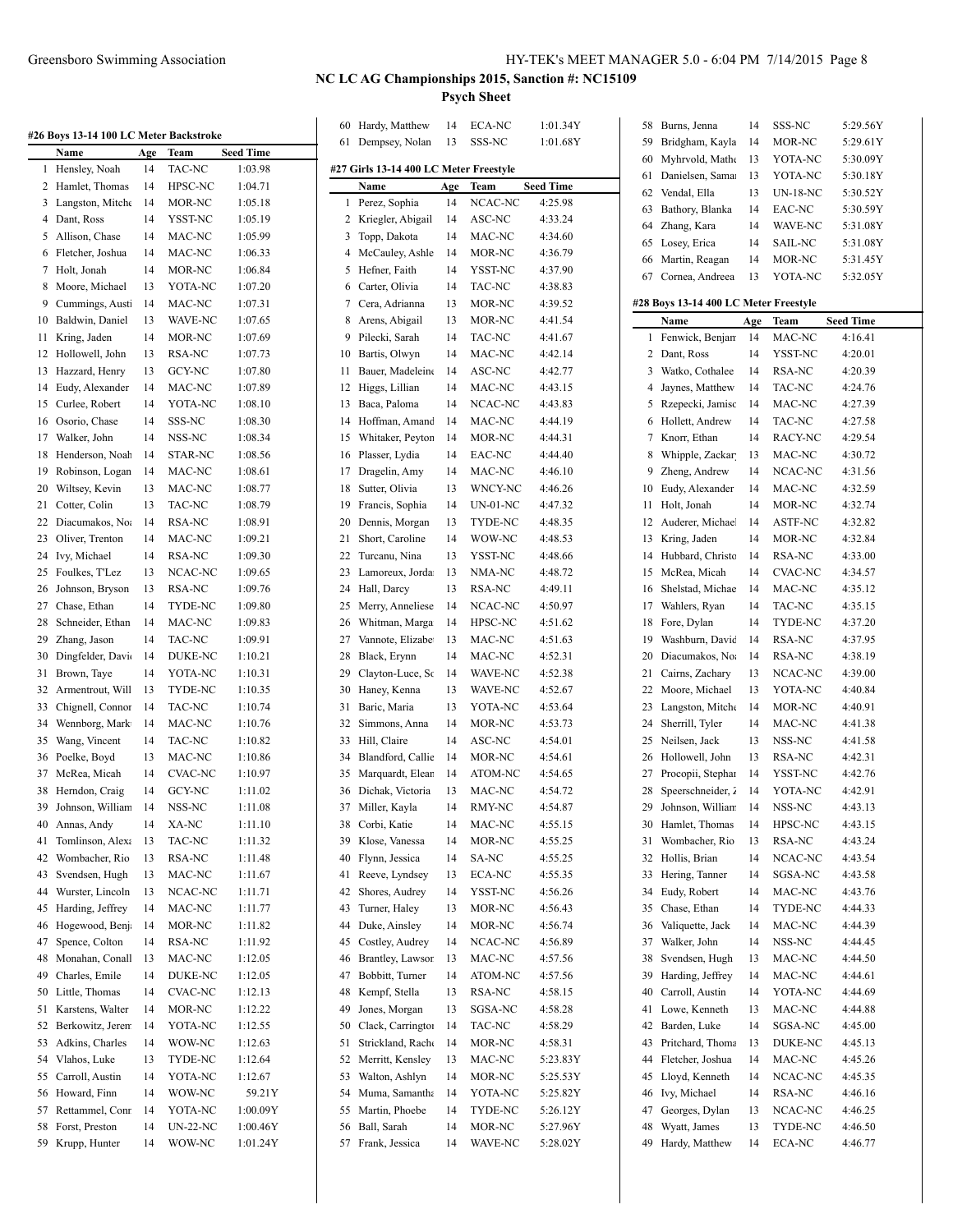#### **#28 ... (Boys 13-14 400 LC Meter Freestyle)**

| Dabhade, Arpeet    | 14 | MAC-NC         | 4:47.03  |
|--------------------|----|----------------|----------|
| Vlahos, Luke       | 13 | <b>TYDE-NC</b> | 4:47.22  |
| Hughes, Spencer    | 14 | WAVE-NC        | 4:47.38  |
| Lucht, Samuel      | 14 | MOR-NC         | 4:47.57  |
| Barbeau, Scott     | 14 | MOR-NC         | 4:47.86  |
| Satterfield, John  | 13 | YOTA-NC        | 4:47.97  |
| Poteat, Maximill   | 13 | NCAC-NC        | 4:48.11  |
| Hunsucker, Larso   | 14 | GCY-NC         | 4:48.32  |
| Hensley, Noah      | 14 | TAC-NC         | 4:48.38  |
| Spence, Colton     | 14 | RSA-NC         | 4:48.42  |
| Satterfield, Bento | 14 | YOTA-NC        | 4:48.42  |
| Yuan, Allen        | 14 | MOR-NC         | 4:48.67  |
| Koenigsberger, L   | 14 | NMA-NC         | 4:48.84  |
| Morrison, Mattho   | 14 | WNCY-NC        | 5:14.59Y |
| Youngbar, Matth    | 14 | MOR-NC         | 5:17.15Y |
| Atkinson, Isaac    | 13 | MAC-NC         | 5:18.35Y |
| Curran, Connor     | 14 | RSA-NC         | 5:19.41Y |
| Charles, Emile     | 14 | <b>DUKE-NC</b> | 5:19.44Y |
| Baldwin, Daniel    | 13 | WAVE-NC        | 5:19.53Y |
|                    |    |                |          |

#### **#29 Girls 13-14 400 LC Meter Medley Relay**

|                | Team                                     | Relay          | <b>Seed Time</b> |  |
|----------------|------------------------------------------|----------------|------------------|--|
| 1              | MAC-NC                                   | A              | 4:27.75          |  |
| $\overline{c}$ | MOR-NC                                   | А              | 4:30.14          |  |
| 3              | MAC-NC                                   | B              | 4:31.23          |  |
| 4              | MAC-NC                                   | $\overline{C}$ | 4:36.65          |  |
| 5              | WNCY-NC                                  | A              | 4:37.29          |  |
| 6              | MAC-NC                                   | D              | 4:39.47          |  |
| 7              | NCAC-NC                                  | A              | 4:41.32          |  |
| 8              | MOR-NC                                   | B              | 4:41.48          |  |
| 9              | <b>TAC-NC</b>                            | A              | 4:41.87          |  |
| 10             | YOTA-NC                                  | A              | 4:46.55          |  |
| 11             | SGSA-NC                                  | A              | 4:48.49          |  |
| 12             | GCY-NC                                   | A              | 4:48.85          |  |
| 13             | <b>WAVE-NC</b>                           | A              | 4:49.40          |  |
| 14             | MOR-NC                                   | $\mathcal{C}$  | 4:50.40          |  |
| 15             | ATOM-NC                                  | A              | 4:51.33          |  |
| 16             | RSA-NC                                   | A              | 4:51.46          |  |
| 17             | TYDE-NC                                  | A              | 4:55.06          |  |
| 18             | <b>TAC-NC</b>                            | B              | 4:55.70          |  |
| 19             | PAC-NC                                   | A              | 4:57.70          |  |
| 20             | YOTA-NC                                  | B              | 4:59.11          |  |
| 21             | NCAC-NC                                  | B              | 5:00.02          |  |
| 22             | RSA-NC                                   | B              | 5:03.85          |  |
| 23             | YSST-NC                                  | A              | 5:05.06          |  |
| 24             | SGSA-NC                                  | B              | 5:06.88          |  |
| 25             | <b>DUKE-NC</b>                           | A              | 5:07.60          |  |
| 26             | <b>SAIL-NC</b>                           | A              | 5:14.82          |  |
|                | #30 Boys 13-14 400 LC Meter Medley Relay |                |                  |  |
|                | Team                                     | Relay          | <b>Seed Time</b> |  |
| 1              | MAC-NC                                   | A              | 4:16.33          |  |
| $\overline{c}$ | MOR-NC                                   | A              | 4:20.44          |  |
| 3              | TAC-NC                                   | A              | 4:22.10          |  |
| 4              | <b>RSA-NC</b>                            | A              | 4:26.20          |  |
| 5              | MAC-NC                                   | B              | 4:26.56          |  |

 YOTA-NC A 4:28.60 MAC-NC C 4:30.35 NCAC-NC A 4:31.53 TYDE-NC A 4:32.93

| 10             | MAC-NC                                  |     | D                        | 4:35.87          |
|----------------|-----------------------------------------|-----|--------------------------|------------------|
| 11             | DUKE-NC                                 |     | А                        | 4:35.91          |
| 12             | GCY-NC                                  |     | A                        | 4:38.56          |
| 13             | TAC-NC                                  |     | B                        | 4:38.61          |
| 14             | SGSA-NC                                 |     | A                        | 4:38.96          |
| 15             | RSA-NC                                  |     | B                        | 4:40.25          |
| 16             | NSS-NC                                  |     | A                        | 4:40.58          |
| 17             | MOR-NC                                  |     | В                        | 4:40.84          |
| 18             | YOTA-NC                                 |     | B                        | 4:41.98          |
| 19             | NMA-NC                                  |     | A                        | 4:44.71          |
| 20             | NCAC-NC                                 |     | B                        | 4:46.88          |
| 21             | WOW-NC                                  |     | A                        | 4:50.91          |
| 22             | WAVE-NC                                 |     | А                        | 4:53.04          |
| 23             | <b>DUKE-NC</b>                          |     | B                        | 4:57.57          |
|                |                                         |     |                          |                  |
|                | #31 Girls 11-12 200 LC Meter Butterfly  |     |                          |                  |
|                | Name                                    | Age | Team                     | Seed Time        |
| 1              | Ray, Amanda                             | 12  | WAVE-NC                  | 2:25.23          |
| 2              | Boulware, Sophie                        | 12  | MOR-NC                   | 2:30.30          |
| 3              | Pham, Jacquelyn                         | 11  | TAC-NC                   | 2:42.12          |
| 4              | Smith, Corina                           | 12  | MOR-NC                   | 2:47.04          |
| 5              | Busick, Amelia                          | 12  | MOR-NC                   | 2:49.34          |
| 6              | Ciancanelli, Mak                        | 11  | GFSC-NC                  | 2:51.38          |
| 7              | Campbell, Raine                         | 12  | ASC-NC                   | 2:52.05          |
| 8              | Alexander, Reece                        | 11  | TYDE-NC                  | 2:52.25          |
| 9              | Robinson, Samar                         | 12  | XA-NC                    | 2:52.40          |
| 10             | Carson, Megan                           | 12  | YOTA-NC                  | 2:52.72          |
| 11             | Rider, Mackenzie                        | 12  | TYDE-NC                  | 2:52.88          |
| 12             | McDevitt, Elizab                        | 11  | YBAC-NC                  | 2:53.40          |
| 13             | Allen, Julia                            | 12  | MOR-NC                   | 2:28.82Y         |
| 14             | Tapper, Abbie                           | 12  | YOTA-NC                  | 2:29.12Y         |
|                |                                         |     |                          |                  |
|                |                                         |     |                          |                  |
| 15             | Teachey, Michael                        | 12  | MOR-NC                   | 2:31.92Y         |
| 16             | Russin, Ellie                           | 12  | MOR-NC                   | 2:32.20Y         |
|                | #32 Boys 11-12 200 LC Meter Butterfly   |     |                          |                  |
|                | Name                                    | Age | Team                     | Seed Time        |
| 1              | Thakur, Jake                            | 12  | TAC-NC                   | 2:23.88          |
| 2              | Baker, Jay                              | 12  | YOTA-NC                  | 2:28.39          |
| 3              | Chapman, John                           | 12  | MOR-NC                   | 2:39.13          |
| $\overline{4}$ | Sleater, Patrick                        | 11  | ASC-NC                   | 2:41.51          |
| 5              | Silver, Ryan                            | 12  | MOR-NC                   | 2:45.10          |
| 6              |                                         | 12  |                          | 2:45.36          |
| 7              | Hughes, Connor<br>Ssengonzi, Jesse      | 12  | WAVE-NC<br><b>RSA-NC</b> | 2:46.66          |
| 8              | Soule, William                          | 11  | ASC-NC                   | 2:48.55          |
|                |                                         | 12  | YOTA-NC                  |                  |
| 9              | Maier, Kyle                             |     |                          | 2:51.24          |
| 10             | Boone, Garrett                          | 12  | UN-19-NC                 | 2:22.20Y         |
| 11             | Prucha, Jonathan                        | 11  | YOTA-NC                  | 2:30.05Y         |
| 12             | Cantrell, Eric                          | 12  | SGSA-NC                  | 2:31.29Y         |
|                | #33 Girls 13-14 1500 LC Meter Freestyle |     |                          |                  |
|                | <b>Name</b>                             | Age | Team                     | <b>Seed Time</b> |
| 1              | Kriegler, Abigail                       | 14  | ASC-NC                   | 17:40.81         |
| 2              | Hefner, Faith                           | 14  | YSST-NC                  | 18:17.76         |
| 3              | Sutter, Olivia                          | 13  | WNCY-NC                  | 18:34.68         |
| 4              | Pilecki, Sarah                          | 14  | TAC-NC                   | 18:40.72         |
| 5              | Bauer, Madeleine                        | 14  | ASC-NC                   | 18:58.65         |
| 6              | Whitman, Marga                          | 14  | HPSC-NC                  | 18:59.34         |
| 7              | Marquardt, Elean                        | 14  | ATOM-NC                  | 19:06.14         |
| 8              | Haney, Kenna                            | 13  | WAVE-NC                  | 19:06.38         |
| 9              | Hill, Claire                            | 14  | ASC-NC                   | 19:09.03         |
| 10             | Short, Caroline                         | 14  | WOW-NC                   | 19:12.66         |
| 11             | Kempf, Stella                           | 13  | RSA-NC                   | 19:34.70         |

| 13       | Cera, Adrianna                         | 13       | MOR-NC             | 17:51.07Y                |
|----------|----------------------------------------|----------|--------------------|--------------------------|
|          |                                        |          | MOR-NC             |                          |
| 14       | Crouse, Caroline                       | 13       |                    | 18:12.42Y                |
| 15       | Walton, Ashlyn                         | 14       | MOR-NC             | 18:23.78Y                |
| 16       | Reeve, Lyndsey                         | 13       | ECA-NC             | 18:34.36Y                |
| 17       | Losey, Erica                           | 14       | SAIL-NC            | 18:40.84Y                |
| 18       | Dennis, Morgan                         | 13       | TYDE-NC            | 18:41.41Y                |
| 19       | Duracinsky, Mad                        | 14       | MOR-NC             | 18:45.37Y                |
| 20       | Dichak, Victoria                       | 13       | MAC-NC             | 18:47.43Y                |
| 21       | Riegler, Meredith                      | 14       | YOTA-NC            | 18:51.63Y                |
| 22       | Simmons, Anna                          | 14       | MOR-NC             | 18:55.60Y                |
| 23       | Klose, Vanessa                         | 14       | MOR-NC             | 19:00.53Y                |
| 24       | Martin, Reagan                         | 14       | MOR-NC             | 19:01.41Y                |
| 25       | Herrera, Mariana                       | 14       | MOR-NC             | 19:03.07Y                |
| 26       | Barnette, Isabella                     | 13       | MOR-NC             | 19:06.48Y                |
| 27       | Ballantine, Aurel                      | 14       | WNCY-NC            | 19:10.09Y                |
| 28       | Bridgham, Kayla                        | 14       | MOR-NC             | 19:16.67Y                |
| 29       | Guo, Vivian                            | 13       | RSA-NC             | 19:21.35Y                |
| 30       | Duke, Ainsley                          | 14       | MOR-NC             | 10:13.32L B              |
| 31       | Ball, Sarah                            | 14       | MOR-NC             | 10:18.74L B              |
| 32       | Madden, Lindsay                        | 14       | YOTA-NC            | 11:34.39YB               |
|          | #34 Boys 13-14 1500 LC Meter Freestyle |          |                    |                          |
|          | Name                                   | Age      | Team               | <b>Seed Time</b>         |
| 1        | Watko, Cothalee                        | 14       | RSA-NC             | 17:11.40                 |
|          |                                        | 14       | YSST-NC            | 17:13.85                 |
| 2<br>3   | Dant, Ross<br>Knorr, Ethan             | 14       | RACY-NC            | 17:19.73                 |
| 4        | Jaynes, Matthew                        | 14       | TAC-NC             |                          |
| 5        | Rzepecki, Jamisc                       | 14       | MAC-NC             | 17:28.34                 |
| 6        |                                        | 14       | NCAC-NC            | 17:45.31<br>17:46.00     |
| 7        | Zheng, Andrew<br>McRea, Micah          | 14       | CVAC-NC            | 17:55.12                 |
| 8        | Washburn, David                        | 14       | RSA-NC             | 18:18.71                 |
| 9        | Barden, Luke                           | 14       | SGSA-NC            | 18:19.32                 |
| 10       | Wahlers, Ryan                          | 14       | TAC-NC             | 18:26.68                 |
| 11       | Carroll, Austin                        | 14       | YOTA-NC            | 18:34.04                 |
| 12       | Curran, Connor                         | 14       | RSA-NC             | 18:50.74                 |
| 13       | Hogewood, Benj                         | 14       | MOR-NC             | 18:53.47                 |
|          |                                        |          |                    |                          |
| 14       | Hering, Tanner                         | 14       | SGSA-NC            | 18:56.73                 |
| 15       | Pritchard, Thoma                       | 13       | DUKE-NC            | 19:02.18                 |
| 16       | Hamlet, Thomas                         | 14       | HPSC-NC            | 19:03.92                 |
| 17       | Neilsen, Jack                          | 13       | NSS-NC             | 19:07.09                 |
| 18       | Procopii, Stephar                      | 14       | YSST-NC            | 19:12.47                 |
| 19       | Hughes, Spencer                        | 14       | WAVE-NC            | 19:18.73                 |
| 20       | Johnson, William                       | 14       | NSS-NC             | 17:29.29Y                |
| 21<br>22 | Whipple, Zackar<br>Fletcher, Joshua    | 13<br>14 | MAC-NC<br>MAC-NC   | 17:35.00Y<br>17:49.57Y   |
|          | Valiquette, Jack                       | 14       |                    |                          |
| 23<br>24 | Furigay, Jake                          | 14       | MAC-NC<br>WNCY-NC  | 18:00.85Y<br>18:02.44Y   |
| 25       | Yuan, Allen                            | 14       | MOR-NC             | 18:11.69Y                |
| 26       | Lowe, Kenneth                          | 13       | MAC-NC             | 18:18.13Y                |
| 27       | Cairns, Zachary                        | 13       | NCAC-NC            | 9:34.12LB                |
|          |                                        |          |                    |                          |
| 28<br>29 | Lloyd, Kenneth<br>Guthrie, Wyatt       | 14<br>13 | NCAC-NC<br>SGSA-NC | 9:40.55L B<br>9:50.98L B |
| 30       |                                        |          |                    |                          |
| 31       |                                        |          |                    |                          |
|          | Georges, Dylan                         | 13       | NCAC-NC            | 9:52.74L B               |
|          | Morrison, Matthe                       | 14       | WNCY-NC            | 9:57.69LB                |
| 32       | Hollis, Brian                          | 14       | NCAC-NC            | 9:58.97LB                |
| 33       | Hunsucker, Larso                       | 14       | GCY-NC             | 10:52.44YB               |
| 34       | Wombacher, Rio                         | 13       | RSA-NC             | 11:01.08YB               |
| 35<br>36 | Satterfield, John<br>Soleo, William    | 13<br>13 | YOTA-NC<br>YOTA-NC | 11:06.05YB<br>11:12.08YB |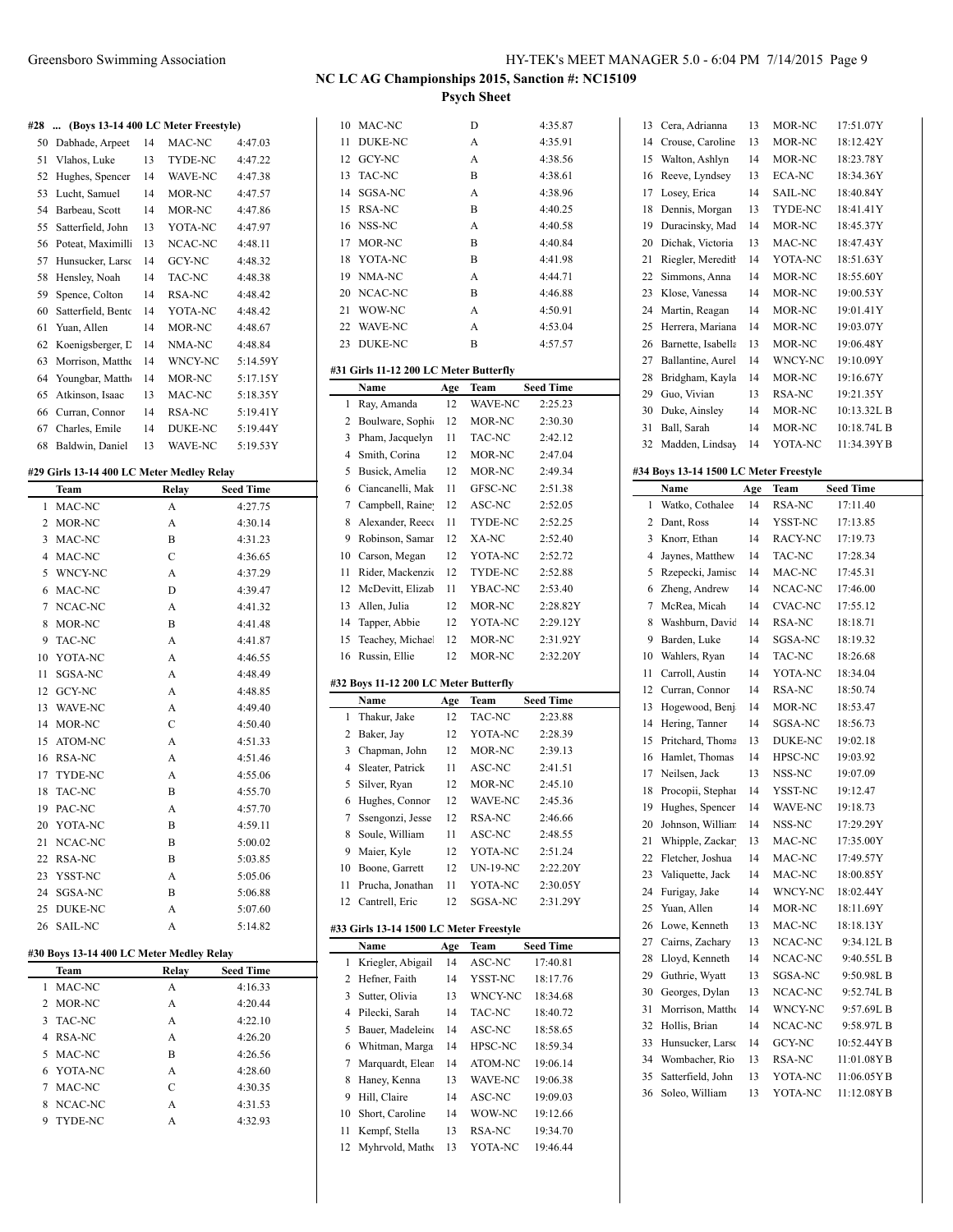| #35 Girls 13-14 100 LC Meter Freestyle |          |               |
|----------------------------------------|----------|---------------|
| Name                                   | Age Team | <b>Seed T</b> |

|    | Name               | Age | Team           | <b>Seed Time</b> |
|----|--------------------|-----|----------------|------------------|
| 1  | Clayton-Luce, So   | 14  | <b>WAVE-NC</b> | 59.01            |
| 2  | Perez, Sophia      | 14  | NCAC-NC        | 59.50            |
| 3  | Topp, Dakota       | 14  | MAC-NC         | 1:00.35          |
| 4  | Westle, Amanda     | 14  | WNCY-NC        | 1:00.35          |
| 5  | Hall, Darcy        | 13  | RSA-NC         | 1:00.62          |
| 6  | Bartis, Olwyn      | 14  | MAC-NC         | 1:01.14          |
| 7  | Nelson, Emme       | 14  | MAC-NC         | 1:01.16          |
| 8  | Dragelin, Amy      | 14  | MAC-NC         | 1:01.23          |
| 9  | Higgs, Lillian     | 14  | MAC-NC         | 1:01.29          |
| 10 | Burns, Hannah      | 14  | SSS-NC         | 1:01.30          |
| 11 | Cera, Adrianna     | 13  | MOR-NC         | 1:01.53          |
| 12 | Plasser, Lydia     | 14  | EAC-NC         | 1:01.55          |
| 13 |                    | 14  | TAC-NC         |                  |
|    | Pilecki, Sarah     |     |                | 1:01.81          |
| 14 | Duracinsky, Mad    | 14  | MOR-NC         | 1:02.02          |
| 15 | Flickinger, Made   | 13  | MAC-NC         | 1:02.23          |
| 16 | Decaro, Emma       | 14  | YOTA-NC        | 1:02.35          |
| 17 | Hoffman, Amanc     | 14  | MAC-NC         | 1:02.37          |
| 18 | Morgan, Brooke     | 13  | YOTA-NC        | 1:02.39          |
| 19 | Whitaker, Peyton   | 14  | MOR-NC         | 1:02.49          |
| 20 | Harris, Chloe      | 13  | MAC-NC         | 1:02.63          |
| 21 | Dennis, Morgan     | 13  | TYDE-NC        | 1:02.72          |
| 22 | Baric, Maria       | 13  | YOTA-NC        | 1:02.75          |
| 23 | Stout, Alina       | 13  | MAC-NC         | 1:02.77          |
| 24 | Whitmire, Eliza    | 13  | ATOM-NC        | 1:03.02          |
| 25 | Reeder, Grace      | 14  | <b>WNCY-NC</b> | 1:03.05          |
| 26 | Ayscue, Riggan     | 14  | MAC-NC         | 1:03.11          |
| 27 | Worden, Ashley     | 14  | TAC-NC         | 1:03.18          |
| 28 | Arens, Abigail     | 13  | MOR-NC         | 1:03.18          |
| 29 | Corbi, Katie       | 14  | MAC-NC         | 1:03.20          |
| 30 | Lamoreux, Jorda    | 13  | NMA-NC         | 1:03.23          |
| 31 | Baca, Paloma       | 14  | NCAC-NC        | 1:03.34          |
| 32 | McCauley, Ashle    | 14  | MOR-NC         | 1:03.40          |
| 33 | Ssengonzi, Rebeo   | 14  | RSA-NC         | 1:03.53          |
| 34 | Flynn, Jessica     | 14  | SA-NC          | 1:03.58          |
| 35 | Pinnix, Omega      | 13  | <b>GCY-NC</b>  | 1:03.60          |
| 36 | Vannote, Elizabe   | 13  | MAC-NC         | 1:03.64          |
| 37 | Schlitt, Kayla     | 13  | WNCY-NC        | 1:03.64          |
| 38 | Gasper, Ashton     | 14  | MOR-NC         | 1:03.70          |
| 39 | Merritt, Kensley   | 13  | MAC-NC         | 1:03.86          |
| 40 | Taylor, Jacquelin  | 13  | YOTA-NC        | 1:03.95          |
| 41 | Martin, Phoebe     | 14  | TYDE-NC        | 1:03.98          |
|    | Francis, Sophia    | 14  |                |                  |
| 42 |                    |     | UN-01-NC       | 1:04.03          |
| 43 | Campbell, Mcker    | 14  | GCY-NC         | 1:04.07          |
| 44 | Merry, Anneliese   | 14  | NCAC-NC        | 1:04.16          |
| 45 | Kudela, Amelia     | 13  | MAC-NC         | 1:04.17          |
| 46 | Brown, Fallon      | 14  | MAC-NC         | 1:04.23          |
| 47 | Newton, Grace      | 14  | MOR-NC         | 1:04.24          |
| 48 | Carte, Camryn      | 13  | NMA-NC         | 1:04.24          |
| 49 | Bobbitt, Turner    | 14  | ATOM-NC        | 1:04.24          |
| 50 | Glebus, Rebecca    | 14  | SGSA-NC        | 1:04.27          |
| 51 | Xerras, Olivia     | 14  | MAC-NC         | 1:04.28          |
| 52 | Reeve, Lyndsey     | 13  | ECA-NC         | 1:04.33          |
| 53 | Bathory, Blanka    | 14  | EAC-NC         | 1:04.42          |
| 54 | Barnette, Isabella | 13  | MOR-NC         | 1:04.46          |
| 55 | Miller, Kayla      | 14  | RMY-NC         | 1:04.50          |
| 56 | Frank, Jessica     | 14  | WAVE-NC        | 1:04.51          |
| 57 | Duke, Ainsley      | 14  | MOR-NC         | 1:04.52          |
| 58 | Parks, Elizabeth   | 14  | TYDE-NC        | 1:04.83          |
| 59 | Calhoun, Sadie     | 14  | NMA-NC         | 1:04.83          |

| 60 | Sellars, Sydney                       | 14  | QCD-NC   | 1:04.83          |   |
|----|---------------------------------------|-----|----------|------------------|---|
| 61 | Pozder, Ema                           | 13  | TAC-NC   | 1:04.85          |   |
| 62 | Davis, Mary                           | 14  | MAC-NC   | 1:04.85          |   |
| 63 | Moore, Catherine                      | 14  | YOTA-NC  | 1:04.86          |   |
| 64 | Blanchard, Allisc                     | 14  | MAC-NC   | 1:04.87          |   |
| 65 | Candelaria, Biano                     | 14  | DUKE-NC  | 1:04.89          |   |
| 66 | Burns, Jenna                          | 14  | SSS-NC   | 1:04.90          |   |
| 67 | Costley, Audrey                       | 14  | NCAC-NC  | 1:04.99          |   |
|    |                                       |     |          |                  |   |
| 68 | Bauer, Madeleine                      | 14  | ASC-NC   | 1:05.02          |   |
| 69 | Pires, Gabrielle                      | 14  | MAC-NC   | 1:05.04          |   |
| 70 | Clack, Carrington                     | 14  | TAC-NC   | 1:05.06          |   |
| 71 | Losey, Erica                          | 14  | SAIL-NC  | 1:05.08          |   |
| 72 | Reist, Claire                         | 14  | RSA-NC   | 1:05.14          |   |
| 73 | Medlin, Lauren                        | 14  | YOTA-NC  | 1:05.17          |   |
| 74 | Blandford, Callie                     | 14  | MOR-NC   | 1:05.20          |   |
| 75 | Black, Erynn                          | 14  | MAC-NC   | 1:05.23          |   |
| 76 | Myhrvold, Mathe                       | 13  | YOTA-NC  | 1:05.26          |   |
| 77 | Strickland, Rache                     | 14  | MOR-NC   | 1:05.28          |   |
| 78 | Szwarckop, Eryn                       | 14  | MOR-NC   | 1:05.31          |   |
| 79 | Muma, Samantha                        | 14  | YOTA-NC  | 1:05.34          |   |
| 80 | Xerras, Alexandr                      | 14  | MAC-NC   | 1:05.35          |   |
| 81 | Short, Caroline                       | 14  | WOW-NC   | 1:05.43          |   |
| 82 | Siemasko, Lily                        | 14  | MAC-NC   | 1:05.44          |   |
| 83 | Whitman, Marga                        | 14  | HPSC-NC  | 1:05.45          |   |
| 84 | Hopper, Ariel                         | 14  | MAC-NC   | 54.99Y           |   |
| 85 | Mangaoang, Des                        | 13  | MAC-NC   | 55.13Y           |   |
| 86 | Marquardt, Elean                      | 14  | ATOM-NC  | 55.47Y           |   |
| 87 | Johnson, Reagan                       | 14  | MAC-NC   | 55.63Y           |   |
| 88 | Hutchins, Alicia                      | 14  | GG-NC    | 55.77Y           |   |
|    | Wike, Brianna                         |     | MAC-NC   |                  |   |
| 89 |                                       | 14  |          | 55.84Y           |   |
| 90 | Tucker, Avery<br>Ball, Sarah          | 13  | PAC-NC   | 56.13Y           |   |
|    |                                       | 14  |          |                  |   |
| 91 |                                       |     | MOR-NC   | 56.23Y           |   |
| 92 | Vendal, Ella                          | 13  | UN-18-NC | 56.31Y           |   |
| 93 | Bridgham, Kayla                       | 14  | MOR-NC   | 56.51Y           |   |
| 94 | Graham, Rachel                        | 14  | SGSA-NC  | 56.57Y           |   |
| 95 | Bene, Olivia                          | 14  | SGSA-NC  | 56.97Y           |   |
| 96 | Burns, Abigail                        | 14  | ECA-NC   | 57.01Y           |   |
|    |                                       |     |          |                  |   |
|    | #36 Boys 13-14 100 LC Meter Freestyle |     |          |                  |   |
|    | Name                                  | Age | Team     | <b>Seed Time</b> |   |
| 1  | Fenwick, Benjan                       | 14  | MAC-NC   | 56.15            |   |
| 2  | Watko, Cothalee                       | 14  | RSA-NC   | 56.32            |   |
| 3  | Oliver, Trenton                       | 14  | MAC-NC   | 56.66            |   |
| 4  | Hollett, Andrew                       | 14  | TAC-NC   | 56.67            |   |
| 5  | Langston, Mitche                      | 14  | MOR-NC   | 56.88            |   |
| 6  | Walker, John                          | 14  | NSS-NC   | 56.89            |   |
| 7  | Foulkes, T'Lez                        | 13  | NCAC-NC  | 57.20            |   |
| 8  | Ivy, Michael                          | 14  | RSA-NC   | 57.42            |   |
| 9  | Auderer, Michael                      | 14  | ASTF-NC  | 57.53            | # |
| 10 | Speerschneider, 2                     | 14  | YOTA-NC  | 57.67            |   |
| 11 | Hubbard, Christo                      | 14  | RSA-NC   | 58.53            |   |
| 12 | Holt, Jonah                           | 14  | MOR-NC   | 58.91            |   |
| 13 | Henderson, Noah                       | 14  | STAR-NC  | 59.06            |   |
| 14 | Kring, Jaden                          | 14  | MOR-NC   | 59.15            |   |
| 15 | Jaynes, Matthew                       | 14  | TAC-NC   | 59.21            |   |
| 16 | Shelstad, Michae                      | 14  | MAC-NC   | 59.26            |   |
| 17 | Osorio, Chase                         | 14  | SSS-NC   | 59.34            |   |
| 18 | Sherrill, Tyler                       | 14  | MAC-NC   | 59.44            |   |
| 19 | Allison, Chase                        | 14  | MAC-NC   | 59.44            |   |
| 20 | Poelke, Boyd                          | 13  | MAC-NC   | 59.70            |   |
| 21 | Dingfelder, Davi                      | 14  | DUKE-NC  | 59.82            |   |
| 22 | Tomlinson, Alexa                      | 13  | TAC-NC   | 59.85            |   |

| 23     |                                         |           |                 |                             |  |
|--------|-----------------------------------------|-----------|-----------------|-----------------------------|--|
|        | Lyons, Scott                            | 14        | MAC-NC          | 59.87                       |  |
| 24     | Hensley, Noah                           | 14        | TAC-NC          | 59.96                       |  |
| 25     | Fore, Dylan                             | 14        | TYDE-NC         | 59.99                       |  |
| 26     | Leatherman, Bra                         | 14        | <b>CVAC-NC</b>  | 1:00.12                     |  |
| 27     | Charles, Emile                          | 14        | <b>DUKE-NC</b>  | 1:00.20                     |  |
| 28     | Forst, Preston                          | 14        | <b>UN-22-NC</b> | 1:00.20                     |  |
| 29     | Diacumakos, No.                         | 14        | RSA-NC          | 1:00.22                     |  |
| 30     | Lowe, Kenneth                           | 13        | MAC-NC          | 1:00.36                     |  |
| 31     | Curlee, Robert                          | 14        | YOTA-NC         | 1:00.48                     |  |
| 32     | McLawhorn, Me                           | 13        | YOTA-NC         | 1:00.51                     |  |
| 33     | Cummings, Austi                         | 14        | MAC-NC          | 1:00.61                     |  |
| 34     | Hering, Tanner                          | 14        | SGSA-NC         | 1:00.70                     |  |
| 35     | Washburn, David                         | 14        | RSA-NC          | 1:01.02                     |  |
| 36     | Johnson, William                        | 14        | NSS-NC          | 1:01.08                     |  |
| 37     | Brown, Taye                             | 14        | YOTA-NC         | 1:01.12                     |  |
| 38     | O'Connor, Rylan                         | 13        | YOTA-NC         | 1:01.18                     |  |
| 39     | Vlahos, Luke                            | 13        | TYDE-NC         | 1:01.19                     |  |
| 40     | Hardy, Matthew                          | 14        | <b>ECA-NC</b>   | 1:01.37                     |  |
| 41     | Wylie, Jacob                            | 14        | YOTA-NC         | 1:01.51                     |  |
| 42     | Dabhade, Arpeet                         | 14        | MAC-NC          | 1:01.54                     |  |
| 43     | Johnson, Bryson                         | 13        | <b>RSA-NC</b>   | 1:01.58                     |  |
| 44     | Harding, Jeffrey                        | 14        | MAC-NC          | 1:01.71                     |  |
| 45     | Moore, Michael                          | 13        | YOTA-NC         | 1:01.73                     |  |
| 46     | Wyatt, James                            | 13        | TYDE-NC         | 1:01.76                     |  |
| 47     | Zhang, Jason                            | 14        | TAC-NC          | 1:01.80                     |  |
| 48     | Svendsen, Hugh                          | 13        | MAC-NC          | 1:01.85                     |  |
| 49     | Graham, Samuel                          | 13        | TYDE-NC         | 1:01.88                     |  |
| 50     | Lyon, Jackson                           | 13        | <b>GOLD-NC</b>  | 1:01.89                     |  |
| 51     | Youngbar, Matth                         | 14        | MOR-NC          | 1:01.91                     |  |
| 52     | Neely, Connor                           | 14        | MAC-NC          | 1:01.95                     |  |
| 53     | Barbeau, Scott                          | 14        | MOR-NC          | 1:01.96                     |  |
| 54     | Adkins, Charles                         | 14        | WOW-NC          | 1:01.96                     |  |
|        |                                         |           |                 |                             |  |
| 55     | Tuenker, Felix                          | 13        | YOTA-NC         | 1:01.98                     |  |
| 56     | Hollis, Brian                           | 14        | NCAC-NC         | 1:02.00                     |  |
| 57     | Wang, Vincent                           | 14        | <b>TAC-NC</b>   | 1:02.02                     |  |
| 58     | Poteat, Maximilli                       | 13        | NCAC-NC         | 1:02.10                     |  |
| 59     | Humbert, Williar                        | 14        | YOTA-NC         | 1:02.14                     |  |
| 60     | Morrison, Matthe                        | 14        | WNCY-NC         | 1:02.14                     |  |
| 61     | Spence, Colton                          | 14        | RSA-NC          | 1:02.17                     |  |
|        |                                         |           |                 |                             |  |
| 62     | Hunsucker, Larso                        | 14        | GCY-NC          | 52.73Y                      |  |
| 63     | Rettammel, Conr                         | 14        | YOTA-NC         | 53.07Y                      |  |
| 64     | Satterfield, Bento                      | 14        | YOTA-NC         | 53.10Y                      |  |
| 65     | Duckworth, Ben                          | 13        | NMA-NC          | 53.57Y                      |  |
| 66     | Carroll, Austin                         | 14        | YOTA-NC         | 53.63Y                      |  |
| 67     | Herndon, Craig                          | 14        | GCY-NC          | 53.77Y                      |  |
| 68     | Hollowell, John                         | 13        | RSA-NC          | 53.86Y                      |  |
| 69     | Wiltsey, Kevin                          | 13        | MAC-NC          | 54.05Y                      |  |
|        |                                         |           |                 |                             |  |
|        | #37 Girls 13-14 200 LC Meter Backstroke |           |                 |                             |  |
| 1      | Name                                    | Age<br>14 | Team<br>TAC-NC  | <b>Seed Time</b><br>2:20.11 |  |
|        | Carter, Olivia                          |           |                 |                             |  |
| 2<br>3 | Perez, Sophia                           | 14<br>14  | NCAC-NC         | 2:22.45                     |  |
|        | Dragelin, Amy                           |           | MAC-NC          | 2:25.61                     |  |
| 4      | Flickinger, Made                        | 13        | MAC-NC          | 2:26.30                     |  |
| 5      | Hoffman, Amand                          | 14        | MAC-NC          | 2:28.66                     |  |
| 6      | Whitaker, Peyton                        | 14        | MOR-NC          | 2:28.99                     |  |
| 7      | Black, Erynn                            | 14        | MAC-NC          | 2:29.08                     |  |
| 8      | Bartis, Olwyn                           | 14        | MAC-NC          | 2:30.17                     |  |
| 9      | Strickland, Rach                        | 14        | MOR-NC          | 2:31.12                     |  |
| 10     | Turner, Haley                           | 13        | MOR-NC          | 2:31.76                     |  |
| 11     | Stout, Alina                            | 13        | MAC-NC          | 2:31.85                     |  |
| 12     | Clayton-Luce, So                        | 14        | WAVE-NC         | 2:33.10                     |  |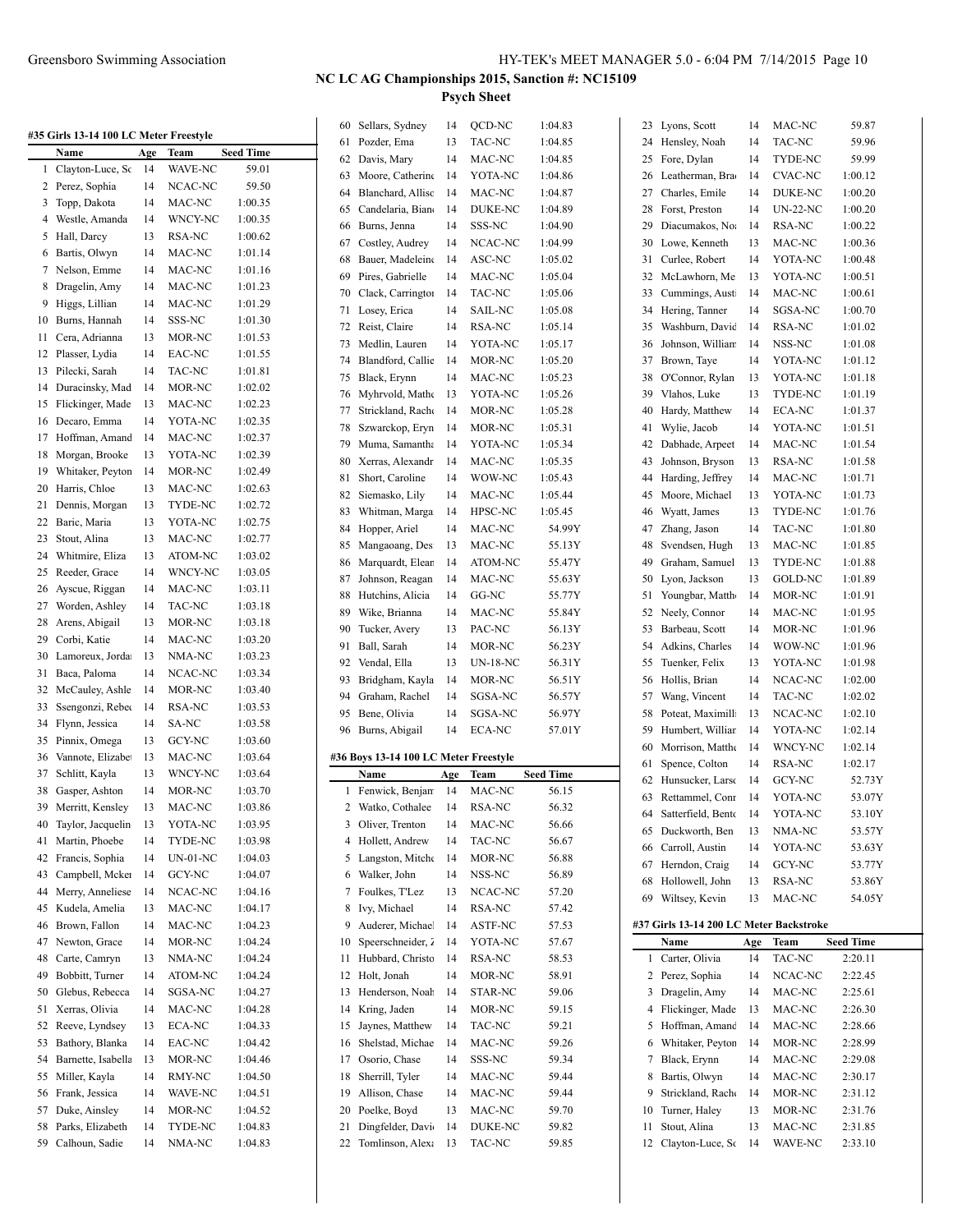Cotter, Colin 13 TAC-NC 2:22.30 Kring, Jaden 14 MOR-NC 2:23.35

 Simmons, Anna 14 MOR-NC 2:41.29 Siemasko, Lily 14 MAC-NC 2:41.32 67 Deronja, Josephine 14 MOR-NC 2:41.33 Cera, Adrianna 13 MOR-NC 2:41.39

## **NC LC AG Championships 2015, Sanction #: NC15109**

**Psych Sheet**

| #37 | (Girls 13-14 200 LC Meter Backstroke)  |           |                 |                  |    | 8 Fore, Dylan                   | 14       | TYDE-NC        | 2:23.85          |    | 7 Hall, Darcy        | 13             | RSA-NC          | 2:29.70            |
|-----|----------------------------------------|-----------|-----------------|------------------|----|---------------------------------|----------|----------------|------------------|----|----------------------|----------------|-----------------|--------------------|
|     | 13 Baca, Paloma                        | 14        | NCAC-NC         | 2:34.80          | 9  | Zheng, Andrew                   | 14       | NCAC-NC        | 2:24.45          | 8  | Topp, Dakota         | 14             | MAC-NC          | 2:29.92            |
|     | 14 Hefner, Faith                       | 14        | YSST-NC         | 2:35.41          |    | 10 Hensley, Noah                | 14       | TAC-NC         | 2:25.58          |    | 9 Merry, Anneliese   | 14             | NCAC-NC         | 2:31.09            |
|     | 15 Hicks, Julie                        | 13        | PAC-NC          | 2:35.43          | 11 | Hazzard, Henry                  | 13       | GCY-NC         | 2:26.14          |    | 10 Flickinger, Made  | 13             | MAC-NC          | 2:31.24            |
|     | 16 Decaro, Emma                        | 14        | YOTA-NC         | 2:35.52          | 12 | Chase, Ethan                    | 14       | TYDE-NC        | 2:26.34          |    | 11 Ayscue, Riggan    | 14             | MAC-NC          | 2:31.77            |
| 17  | Hopper, Ariel                          | 14        | MAC-NC          | 2:35.54          | 13 | Langston, Mitche                | 14       | MOR-NC         | 2:26.62          |    | 12 Duracinsky, Mad   | 14             | MOR-NC          | 2:31.78            |
| 18  | Whitmire, Eliza                        | 13        | ATOM-NC         | 2:35.69          | 14 | Fletcher, Joshua                | 14       | MAC-NC         | 2:27.11          |    | 13 Crouse, Caroline  | 13             | MOR-NC          | 2:31.95            |
| 19  | Gasper, Ashton                         | 14        | MOR-NC          | 2:36.05          | 15 | Herndon, Craig                  | 14       | GCY-NC         | 2:27.44          |    | 14 Campbell, Mcker   | 14             | GCY-NC          | 2:32.02            |
|     | 20 Haney, Kenna                        | 13        | WAVE-NC         | 2:36.23          | 16 | Baldwin, Daniel                 | 13       | WAVE-NC        | 2:27.69          |    | 15 Dragelin, Amy     | 14             | MAC-NC          | 2:33.38            |
| 21  | Merritt, Kensley                       | 13        | MAC-NC          | 2:36.32          | 17 | Robinson, Logan                 | 14       | MAC-NC         | 2:28.35          |    | 16 Hoffman, Amand    | 14             | MAC-NC          | 2:33.44            |
| 22  | Plasser, Lydia                         | 14        | EAC-NC          | 2:36.71          | 18 | Diacumakos, Noa                 | 14       | RSA-NC         | 2:28.56          | 17 | Bartis, Olwyn        | 14             | MAC-NC          | 2:33.45            |
| 23  | Merry, Anneliese                       | 14        | NCAC-NC         | 2:37.01          | 19 | Moore, Michael                  | 13       | YOTA-NC        | 2:29.19          | 18 | Stout, Alina         | 13             | MAC-NC          | 2:33.67            |
| 24  | Jones, Morgan                          | 13        | SGSA-NC         | 2:37.37          | 20 | Cummings, Austi                 | 14       | MAC-NC         | 2:29.35          | 19 | Westle, Amanda       | 14             | WNCY-NC         | 2:33.67            |
|     | 25 Blandford, Callie                   | 14        | MOR-NC          | 2:37.68          | 21 | Henderson, Noah                 | 14       | STAR-NC        | 2:29.62          | 20 | Mangaoang, Des       | 13             | MAC-NC          | 2:33.85            |
| 26  | Flynn, Jessica                         | 14        | SA-NC           | 2:38.57          | 22 | Hollett, Andrew                 | 14       | TAC-NC         | 2:29.76          | 21 | Vannote, Elizabe     | 13             | MAC-NC          | 2:34.11            |
| 27  | Schlitt, Kayla                         | 13        | WNCY-NC         | 2:38.66          | 23 | Eudy, Alexander                 | 14       | MAC-NC         | 2:29.79          | 22 | Lamoreux, Jorda      | 13             | NMA-NC          | 2:34.22            |
| 28  | Riegler, Meredith                      | 14        | YOTA-NC         | 2:38.73          | 24 | Wurster, Lincoln                | 13       | NCAC-NC        | 2:30.62          | 23 | Nelson, Emme         | 14             | MAC-NC          | 2:34.41            |
| 29  | Tucker, Avery                          | 13        | PAC-NC          | 2:38.80          | 25 | Eudy, Robert                    | 14       | MAC-NC         | 2:31.22          |    | 24 Ssengonzi, Rebec  | 14             | RSA-NC          | 2:34.42            |
| 30  | Turcanu, Nina                          | 13        | YSST-NC         | 2:38.99          | 26 | Dingfelder, Davi                | 14       | DUKE-NC        | 2:31.35          | 25 | Jones, Morgan        | 13             | SGSA-NC         | 2:34.79            |
| 31  | Handlin, Alexand                       | 13        | SAC-NC          | 2:39.01          | 27 | Wang, Vincent                   | 14       | TAC-NC         | 2:31.80          | 26 | Pinnix, Omega        | 13             | GCY-NC          | 2:34.82            |
| 32  | Guo, Vivian                            | 13        | RSA-NC          | 2:39.24          | 28 | Lloyd, Kenneth                  | 14       | NCAC-NC        | 2:31.98          | 27 | Worden, Ashley       | 14             | TAC-NC          | 2:35.12            |
| 33  | Kriegler, Abigail                      | 14        | ASC-NC          | 2:39.24          | 29 | Jaynes, Matthew                 | 14       | TAC-NC         | 2:32.03          | 28 | Burns, Hannah        | 14             | SSS-NC          | 2:35.17            |
|     | 34 Ames, Poppy                         | 13        | NCAC-NC         | 2:39.32          | 30 | Hollowell, John                 | 13       | RSA-NC         | 2:32.15          | 29 | Pozder, Ema          | 13             | TAC-NC          | 2:35.33            |
|     | 35 Morgan, Brooke                      | 13        | YOTA-NC         | 2:39.66          | 31 | Schneider, Ethan                | 14       | MAC-NC         | 2:32.22          |    | 30 Black, Erynn      | 14             | MAC-NC          | 2:35.52            |
|     | 36 Martin, Phoebe                      | 14        | TYDE-NC         | 2:39.82          | 32 | Ivy, Michael                    | 14       | RSA-NC         | 2:32.32          | 31 | Whitaker, Peyton     | 14             | MOR-NC          | 2:36.16            |
| 37  | Costley, Audrey                        | 14        | NCAC-NC         | 2:39.87          | 33 | Johnson, Bryson                 | 13       | <b>RSA-NC</b>  | 2:32.38          | 32 | Whitmire, Eliza      | 13             | ATOM-NC         | 2:36.93            |
| 38  | Frank, Jessica                         | 14        | WAVE-NC         | 2:39.94          | 34 | Poelke, Boyd                    | 13       | MAC-NC         | 2:32.42          | 33 | Turcanu, Nina        | 13             | YSST-NC         | 2:37.57            |
| 39  | Grotjohn, Kenne                        | 13        | TAC-NC          | 2:39.96          | 35 | Georges, Dylan                  | 13       | NCAC-NC        | 2:32.45          | 34 | Plasser, Lydia       | 14             | EAC-NC          | 2:37.64            |
| 40  | Moore, Catherine                       | 14        | YOTA-NC         | 2:40.18          | 36 | Poteat, Maximilli               | 13       | NCAC-NC        | 2:32.49          | 35 | Taylor, Jacquelin    | 13             | YOTA-NC         | 2:37.77            |
| 41  | Barnette, Isabella                     | 13        | MOR-NC          | 2:40.29          | 37 | Wombacher, Rio                  | 13       | RSA-NC         | 2:32.51          | 36 | Costley, Audrey      | 14             | NCAC-NC         | 2:37.88            |
| 42  | Beck, Sydney                           | 14        | PAC-NC          | 2:40.63          | 38 | Wyatt, James                    | 13       | TYDE-NC        | 2:32.68          | 37 | Turner, Haley        | 13             | MOR-NC          | 2:37.91            |
| 43  | Spina, Gabriella                       | 13        | MAC-NC          | 2:40.68          | 39 | Carroll, Austin                 | 14       | YOTA-NC        | 2:32.76          | 38 | Sutter, Olivia       | 13             | WNCY-NC         | 2:38.00            |
| 44  | Southard, Chloe                        | 14        | TAC-NC          |                  | 40 | Wennborg, Mark                  | 14       | MAC-NC         | 2:32.94          | 39 | Brown, Fallon        | 14             | MAC-NC          | 2:38.23            |
|     |                                        | 14        |                 | 2:40.80          | 41 | Vlahos, Luke                    | 13       | TYDE-NC        | 2:32.95          | 40 | Harris, Chloe        | 13             | MAC-NC          | 2:38.25            |
|     | 45 Johnson, Reagan                     |           | MAC-NC          | 2:40.81          | 42 | Little, Thomas                  | 14       | <b>CVAC-NC</b> | 2:33.31          | 41 | Morgan, Brooke       | 13             | YOTA-NC         | 2:38.36            |
| 46  | Kempf, Stella                          | 13        | RSA-NC          | 2:40.85          | 43 | Svendsen, Hugh                  | 13       | MAC-NC         | 2:33.36          | 42 | Gasper, Ashton       | 14             | MOR-NC          | 2:38.67            |
| 47  | Herrera, Mariana                       | 14        | MOR-NC          | 2:40.96          |    | Armentrout, Will                | 13       | TYDE-NC        | 2:33.79          | 43 | Bobbitt, Turner      | 14             |                 |                    |
| 48  | Kanters, Sydney                        | 14        | YOTA-NC         | 2:41.07          | 44 |                                 |          | TAC-NC         | 2:33.96          |    |                      |                | ATOM-NC         | 2:38.84<br>2:38.93 |
| 49  | Ballantine, Aurel                      | 14        | WNCY-NC         | 2:41.42          | 45 | Zhang, Jason                    | 14       |                |                  | 44 | Baric, Maria         | 13             | YOTA-NC         |                    |
| 50  | Myhrvold, Mathe                        | 13        | YOTA-NC         | 2:41.48          | 46 | Wiltsey, Kevin                  | 13       | MAC-NC         | 2:34.43          | 45 | Dichak, Victoria     | 13             | MAC-NC          | 2:38.97            |
| 51  | Van Luvender, H                        | 13        | RSA-NC          | 2:41.52          | 47 | Hogewood, Benj                  | 14<br>13 | MOR-NC         | 2:34.66          | 46 | Corbi, Katie         | 14<br>13       | MAC-NC          | 2:39.31            |
|     | 52 Mangaoang, Des                      | 13        | MAC-NC          | 2:41.64          | 48 | Guthrie, Wyatt                  |          | SGSA-NC        | 2:34.68          |    | 47 Tucker, Avery     |                | PAC-NC          | 2:39.37            |
| 53  | Brown, Fallon                          | 14        | MAC-NC          | 2:42.15          | 49 | Neely, Connor                   | 14       | MAC-NC         | 2:35.15          | 48 | Francis, Sophia      | 14             | <b>UN-01-NC</b> | 2:39.54            |
| 54  | Reist, Claire                          | 14        | RSA-NC          | 2:13.50Y         | 50 | Gehrig, John                    | 13       | MAC-NC         | 2:35.64          | 49 | Strickland, Rach     | 14             | MOR-NC          | 2:39.71            |
|     | 55 Medlin, Lauren                      | 14        | YOTA-NC         | 2:14.22Y         | 51 | Hollis, Brian                   | 14       | NCAC-NC        | 2:35.66          |    | 50 Spina, Gabriella  | 13             | MAC-NC          | 2:39.72            |
|     | 56 Harris, Chloe                       | 13        | MAC-NC          | 2:14.60Y         | 52 | Osorio, Chase                   | 14       | SSS-NC         | 2:35.81          | 51 | Grotjohn, Kenne      | 13             | TAC-NC          | 2:39.73            |
| 57  | Kudela, Amelia                         | 13        | MAC-NC          | 2:15.43Y         | 53 | Curlee, Robert                  | 14       | YOTA-NC        | 2:07.69Y         |    | 52 Dennis, Morgan    | 13             | TYDE-NC         | 2:40.20            |
| 58  | Whiteman, Molly                        | 14        | YOTA-NC         | 2:16.19Y         | 54 | Charles, Emile                  | 14       | DUKE-NC        | 2:09.44Y         |    | 53 McGuinness, Ma    | 13             | GYW-NC          | 2:40.37            |
| 59  | Muma, Samantha                         | 14        | YOTA-NC         | 2:16.47Y         | 55 | Rettammel, Conr                 | 14       | YOTA-NC        | 2:10.27Y         |    | 54 Herrera, Mariana  | 14             | MOR-NC          | 2:40.49            |
| 60  | Davis, Mary                            | 14        | MAC-NC          | 2:18.01Y         | 56 | Krupp, Hunter                   | 14       | WOW-NC         | 2:11.24Y         |    | 55 Burton, Piper     | 13             | GCY-NC          | 2:40.49            |
| 61  | Xerras, Alexandr                       | 14        | MAC-NC          | 2:18.07Y         | 57 | Monahan, Conall                 | 13       | MAC-NC         | 2:12.16Y         |    | 56 Riegler, Meredith | 14             | YOTA-NC         | 2:40.51            |
|     | 62 Carrigan, Anna                      | 14        | YOTA-NC         | 2:18.97Y         | 58 | Satterfield, Bento              | 14       | YOTA-NC        | 2:13.02Y         | 57 | Johnson, Reagan      | 14             | MAC-NC          | 2:40.54            |
|     | #38 Boys 13-14 200 LC Meter Backstroke |           |                 |                  | 59 | Hardy, Matthew                  | 14       | ECA-NC         | 2:13.35Y         | 58 | Mears, Anna          | 14             | MOR-NC          | 2:40.71            |
|     | Name                                   |           |                 | <b>Seed Time</b> | 60 | Spence, Colton                  | 14       | RSA-NC         | 2:13.41Y         |    | 59 Hutchins, Alicia  | 14             | GG-NC           | 2:40.71            |
|     | 1 Dant, Ross                           | Age<br>14 | Team<br>YSST-NC | 2:18.64          |    | #39 Girls 13-14 200 LC Meter IM |          |                |                  |    | 60 Calhoun, Sadie    | 14             | NMA-NC          | 2:40.85            |
|     | 2 Knorr, Ethan                         | 14        | RACY-NC         | 2:18.77          |    | Name                            | Age      | Team           | <b>Seed Time</b> | 61 | Clack, Carrington    | 14             | TAC-NC          | 2:40.88            |
|     | 3 Hamlet, Thomas                       | 14        | HPSC-NC         |                  |    | 1 McCauley, Ashle               | 14       | MOR-NC         | 2:22.07          |    | 62 Blandford, Callie | 14             | MOR-NC          | 2:40.89            |
|     | 4 Holt, Jonah                          |           | MOR-NC          | 2:21.10          |    | 2 Carter, Olivia                | 14       | TAC-NC         | 2:24.89          |    | 63 Lichtenberger, Cl | 13             | MAC-NC          | 2:41.04            |
|     |                                        | 14        |                 | 2:21.23          |    | 3 Higgs, Lillian                | 14       | MAC-NC         | 2:25.17          |    | 64 Peters, Evelyn    | 13             | MAC-NC          | 2:41.08            |
|     | 5 Allison, Chase                       | 14        | MAC-NC          | 2:21.42          |    |                                 |          |                |                  |    | 65 Simmone Anna      | 1 <sub>A</sub> | $MOP$ $NC$      | 2.41.20            |

| 1 McCauley, Ashle | 14 | MOR-NC  | 2:22.07 |
|-------------------|----|---------|---------|
| 2 Carter, Olivia  | 14 | TAC-NC  | 2:24.89 |
| 3 Higgs, Lillian  | 14 | MAC-NC  | 2:25.17 |
| 4 Perez, Sophia   | 14 | NCAC-NC | 2:27.80 |
| 5 Arens, Abigail  | 13 | MOR-NC  | 2:28.33 |
| 6 Reeder, Grace   | 14 | WNCY-NC | 2:28.60 |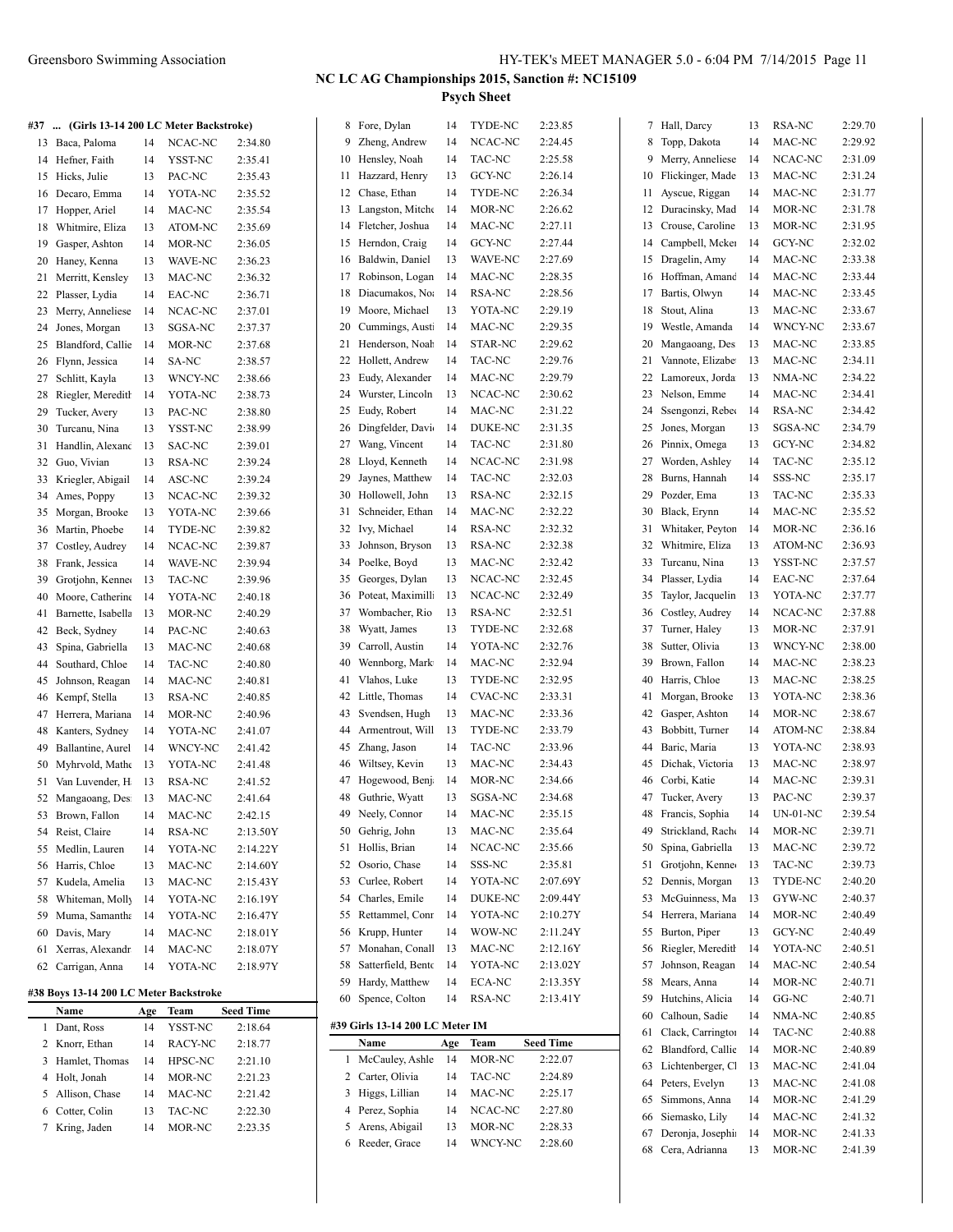**#39 ... (Girls 13-14 200 LC Meter IM)**

|    | $\frac{1}{2}$    |    |                |          |
|----|------------------|----|----------------|----------|
| 69 | Flynn, Jessica   | 14 | SA-NC          | 2:11.30Y |
| 70 | Hopper, Ariel    | 14 | MAC-NC         | 2:14.32Y |
| 71 | Merritt, Kensley | 13 | MAC-NC         | 2:15.63Y |
| 72 | Medlin, Lauren   | 14 | YOTA-NC        | 2:16.15Y |
| 73 | Muma, Samantha   | 14 | YOTA-NC        | 2:17.40Y |
| 74 | Whiteman, Molly  | 14 | YOTA-NC        | 2:17.83Y |
| 75 | Burns, Abigail   | 14 | ECA-NC         | 2:18.02Y |
| 76 | Martin, Phoebe   | 14 | TYDE-NC        | 2:18.17Y |
| 77 | Reist, Claire    | 14 | RSA-NC         | 2:18.40Y |
| 78 | Newton, Grace    | 14 | MOR-NC         | 2:19.10Y |
| 79 | Bridgham, Kayla  | 14 | MOR-NC         | 2:19.35Y |
| 80 | Pires, Gabrielle | 14 | MAC-NC         | 2:19.57Y |
| 81 | Turley, Olivia   | 14 | <b>TEAM-NC</b> | 2:19.63Y |
| 82 | Davis, Mary      | 14 | MAC-NC         | 2:19.65Y |
| 83 | Wike, Brianna    | 14 | MAC-NC         | 2:19.84Y |

#### **#40 Boys 13-14 200 LC Meter IM**

|                | Name              | Age | Team           | <b>Seed Time</b> |
|----------------|-------------------|-----|----------------|------------------|
| $\mathbf{1}$   | Fenwick, Benjan   | 14  | MAC-NC         | 2:15.13          |
| $\overline{c}$ | Zheng, Andrew     | 14  | NCAC-NC        | 2:20.34          |
| 3              | Knorr, Ethan      | 14  | RACY-NC        | 2:21.19          |
| $\overline{4}$ | Foulkes, T'Lez    | 13  | NCAC-NC        | 2:21.22          |
| 5              | Hollett, Andrew   | 14  | TAC-NC         | 2:21.43          |
| 6              | Lyons, Scott      | 14  | MAC-NC         | 2:21.75          |
| $\overline{7}$ | Holt, Jonah       | 14  | MOR-NC         | 2:21.84          |
| 8              | Rzepecki, Jamisc  | 14  | MAC-NC         | 2:22.64          |
| 9              | Allison, Chase    | 14  | MAC-NC         | 2:23.03          |
| 10             | Auderer, Michae.  | 14  | <b>ASTF-NC</b> | 2:23.43          |
| 11             | Dant, Ross        | 14  | YSST-NC        | 2:23.57          |
| 12             | Watko, Cothalee   | 14  | RSA-NC         | 2:24.28          |
| 13             | Fore, Dylan       | 14  | TYDE-NC        | 2:24.72          |
| 14             | Kring, Jaden      | 14  | MOR-NC         | 2:25.19          |
| 15             | Herndon, Craig    | 14  | <b>GCY-NC</b>  | 2:25.46          |
| 16             | Speerschneider, 2 | 14  | YOTA-NC        | 2:25.53          |
| 17             | Eudy, Alexander   | 14  | MAC-NC         | 2:25.61          |
| 18             | Oliver, Trenton   | 14  | MAC-NC         | 2:25.81          |
| 19             | Hubbard, Christc  | 14  | <b>RSA-NC</b>  | 2:25.94          |
| 20             | Wahlers, Ryan     | 14  | TAC-NC         | 2:26.16          |
| 21             | Walker, John      | 14  | NSS-NC         | 2:26.60          |
| 22             | Langston, Mitche  | 14  | MOR-NC         | 2:27.07          |
| 23             | McRea, Micah      | 14  | <b>CVAC-NC</b> | 2:27.17          |
| 24             | Zhang, Jason      | 14  | TAC-NC         | 2:27.65          |
| 25             | Diacumakos, No    | 14  | <b>RSA-NC</b>  | 2:27.77          |
| 26             | Moore, Michael    | 13  | YOTA-NC        | 2:27.77          |
| 27             | Henderson, Noal   | 14  | <b>STAR-NC</b> | 2:28.04          |
| 28             | Monahan, Conall   | 13  | MAC-NC         | 2:29.44          |
| 29             | Whipple, Zackar   | 13  | MAC-NC         | 2:29.49          |
| 30             | Hering, Tanner    | 14  | SGSA-NC        | 2:29.52          |
| 31             | Baldwin, Daniel   | 13  | WAVE-NC        | 2:29.65          |
| 32             | Shelstad, Michae  | 14  | MAC-NC         | 2:29.82          |
| 33             | Duckworth, Ben    | 13  | NMA-NC         | 2:30.01          |
| 34             | Pritchard, Thoma  | 13  | <b>DUKE-NC</b> | 2:30.10          |
| 35             | Dingfelder, Davi  | 14  | <b>DUKE-NC</b> | 2:30.11          |
| 36             | Cotter, Colin     | 13  | TAC-NC         | 2:30.18          |
| 37             | Marquardt, John   | 14  | ATOM-NC        | 2:30.20          |
| 38             | Fletcher, Joshua  | 14  | MAC-NC         | 2:30.48          |
| 39             | Dabhade, Arpeet   | 14  | MAC-NC         | 2:30.57          |
| 40             | Wiltsey, Kevin    | 13  | MAC-NC         | 2:30.57          |
| 41             | Johnson, Bryson   | 13  | <b>RSA-NC</b>  | 2:30.64          |
| 42             | Cairns, Zachary   | 13  | NCAC-NC        | 2:30.70          |
|                |                   |     |                |                  |

### **NC LC AG Championships 2015, Sanction #: NC15109 Psych Sheet**

| 20<br>21<br>22<br>23<br>24<br>25<br>26<br>27<br>28<br>29<br>1 | Dodson, Caroline<br>Speerschneider, I<br>Gandy, Sydney<br>Jones, Ann<br>Rogers, Sydney<br>Anton, Isabella<br>Ervin, Bridgette<br>Hangyas, Oceane<br>Adams, Mackenz<br>Ford, Camryn<br>#42 Boys 11-12 200 LC Meter Breaststroke<br>Name<br>Kim, Stephen | 12<br>12<br>12<br>12<br>12<br>12<br>12<br>12<br>12<br>12<br>Age<br>12 | YOTA-NC<br>YOTA-NC<br>MOR-NC<br>MAC-NC<br>MAC-NC<br>MAC-NC<br>DUKE-NC<br>MAC-NC<br>YOTA-NC<br>MAC-NC<br>Team<br>MAC-NC | 3:13.98<br>3:14.62<br>3:14.80<br>3:14.98<br>3:14.98<br>2:39.03Y<br>2:43.18Y<br>2:44.17Y<br>2:49.54Y<br>2:49.55Y<br>Seed Time<br>2:51.40 |
|---------------------------------------------------------------|--------------------------------------------------------------------------------------------------------------------------------------------------------------------------------------------------------------------------------------------------------|-----------------------------------------------------------------------|------------------------------------------------------------------------------------------------------------------------|-----------------------------------------------------------------------------------------------------------------------------------------|
|                                                               |                                                                                                                                                                                                                                                        |                                                                       |                                                                                                                        |                                                                                                                                         |
|                                                               |                                                                                                                                                                                                                                                        |                                                                       |                                                                                                                        |                                                                                                                                         |
|                                                               |                                                                                                                                                                                                                                                        |                                                                       |                                                                                                                        |                                                                                                                                         |
|                                                               |                                                                                                                                                                                                                                                        |                                                                       |                                                                                                                        |                                                                                                                                         |
|                                                               |                                                                                                                                                                                                                                                        |                                                                       |                                                                                                                        |                                                                                                                                         |
|                                                               |                                                                                                                                                                                                                                                        |                                                                       |                                                                                                                        |                                                                                                                                         |
|                                                               |                                                                                                                                                                                                                                                        |                                                                       |                                                                                                                        |                                                                                                                                         |
|                                                               |                                                                                                                                                                                                                                                        |                                                                       |                                                                                                                        |                                                                                                                                         |
|                                                               |                                                                                                                                                                                                                                                        |                                                                       |                                                                                                                        |                                                                                                                                         |
|                                                               |                                                                                                                                                                                                                                                        |                                                                       |                                                                                                                        |                                                                                                                                         |
|                                                               |                                                                                                                                                                                                                                                        |                                                                       |                                                                                                                        |                                                                                                                                         |
|                                                               |                                                                                                                                                                                                                                                        |                                                                       |                                                                                                                        |                                                                                                                                         |
|                                                               |                                                                                                                                                                                                                                                        |                                                                       |                                                                                                                        |                                                                                                                                         |
|                                                               |                                                                                                                                                                                                                                                        |                                                                       |                                                                                                                        |                                                                                                                                         |
| 19                                                            | Ross, Caroline                                                                                                                                                                                                                                         | 12                                                                    | MOR-NC                                                                                                                 | 3:13.54                                                                                                                                 |
| 18                                                            | Zhang, Noel                                                                                                                                                                                                                                            | 12                                                                    | RSA-NC                                                                                                                 | 3:13.53                                                                                                                                 |
| 17                                                            | Arwood, Fiona                                                                                                                                                                                                                                          | 12                                                                    | WNCY-NC                                                                                                                | 3:13.07                                                                                                                                 |
| 16                                                            | Sirgany, Madisor                                                                                                                                                                                                                                       | 12                                                                    | DUKE-NC                                                                                                                | 3:13.00                                                                                                                                 |
| 15                                                            | Overton, Samant                                                                                                                                                                                                                                        | 12                                                                    | <b>RSA-NC</b>                                                                                                          | 3:12.99                                                                                                                                 |
| 14                                                            | Earnshaw, Suzan                                                                                                                                                                                                                                        | 12                                                                    | YOTA-NC                                                                                                                | 3:12.58                                                                                                                                 |
| 13                                                            | Duckworth, Heat                                                                                                                                                                                                                                        | 11                                                                    | NMA-NC                                                                                                                 | 3:12.46                                                                                                                                 |
| 12                                                            | Schoppa, Maura                                                                                                                                                                                                                                         | 11                                                                    | SGSA-NC                                                                                                                | 3:12.30                                                                                                                                 |
| 11                                                            | Meyer, Ariana                                                                                                                                                                                                                                          | 12                                                                    | YOTA-NC                                                                                                                | 3:11.59                                                                                                                                 |
| 10                                                            | Chance, Kristin                                                                                                                                                                                                                                        | 12                                                                    | RSA-NC                                                                                                                 | 3:10.77                                                                                                                                 |
| 9                                                             | Ally, Emily                                                                                                                                                                                                                                            | 12                                                                    | GCY-NC                                                                                                                 | 3:09.85                                                                                                                                 |
| 8                                                             | Koh, Hannah                                                                                                                                                                                                                                            | 12                                                                    | SGSA-NC                                                                                                                | 3:09.38                                                                                                                                 |
| 7                                                             | Haroldson, Olivia                                                                                                                                                                                                                                      | 11                                                                    | MOR-NC                                                                                                                 | 3:07.73                                                                                                                                 |
| 6                                                             | Smith, Corina                                                                                                                                                                                                                                          | 12                                                                    | MOR-NC                                                                                                                 | 3:07.56                                                                                                                                 |
| 5                                                             | Murtagh, Liza                                                                                                                                                                                                                                          | 12                                                                    | WOW-NC                                                                                                                 | 3:06.58                                                                                                                                 |
| 3<br>4                                                        | Zhang, Jolene<br>Zettel, Brooke                                                                                                                                                                                                                        | 11<br>11                                                              | <b>TAC-NC</b><br>MOR-NC                                                                                                | 3:00.50<br>3:03.89                                                                                                                      |
| 2                                                             | Morgan, Sydney                                                                                                                                                                                                                                         | 12                                                                    | NCAC-NC                                                                                                                | 2:57.19                                                                                                                                 |
| 1                                                             | Gaskey, Isabella                                                                                                                                                                                                                                       | 12                                                                    | MAC-NC                                                                                                                 | 2:54.45                                                                                                                                 |
|                                                               | Name                                                                                                                                                                                                                                                   | Age                                                                   | Team                                                                                                                   | <b>Seed Time</b>                                                                                                                        |
|                                                               | #41 Girls 11-12 200 LC Meter Breaststroke                                                                                                                                                                                                              |                                                                       |                                                                                                                        |                                                                                                                                         |
|                                                               |                                                                                                                                                                                                                                                        |                                                                       |                                                                                                                        |                                                                                                                                         |
| 65                                                            | Charles, Emile                                                                                                                                                                                                                                         | 14                                                                    | DUKE-NC                                                                                                                | 2:13.22Y                                                                                                                                |
| 64                                                            | Chase, Ethan                                                                                                                                                                                                                                           | 14                                                                    | TYDE-NC                                                                                                                | 2:12.39Y                                                                                                                                |
| 63                                                            | Satterfield, Bento                                                                                                                                                                                                                                     | 14                                                                    | YOTA-NC                                                                                                                | 2:12.19Y                                                                                                                                |
| 62                                                            | Schneider, Ethan                                                                                                                                                                                                                                       | 14                                                                    | MAC-NC                                                                                                                 | 2:10.60Y                                                                                                                                |
| 61                                                            | Rettammel, Conr                                                                                                                                                                                                                                        | 14                                                                    | YOTA-NC                                                                                                                | 2:09.81Y                                                                                                                                |
| 60                                                            | Hollowell, John                                                                                                                                                                                                                                        | 13                                                                    | RSA-NC                                                                                                                 | 2:33.46                                                                                                                                 |
| 59                                                            | Tomlinson, Alexa                                                                                                                                                                                                                                       | 13                                                                    | <b>TAC-NC</b>                                                                                                          | 2:33.35                                                                                                                                 |
| 58                                                            | Youngbar, Matth                                                                                                                                                                                                                                        | 14                                                                    | MOR-NC                                                                                                                 | 2:33.34                                                                                                                                 |
| 57                                                            | Robinson, Logan                                                                                                                                                                                                                                        | 14                                                                    | MAC-NC                                                                                                                 | 2:33.19                                                                                                                                 |
| 56                                                            | Hardy, Matthew                                                                                                                                                                                                                                         | 14                                                                    | <b>ECA-NC</b>                                                                                                          | 2:33.17                                                                                                                                 |
| 55                                                            | Forst, Preston                                                                                                                                                                                                                                         | 14                                                                    | $UN-22-NC$                                                                                                             | 2:33.16                                                                                                                                 |
| 54                                                            | Procopii, Stephar                                                                                                                                                                                                                                      | 14                                                                    | YSST-NC                                                                                                                | 2:33.13                                                                                                                                 |
| 53                                                            | Cummings, Austi                                                                                                                                                                                                                                        | 14                                                                    | MAC-NC                                                                                                                 | 2:32.65                                                                                                                                 |
| 52                                                            | Eudy, Robert                                                                                                                                                                                                                                           | 14                                                                    | MAC-NC                                                                                                                 | 2:32.47                                                                                                                                 |
| 51                                                            | Neely, Connor                                                                                                                                                                                                                                          | 14                                                                    | MAC-NC                                                                                                                 | 2:32.29                                                                                                                                 |
| 50                                                            | Valiquette, Jack                                                                                                                                                                                                                                       | 14                                                                    | MAC-NC                                                                                                                 | 2:32.26                                                                                                                                 |
| 49                                                            | Harding, Jeffrey                                                                                                                                                                                                                                       | 14                                                                    | MAC-NC                                                                                                                 | 2:32.12                                                                                                                                 |
| 48                                                            | Furigay, Jake                                                                                                                                                                                                                                          | 14                                                                    | WNCY-NC                                                                                                                | 2:31.97                                                                                                                                 |
| 47                                                            | Sherrill, Tyler                                                                                                                                                                                                                                        | 14                                                                    | MAC-NC                                                                                                                 | 2:31.91                                                                                                                                 |
| 46                                                            | Griffey, Alexando                                                                                                                                                                                                                                      | 13                                                                    | MAC-NC                                                                                                                 | 2:31.64                                                                                                                                 |
| 45                                                            | Ivy, Michael                                                                                                                                                                                                                                           | 14                                                                    | RSA-NC                                                                                                                 | 2:31.14                                                                                                                                 |
|                                                               | Vlahos, Luke                                                                                                                                                                                                                                           | 13                                                                    | TYDE-NC                                                                                                                | 2:31.12                                                                                                                                 |
|                                                               | Svendsen, Hugh                                                                                                                                                                                                                                         | 13                                                                    | MAC-NC                                                                                                                 | 2:30.77                                                                                                                                 |
| 43<br>44                                                      |                                                                                                                                                                                                                                                        |                                                                       |                                                                                                                        |                                                                                                                                         |

Thompson, Brian 12 TAC-NC 2:56.83

| 5  | Fortner, Luke                         | 12  | WAVE-NC         | 2:58.37          |
|----|---------------------------------------|-----|-----------------|------------------|
| 6  | Kroll, Matthew                        | 11  | NMA-NC          | 3:03.31          |
| 7  | Navarro, Joshua                       | 12  | TAC-NC          | 3:05.77          |
| 8  | Lee, Hyoseon                          | 12  | <b>WAVE-NC</b>  | 3:06.38          |
| 9  | Abaqueta, Camer                       | 11  | MAC-NC          | 3:07.26          |
| 10 | Maycock, Julian                       | 12  | SGSA-NC         | 3:09.92          |
| 11 | Wisniewski, Jona                      | 12  | GOLD-NC         | 3:09.93          |
| 12 | Keever, William                       | 12  | YOTA-NC         | 3:11.65          |
| 13 | Butner, Mark                          | 12  | WOW-NC          | 3:11.97          |
|    |                                       |     |                 |                  |
| 14 | Maier, Kyle                           | 12  | YOTA-NC         | 3:12.12          |
| 15 | McGovern, Cam                         | 12  | YOTA-NC         | 2:43.56Y         |
|    | #43 Girls 11-12 50 LC Meter Freestyle |     |                 |                  |
|    | Name                                  | Age | Team            | <b>Seed Time</b> |
| 1  | Pape, Caroline                        | 12  | TYDE-NC         | 28.93            |
| 2  | Burke, Lily                           | 12  | MAC-NC          | 28.99            |
| 3  | Pennington, Isab                      | 12  | GYW-NC          |                  |
|    |                                       |     |                 | 29.18            |
| 4  | Carlson, Alayna                       | 12  | MOR-NC          | 29.35            |
| 5  | Starnes, Aden                         | 12  | EAC-NC          | 29.39            |
| 6  | Booker, Elan                          | 12  | MAC-NC          | 29.50            |
| 7  | Rauch, Katie                          | 12  | ATOM-NC         | 29.53            |
| 8  | Ally, Emily                           | 12  | <b>GCY-NC</b>   | 29.57            |
| 9  | Rose, Mia                             | 12  | NCAC-NC         | 29.61            |
| 10 | Hohm, Anneliese                       | 12  | ATOM-NC         | 29.62            |
| 11 | Ray, Amanda                           | 12  | WAVE-NC         | 29.63            |
| 12 | Hook, Charlotte                       | 11  | TAC-NC          | 29.73            |
| 13 | Horn, Ainsley                         | 11  | TAC-NC          | 29.88            |
| 14 | Dona, Hanani                          | 11  | MAC-NC          | 29.92            |
| 15 | Arms, Delaney                         | 12  | YOTA-NC         | 29.96            |
| 16 | Gaskey, Isabella                      | 12  | MAC-NC          | 29.98            |
| 17 | Boulware, Sophi-                      | 12  | MOR-NC          | 30.24            |
|    | Rhodes, Olivia                        |     | MAC-NC          |                  |
| 18 |                                       | 12  |                 | 30.43            |
| 19 | Bridges, Jenna                        | 12  | RCST-NC         | 30.43            |
| 20 | Tart, Bethany                         | 12  | ECA-NC          | 30.45            |
| 21 | Jackson, Sarah                        | 11  | TAC-NC          | 30.49            |
| 22 | Carson, Katherin                      | 12  | YOTA-NC         | 30.57            |
| 23 | Pham, Jacquelyn                       | 11  | TAC-NC          | 30.59            |
| 24 | Hartis, Sydney                        | 12  | MOR-NC          | 30.66            |
| 25 | Chen, Helen                           | 12  | RSA-NC          | 30.70            |
| 26 | Schoppa, Maura                        | 11  | SGSA-NC         | 30.71            |
| 27 | Ricciardi, Carolin                    | 12  | MAC-NC          | 30.77            |
| 28 | Stafford, Kate                        | 12  | <b>UN-24-NC</b> | 30.86            |
| 29 | Robinson, Samar                       | 12  | XA-NC           | 30.89            |
| 30 | Said, Nisma                           | 12  | TAC-NC          | 30.91            |
| 31 | O'Connor, Brynn                       | 11  | YOTA-NC         | 30.93            |
| 32 | Smith, Corina                         | 12  | MOR-NC          | 31.01            |
| 33 | Nordstrom, Mia                        | 12  | MOR-NC          | 31.03            |
| 34 | White, Taylar                         | 11  | EAC-NC          | 31.03            |
| 35 | Hicks, Hailey                         | 11  | YOTA-NC         | 31.06            |
| 36 | Wen, Melody                           | 12  | RSA-NC          | 31.08            |
|    | Preisach, Ella                        |     | HCAC-NC         |                  |
| 37 |                                       | 11  |                 | 31.10            |
| 38 | Russell, Claire                       | 12  | MAC-NC          | 31.11            |
| 39 | Westle, Lacy                          | 12  | WNCY-NC         | 31.18            |
| 40 | Speerschneider, I                     | 12  | YOTA-NC         | 31.19            |
| 41 | Woody, Sophia                         | 12  | ASC-NC          | 31.19            |
| 42 | Smith, Jordan                         | 12  | TAC-NC          | 31.22            |
| 43 | Grubb, Sarah                          | 12  | GCY-NC          | 31.22            |
| 44 | Flynn, Lindsay                        | 12  | SA-NC           | 31.23            |
| 45 | Manion, Lauren                        | 12  | NMA-NC          | 31.24            |
| 46 | Hastings, Emma                        | 11  | ECA-NC          | 31.24            |
| 47 | Hardman, Sydne                        | 12  | SAIL-NC         | 31.24            |
| 48 | Truitt, Allison                       | 12  | MAC-NC          | 31.25            |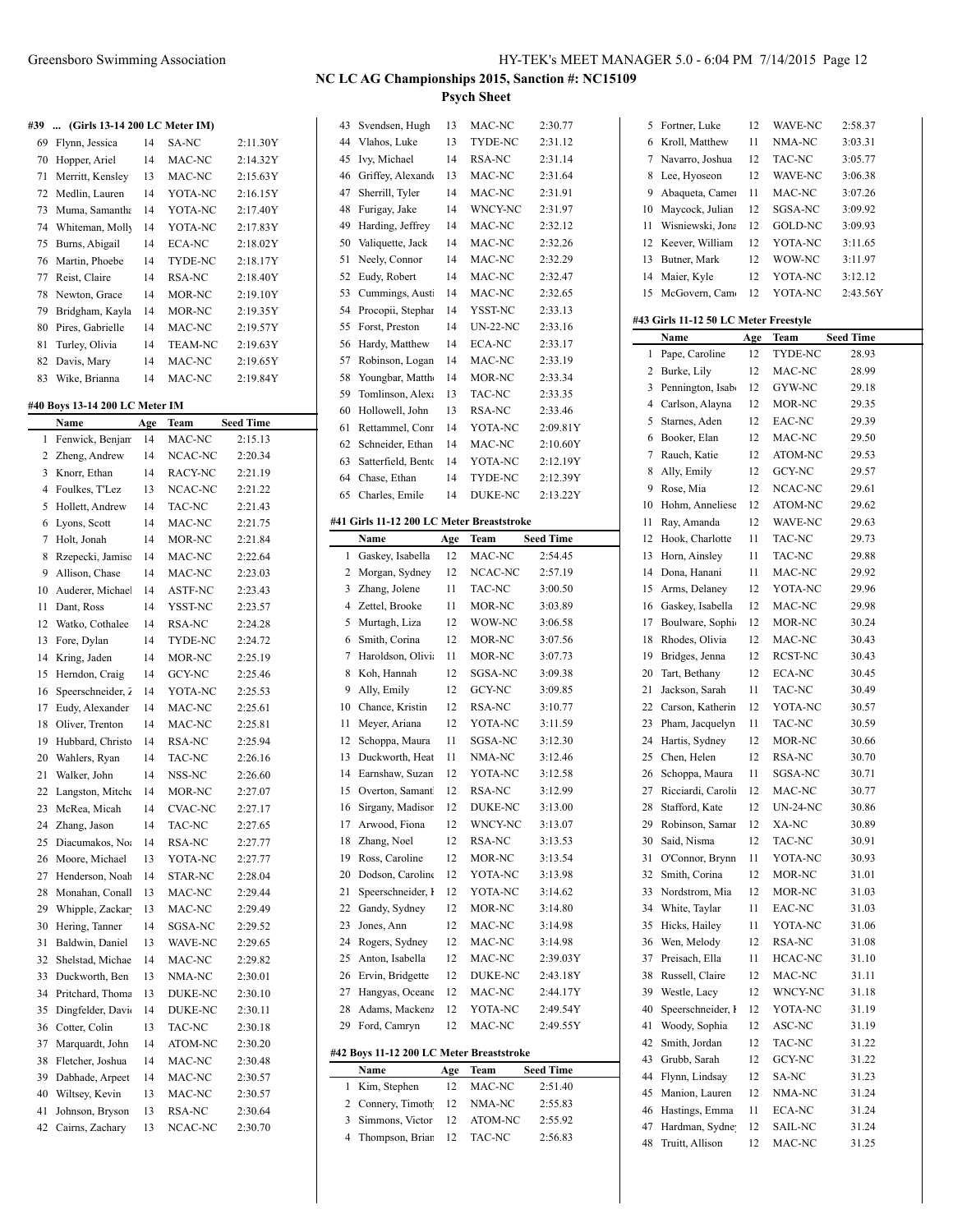|  |  |  |  |  |  | #43  (Girls 11-12 50 LC Meter Freestyle) |
|--|--|--|--|--|--|------------------------------------------|
|--|--|--|--|--|--|------------------------------------------|

| 49 | Mumford, Susan    | 12 | MAC-NC         | 31.26  |
|----|-------------------|----|----------------|--------|
| 50 | McChesney, She    | 11 | TYDE-NC        | 31.26  |
| 51 | Anton, Isabella   | 12 | MAC-NC         | 31.27  |
| 52 | Carson, Megan     | 12 | YOTA-NC        | 31.34  |
| 53 | Hood, Jenna       | 11 | RSA-NC         | 31.36  |
| 54 | Williams, Natalic | 12 | SSS-NC         | 31.40  |
| 55 | Horn, Caitlin     | 11 | NMA-NC         | 31.42  |
| 56 | Ellison, Hannale  | 12 | MOR-NC         | 31.43  |
| 57 | Chance, Kristin   | 12 | RSA-NC         | 31.44  |
| 58 | Curzan, Claire    | 11 | NCAC-NC        | 31.46  |
| 59 | Meyer, Ariana     | 12 | YOTA-NC        | 31.49  |
| 60 | Anderson, Sophi   | 12 | TAC-NC         | 31.55  |
| 61 | Ervin, Bridgette  | 12 | <b>DUKE-NC</b> | 26.65Y |
| 62 | Yandle, Ava       | 12 | MAC-NC         | 26.69Y |
| 63 | Fritz, Katelyn    | 11 | HPSC-NC        | 26.99Y |
| 64 | Shelstad, Rachel  | 11 | MAC-NC         | 27.46Y |
| 65 | Gschwind, Olivia  | 12 | <b>WAVE-NC</b> | 27.50Y |
| 66 | Murtagh, Liza     | 12 | WOW-NC         | 27.57Y |
| 67 | Hamrick, Sarah    | 12 | MAC-NC         | 27.61Y |
| 68 | Hanley, Amaya     | 12 | MAC-NC         | 27.69Y |
| 69 | Koesters, Faith   | 12 | ECA-NC         | 27.70Y |
| 70 | McFee, Mateline   | 12 | MAC-NC         | 27.73Y |
| 71 | Haroldson, Olivi  | 11 | MOR-NC         | 27.81Y |
| 72 | Curran, Kaylie    | 12 | TAC-NC         | 27.87Y |
| 73 | Maloy, Jenna      | 12 | YOTA-NC        | 27.91Y |
| 74 | Grande, Isabella  | 11 | MOR-NC         | 27.94Y |
| 75 | Chesnutt, Claire  | 11 | <b>ECA-NC</b>  | 27.94Y |
|    |                   |    |                |        |

#### **#44 Boys 11-12 50 LC Meter Freestyle**

|                | Name                | Age | Team            | <b>Seed Time</b> |
|----------------|---------------------|-----|-----------------|------------------|
| 1              | Smyre, Alexande     | 12  | <b>RSA-NC</b>   | 27.89            |
| 2              | Nowacek, Jackso     | 12  | <b>ECA-NC</b>   | 28.03            |
| 3              | Barnett, Wesley     | 12  | MAC-NC          | 28.12            |
| $\overline{4}$ | Silver, Ryan        | 12  | MOR-NC          | 28.62            |
| 5              | Boone, Garrett      | 12  | <b>UN-19-NC</b> | 28.66            |
| 6              | Tobul, Thomas       | 12  | MOR-NC          | 28.76            |
| 7              | Waldeck, Frank      | 12  | WOW-NC          | 28.92            |
| 8              | Keaney, Reilly      | 12  | SGSA-NC         | 28.99            |
| 9              | Cotter, Michael     | 12  | TAC-NC          | 29.10            |
| 10             | Chapman, John       | 12  | MOR-NC          | 29.14            |
| 11             | Nelson, Baylor      | 12  | MAC-NC          | 29.22            |
| 12             | Cooper, William     | 12  | <b>TEAM-NC</b>  | 29.31            |
| 13             | Powe, Harrison      | 12  | NMA-NC          | 29.37            |
| 14             | Benton, Jack        | 12  | YOTA-NC         | 29.47            |
| 15             | Carver, Josiah      | 12  | YOTA-NC         | 29.48            |
| 16             | Barker, William     | 12  | ECA-NC          | 29.59            |
| 17             | Prucha, Benjamir    | 12  | YOTA-NC         | 29.67            |
| 18             | Furbay, Patrick     | 12  | CFAC-NC         | 29.69            |
| 19             | Piscitelli, Nichola | 12  | MAC-NC          | 29.72            |
| 20             | Maier, Kyle         | 12  | YOTA-NC         | 29.76            |
| 21             | Ssengonzi, Jesse    | 12  | RSA-NC          | 29.78            |
| 22             | Bunger, Joseph      | 11  | RSA-NC          | 29.79            |
| 23             | Weaver, Ryan        | 11  | <b>DUKE-NC</b>  | 29.79            |
| 24             | Connery, Timoth     | 12  | NMA-NC          | 29.83            |
| 25             | Brewer, Brayden     | 12  | MAC-NC          | 29.95            |
| 26             | Hoover, Samuel      | 11  | NCAC-NC         | 29.98            |
| 27             | Payne, Mitchell     | 12  | TAC-NC          | 29.99            |
| 28             | Simmons, Victor     | 12  | ATOM-NC         | 30.01            |
| 29             | Qaqish, Danny       | 12  | NCAC-NC         | 30.06            |
| 30             | Keever, William     | 12  | YOTA-NC         | 30.11            |

| 31 | Kroll, Matthew                             | 11      | NMA-NC          | 30.15          |
|----|--------------------------------------------|---------|-----------------|----------------|
| 32 | Navarro, Joshua                            | 12      | TAC-NC          | 30.17          |
| 33 | Stowers, Charles                           | 12      | SGSA-NC         | 30.17          |
| 34 | Duracinsky, Jaco                           | 11      | MOR-NC          | 30.26          |
| 35 | Kilmurry, Garrett                          | 12      | NMA-NC          | 30.31          |
| 36 | Coppedge, Thom                             | 12      | YOTA-NC         | 30.39          |
| 37 | Carroll, Brody                             | 12      | LENR-NC         | 30.40          |
| 38 | Washburn, John                             | 12      | RSA-NC          | 30.45          |
| 39 | Greeley, David                             | 11      | NCAC-NC         | 30.48          |
| 40 | Soule, William                             | 11      | ASC-NC          | 30.55          |
| 41 | Thompson, Andr                             | 12      | PAST-NC         | 30.62          |
| 42 | Zucker, Logan                              | 12      | MAC-NC          | 30.70          |
| 43 | Prucha, Jonathan                           | 11      | YOTA-NC         | 30.73          |
| 44 | Willis, Gabriel                            | 11      | NCAC-NC         | 30.78          |
| 45 | Agosto, Eli                                | 12      | MAC-NC          | 30.78          |
| 46 | McKenna, Patric                            | 12      | TYDE-NC         | 30.79          |
| 47 | Smith, Connor                              | 12      | ASC-NC          | 30.79          |
| 48 | Rautiola, Ruslan                           | 12      | <b>CVAC-NC</b>  | 30.83          |
| 49 | Lucky, Andrew                              | 12      | <b>SAIL-NC</b>  | 30.88          |
| 50 | Lockhart, Austin                           | 12      | ATOM-NC         | 30.94          |
| 51 | Wisniewski, Jona                           | 12      | GOLD-NC         | 30.98          |
| 52 | Vasudevan, Srika                           | 11      | TAC-NC          | 31.06          |
| 53 | Mejouev, Feodor                            | 12      | WOW-NC          | 31.08          |
| 54 | Faber, Samuel                              | 12      | YOTA-NC         | 31.10          |
| 55 | Bobbitt, Colemar                           | 12      | SGSA-NC         |                |
| 56 | Tars, Robert                               | 11      | GCY-NC          | 31.11<br>31.14 |
| 57 | Hocutt, Alexande                           |         | <b>UN-03-NC</b> |                |
|    |                                            | 12      |                 | 31.15          |
| 58 | Miller, Reid                               | 11      | MAC-NC          | 31.16          |
| 59 | Riley, Nicholas                            | 12      | RSA-NC          | 31.19          |
| 60 | Carter, Jared                              | 12      | WAVE-NC         | 31.21          |
| 61 | Michael, Carson                            | 12      | ATOM-NC         | 31.21          |
| 62 | Redvanly, Thoma                            | 12      | MAC-NC          | 31.28          |
| 63 | Haughey, Braede                            | 11      | TAC-NC          | 31.31          |
| 64 | Parker, William                            | 12      | CFAC-NC         | 31.31          |
| 65 | Carson, Davis                              | 12      | YOTA-NC         | 31.34          |
| 66 | Cantrell, Eric                             | 12      | SGSA-NC         | 31.45          |
| 67 | Chang, Austin                              | 12      | NCAC-NC         | 31.49          |
| 68 | Todd, Simon                                | 12      | YOTA-NC         | 31.49          |
| 69 | Shearin, Will                              | 12      | WAVE-NC         | 31.51          |
| 70 | Ansede, Lucas                              | 12      | YOTA-NC         | 31.51          |
| 71 | Das, Avijit                                | 12      | MAC-NC          | 31.57          |
| 72 | Stroud, Mitchell                           | $12 \,$ | GOLD-NC         | 31.61          |
| 73 | Gillespie, Skyler                          | 11      | HCAC-NC         | 31.63          |
| 74 | Volpe, Michael                             | 11      | NCAC-NC         | 31.66          |
| 75 | Eason, Miles                               | 12      | TAC-NC          | 31.67          |
| 76 | Holder, Nathanie                           | 12      | GYW-NC          | 31.69          |
| 77 | McCreery, Colen                            | 12      | UN-21-NC        | 31.73          |
| 78 | Hering, Flinn                              | 12      | SGSA-NC         | 31.75          |
| 79 | Davis, Collin                              | 12      | YOTA-NC         | 31.78          |
| 80 | Maycock, Julian                            | 12      | SGSA-NC         | 31.79          |
| 81 | Natvig, Garrett                            | 12      | <b>ASTF-NC</b>  | 26.93Y         |
| 82 | Keough, Patrick                            | 11      | RSA-NC          | 27.25Y         |
| 83 | Abaqueta, Camer                            | 11      | MAC-NC          | 27.34Y         |
| 84 | Gillman, Andrew                            | 12      | MAC-NC          | 27.42Y         |
| 85 | Adams, Nathan                              | 12      | UN-02-NC        | 27.79Y         |
|    | #45 Girls 10 & Under 50 LC Meter Freestyle |         |                 |                |
|    | Name                                       | Age     | Team            | Seed Time      |
| 1  | Dry, Elena                                 | 10      | MOR-NC          | 32.58          |
| 2  | Ulicny, Amanda                             | 10      | MOR-NC          | 33.06          |
| 3  | Cruz, Agnes                                | 10      | GCY-NC          | 33.21          |
| 4  | Smalley, Ainsley                           | 10      | NMA-NC          | 33.29          |

| 5  | Topp, Makenna                             | 10  | MAC-NC         | 33.43     |  |  |  |  |  |  |  |
|----|-------------------------------------------|-----|----------------|-----------|--|--|--|--|--|--|--|
| 6  | Darling, Cate                             | 10  | ATOM-NC        | 33.62     |  |  |  |  |  |  |  |
| 7  | Koh, Jenna                                | 10  | SGSA-NC        | 33.99     |  |  |  |  |  |  |  |
| 8  | Rainey, Grace                             | 10  | MAC-NC         | 34.00     |  |  |  |  |  |  |  |
| 9  | Pierce, Camila                            | 10  | RSA-NC         | 34.00     |  |  |  |  |  |  |  |
| 10 | Echols, Caroline                          | 10  | EAC-NC         | 34.23     |  |  |  |  |  |  |  |
| 11 | Armand, Samant                            | 10  | YOTA-NC        | 34.33     |  |  |  |  |  |  |  |
| 12 | Bloom, Taylor                             | 10  | MOR-NC         | 34.68     |  |  |  |  |  |  |  |
| 13 | Soniat, Olivia                            | 10  | MAC-NC         | 34.70     |  |  |  |  |  |  |  |
| 14 | Woody, Maya                               | 10  | ASC-NC         | 34.71     |  |  |  |  |  |  |  |
| 15 | Jennings, Spence                          | 10  | YOTA-NC        | 34.75     |  |  |  |  |  |  |  |
| 16 | Edwards, Sarah                            | 10  | MHAC-NC        | 34.83     |  |  |  |  |  |  |  |
| 17 | Kilmurry, Shay                            | 10  | NMA-NC         | 34.84     |  |  |  |  |  |  |  |
| 18 | Bailey, Leigh                             | 10  | <b>ATOM-NC</b> | 34.85     |  |  |  |  |  |  |  |
| 19 | Marley, Jordan                            | 10  | DUKE-NC        | 34.87     |  |  |  |  |  |  |  |
| 20 | Chan, Chloe                               | 10  | RSA-NC         | 34.94     |  |  |  |  |  |  |  |
| 21 | Chignell, Kathryi                         | 10  | TAC-NC         | 34.99     |  |  |  |  |  |  |  |
| 22 | Bryant, Katherin                          | 10  | RSA-NC         | 35.00     |  |  |  |  |  |  |  |
| 23 | Kozubowski, Car                           | 10  | MOR-NC         | 35.09     |  |  |  |  |  |  |  |
| 24 | Sept, Margaret                            | 10  | <b>DUKE-NC</b> | 35.13     |  |  |  |  |  |  |  |
| 25 | Ssengonzi, Rach                           | 10  | RSA-NC         | 35.15     |  |  |  |  |  |  |  |
| 26 | McNeal, Mila                              | 10  | GG-NC          | 35.20     |  |  |  |  |  |  |  |
| 27 | Sifford, Skyler                           | 10  | MAC-NC         | 35.25     |  |  |  |  |  |  |  |
| 28 | Burgess, Stefanie                         | 10  | MOR-NC         | 35.25     |  |  |  |  |  |  |  |
| 29 | Overholser, Merr                          | 10  | MOR-NC         | 35.28     |  |  |  |  |  |  |  |
| 30 | Wootton, Ashlin                           | 10  | NSS-NC         | 35.30     |  |  |  |  |  |  |  |
| 31 | Kwong, Yasmine                            | 9   | YOTA-NC        | 35.33     |  |  |  |  |  |  |  |
| 32 | Henderson, Ellie                          | 8   | STAR-NC        | 35.37     |  |  |  |  |  |  |  |
| 33 | Oliaro, Mia                               | 10  | YOTA-NC        | 35.41     |  |  |  |  |  |  |  |
| 34 | Overton, Grace                            | 10  | RSA-NC         | 35.45     |  |  |  |  |  |  |  |
| 35 | Holmes, Caroline                          | 10  | MOR-NC         | 35.58     |  |  |  |  |  |  |  |
| 36 | Hunt, Ellen                               | 9   | SGSA-NC        | 35.61     |  |  |  |  |  |  |  |
| 37 | Zettel, Nicole                            | 8   | MOR-NC         | 35.70     |  |  |  |  |  |  |  |
| 38 | Koenigsberger, S                          | 10  | NMA-NC         | 35.78     |  |  |  |  |  |  |  |
| 39 | Conner, Sophia                            | 10  | TYDE-NC        | 35.82     |  |  |  |  |  |  |  |
| 40 | Miller, Samantha                          | 9   | MOR-NC         | 35.86     |  |  |  |  |  |  |  |
| 41 | White, Ehnaya                             | 9   | QCD-NC         | 35.87     |  |  |  |  |  |  |  |
| 42 | Welsh, Lily                               | 9   | YOTA-NC        | 35.91     |  |  |  |  |  |  |  |
| 43 | Fisher, Jordan                            | 10  | YOTA-NC        | 35.95     |  |  |  |  |  |  |  |
| 44 | Thomas, Avery                             | 10  | WAVE-NC        | 35.97     |  |  |  |  |  |  |  |
| 45 | Spaulding, Imani                          | 10  | YOTA-NC        | 35.99     |  |  |  |  |  |  |  |
| 46 | Murphy, Aven                              | 10  | YOTA-NC        | 31.30Y    |  |  |  |  |  |  |  |
| 47 | Morris, Taylor                            | 10  | TAC-NC         | 31.39Y    |  |  |  |  |  |  |  |
| 48 | Wilhelm, Kiley                            | 10  | MAC-NC         | 31.43Y    |  |  |  |  |  |  |  |
|    |                                           |     |                |           |  |  |  |  |  |  |  |
|    | #46 Boys 10 & Under 50 LC Meter Freestyle |     |                |           |  |  |  |  |  |  |  |
|    |                                           |     |                |           |  |  |  |  |  |  |  |
|    | Name                                      | Age | Team           | Seed Time |  |  |  |  |  |  |  |
| 1  | Battaglini, Lucca                         | 9   | NCAC-NC        | 31.24     |  |  |  |  |  |  |  |
| 2  | Lloyd, Landon                             | 10  | NCAC-NC        | 31.65     |  |  |  |  |  |  |  |
| 3  | Flickinger, Tyler                         | 10  | MAC-NC         | 31.74     |  |  |  |  |  |  |  |
| 4  | Rock, Noah                                | 10  | GCY-NC         | 32.13     |  |  |  |  |  |  |  |
| 5  | Li, Andrew                                | 9   | TAC-NC         | 32.47     |  |  |  |  |  |  |  |
| 6  | Green, Mason                              | 10  | QCD-NC         | 32.89     |  |  |  |  |  |  |  |
| 7  | Kroll, John                               | 8   | NMA-NC         | 33.28     |  |  |  |  |  |  |  |
| 8  | Bradshaw, Lane                            | 10  | MAC-NC         | 33.45     |  |  |  |  |  |  |  |
| 9  | Countie, Kyle                             | 10  | MOR-NC         | 33.53     |  |  |  |  |  |  |  |
| 10 | Dunlap, William                           | 10  | TAC-NC         | 33.55     |  |  |  |  |  |  |  |
| 11 | Chow, Nicholas                            | 10  | ATOM-NC        | 33.79     |  |  |  |  |  |  |  |
| 12 | Weinstein, Tyler                          | 10  | NMA-NC         | 33.83     |  |  |  |  |  |  |  |
| 13 | Marrujo, Max                              | 9   | TAC-NC         | 34.23     |  |  |  |  |  |  |  |
| 14 | Vess, Jack                                | 10  | WNCY-NC        | 34.27     |  |  |  |  |  |  |  |
| 15 | Deng, Jake                                | 10  | ATOM-NC        | 34.44     |  |  |  |  |  |  |  |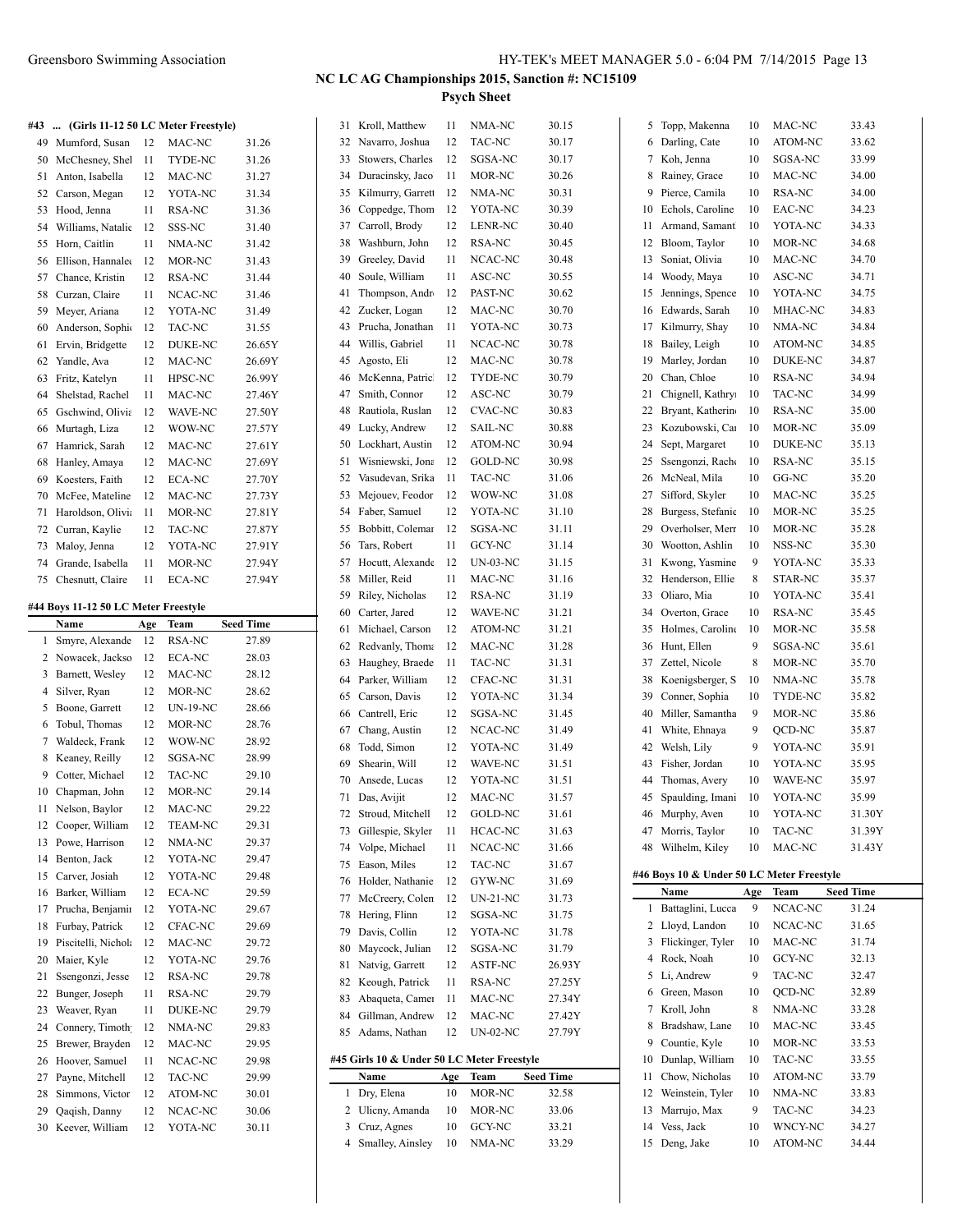|    | #46  (Boys 10 & Under 50 LC Meter Freestyle) |     |                 |                  | 19 | Hamrick, Sarah     | 12 | MAC-NC           | 1:14.49  |
|----|----------------------------------------------|-----|-----------------|------------------|----|--------------------|----|------------------|----------|
| 16 | Roberts, Christop                            | 9   | DUKE-NC         | 34.55            | 20 | Zhang, Jolene      | 11 | TAC-NC           | 1:14.58  |
| 17 | Gardner, Harriso                             | 10  | HPSC-NC         | 34.94            | 21 | Said, Nisma        | 12 | TAC-NC           | 1:14.63  |
| 18 | Cady, Christophe                             | 9   | MOR-NC          | 35.17            | 22 | Rose, Mia          | 12 | NCAC-NC          | 1:14.63  |
| 19 | Adley, Logan                                 | 10  | WAVE-NC         | 35.18            | 23 | Russell, Claire    | 12 | MAC-NC           | 1:15.01  |
| 20 | Artman, Nichola                              | 10  | RSA-NC          | 35.22            | 24 | Busick, Amelia     | 12 | MOR-NC           | 1:15.34  |
| 21 | Lucky, Matthew                               | 10  | SAIL-NC         | 35.23            | 25 | Carson, Megan      | 12 | YOTA-NC          | 1:15.36  |
| 22 | Venters, Cole                                | 10  | TAC-NC          | 35.26            | 26 | Zettel, Brooke     | 11 | MOR-NC           | 1:15.47  |
| 23 | Sharpe, Sterling                             | 10  | SGSA-NC         | 35.34            | 27 | Tapper, Abbie      | 12 | YOTA-NC          | 1:15.50  |
| 24 | Watkins, Samuel                              | 10  | MOR-NC          | 35.37            | 28 | Williford, Carolin | 12 | MOR-NC           | 1:15.77  |
| 25 | Cayer, Connor                                | 10  | GYW-NC          | 35.38            | 29 | Smith, Jordan      | 12 | TAC-NC           | 1:15.97  |
| 26 | Curtis, Gabriel                              | 10  | TAC-NC          | 35.47            | 30 | Bridges, Jenna     | 12 | RCST-NC          | 1:16.05  |
| 27 | Farrell, Brian                               | 9   | TAC-NC          | 35.50            | 31 | Mumford, Susan     | 12 | MAC-NC           | 1:16.19  |
| 28 | Shores, Peter                                | 10  | YSST-NC         | 35.50            | 32 | McDevitt, Elizab   | 11 | YBAC-NC          | 1:16.25  |
| 29 | Hurlbert, Cole                               | 10  | WAVE-NC         | 35.65            | 33 | Arwood, Fiona      | 12 | WNCY-NC          | 1:16.50  |
| 30 | Kempf, Mason                                 | 9   | RSA-NC          | 35.77            | 34 | Foster, Kailey     | 12 | MAC-NC           | 1:16.53  |
| 31 | Glassner, George                             | 9   | ATOM-NC         | 35.79            | 35 | Davis, Laura       | 12 | MAC-NC           | 1:16.56  |
| 32 | Boulware, Zacha                              | 10  |                 |                  | 36 | Losey, Amanda      | 12 | SAIL-NC          | 1:16.62  |
|    | Behmer, Jackson                              |     | MSA-NC          | 35.79            | 37 | Gray, Anna         | 12 | MAC-NC           | 1:16.72  |
| 33 |                                              | 10  | YSST-NC         | 35.81            |    | Tucker, Hadly      | 12 |                  |          |
| 34 | Bostic, Isaac                                | 10  | GFSC-NC         | 35.82            | 38 |                    |    | PAC-NC<br>MOR-NC | 1:16.73  |
| 35 | Riegler, Joshua                              | 9   | YOTA-NC         | 35.86            | 39 | Russin, Ellie      | 12 |                  | 1:16.81  |
| 36 | Lindsay, Robert                              | 9   | MAC-NC          | 35.88            | 40 | Pape, Caroline     | 12 | TYDE-NC          | 1:17.05  |
| 37 | Allen, Hank                                  | 10  | TYDE-NC         | 35.88            | 41 | Ciancanelli, Mak   | 11 | GFSC-NC          | 1:17.68  |
| 38 | Gray, Brooks                                 | 10  | GCY-NC          | 35.94            | 42 | Meyer, Ariana      | 12 | YOTA-NC          | 1:17.69  |
| 39 | Bonoffski, Prestc                            | 10  | MAC-NC          | 35.98            | 43 | Teachey, Michael   | 12 | MOR-NC           | 1:17.87  |
| 40 | Hohm, Nathaniel                              | 9   | ATOM-NC         | 35.98            | 44 | Ford, Camryn       | 12 | MAC-NC           | 1:18.05  |
| 41 | Wang, Oliver                                 | 10  | TAC-NC          | 36.00            | 45 | Inscore, Janie     | 12 | MOR-NC           | 1:18.15  |
| 42 | Dunson, Peter                                | 10  | NCAC-NC         | 36.00            | 46 | Clark, Abigail     | 11 | TAC-NC           | 1:18.26  |
| 43 | Bates, Frank                                 | 10  | SA-NC           | 36.02            | 47 | Rider, Mackenzie   | 12 | TYDE-NC          | 1:18.30  |
| 44 | Halbach, Jake                                | 10  | NMA-NC          | 36.07            | 48 | Grimsrud, Laurer   | 12 | WAVE-NC          | 1:18.44  |
| 45 | White, Ethan                                 | 10  | EAC-NC          | 36.08            | 49 | Battaglini, Gabri  | 12 | NCAC-NC          | 1:18.48  |
| 46 | Cook, Alexander                              | 10  | SA-NC           | 36.13            | 50 | Jones, Ann         | 12 | MAC-NC           | 1:18.53  |
| 47 | Winham, Gabriel                              | 10  | RMY-NC          | 36.16            | 51 | Schoppa, Maura     | 11 | SGSA-NC          | 1:18.67  |
| 48 | McCarter, Gavin                              | 9   | MAC-NC          | 36.21            | 52 | Hastings, Emma     | 11 | ECA-NC           | 1:18.67  |
| 49 | Gaskey, Constant                             | 8   | MAC-NC          | 36.25            | 53 | Curran, Kaylie     | 12 | TAC-NC           | 1:18.87  |
| 50 | Mumford, Colin                               | 9   | MAC-NC          | 31.25Y           | 54 | Dona, Hanani       | 11 | MAC-NC           | 1:18.89  |
| 51 | Williams, Mather                             | 10  | STAR-NC         | 31.68Y           | 55 | Speerschneider, I  | 12 | YOTA-NC          | 1:19.02  |
| 52 | Aguero Hidalgo,                              | 10  | <b>TEAM-NC</b>  | 31.70Y           | 56 | Blount, Eleanor    | 11 | ECA-NC           | 1:19.10  |
| 53 | Aparicio, Emilio                             | 9   | RSA-NC          | 31.74Y           | 57 | Hefner, Caitlin    | 12 | YSST-NC          | 1:19.23  |
|    | 54 Doherty, Torin                            | 10  | <b>UN-05-NC</b> | 31.78Y           | 58 | Hollowell, Sarah   | 11 | RSA-NC           | 1:19.24  |
|    |                                              |     |                 |                  |    | 59 Dalbo, Kyra     | 12 | TAC-NC           | 1:19.50  |
|    | #47 Girls 11-12 100 LC Meter Butterfly       |     |                 |                  | 60 | Campbell, Emily    | 11 | MOR-NC           | 1:19.55  |
|    | Name<br>Ray, Amanda                          | Age | Team            | <b>Seed Time</b> | 61 | Taylor, Kayana     | 12 | YSST-NC          | 1:19.72  |
| 1  |                                              | 12  | WAVE-NC         | 1:08.35          | 62 | Klosterman, Cars   | 12 | TYDE-NC          | 1:19.83  |
| 2  | Boulware, Sophi                              | 12  | MOR-NC          | 1:08.63          | 63 | Menkhaus, Made     | 11 | MAC-NC           | 1:19.87  |
| 3  | Pennington, Isab                             | 12  | GYW-NC          | 1:10.27          | 64 | Maloy, Jenna       | 12 | YOTA-NC          | 1:19.99  |
| 4  | Pham, Jacquelyn                              | 11  | TAC-NC          | 1:10.34          | 65 | Harding, Anna      | 12 | SGSA-NC          | 1:20.38  |
| 5  | Ally, Emily                                  | 12  | GCY-NC          | 1:10.64          | 66 | Wilson, Peyton     | 11 | GCY-NC           | 1:20.41  |
| 6  | Nordstrom, Mia                               | 12  | MOR-NC          | 1:10.71          | 67 | Murtaugh, Emma     | 12 | YOTA-NC          | 1:20.43  |
| 7  | Campbell, Raine                              | 12  | ASC-NC          | 1:11.59          | 68 | Adams, Jennifer    | 12 | WAVE-NC          | 1:20.58  |
| 8  | Booker, Elan                                 | 12  | MAC-NC          | 1:11.70          | 69 | Li, Mona           | 12 | RSA-NC           | 1:20.65  |
| 9  | Rauch, Katie                                 | 12  | ATOM-NC         | 1:11.84          | 70 | Bauer, Katherine   | 11 | ASC-NC           | 1:20.73  |
| 10 | Morgan, Sydney                               | 12  | NCAC-NC         | 1:11.88          | 71 | Grande, Isabella   | 11 | MOR-NC           | 1:20.79  |
| 11 | Hook, Charlotte                              | 11  | TAC-NC          | 1:12.24          | 72 | Cummings, Kath     | 12 | MAC-NC           | 1:20.88  |
| 12 | Hartis, Sydney                               | 12  | MOR-NC          | 1:13.17          | 73 | Allen, Julia       | 12 | MOR-NC           | 1:07.31  |
| 13 | Yandle, Ava                                  | 12  | MAC-NC          | 1:13.27          | 74 | Ellison, Hannalee  | 12 | MOR-NC           | 1:07.72  |
| 14 | Browning, Jordan                             | 11  | MAC-NC          | 1:13.40          | 75 | Hanley, Amaya      | 12 | MAC-NC           | 1:07.88  |
| 15 | Smith, Corina                                | 12  | MOR-NC          | 1:13.43          | 76 | Rhodes, Olivia     | 12 | MAC-NC           | 1:08.50  |
| 16 | Haroldson, Olivia                            | 11  | MOR-NC          | 1:13.70          | 77 | Osorio, Sydney     | 12 | SSS-NC           | 1:09.181 |
| 17 | Alexander, Reeco                             | 11  | TYDE-NC         | 1:14.26          | 78 | Ervin, Bridgette   | 12 | DUKE-NC          | 1:09.621 |
| 18 | Curzan, Claire                               | 11  | NCAC-NC         | 1:14.40          | 79 | Arms, Delaney      | 12 | YOTA-NC          | 1:10.26  |

| MAC-NC        | 1.14.49              |              | #48 Boys 11-12 100 LC Meter Butterfly |     |                 |                  |
|---------------|----------------------|--------------|---------------------------------------|-----|-----------------|------------------|
| TAC-NC        | 1:14.58              |              | Name                                  | Age | Team            | <b>Seed Time</b> |
| TAC-NC        | 1:14.63              | $\mathbf{1}$ | Thakur, Jake                          | 12  | TAC-NC          | 1:04.67          |
| NCAC-NC       | 1:14.63              | 2            | Smyre, Alexande                       | 12  | RSA-NC          | 1:06.27          |
| MAC-NC        | 1:15.01              | 3            | Nelson, Baylor                        | 12  | MAC-NC          | 1:07.11          |
| MOR-NC        | 1:15.34              | 4            | Baker, Jay                            | 12  | YOTA-NC         | 1:08.36          |
| YOTA-NC       | 1:15.36              | 5            | Ssengonzi, Jesse                      | 12  | <b>RSA-NC</b>   | 1:08.88          |
| MOR-NC        | 1:15.47              | 6            | Silver, Ryan                          | 12  | MOR-NC          | 1:09.56          |
| YOTA-NC       | 1:15.50              | 7            | Nowacek, Jackso                       | 12  | ECA-NC          | 1:10.08          |
| MOR-NC        | 1:15.77              | 8            | Connery, Timoth                       | 12  | NMA-NC          | 1:10.87          |
| TAC-NC        | 1:15.97              | 9            | Chapman, John                         | 12  | MOR-NC          | 1:11.55          |
| RCST-NC       | 1:16.05              | 10           | Bunger, Joseph                        | 11  | RSA-NC          | 1:11.66          |
| MAC-NC        | 1:16.19              | 11           | Strukelj, Theodor                     | 12  | NCAC-NC         | 1:11.70          |
| YBAC-NC       | 1:16.25              | 12           | Simmons, Victor                       | 12  | ATOM-NC         | 1:11.82          |
| WNCY-NC       | 1:16.50              | 13           | Thompson, Briar                       | 12  | TAC-NC          | 1:12.18          |
| MAC-NC        | 1:16.53              | 14           | Boone, Garrett                        | 12  | <b>UN-19-NC</b> | 1:12.94          |
| MAC-NC        | 1:16.56              | 15           | Soule, William                        | 11  | ASC-NC          |                  |
| SAIL-NC       | 1:16.62              |              |                                       |     |                 | 1:13.11          |
| MAC-NC        | 1:16.72              | 16           | Payne, Mitchell                       | 12  | TAC-NC          | 1:13.41          |
| PAC-NC        | 1:16.73              | 17           | Hughes, Connor                        | 12  | WAVE-NC         | 1:13.85          |
| MOR-NC        | 1:16.81              | 18           | Barker, William                       | 12  | <b>ECA-NC</b>   | 1:13.90          |
| TYDE-NC       | 1:17.05              | 19           | Navarro, Joshua                       | 12  | TAC-NC          | 1:14.21          |
| GFSC-NC       | 1:17.68              | 20           | Piscitelli, Nichola                   | 12  | MAC-NC          | 1:14.57          |
| YOTA-NC       | 1:17.69              | 21           | Riley, Nicholas                       | 12  | RSA-NC          | 1:15.20          |
| MOR-NC        | 1:17.87              | 22           | Furbay, Patrick                       | 12  | CFAC-NC         | 1:15.45          |
| MAC-NC        | 1:18.05              | 23           | Powe, Harrison                        | 12  | NMA-NC          | 1:15.49          |
| MOR-NC        | 1:18.15              | 24           | Kim, Stephen                          | 12  | MAC-NC          | 1:15.54          |
| TAC-NC        | 1:18.26              | 25           | Qaqish, Danny                         | 12  | NCAC-NC         | 1:15.58          |
| TYDE-NC       | 1:18.30              | 26           | Sleater, Patrick                      | 11  | ASC-NC          | 1:15.69          |
| WAVE-NC       | 1:18.44              | 27           | Benton, Jack                          | 12  | YOTA-NC         | 1:16.18          |
| NCAC-NC       | 1:18.48              | 28           | Lee, Hyoseon                          | 12  | WAVE-NC         | 1:16.28          |
| MAC-NC        | 1:18.53              | 29           | Holder, Nathanie                      | 12  | GYW-NC          | 1:16.37          |
| SGSA-NC       | 1:18.67              | 30           | Rautiola, Ruslan                      | 12  | <b>CVAC-NC</b>  | 1:16.44          |
| ECA-NC        | 1:18.67              | 31           | Maier, Kyle                           | 12  | YOTA-NC         | 1:16.45          |
| TAC-NC        | 1:18.87              | 32           | Willis, Gabriel                       | 11  | NCAC-NC         | 1:16.57          |
| MAC-NC        | 1:18.89              | 33           | Carroll, Brody                        | 12  | LENR-NC         | 1:16.59          |
| YOTA-NC       | 1:19.02              | 34           | Faber, Samuel                         | 12  | YOTA-NC         | 1:16.85          |
| <b>ECA-NC</b> | 1:19.10              | 35           | Zucker, Logan                         | 12  | MAC-NC          | 1:16.91          |
| YSST-NC       | 1:19.23              | 36           | Volpe, Michael                        | 11  | NCAC-NC         | 1:16.98          |
| RSA-NC        | 1:19.24              | 37           | Prucha, Jonathan                      | 11  | YOTA-NC         | 1:17.10          |
| TAC-NC        | 1:19.50              | 38           | Wisniewski, Jona                      | 12  | <b>GOLD-NC</b>  | 1:17.14          |
| MOR-NC        | 1:19.55              |              | 39 Cantrell, Eric                     | 12  | SGSA-NC         | 1:17.15          |
| YSST-NC       | 1:19.72              |              | 40 Weaver, Ryan                       | 11  | DUKE-NC         | 1:17.23          |
| TYDE-NC       | 1:19.83              |              | 41 Haughey, Braede                    | 11  | TAC-NC          | 1:17.26          |
| MAC-NC        | 1:19.87              | 42           | Shanahan, Matth                       | 12  | HAC-NC          | 1:17.32          |
| YOTA-NC       | 1:19.99              | 43           | Dorsel, Andrew                        | 12  | MAC-NC          | 1:17.45          |
| SGSA-NC       | 1:20.38              | 44           | Miller, Brandon                       | 11  | RMY-NC          | 1:17.90          |
| GCY-NC        | 1:20.41              | 45           | Bretzmann, Peter                      | 12  | NCAC-NC         | 1:17.96          |
| YOTA-NC       | 1:20.43              | 46           | Waldeck, Frank                        | 12  | WOW-NC          | 1:18.11          |
| WAVE-NC       | 1:20.58              | 47           | Natvig, Garrett                       | 12  | ASTF-NC         | 1:18.46          |
| RSA-NC        | 1:20.65              | 48           | Carter, Jared                         | 12  | WAVE-NC         | 1:19.24          |
| ASC-NC        | 1:20.73              | 49           | Carver, Josiah                        | 12  | YOTA-NC         | 1:19.30          |
| MOR-NC        | 1:20.79              |              | 50 Curran, Garrett                    | 12  | RSA-NC          | 1:19.43          |
| MAC-NC        | 1:20.88              | 51           | Maycock, Julian                       | 12  | SGSA-NC         | 1:19.53          |
| MOR-NC        | 1:07.31Y             | 52           | Chang, Austin                         | 12  | NCAC-NC         | 1:19.54          |
| MOR-NC        | 1:07.72Y             |              | 53 Davis, Austen                      | 12  | RSA-NC          | 1:19.55          |
| MAC-NC        | 1:07.88Y             | 54           | Atherton, Alexan                      | 12  | MAC-NC          | 1:19.56          |
| MAC-NC        | 1:08.50Y             |              | 55 Cameron, Ian                       | 11  | NCAC-NC         | 1:19.78          |
| SSS-NC        | 1:09.18Y             | 56           | Kilmurry, Garrett                     | 12  | NMA-NC          | 1:19.80          |
| DUKE-NC       |                      | 57           | Miroshnichenko,                       | 12  | GCY-NC          | 1:19.82          |
| YOTA-NC       | 1:09.62Y<br>1:10.26Y | 58           | Redvanly, Thoma                       | 12  | MAC-NC          | 1:19.96          |
|               |                      | 59           | Keever, William                       | 12  | YOTA-NC         | 1:20.15          |
|               |                      |              |                                       |     |                 |                  |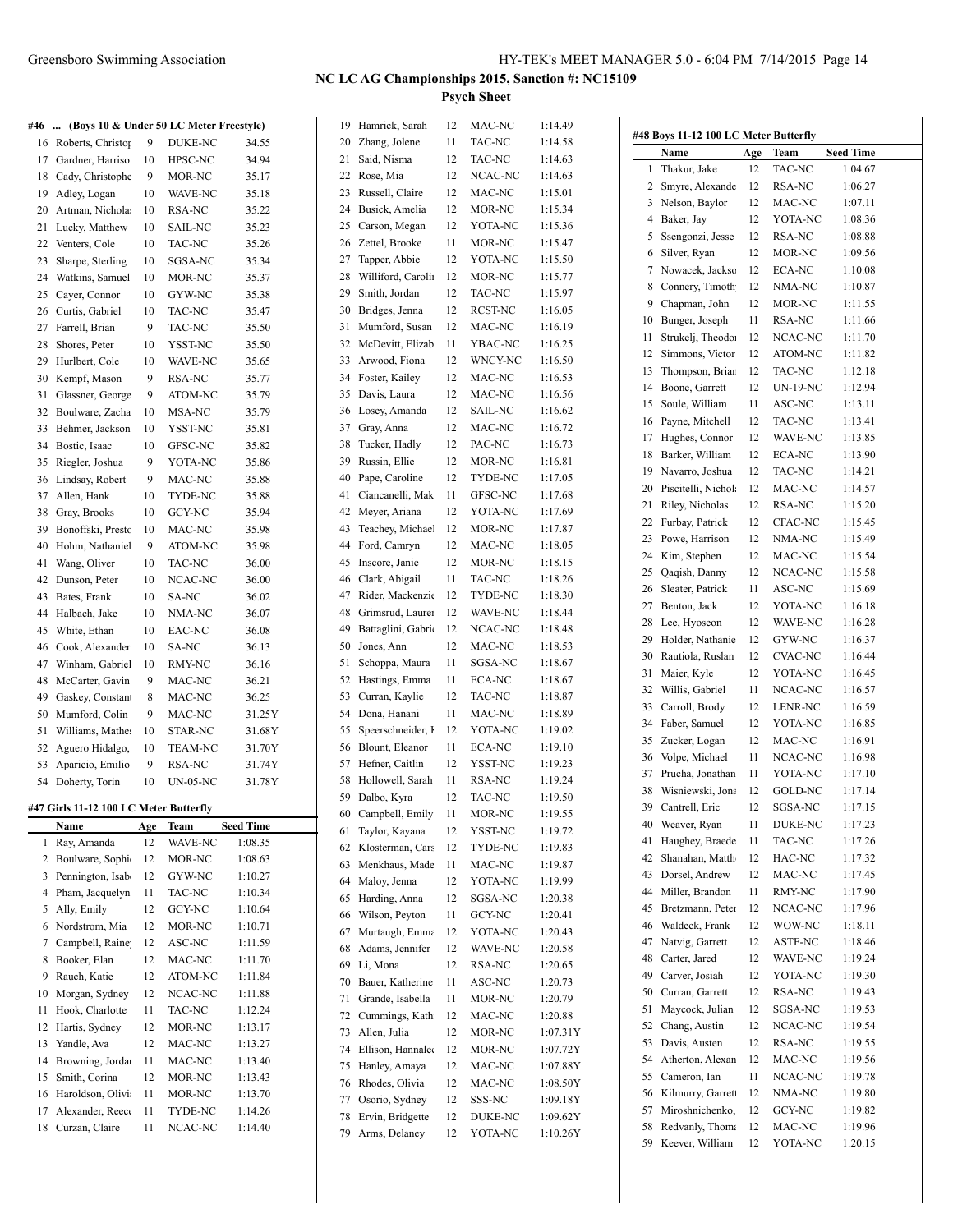| #48 | (Boys 11-12 100 LC Meter Butterfly) |    |                |          |
|-----|-------------------------------------|----|----------------|----------|
| 60  | Congiusta, Matth                    | 11 | YOTA-NC        | 1:20.17  |
| 61  | Miller, Reid                        | 11 | MAC-NC         | 1:20.27  |
| 62  | Washburn, John                      | 12 | RSA-NC         | 1:20.55  |
| 63  | Fortner, Luke                       | 12 | <b>WAVE-NC</b> | 1:20.88  |
| 64  | Brewer, Brayden                     | 12 | MAC-NC         | 1:21.32  |
| 65  | Taylor, Mason                       | 11 | MOR-NC         | 1:21.40  |
| 66  | Johnson, Aj                         | 11 | <b>WNCY-NC</b> | 1:21.60  |
| 67  | Todd, Simon                         | 12 | YOTA-NC        | 1:21.73  |
| 68  | Ansede, Lucas                       | 12 | YOTA-NC        | 1:21.82  |
| 69  | Hering, Flinn                       | 12 | SGSA-NC        | 1:21.98  |
| 70  | Scott, Mason                        | 11 | MOR-NC         | 1:22.03  |
| 71  | Eason, Miles                        | 12 | TAC-NC         | 1:10.40Y |
| 72  | Abaqueta, Camer                     | 11 | MAC-NC         | 1:10.42Y |
| 73  | Stroud, Mitchell                    | 12 | GOLD-NC        | 1:10.55Y |
| 74  | Norris, Lance                       | 12 | RMY-NC         | 1:11.42Y |
| 75  | Das, Avijit                         | 12 | MAC-NC         | 1:11.57Y |

#### **#49 Girls 10 & Under 100 LC Meter Butterfly**

|                | Name              | Age | Team           | <b>Seed Time</b> |
|----------------|-------------------|-----|----------------|------------------|
| 1              | Pierce, Camila    | 10  | <b>RSA-NC</b>  | 1:17.84          |
| $\overline{c}$ | Dry, Elena        | 10  | MOR-NC         | 1:19.36          |
| 3              | Ulicny, Amanda    | 10  | MOR-NC         | 1:21.55          |
| $\overline{4}$ | Topp, Makenna     | 10  | MAC-NC         | 1:24.60          |
| 5              | Burgess, Stefanie | 10  | MOR-NC         | 1:24.73          |
| 6              | Ssengonzi, Rache  | 10  | <b>RSA-NC</b>  | 1:24.78          |
| 7              | Boulware, Olivia  | 10  | MOR-NC         | 1:24.87          |
| 8              | Bloom, Taylor     | 10  | MOR-NC         | 1:25.45          |
| 9              | Rainey, Grace     | 10  | MAC-NC         | 1:25.87          |
| 10             | Kozubowski, Car   | 10  | MOR-NC         | 1:26.20          |
| 11             | Chan, Chloe       | 10  | <b>RSA-NC</b>  | 1:26.98          |
| 12             | Cruz, Agnes       | 10  | GCY-NC         | 1:29.22          |
| 13             | Cotter, Keelan    | 9   | TAC-NC         | 1:29.80          |
| 14             | Kwong, Yasmine    | 9   | YOTA-NC        | 1:30.77          |
| 15             | Chignell, Kathry: | 10  | TAC-NC         | 1:31.11          |
| 16             | Kilmurry, Shay    | 10  | NMA-NC         | 1:31.38          |
| 17             | Marley, Jordan    | 10  | <b>DUKE-NC</b> | 1:31.51          |
| 18             | McNeal, Mila      | 10  | GG-NC          | 1:31.67          |
| 19             | Daniels, Grace    | 10  | <b>BAD-NC</b>  | 1:33.30          |
| 20             | Smalley, Ainsley  | 10  | NMA-NC         | 1:34.03          |
| 21             | Wiles, Morgan     | 9   | TYDE-NC        | 1:35.01          |
| 22             | Starbuck, Erin    | 10  | <b>RSA-NC</b>  | 1:35.54          |
| 23             | Oliaro, Mia       | 10  | YOTA-NC        | 1:35.86          |
| 24             | Welsh, Lily       | 9   | YOTA-NC        | 1:36.16          |
| 25             | Zettel, Nicole    | 8   | MOR-NC         | 1:36.36          |
| 26             | Petersen, Riley   | 10  | WAVE-NC        | 1:36.68          |
| 27             | Decann, Brookly   | 10  | MAC-NC         | 1:37.26          |
| 28             | Overholser, Merr  | 10  | MOR-NC         | 1:37.65          |
| 29             | Dungan, Kristin   | 10  | YOTA-NC        | 1:37.71          |
| 30             | Mellor, Tatum     | 10  | TYDE-NC        | 1:37.76          |
| 31             | Patterson, Laurer | 9   | WST-NC         | 1:37.94          |
| 32             | Darling, Cate     | 10  | ATOM-NC        | 1:38.21          |
| 33             | Cooper, Amy       | 10  | SSS-NC         | 1:38.25          |
| 34             | Druhan, Abigail   | 9   | MAC-NC         | 1:38.51          |
| 35             | Wilhelm, Kiley    | 10  | MAC-NC         | 1:15.20Y         |
| 36             | Cranford, Aurora  | 10  | <b>GCY-NC</b>  | 1:17.12Y         |
| 37             | Holmes, Caroline  | 10  | MOR-NC         | 1:20.60Y         |
| 38             | Bryant, Katherin  | 10  | RSA-NC         | 1:23.54Y         |
| 39             | Jackson, Claire   | 10  | TAC-NC         | 1:25.49Y         |
| 40             | Abbott, Ella      | 10  | HPSC-NC        | 1:25.49Y         |

|    | #50 Boys 10 & Under 100 LC Meter Butterfly       |     |                 |                  |
|----|--------------------------------------------------|-----|-----------------|------------------|
|    | Name                                             | Age | Team            | <b>Seed Time</b> |
| 1  | Battaglini, Lucca                                | 9   | NCAC-NC         | 1:21.99          |
| 2  | Flickinger, Tyler                                | 10  | MAC-NC          | 1:25.01          |
| 3  | Li, Andrew                                       | 9   | TAC-NC          | 1:26.78          |
| 4  | Roberts, Christop                                | 9   | <b>DUKE-NC</b>  | 1:28.77          |
| 5  | Bradshaw, Lane                                   | 10  | MAC-NC          | 1:29.15          |
| 6  | Deng, Jake                                       | 10  | ATOM-NC         | 1:29.38          |
| 7  | Venters, Cole                                    | 10  | TAC-NC          | 1:30.49          |
| 8  | Gardner, Harrison                                | 10  | HPSC-NC         | 1:30.65          |
| 9  | Mumford, Colin                                   | 9   | MAC-NC          | 1:30.82          |
| 10 | Hurlbert, Cole                                   | 10  | WAVE-NC         | 1:30.86          |
| 11 | Glassner, George                                 | 9   | ATOM-NC         | 1:31.37          |
| 12 | Bostic, Isaac                                    | 10  | GFSC-NC         | 1:31.69          |
| 13 | Artman, Nichola:                                 | 10  | <b>RSA-NC</b>   | 1:31.95          |
| 14 | Cayer, Connor                                    | 10  | GYW-NC          | 1:32.59          |
| 15 | McCarter, Gavin                                  | 9   | MAC-NC          | 1:34.55          |
| 16 | Green, Mason                                     | 10  | <b>OCD-NC</b>   | 1:34.55          |
| 17 | Lazaroski, Jack                                  | 9   | MAC-NC          | 1:34.97          |
| 18 | Adley, Logan                                     | 10  | WAVE-NC         | 1:35.24          |
| 19 | Rock, Noah                                       | 10  | <b>GCY-NC</b>   | 1:35.54          |
| 20 | Lloyd, Landon                                    | 10  | NCAC-NC         | 1:35.70          |
| 21 | Aguero Hidalgo,                                  | 10  | <b>TEAM-NC</b>  | 1:36.63          |
| 22 | Riegler, Joshua                                  | 9   | YOTA-NC         | 1:37.53          |
| 23 | Klein, Daniel                                    | 10  | NCAC-NC         | 1:37.68          |
| 24 | Cady, Christophe                                 | 9   | MOR-NC          | 1:37.84          |
| 25 | Cook, Alexander                                  | 10  | SA-NC           | 1:38.41          |
| 26 | Farrell, Brian                                   | 9   | <b>TAC-NC</b>   | 1:22.70Y         |
|    |                                                  |     |                 |                  |
|    | #51 Girls 11-12 50 LC Meter Breaststroke<br>Name | Age | Team            | Seed Time        |
| 1  | Gaskey, Isabella                                 | 12  | MAC-NC          | 36.06            |
| 2  | Morgan, Sydney                                   | 12  | NCAC-NC         | 37.45            |
| 3  | Ricciardi, Carolin                               | 12  | MAC-NC          | 37.50            |
| 4  | Ally, Emily                                      | 12  | GCY-NC          | 37.93            |
| 5  | Smith, Corina                                    | 12  | MOR-NC          | 38.32            |
| 6  | Zhang, Jolene                                    | 11  | TAC-NC          | 38.42            |
| 7  | Chance, Kristin                                  | 12  | RSA-NC          | 38.57            |
| 8  | Burke, Lily                                      | 12  | MAC-NC          | 38.60            |
| 9  | Davis, Laura                                     | 12  | MAC-NC          | 38.65            |
| 10 | Murtagh, Liza                                    | 12  | WOW-NC          | 38.79            |
| 11 | Hook, Charlotte                                  | 11  | TAC-NC          | 39.37            |
| 12 | Koh, Hannah                                      | 12  | SGSA-NC         | 39.52            |
| 13 | Boulware, Sophie                                 | 12  | MOR-NC          | 39.92            |
| 14 | Hood, Jenna                                      | 11  | RSA-NC          | 40.10            |
| 15 | Hohm. Anneliese                                  | 12  | ATOM-NC         | 40.14            |
| 16 | Gesse, Elizabeth                                 | 12  | GCY-NC          | 40.31            |
| 17 | Anton, Isabella                                  | 12  | MAC-NC          | 40.44            |
| 18 | Hanley, Amaya                                    | 12  | MAC-NC          | 40.44            |
| 19 | Hangyas, Oceane                                  | 12  | MAC-NC          | 40.45            |
| 20 | Earnshaw, Suzan                                  | 12  | YOTA-NC         | 40.46            |
| 21 | Robinson, Samar                                  | 12  | XA-NC           | 40.58            |
|    | Haroldson, Olivia                                |     |                 |                  |
| 22 |                                                  | 11  | MOR-NC          | 40.61            |
| 23 | Tucker, Hadly                                    | 12  | PAC-NC          | 40.61            |
| 24 | Arwood, Fiona                                    | 12  | WNCY-NC         | 40.69            |
| 25 | O'Connor, Brynn                                  | 11  | YOTA-NC         | 40.71            |
| 26 | Stafford, Kate                                   | 12  | <b>UN-24-NC</b> | 40.74            |
| 27 | Zettel, Brooke                                   | 11  | MOR-NC          | 40.82            |
| 28 | Kudela, Caroline                                 | 11  | MAC-NC          | 40.88            |
| 29 | Gandy, Sydney                                    | 12  | MOR-NC          | 40.90            |
| 30 | Truitt, Allison                                  | 12  | MAC-NC          | 40.99            |

| 31       | Ervin, Bridgette                        | 12       | DUKE-NC           | 40.99            |
|----------|-----------------------------------------|----------|-------------------|------------------|
| 32       | Sirgany, Madisor                        | 12       | <b>DUKE-NC</b>    | 40.99            |
| 33       | Koesters, Faith                         | 12       | ECA-NC            | 40.99            |
| 34       | Anderson, Sophi-                        | 12       | TAC-NC            | 41.03            |
| 35       | Carlson, Alayna                         | 12       | MOR-NC            | 41.04            |
| 36       | Rhodes, Olivia                          | 12       | MAC-NC            | 41.11            |
| 37       | Dona, Hanani                            | 11       | MAC-NC            | 41.14            |
| 38       | Russell, Claire                         | 12       | MAC-NC            | 41.17            |
| 39       | McFee, Mateline                         | 12       | MAC-NC            | 41.18            |
| 40       | Waters, Grayson                         | 11       | TAC-NC            | 41.19            |
| 41       | Hessong, Anabel                         | 12       | YSST-NC           | 41.32            |
| 42       | Dodson, Caroline                        | 12       | YOTA-NC           | 41.35            |
| 43       | Hicks, Hailey                           | 11       | YOTA-NC           | 41.48            |
| 44       | Meyer, Ariana                           | 12       | YOTA-NC           | 41.48            |
| 45       | Yandle, Ava                             | 12       | MAC-NC            | 34.13Y           |
| 46       | Booker, Elan                            | 12       | MAC-NC            | 34.22Y           |
| 47       | Rogers, Sydney                          | 12       | MAC-NC            | 35.27Y           |
| 48       | Lehning, Caitlin                        | 11       | TAC-NC            | 35.52Y           |
| 49       | Mitchell, Kennec                        | 12       | <b>WAVE-NC</b>    | 35.53Y           |
| 50       | Harding, Anna                           | 12       | SGSA-NC           | 35.65Y           |
| 51       | Cummings, Kath                          | 12       | MAC-NC            | 35.73Y           |
| 52       | Newman, Anna                            | 12       | MOR-NC            | 35.90Y           |
| 53       | Williams, Natalic                       | 12       | SSS-NC            | 35.94Y           |
| 54       | Jones, Julianna                         | 12       | MAC-NC            | 35.94Y           |
| 55       | Jones, Ann                              | 12       | MAC-NC            | 35.95Y           |
| 56       | Speerschneider, I                       | 12       | YOTA-NC           | 36.10Y           |
| 57       | Tomlinson, Abiga                        | 11       | TAC-NC            | 36.22Y           |
| 58       | Preisach, Ella                          | 11       | HCAC-NC           | 36.27Y           |
| 59       | Ford, Camryn                            | 12       | MAC-NC            | 36.54Y           |
| 60       | Daniel, Alice                           | 11       | MOR-NC            | 36.64Y           |
| 61       | Henderson, Abig                         | 11       | STAR-NC           | 36.68Y           |
|          |                                         |          |                   |                  |
|          |                                         | 11       | YOTA-NC           |                  |
| 62       | Earnshaw, Julia                         | 11       |                   | 36.99Y           |
| 63<br>64 | Shelstad, Rachel                        | 11       | MAC-NC<br>NMA-NC  | 37.12Y           |
|          | Duckworth, Heat                         | 12       | RSA-NC            | 37.16Y           |
| 65<br>66 | Zhang, Noel<br>Hollowell, Sarah         | 11       | RSA-NC            | 37.20Y<br>37.26Y |
|          |                                         |          |                   |                  |
|          | #52 Boys 11-12 50 LC Meter Breaststroke |          |                   |                  |
|          | Name                                    | Age      | Team              | <b>Seed Time</b> |
| 1        | Kim, Stephen                            | 12       | MAC-NC            | 36.37            |
| 2        | Connery, Timoth                         | 12       | NMA-NC            | 36.37            |
| 3        | Kroll, Matthew                          | 11       | NMA-NC            | 36.84            |
| 4        | Baker, Jay                              | 12       | YOTA-NC           | 36.97            |
| 5        | Nowacek, Jackso                         | 12       | <b>ECA-NC</b>     | 37.02            |
| 6        | Ghim, Christoph                         | 12       | TAC-NC            | 37.49            |
| 7        | Silver, Ryan                            | 12       | MOR-NC            | 37.69            |
| 8        | Cooper, William                         | 12       | <b>TEAM-NC</b>    | 37.90            |
| 9        | Simmons, Victor                         | 12       | ATOM-NC           | 38.03            |
| 10       | Thompson, Briar                         | 12       | TAC-NC            | 38.24            |
| 11       | Greeley, David                          | 11       | NCAC-NC           | 38.34            |
| 12       | Keaney, Reilly                          | 12       | SGSA-NC           | 38.46            |
| 13       | Wisniewski, Jona                        | 12       | <b>GOLD-NC</b>    | 38.87            |
| 14       | Navarro, Joshua                         | 12       | TAC-NC            | 38.91            |
| 15       | Hoover, Samuel                          | 11       | NCAC-NC           | 39.37            |
| 16       | Tobul, Thomas                           | 12       | MOR-NC            | 39.40            |
| 17       | Fortner, Luke                           | 12       | WAVE-NC           | 39.46            |
| 18       | Cotter, Michael                         | 12       | TAC-NC            | 39.55            |
| 19       | Duracinsky, Jaco                        | 11       | MOR-NC            | 39.61            |
| 20       | McKenna, Patric                         | 12       | TYDE-NC           | 39.89            |
| 21       | Agosto, Eli                             | 12       | MAC-NC            | 40.01            |
| 22<br>23 | Lee, Hyoseon<br>Mejouev, Feodor         | 12<br>12 | WAVE-NC<br>WOW-NC | 40.09<br>40.26   |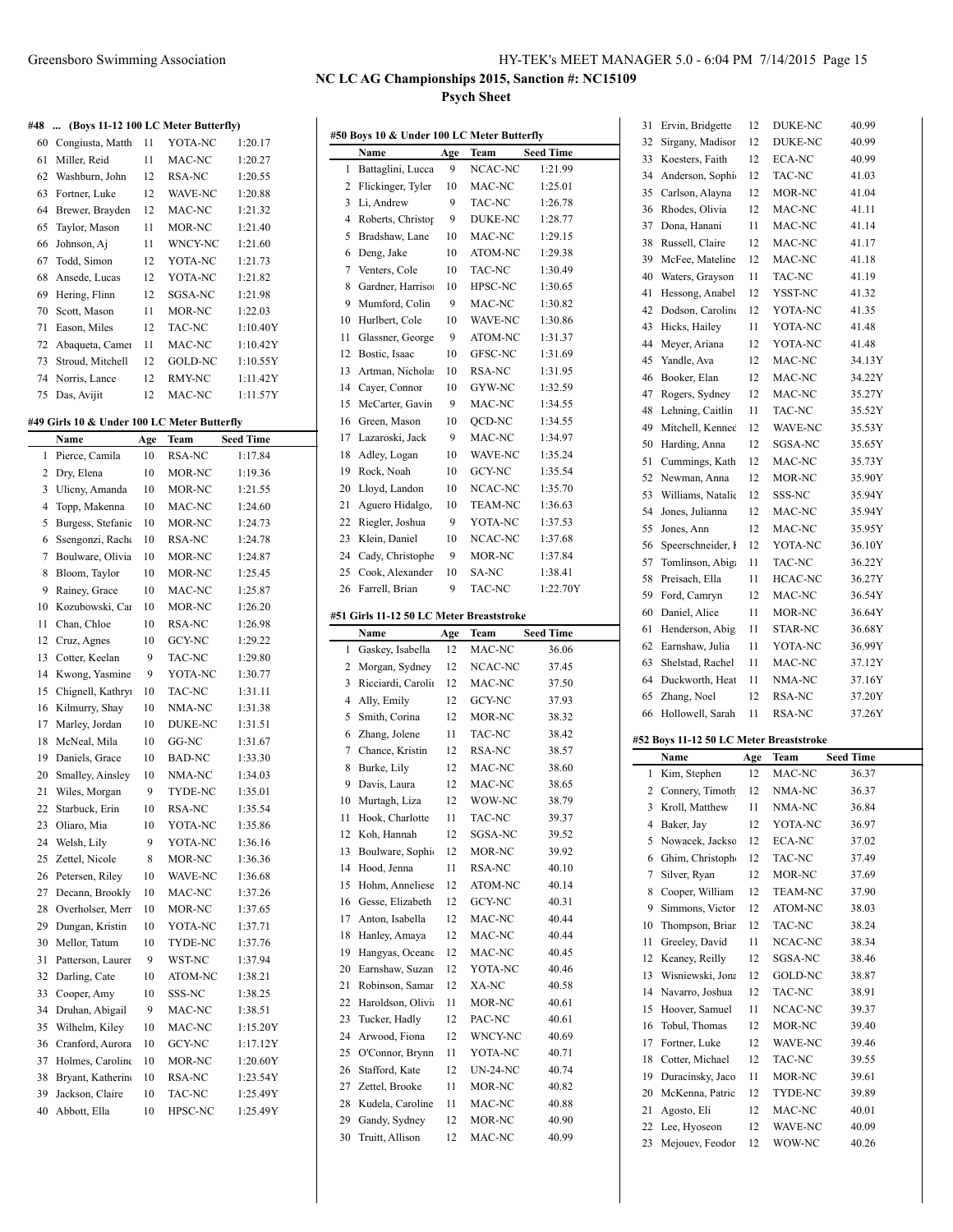#### Greensboro Swimming Association HY-TEK's MEET MANAGER 5.0 - 6:04 PM 7/14/2015 Page 16

### **NC LC AG Championships 2015, Sanction #: NC15109 Psych Sheet**

#### **#52 ... (Boys 11-12 50 LC Meter Breaststroke)**

| #34      | (DOYS 11-12 30 LC MEter Dreaststroke) |    |                         |        |
|----------|---------------------------------------|----|-------------------------|--------|
| 24       | Keever, William                       | 12 | YOTA-NC                 | 40.29  |
| 25       | Tan, Jed                              | 12 | <b>TAC-NC</b>           | 40.31  |
| 26       | Benton, Jack                          | 12 | YOTA-NC                 | 40.35  |
| 27       | McCreery, Colen                       | 12 | UN-21-NC                | 40.52  |
| 28       | Bunger, Joseph                        | 11 | RSA-NC                  | 40.63  |
| 29       | Piscitelli, Nichola                   | 12 | MAC-NC                  | 40.77  |
| 30       | Maycock, Julian                       | 12 | SGSA-NC                 | 41.03  |
| 31       | Abaqueta, Camer                       | 11 | MAC-NC                  | 41.04  |
| 32       | Bretzmann, Peter                      | 12 | NCAC-NC                 | 41.09  |
| 33       | Ssengonzi, Jesse                      | 12 | RSA-NC                  | 41.10  |
| 34       | Gillespie, Skyler                     | 11 | <b>HCAC-NC</b>          | 41.26  |
| 35       | Vincent, Benjam                       | 12 | NMA-NC                  | 41.34  |
| 36       | Smith, Connor                         | 12 | ASC-NC                  | 41.36  |
| 37       | Vye, Nicholas                         | 12 | GYW-NC                  | 41.40  |
| 38       | Perkins, Edward                       | 12 | MOR-NC                  | 41.43  |
| 39       | Butner, Mark                          | 12 | WOW-NC                  | 41.48  |
| 40       | Dorsel, Andrew                        | 12 | MAC-NC                  | 41.51  |
| 41       | Todd, Simon                           | 12 | YOTA-NC                 | 41.55  |
| 42       | Lockhart, Austin                      | 12 | ATOM-NC                 | 41.55  |
| 43       | Willen, Eli                           | 12 | <b>GCY-NC</b>           | 41.70  |
| 44       | Larrie, Micah                         | 12 | YOTA-NC                 | 42.00  |
| 45       | Shanmuganathan                        | 12 | <b>TAC-NC</b>           | 42.08  |
| 46       | Walker, Ryan                          | 12 | YOTA-NC                 | 42.14  |
| 47       | Hoffman, Gregor                       | 11 | MAC-NC                  | 42.32  |
| 48       | McGovern, Cam                         | 12 | YOTA-NC                 | 42.42  |
| 49       | Rock, Owen                            | 12 | <b>GCY-NC</b>           | 42.48  |
| 50       | Hering, Flinn                         | 12 | SGSA-NC                 | 42.56  |
| 51       | Coppedge, Thom                        | 12 | YOTA-NC                 | 42.63  |
| 52       | Brewer, Brayden                       | 12 | MAC-NC                  | 42.70  |
| 53       | Epley, Mathew                         | 12 | RACY-NC                 | 42.70  |
| 54       | Guenther, Jack                        | 11 | <b>UN-20-NC</b>         | 42.83  |
| 55       | Vasudevan, Srika                      | 11 | TAC-NC                  | 42.89  |
| 56       | Lim, Alexander                        | 11 | NCAC-NC                 | 42.98  |
| 57       | Gleason, Declan                       | 12 | YOTA-NC                 | 42.99  |
| 58       | Das, Avijit                           | 12 | MAC-NC                  | 43.04  |
| 59       | Horman, Elijah                        | 12 | RSA-NC                  | 43.08  |
| 60       | Natvig, Garrett                       | 12 | <b>ASTF-NC</b>          | 35.27Y |
| 61       | Atherton, Alexan                      | 12 | MAC-NC                  | 36.38Y |
| 62       | Geib, Matthew                         | 12 | NUMA-NC                 | 36.40Y |
| 63       | Despres, Garrett                      | 12 | <b>ECA-NC</b>           | 36.92Y |
| 64       | Lowe, Carl                            | 12 | MAC-NC                  | 37.09Y |
| 65       | Thompson, Kyle                        | 12 | ASTF-NC                 | 37.28Y |
| 66       | Haxholdt, Victor                      | 12 | TAC-NC                  | 37.29Y |
| 67       | Bobbitt, Coleman                      | 12 | SGSA-NC                 | 37.30Y |
| 68       | Faber, Samuel                         | 12 | YOTA-NC                 | 37.39Y |
| 69       |                                       |    | WOW-NC                  | 37.47Y |
|          | Kirby, Evan<br>Willis, Gabriel        | 12 | NCAC-NC                 |        |
| 70<br>71 |                                       | 11 |                         | 37.48Y |
|          | Esposito, Willian<br>Miroshnichenko,  | 12 | GCY-NC<br><b>GCY-NC</b> | 37.51Y |
| 72<br>73 | Riley, Nicholas                       | 12 | RSA-NC                  | 37.53Y |
|          |                                       | 12 |                         | 37.55Y |
|          |                                       |    |                         |        |

#### **#53 Girls 10 & Under 50 LC Meter Breaststroke**

|   | Name               | Age | Team    | <b>Seed Time</b> |
|---|--------------------|-----|---------|------------------|
|   | Dry, Elena         | 10  | MOR-NC  | 42.24            |
|   | 2 Echols, Caroline | 10  | EAC-NC  | 42.84            |
| 3 | Rainey, Grace      | 10  | MAC-NC  | 43.22            |
| 4 | Cotter, Keelan     | 9   | TAC-NC  | 44.30            |
|   | 5 Rountree, Rori   | 9   | SGSA-NC | 44.38            |
| 6 | Koh, Jenna         | 10  | SGSA-NC | 44.73            |
|   | Bloom, Taylor      | 10  | MOR-NC  | 44.87            |
|   |                    |     |         |                  |

| 8        | Zettel, Nicole                               | 8        | MOR-NC         | 45.22            |
|----------|----------------------------------------------|----------|----------------|------------------|
| 9        | Darling, Cate                                | 10       | ATOM-NC        | 46.15            |
| 10       | Patterson, Laurer                            | 9        | WST-NC         | 46.34            |
| 11       | Overton, Grace                               | 10       | RSA-NC         | 46.40            |
| 12       | Sept, Margaret                               | 10       | DUKE-NC        | 46.68            |
| 13       | Sterling, Blake                              | 10       | TEAM-NC        | 46.78            |
| 14       | Boehlke, Eva                                 | 10       | NCAC-NC        | 46.94            |
| 15       | Kudela, Katie                                | 10       | MAC-NC         | 47.01            |
| 16       | Chan, Chloe                                  | 10       | RSA-NC         | 47.03            |
| 17       | Sterling, Logan                              | 10       | TEAM-NC        | 47.12            |
| 18       | Jennings, Spence                             | 10       | YOTA-NC        | 47.31            |
| 19       | Thomas, Avery                                | 10       | WAVE-NC        | 47.32            |
| 20       | Starbuck, Erin                               | 10       | <b>RSA-NC</b>  | 47.38            |
| 21       | McNeal, Mila                                 | 10       | GG-NC          | 47.56            |
| 22       | Dungan, Kristin                              | 10       | YOTA-NC        | 47.74            |
| 23       | Decann, Brookly                              | 10       | MAC-NC         | 47.92            |
| 24       | Boulware, Olivia                             | 10       | MOR-NC         | 47.95            |
| 25       | Soniat, Olivia                               | 10       | MAC-NC         | 48.26            |
| 26       |                                              |          | MAC-NC         |                  |
|          | Wilhelm, Kiley                               | 10       | <b>ECA-NC</b>  | 40.96Y           |
| 27       | Ivey, Kristen                                | 10       |                | 41.99Y           |
|          | #54 Boys 10 & Under 50 LC Meter Breaststroke |          |                |                  |
|          | Name                                         | Age      | Team           | <b>Seed Time</b> |
| 1        | Flickinger, Tyler                            | 10       | MAC-NC         | 43.52            |
| 2        | Lucky, Matthew                               | 10       | SAIL-NC        | 43.82            |
| 3        | Kroll, John                                  | 8        | NMA-NC         | 44.38            |
| 4        | Thornhill, Kwam                              | 10       | MAC-NC         | 44.42            |
| 5        | Deng, Jake                                   | 10       | ATOM-NC        | 44.49            |
| 6        | Bonoffski, Presto                            | 10       | MAC-NC         | 45.79            |
| 7        | Steven, Henry                                | 10       | WOW-NC         | 45.81            |
| 8        | Kafitz, Christoph                            | 10       | RACY-NC        | 46.00            |
| 9        | Weinstein, Tyler                             | 10       | NMA-NC         | 46.02            |
| 10       | Vess, Jack                                   | 10       | WNCY-NC        | 46.05            |
| 11       | Perrone, Nichola                             | 10       | MOR-NC         | 46.68            |
| 12       | Dunlap, William                              | 10       | TAC-NC         | 46.85            |
| 13       | Roberts, Christop                            | 9        | DUKE-NC        | 46.93            |
| 14       | Masneri, David                               | 9        | <b>GCY-NC</b>  | 47.18            |
| 15       | Overby, Collin                               | 10       | HAC-NC         | 47.96            |
| 16       | Gaskey, Constant                             | 8        | MAC-NC         | 48.02            |
| 17       | Countie, Kyle                                | 10       | MOR-NC         | 48.11            |
| 18       | Proctor, Hunter                              | 9        | RMY-NC         | 48.27            |
| 19       | Harter, Noah                                 | 9        | MOR-NC         | 48.29            |
| 20       | Llerenas, Emilio                             | 10       | MAC-NC         | 48.55            |
| 21       | Behmer, Jackson                              | 10       | YSST-NC        | 48.57            |
| 22       | Sterka, Jackson                              | 10       | NMA-NC         | 48.63            |
| 23       | Li, Andrew                                   | 9        | TAC-NC         | 48.65            |
| 24       | Chow, Nicholas                               | 10       | ATOM-NC        | 48.72            |
| 25       | Mumford, Colin                               | 9        | MAC-NC         | 48.77            |
|          | Curtis, Gabriel                              |          | TAC-NC         |                  |
| 26<br>27 | Hill, Ethan                                  | 10<br>10 | NMA-NC         | 48.81<br>48.81   |
| 28       | Vincent, William                             | 9        |                |                  |
| 29       | Williams, Kevin                              | 9        | MOR-NC         | 48.97<br>49.08   |
|          |                                              |          | TAC-NC         |                  |
| 30       | Aparicio, Emilio<br>Allen, Hank              | 9        | RSA-NC         | 49.12            |
| 31       |                                              | 10       | TYDE-NC        | 49.20            |
| 32       | Shores, Peter                                | 10       | YSST-NC        | 49.21            |
| 33       | Dabhade, Armaa                               | 10       | MAC-NC         | 49.29            |
| 34       | Rock, Noah                                   | 10       | GCY-NC         | 49.30            |
| 35       | Bloedoorn, Ashtc                             | 10       | <b>ASTF-NC</b> | 49.31            |
| 36       | McCarter, Gavin                              | 9        | MAC-NC         | 49.32            |
| 37       | Nye, Grayson                                 | 9        | MOR-NC         | 49.65            |
| 38       | Gardner, Harrison                            | 10       | HPSC-NC        | 38.71Y           |
| 39       | Drager, Grayson                              | 10       | RSA-NC         | 41.14Y           |

| 40                                     | Williams, Mather                              | 10  | STAR-NC        | 42.14Y                      |  |  |  |  |  |
|----------------------------------------|-----------------------------------------------|-----|----------------|-----------------------------|--|--|--|--|--|
| 41                                     | Wang, Oliver                                  | 10  | TAC-NC         | 42.21Y                      |  |  |  |  |  |
| 42                                     | Matheson, Graes                               | 10  | YOTA-NC        | 42.31Y                      |  |  |  |  |  |
|                                        |                                               |     |                |                             |  |  |  |  |  |
| #55 Girls 11-12 400 LC Meter Freestyle |                                               |     |                |                             |  |  |  |  |  |
|                                        | Name                                          | Age | Team           | <b>Seed Time</b>            |  |  |  |  |  |
| 1                                      | Ray, Amanda                                   | 12  | <b>WAVE-NC</b> | 4:37.82                     |  |  |  |  |  |
| 2                                      | Woody, Sophia                                 | 12  | ASC-NC         | 4:47.39                     |  |  |  |  |  |
| 3                                      | Pennington, Isab                              | 12  | GYW-NC         | 4:49.02                     |  |  |  |  |  |
| 4                                      | Morgan, Sydney                                | 12  | NCAC-NC        | 4:56.70                     |  |  |  |  |  |
| 5                                      | Pape, Caroline                                | 12  | TYDE-NC        | 5:00.07                     |  |  |  |  |  |
| 6                                      | Ellison, Hannale                              | 12  | MOR-NC         | 5:04.72                     |  |  |  |  |  |
| 7                                      | Nordstrom, Mia                                | 12  | MOR-NC         | 5:04.91                     |  |  |  |  |  |
| 8                                      | Rauch, Katie                                  | 12  | ATOM-NC        | 5:06.52                     |  |  |  |  |  |
| 9                                      | Mumford, Susan                                | 12  | MAC-NC         | 5:07.48                     |  |  |  |  |  |
| 10                                     | Jackson, Sarah                                | 11  | TAC-NC         | 5:08.28                     |  |  |  |  |  |
| 11                                     | Browning, Jordan                              | 11  | MAC-NC         | 5:08.43                     |  |  |  |  |  |
| 12                                     | Busick, Amelia                                | 12  | MOR-NC         | 5:08.50                     |  |  |  |  |  |
| 13                                     | Davis, Laura                                  | 12  | MAC-NC         | 5:09.64                     |  |  |  |  |  |
| 14                                     | Said, Nisma                                   | 12  | TAC-NC         | 5:10.04                     |  |  |  |  |  |
| 15                                     | Grimsrud, Laurer                              | 12  | WAVE-NC        | 5:10.21                     |  |  |  |  |  |
| 16                                     | Denson, Bethany                               | 11  | GCY-NC         | 5:10.51                     |  |  |  |  |  |
| 17                                     | Carson, Megan                                 | 12  | YOTA-NC        | 5:11.42                     |  |  |  |  |  |
| 18                                     | Anton, Isabella                               | 12  | MAC-NC         | 5:12.42                     |  |  |  |  |  |
| 19                                     | Zhang, Jolene                                 | 11  | TAC-NC         | 5:12.90                     |  |  |  |  |  |
| 20                                     | Ivanov, Gabriela                              | 12  | WNCY-NC        | 5:13.06                     |  |  |  |  |  |
| 21                                     | Hartis, Sydney                                | 12  | MOR-NC         | 5:13.19                     |  |  |  |  |  |
| 22                                     | Inscore, Janie                                | 12  | MOR-NC         | 5:13.21                     |  |  |  |  |  |
| 23                                     | Bridges, Jenna                                | 12  | <b>RCST-NC</b> | 5:13.50                     |  |  |  |  |  |
| 24                                     | Robinson, Samar                               | 12  | XA-NC          | 5:13.80                     |  |  |  |  |  |
| 25                                     | Bergstrom, Nora                               | 12  | YOTA-NC        | 5:13.94                     |  |  |  |  |  |
| 26                                     | Tart, Bethany                                 | 12  | ECA-NC         | 5:13.96                     |  |  |  |  |  |
| 27                                     |                                               |     | WAVE-NC        | 5:14.98                     |  |  |  |  |  |
|                                        | Adams, Jennifer                               | 12  |                |                             |  |  |  |  |  |
| 28                                     | Knorr, Emily                                  | 12  | RACY-NC        | 5:15.69                     |  |  |  |  |  |
| 29                                     | Carson, Katherin                              | 12  | YOTA-NC        | 5:16.38                     |  |  |  |  |  |
| 30                                     | Ciancanelli, Mak                              | 11  | GFSC-NC        | 5:17.05                     |  |  |  |  |  |
| 31                                     | Arwood, Fiona                                 | 12  | WNCY-NC        | 5:17.60                     |  |  |  |  |  |
| 32                                     | Hollowell, Sarah                              | 11  | RSA-NC         | 5:17.63                     |  |  |  |  |  |
| 33                                     | Chen, Helen                                   | 12  | RSA-NC         | 5:18.06                     |  |  |  |  |  |
| 34                                     | Murtaugh, Emma                                | 12  | YOTA-NC        | 5:18.28                     |  |  |  |  |  |
| 35                                     | Zettel, Brooke                                | 11  | MOR-NC         | 5:18.67                     |  |  |  |  |  |
| 36                                     | Hohm, Anneliese                               | 12  | <b>ATOM-NC</b> | 5:19.03                     |  |  |  |  |  |
| 37                                     | Hefner, Caitlin                               | 12  | YSST-NC        | 5:19.07                     |  |  |  |  |  |
| 38                                     | Hastings, Emma                                | 11  | ECA-NC         | 5:19.16                     |  |  |  |  |  |
| 39                                     | Ross, Caroline                                | 12  | MOR-NC         | 5:19.23                     |  |  |  |  |  |
| 40                                     | Overton, Samant                               | 12  | RSA-NC         | 5:49.61Y                    |  |  |  |  |  |
| 41                                     | Grande, Isabella                              | 11  | MOR-NC         | 5:51.40Y                    |  |  |  |  |  |
| 42                                     | Wen, Melody                                   | 12  | RSA-NC         | 5:51.84Y                    |  |  |  |  |  |
|                                        |                                               |     |                |                             |  |  |  |  |  |
|                                        | #56 Boys 11-12 400 LC Meter Freestyle<br>Name |     |                |                             |  |  |  |  |  |
|                                        |                                               | Age | Team           | <b>Seed Time</b><br>4:37.70 |  |  |  |  |  |
| 1                                      | Thakur, Jake                                  | 12  | TAC-NC         |                             |  |  |  |  |  |
| 2                                      | Ghim, Christoph                               | 12  | TAC-NC         | 4:38.93                     |  |  |  |  |  |
| 3                                      | Thompson, Briar                               | 12  | TAC-NC         | 4:41.00                     |  |  |  |  |  |
| 4                                      | Barnett, Wesley                               | 12  | MAC-NC         | 4:43.22                     |  |  |  |  |  |
| 5                                      | Hughes, Connor                                | 12  | WAVE-NC        | 4:46.66                     |  |  |  |  |  |
| 6                                      | Payne, Mitchell                               | 12  | TAC-NC         | 4:47.92                     |  |  |  |  |  |
| 7                                      | Strukelj, Theodor                             | 12  | NCAC-NC        | 4:50.30                     |  |  |  |  |  |
| 8                                      | Cotter, Michael                               | 12  | TAC-NC         | 4:50.76                     |  |  |  |  |  |
| 9                                      | Smyre, Alexande                               | 12  | RSA-NC         | 4:51.21                     |  |  |  |  |  |
| 10                                     | Baker, Jay                                    | 12  | YOTA-NC        | 4:52.46                     |  |  |  |  |  |
| 11                                     | Chapman, John                                 | 12  | MOR-NC         | 4:53.43                     |  |  |  |  |  |
|                                        |                                               |     |                |                             |  |  |  |  |  |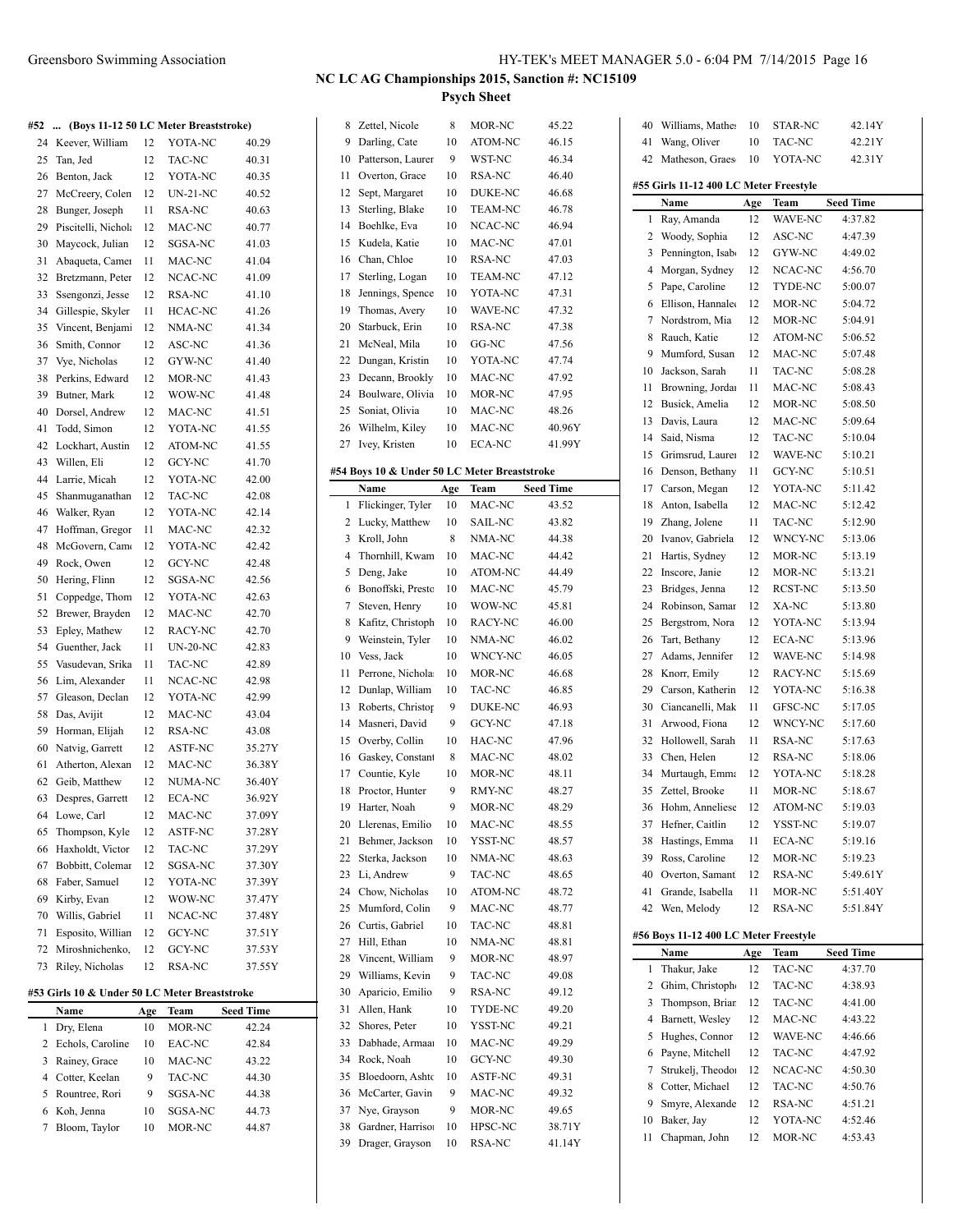SGSA-NC B 4:56.91

| 28       | Prucha, Jonathan                            | 11        | YOTA-NC            | 5:11.45              |
|----------|---------------------------------------------|-----------|--------------------|----------------------|
| 29       | Keough, Patrick                             | 11        | RSA-NC             | 5:13.30              |
| 30       | Ansede, Lucas                               | 12        | YOTA-NC            | 5:13.30              |
| 31       | Kroll, Matthew                              | 11        | NMA-NC             | 5:13.86              |
| 32       | Boone, Garrett                              | 12        | UN-19-NC           | 5:14.00              |
| 33       | McGovern, Cam                               | 12        | YOTA-NC            | 5:14.07              |
| 34       | Raynor, Jonathan                            | 12        | MOR-NC             | 5:15.45              |
| 35       | Zucker, Logan                               | 12        | MAC-NC             | 5:15.78              |
| 36<br>37 | Lockhart, Austin<br>Redvanly, Thoma         | 12<br>12  | ATOM-NC<br>MAC-NC  | 5:17.07<br>5:17.47   |
| 38       | Cantrell, Eric                              | 12        | SGSA-NC            | 5:17.88              |
| 39       | Russell, Kellen                             | 11        | TAC-NC             | 5:18.00              |
| 40       | Smith, Connor                               | 12        | ASC-NC             | 5:18.50              |
| 41       | Bretzmann, Peter                            | 12        | NCAC-NC            | 5:19.23              |
| 42       | Stowers, Charles                            | 12        | SGSA-NC            | 5:20.94              |
| 43       | Hering, Flinn                               | 12        | SGSA-NC            | 5:21.69              |
| 44       | Waldeck, Frank                              | 12        | WOW-NC             | 5:21.82              |
| 45       | Cameron, Ian                                | 11        | NCAC-NC            | 5:22.18              |
| 46<br>47 | Arredondo, Ange<br>Carver, Josiah           | 12        | YSST-NC<br>YOTA-NC | 5:22.33              |
| 48       | Willen, Eli                                 | 12<br>12  | GCY-NC             | 5:22.95<br>5:23.26   |
| 49       | Chang, Austin                               | 12        | NCAC-NC            | 5:23.50              |
| 50       | Carson, Davis                               | 12        | YOTA-NC            | 5:23.54              |
| 51       | Davis, Collin                               | 12        | YOTA-NC            | 5:23.68              |
| 52       | Washburn, John                              | 12        | RSA-NC             | 5:40.36Y             |
| 53       | Dorsel, Andrew                              | 12        | MAC-NC             | 5:50.49Y             |
| 54       | Norris, Lance                               | 12        | RMY-NC             | 5:50.62Y             |
| 55       | Davis, Austen                               | 12        | RSA-NC             | 5:52.00Y             |
| 56       | Lee, Hyoseon                                | 12        | WAVE-NC            | 5:56.53Y             |
| 57       | Lucky, Andrew                               | 12        | SAIL-NC            | 5:57.43Y             |
|          | #57 Girls 10 & Under 400 LC Meter Freestyle |           |                    |                      |
|          | Name                                        | Age       | Team               | Seed Time            |
| 1        | Ulicny, Amanda                              | 10        | MOR-NC             | 5:19.88              |
| 2<br>3   | Topp, Makenna<br>Koh, Jenna                 | 10<br>10  | MAC-NC<br>SGSA-NC  | 5:28.25<br>5:37.25   |
|          | Cotter, Keelan                              | 9         | TAC-NC             | 5:41.34              |
|          |                                             | 10        | EAC-NC             | 5:43.00              |
| 4<br>5   | Echols, Caroline                            |           |                    |                      |
| 6        | Pierce, Camila                              | 10        | RSA-NC             | 6:05.16Y             |
|          |                                             |           |                    |                      |
|          | #58 Boys 10 & Under 400 LC Meter Freestyle  |           |                    |                      |
| 1        | Name<br>Thornhill, Kwam                     | Age<br>10 | Team<br>MAC-NC     | Seed Time<br>5:37.45 |

| 3  | Marrujo, Max                                      | 9  | TAC-NC      | 5:48.16          |   |  |  |  |  |  |
|----|---------------------------------------------------|----|-------------|------------------|---|--|--|--|--|--|
| 4  | Bostic, Isaac                                     | 10 | GFSC-NC     | 5:50.04          |   |  |  |  |  |  |
|    |                                                   |    |             |                  |   |  |  |  |  |  |
|    | #59 Girls 11-12 400 LC Meter Freestyle Relay<br>ŧ |    |             |                  |   |  |  |  |  |  |
|    | Team                                              |    | Relay       | <b>Seed Time</b> |   |  |  |  |  |  |
| 1  | TAC-NC                                            |    | A           | 4:24.61          |   |  |  |  |  |  |
| 2  | MAC-NC                                            |    | A           | 4:26.72          |   |  |  |  |  |  |
| 3  | MOR-NC                                            |    | A           | 4:27.07          |   |  |  |  |  |  |
| 4  | NCAC-NC                                           |    | A           | 4:29.05          |   |  |  |  |  |  |
| 5  | MAC-NC                                            |    | B           | 4:30.37          |   |  |  |  |  |  |
|    | 6 WAVE-NC                                         |    | А           | 4:31.66          |   |  |  |  |  |  |
|    | 7 YOTA-NC                                         |    | A           | 4:32.64          |   |  |  |  |  |  |
| 8  | GCY-NC                                            |    | А           | 4:33.69          |   |  |  |  |  |  |
| 9  | TYDE-NC                                           |    | A           | 4:33.83          |   |  |  |  |  |  |
| 10 | MOR-NC                                            |    | B           | 4:33.89          |   |  |  |  |  |  |
| 11 | RSA-NC                                            |    | А           | 4:34.26          |   |  |  |  |  |  |
| 12 | MAC-NC                                            |    | C           | 4:34.33          |   |  |  |  |  |  |
| 13 | YOTA-NC                                           |    | B           | 4:35.42          |   |  |  |  |  |  |
| 14 | TAC-NC                                            |    | B           | 4:36.27          |   |  |  |  |  |  |
| 15 | ECA-NC                                            |    | A           | 4:37.96          |   |  |  |  |  |  |
| 16 | MOR-NC                                            |    | C           | 4:37.97          |   |  |  |  |  |  |
| 17 | MAC-NC                                            |    | D           | 4:39.73          |   |  |  |  |  |  |
| 18 | RSA-NC                                            |    | В           | 4:43.62          |   |  |  |  |  |  |
| 19 | <b>MOR-NC</b>                                     |    | D           | 4:44.56          |   |  |  |  |  |  |
| 20 | YOTA-NC                                           |    | C           | 4:45.38          |   |  |  |  |  |  |
| 21 | SAIL-NC                                           |    | А           | 4:46.32          |   |  |  |  |  |  |
| 22 | TAC-NC                                            |    | С           | 4:46.54          |   |  |  |  |  |  |
| 23 | WNCY-NC                                           |    | A           | 4:47.88          |   |  |  |  |  |  |
| 24 | YOTA-NC                                           |    | D           | 4:49.19          |   |  |  |  |  |  |
| 25 | NMA-NC                                            |    | A           | 4:50.62          |   |  |  |  |  |  |
| 26 | GCY-NC                                            |    | B           | 4:51.17          |   |  |  |  |  |  |
| 27 | DUKE-NC                                           |    | A           | 4:54.70          |   |  |  |  |  |  |
| 28 |                                                   |    | А           |                  |   |  |  |  |  |  |
| 29 | SGSA-NC<br>RACY-NC                                |    | A           | 4:58.47          |   |  |  |  |  |  |
| 30 |                                                   |    | A           | 5:08.43          |   |  |  |  |  |  |
| 31 | HAC-NC                                            |    |             | 5:09.56          |   |  |  |  |  |  |
|    | WAVE-NC                                           |    | B           | 5:13.15          |   |  |  |  |  |  |
| 32 | YBAC-NC                                           |    | A           | 5:37.43          |   |  |  |  |  |  |
|    | #60 Boys 11-12 400 LC Meter Freestyle Relay       |    |             |                  |   |  |  |  |  |  |
|    | Team                                              |    | Relay       | Seed Time        |   |  |  |  |  |  |
| 1  | TAC-NC                                            |    | A           | 4:09.49          |   |  |  |  |  |  |
| 2  | MOR-NC                                            |    | A           | 4:14.87          |   |  |  |  |  |  |
| 3  | RSA-NC                                            |    | A           | 4:17.78          |   |  |  |  |  |  |
| 4  | YOTA-NC                                           |    | A           | 4:17.90          |   |  |  |  |  |  |
| 5  | MAC-NC                                            |    | A           | 4:18.62          | Í |  |  |  |  |  |
| 6  | NCAC-NC                                           |    | A           | 4:19.56          |   |  |  |  |  |  |
| 7  | SGSA-NC                                           |    | A           | 4:26.32          |   |  |  |  |  |  |
| 8  | NMA-NC                                            |    | A           | 4:26.97          |   |  |  |  |  |  |
| 9  | TAC-NC                                            |    | B           | 4:27.87          |   |  |  |  |  |  |
| 10 | YOTA-NC                                           |    | B           | 4:29.25          |   |  |  |  |  |  |
| 11 | <b>ATOM-NC</b>                                    |    | A           | 4:32.25          |   |  |  |  |  |  |
| 12 | <b>WAVE-NC</b>                                    |    | A           | 4:32.67          |   |  |  |  |  |  |
| 13 | NCAC-NC                                           |    | B           | 4:34.30          |   |  |  |  |  |  |
| 14 | MAC-NC                                            |    | B           | 4:35.45          |   |  |  |  |  |  |
| 15 | YOTA-NC                                           |    | $\mathsf C$ | 4:36.02          |   |  |  |  |  |  |
| 16 | RSA-NC                                            |    | В           | 4:40.87          |   |  |  |  |  |  |
|    |                                                   |    |             |                  |   |  |  |  |  |  |
| 17 | YOTA-NC                                           |    | D           | 4:43.63          |   |  |  |  |  |  |
| 18 | GCY-NC                                            |    | A           | 4:44.59          |   |  |  |  |  |  |
| 19 | TAC-NC                                            |    | С           | 4:45.40          |   |  |  |  |  |  |
| 20 | WOW-NC                                            |    | A           | 4:47.89          |   |  |  |  |  |  |
| 21 | MAC-NC                                            |    | С           | 4:49.10          |   |  |  |  |  |  |
| 22 | MAC-NC                                            |    | D           | 4:53.38          |   |  |  |  |  |  |
|    |                                                   |    |             |                  |   |  |  |  |  |  |

|    | 24 DUKE-NC                                  |     | A              | 5:00.09          |  |
|----|---------------------------------------------|-----|----------------|------------------|--|
|    | #61 Girls 10 & Under 200 LC Meter Freestyle |     |                |                  |  |
|    | Name                                        | Age | Team           | <b>Seed Time</b> |  |
| 1  | Ulicny, Amanda                              | 10  | MOR-NC         | 2:32.69          |  |
| 2  | Dry, Elena                                  | 10  | MOR-NC         | 2:35.16          |  |
| 3  | Pierce, Camila                              | 10  | RSA-NC         | 2:36.78          |  |
| 4  | Cruz, Agnes                                 | 10  | GCY-NC         | 2:38.63          |  |
| 5  | Echols, Caroline                            | 10  | EAC-NC         | 2:39.25          |  |
| 6  | Topp, Makenna                               | 10  | MAC-NC         | 2:40.38          |  |
| 7  | Rainey, Grace                               | 10  | MAC-NC         | 2:43.73          |  |
| 8  | Ssengonzi, Racho                            | 10  | RSA-NC         | 2:44.08          |  |
| 9  | Koh, Jenna                                  | 10  | SGSA-NC        | 2:44.65          |  |
| 10 | Cotter, Keelan                              | 9   | TAC-NC         | 2:44.81          |  |
| 11 | Kozubowski, Car                             | 10  | MOR-NC         | 2:46.12          |  |
| 12 | Bloom, Taylor                               | 10  | MOR-NC         | 2:46.80          |  |
| 13 | Morris, Taylor                              | 10  | TAC-NC         | 2:47.43          |  |
|    | 14 Chan, Chloe                              | 10  | RSA-NC         | 2:48.11          |  |
| 15 | Sept, Margaret                              | 10  | <b>DUKE-NC</b> | 2:48.87          |  |
| 16 | Marley, Jordan                              | 10  | DUKE-NC        | 2:49.75          |  |
| 17 | Woody, Maya                                 | 10  | ASC-NC         | 2:49.77          |  |
| 18 | Overholser, Merr                            | 10  | MOR-NC         | 2:50.18          |  |
| 19 | Darling, Cate                               | 10  | ATOM-NC        | 2:51.25          |  |
| 20 | Jennings, Spence                            | 10  | YOTA-NC        | 2:51.38          |  |
| 21 | Holmes, Caroline                            | 10  | MOR-NC         | 2:51.70          |  |
| 22 | Patterson, Laurer                           | 9   | WST-NC         | 2:51.86          |  |
| 23 | Dungan, Kristin                             | 10  | YOTA-NC        | 2:51.88          |  |
| 24 | Rider, Natalie                              | 10  | TYDE-NC        | 2:52.36          |  |
| 25 | Boulware, Olivia                            | 10  | MOR-NC         | 2:53.09          |  |
| 26 | Armand, Samant                              | 10  | YOTA-NC        | 2:53.42          |  |
| 27 | Burgess, Stefanie                           | 10  | MOR-NC         | 2:53.53          |  |
| 28 | Bryant, Katherin                            | 10  | RSA-NC         | 2:53.59          |  |
| 29 | Overton, Grace                              | 10  | RSA-NC         | 2:53.95          |  |
| 30 | Yoder, Kate                                 | 10  | WAVE-NC        | 2:54.23          |  |
| 31 | Hughes, Natalie                             | 10  | MOR-NC         | 2:54.59          |  |
| 32 | Lajoie, Ava                                 | 10  | ECA-NC         | 2:55.05          |  |
| 33 | Chignell, Kathry                            | 10  | TAC-NC         | 2:55.12          |  |
| 34 | Wilhelm, Kiley                              | 10  | MAC-NC         | 2:55.25          |  |
| 35 | Kilgallen, Emily                            | 10  | YOTA-NC        | 2:55.76          |  |
| 36 | Murphy, Aven                                | 10  | YOTA-NC        | 2:28.94Y         |  |
| 37 | Oliaro, Mia                                 | 10  | YOTA-NC        | 2:31.61Y         |  |
| 38 | Fisher, Jordan                              | 10  | YOTA-NC        | 2:33.49Y         |  |
|    | #62 Boys 10 & Under 200 LC Meter Freestyle  |     |                |                  |  |
|    | Name                                        | Age | Team           | <b>Seed Time</b> |  |
| 1  | Li, Andrew                                  | 9   | TAC-NC         | 2:35.19          |  |
| 2  | Battaglini, Lucca                           | 9   | NCAC-NC        | 2:36.97          |  |
| 3  | Lloyd, Landon                               | 10  | NCAC-NC        | 2:39.91          |  |
| 4  | Thornhill, Kwam                             | 10  | MAC-NC         | 2:41.12          |  |
| 5  | Kroll, John                                 | 8   | NMA-NC         | 2:41.27          |  |
| 6  | Deng, Jake                                  | 10  | ATOM-NC        | 2:43.14          |  |
| 7  | Roberts, Christop                           | 9   | DUKE-NC        | 2:43.47          |  |
| 8  | Vess, Jack                                  | 10  | WNCY-NC        | 2:44.77          |  |
| 9  | Dunlap, William                             | 10  | TAC-NC         | 2:45.86          |  |
| 10 | Marrujo, Max                                | 9   | TAC-NC         | 2:47.69          |  |
| 11 | Bostic, Isaac                               | 10  | GFSC-NC        | 2:48.36          |  |
| 12 | Rock, Noah                                  | 10  | GCY-NC         | 2:49.54          |  |
| 13 | Aguero Hidalgo,                             | 10  | <b>TEAM-NC</b> | 2:49.63          |  |
| 14 | Behmer, Jackson                             | 10  | YSST-NC        | 2:50.38          |  |
| 15 | Glassner, George                            | 9   | ATOM-NC        | 2:50.74          |  |
| 16 | Kazel, Max                                  | 10  | GOLD-NC        | 2:51.93          |  |
|    |                                             |     |                |                  |  |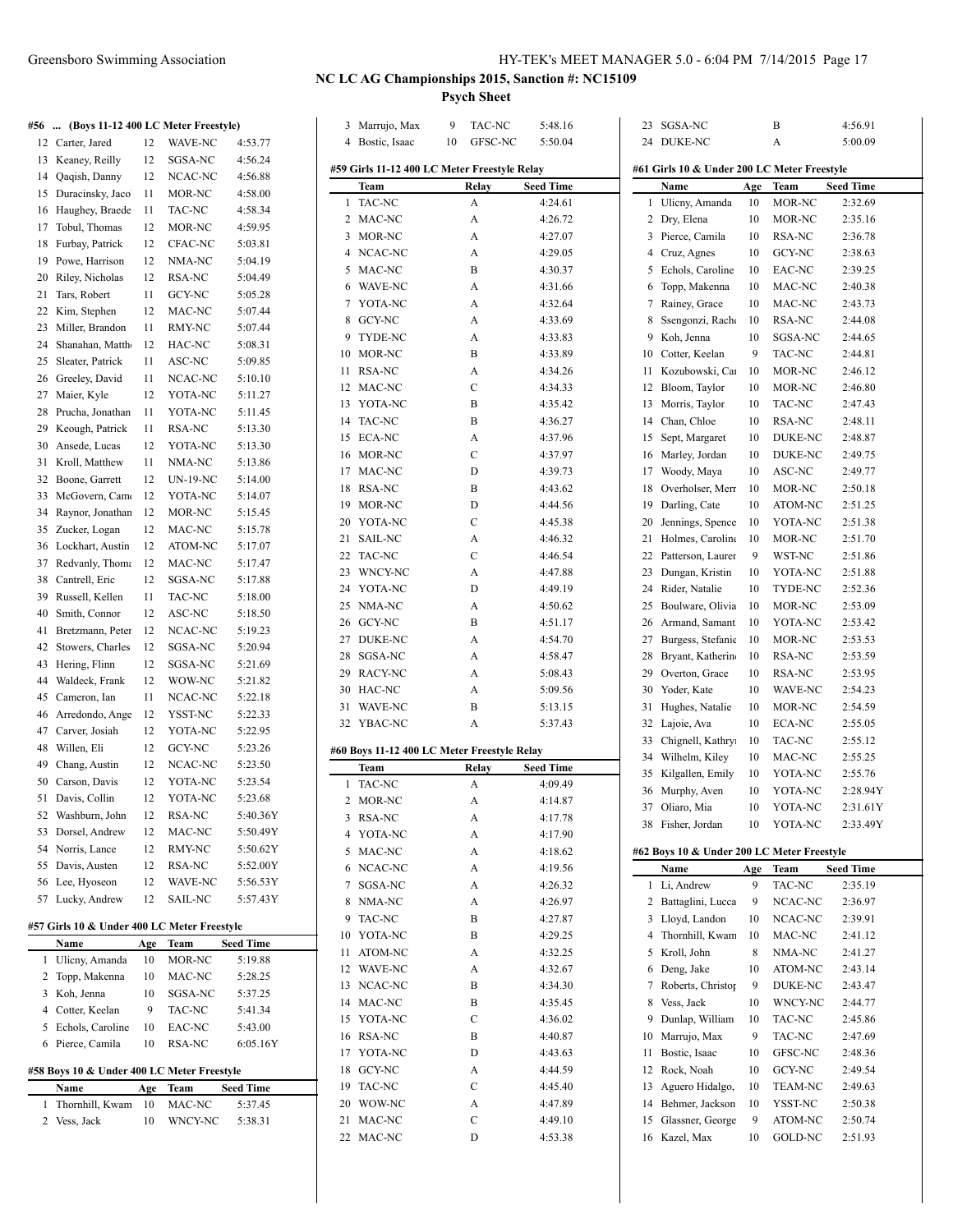**#62 ... (Boys 10 & Under 200 LC Meter Freestyle)** Shores, Peter 10 YSST-NC 2:52.33 Adley, Logan 10 WAVE-NC 2:52.35 Watkins, Samuel 10 MOR-NC 2:52.74 20 Cady, Christophe 9 MOR-NC 2:53.00 Bradshaw, Lane 10 MAC-NC 2:31.52Y Cayer, Connor 10 GYW-NC 2:32.08Y Winham, Gabriel 10 RMY-NC 2:32.90Y

**#63 Girls 11-12 200 LC Meter Freestyle**

|    | Name               | Age | Team    | <b>Seed Time</b> |    | Name          |
|----|--------------------|-----|---------|------------------|----|---------------|
| 1  | Ray, Amanda        | 12  | WAVE-NC | 2:15.66          | 1  | Thakur        |
| 2  | Pennington, Isab   | 12  | GYW-NC  | 2:16.44          | 2  | Barnet        |
| 3  | Woody, Sophia      | 12  | ASC-NC  | 2:18.43          | 3  | Ghim,         |
| 4  | Pape, Caroline     | 12  | TYDE-NC | 2:21.92          | 4  | Smyre,        |
| 5  | Morgan, Sydney     | 12  | NCAC-NC | 2:22.11          | 5  | Strukel       |
| 6  | Rose, Mia          | 12  | NCAC-NC | 2:23.10          | 6  | Nelson        |
| 7  | Burke, Lily        | 12  | MAC-NC  | 2:23.13          | 7  | Nowac         |
| 8  | Rauch, Katie       | 12  | ATOM-NC | 2:23.64          | 8  | Thomp         |
| 9  | Hohm, Anneliese    | 12  | ATOM-NC | 2:23.87          | 9  | Tobul,        |
| 10 | Ellison, Hannale   | 12  | MOR-NC  | 2:24.04          | 10 | Payne,        |
| 11 | Boulware, Sophi-   | 12  | MOR-NC  | 2:24.13          | 11 | Cotter,       |
| 12 | Pham, Jacquelyn    | 11  | TAC-NC  | 2:25.05          | 12 | Baker,        |
| 13 | Hartis, Sydney     | 12  | MOR-NC  | 2:25.34          | 13 | Hughe:        |
| 14 | Carlson, Alayna    | 12  | MOR-NC  | 2:25.45          | 14 | Silver,       |
| 15 | Nordstrom, Mia     | 12  | MOR-NC  | 2:25.61          | 15 | <b>Barker</b> |
| 16 | Ricciardi, Carolin | 12  | MAC-NC  | 2:25.88          | 16 | Keaney        |
| 17 | Grimsrud, Laurer   | 12  | WAVE-NC | 2:26.09          | 17 | Chapm         |
| 18 | Gaskey, Isabella   | 12  | MAC-NC  | 2:26.59          | 18 | Navarr        |
| 19 | Tart, Bethany      | 12  | ECA-NC  | 2:26.60          | 19 | Bunger        |
| 20 | Schoppa, Maura     | 11  | SGSA-NC | 2:27.09          | 20 | Carter,       |
| 21 | Wen, Melody        | 12  | RSA-NC  | 2:27.12          | 21 | Duraci        |
| 22 | Westle, Lacy       | 12  | WNCY-NC | 2:27.38          | 22 | Boone,        |
| 23 | Davis, Laura       | 12  | MAC-NC  | 2:27.46          | 23 | Simmo         |
| 24 | Adams, Jennifer    | 12  | WAVE-NC | 2:27.52          | 24 | Qaqish        |
| 25 | Robinson, Samar    | 12  | XA-NC   | 2:27.65          | 25 | Greele        |
| 26 | Said, Nisma        | 12  | TAC-NC  | 2:27.77          | 26 | Furbay        |
| 27 | Browning, Jordan   | 11  | MAC-NC  | 2:27.78          | 27 | Tars, R       |
| 28 | Bridges, Jenna     | 12  | RCST-NC | 2:27.78          | 28 | Washb         |
| 29 | Bergstrom, Nora    | 12  | YOTA-NC | 2:28.01          | 29 | Kim, S        |
| 30 | Mumford, Susan     | 12  | MAC-NC  | 2:28.04          | 30 | Powe,         |
| 31 | Jackson, Sarah     | 11  | TAC-NC  | 2:28.06          | 31 | Soule,        |
| 32 | Anton, Isabella    | 12  | MAC-NC  | 2:28.44          | 32 | Riley, 1      |
| 33 | Denson, Bethany    | 11  | GCY-NC  | 2:28.50          | 33 | Pollard       |
| 34 | Chen, Helen        | 12  | RSA-NC  | 2:28.59          | 34 | Waldeo        |
| 35 | Carson, Megan      | 12  | YOTA-NC | 2:28.78          | 35 | Prucha        |
| 36 | Arwood, Fiona      | 12  | WNCY-NC | 2:28.90          | 36 | Natvig        |
| 37 | Hangyas, Oceane    | 12  | MAC-NC  | 2:28.96          | 37 | Benton        |
| 38 | Hicks, Hailey      | 11  | YOTA-NC | 2:29.15          | 38 | Haugh         |
| 39 | Pluska, Olivia     | 12  | MOR-NC  | 2:29.25          | 39 | Redvar        |
| 40 | Busick, Amelia     | 12  | MOR-NC  | 2:29.69          | 40 | Carver.       |
| 41 | Carson, Katherin   | 12  | YOTA-NC | 2:29.75          | 41 | Davis,        |
| 42 | Ivanov, Gabriela   | 12  | WNCY-NC | 2:29.91          | 42 | Keever        |
| 43 | Grubb, Sarah       | 12  | GCY-NC  | 2:30.12          | 43 | Kroll, l      |
| 44 | Grande, Isabella   | 11  | MOR-NC  | 2:30.63          | 44 | Miller,       |
| 45 | Taylor, Kayana     | 12  | YSST-NC | 2:30.71          | 45 | Zucker        |
| 46 | Inscore, Janie     | 12  | MOR-NC  | 2:30.72          | 46 | Prucha        |
| 47 | Ciancanelli, Mak   | 11  | GFSC-NC | 2:30.79          | 47 | Chang,        |
| 48 | Murtaugh, Emma     | 12  | YOTA-NC | 2:30.84          | 48 | Dorsel.       |
| 49 | Hastings, Emma     | 11  | ECA-NC  | 2:30.86          | 49 | Johnso        |
| 50 | Hamrick, Sarah     | 12  | MAC-NC  | 2:07.59Y         | 50 | Sleater       |

| 51 | Horn, Ainsley                         | 11  | TAC-NC        | 2:11.53Y           |
|----|---------------------------------------|-----|---------------|--------------------|
| 52 | Curzan, Claire                        | 11  | NCAC-NC       | 2:11.66Y           |
| 53 | Haroldson, Olivia                     | 11  | MOR-NC        | 2:11.67Y           |
| 54 | Hollowell, Sarah                      | 11  | RSA-NC        | 2:11.71Y           |
| 55 | Jones, Ann                            | 12  | MAC-NC        | 2:12.28Y           |
| 56 | Booker, Elan                          | 12  | MAC-NC        | 2:12.34Y           |
| 57 | Allen, Julia                          | 12  | MOR-NC        | 2:12.62Y           |
| 58 | Ervin, Bridgette                      | 12  | DUKE-NC       | 2:12.98Y           |
|    |                                       |     |               |                    |
|    | #64 Boys 11-12 200 LC Meter Freestyle |     |               |                    |
|    | Name                                  | Age | Team          | <b>Seed Time</b>   |
| 1  | Thakur, Jake                          | 12  | <b>TAC-NC</b> | 2:11.20            |
| 2  | Barnett, Wesley                       | 12  | MAC-NC        | 2:11.66            |
| 3  | Ghim, Christoph                       | 12  | TAC-NC        | 2:12.53            |
| 4  | Smyre, Alexande                       | 12  | RSA-NC        | 2:15.43            |
| 5  | Strukelj, Theodor                     | 12  | NCAC-NC       | 2:16.13            |
| 6  | Nelson, Baylor                        | 12  | MAC-NC        | 2:16.28            |
| 7  | Nowacek, Jackso                       | 12  | ECA-NC        | 2:16.61            |
| 8  | Thompson, Brian                       | 12  | TAC-NC        | 2:17.19            |
| 9  | Tobul, Thomas                         | 12  | MOR-NC        | 2:17.35            |
| 10 | Payne, Mitchell                       | 12  | TAC-NC        | 2:17.40            |
| 11 | Cotter, Michael                       | 12  | TAC-NC        | 2:17.61            |
| 12 | Baker, Jay                            | 12  | YOTA-NC       | 2:17.84            |
| 13 | Hughes, Connor                        | 12  | WAVE-NC       | 2:18.62            |
| 14 | Silver, Ryan                          | 12  | MOR-NC        | 2:19.10            |
|    |                                       | 12  | <b>ECA-NC</b> | 2:19.52            |
| 15 | Barker, William                       |     |               |                    |
| 16 | Keaney, Reilly                        | 12  | SGSA-NC       | 2:19.55            |
| 17 | Chapman, John                         | 12  | MOR-NC        | 2:20.25            |
| 18 | Navarro, Joshua                       | 12  | TAC-NC        | 2:20.68            |
| 19 | Bunger, Joseph                        | 11  | RSA-NC        | 2:21.61            |
| 20 | Carter, Jared                         | 12  | WAVE-NC       | 2:21.72            |
| 21 | Duracinsky, Jaco                      | 11  | MOR-NC        | 2:21.77            |
| 22 | Boone, Garrett                        | 12  | UN-19-NC      | 2:21.85            |
| 23 | Simmons, Victor                       | 12  | ATOM-NC       | 2:22.26            |
| 24 | Qaqish, Danny                         | 12  | NCAC-NC       | 2:22.36            |
| 25 | Greeley, David                        | 11  | NCAC-NC       | 2:22.77            |
| 26 | Furbay, Patrick                       | 12  | CFAC-NC       | 2:22.89            |
| 27 | Tars, Robert                          | 11  | GCY-NC        | 2:23.24            |
| 28 | Washburn, John                        | 12  | RSA-NC        | 2:23.49            |
| 29 | Kim, Stephen                          | 12  | MAC-NC        | 2:23.99            |
| 30 | Powe, Harrison                        | 12  | NMA-NC        | 2:24.02            |
| 31 | Soule, William                        | 11  | ASC-NC        | 2:24.39            |
| 32 | Riley, Nicholas                       | 12  | RSA-NC        | 2:24.95            |
| 33 | Pollard, Jackson                      | 12  | TAC-NC        | 2:25.09            |
| 34 | Waldeck, Frank                        | 12  | WOW-NC        | 2:25.59            |
| 35 | Prucha, Benjamir                      | 12  | YOTA-NC       | 2:25.71            |
| 36 | Natvig, Garrett                       | 12  | ASTF-NC       | 2:26.07            |
| 37 | Benton, Jack                          | 12  | YOTA-NC       | 2:26.40            |
| 38 |                                       | 11  | TAC-NC        |                    |
| 39 | Haughey, Braede                       | 12  | MAC-NC        | 2:26.57<br>2:26.94 |
|    | Redvanly, Thoma                       |     |               |                    |
| 40 | Carver, Josiah                        | 12  | YOTA-NC       | 2:27.45            |
| 41 | Davis, Austen                         | 12  | RSA-NC        | 2:27.97            |
| 42 | Keever, William                       | 12  | YOTA-NC       | 2:28.08            |
| 43 | Kroll, Matthew                        | 11  | NMA-NC        | 2:28.12            |
| 44 | Miller, Brandon                       | 11  | RMY-NC        | 2:28.31            |
| 45 | Zucker, Logan                         | 12  | MAC-NC        | 2:28.47            |
| 46 | Prucha, Jonathan                      | 11  | YOTA-NC       | 2:28.48            |
| 47 | Chang, Austin                         | 12  | NCAC-NC       | 2:28.54            |
|    |                                       |     |               |                    |
| 48 | Dorsel, Andrew                        | 12  | MAC-NC        | 2:28.58            |
| 49 | Johnson, Aj                           | 11  | WNCY-NC       | 2:28.70            |
| 50 | Sleater, Patrick                      | 11  | ASC-NC        | 2:29.00            |

| 52       | Shanahan, Matth                                | 12       | HAC-NC            | 2:29.02              |
|----------|------------------------------------------------|----------|-------------------|----------------------|
| 53       | McGovern, Cam                                  | 12       | YOTA-NC           | 2:29.13              |
| 54       | Carroll, Brody                                 | 12       | LENR-NC           | 2:29.15              |
| 55       | Kilmurry, Garrett                              | 12       | NMA-NC            | 2:29.16              |
| 56       | Russell, Kellen                                | 11       | <b>TAC-NC</b>     | 2:29.24              |
| 57       | Willis, Gabriel                                | 11       | NCAC-NC           | 2:29.32              |
| 58       | Ansede, Lucas                                  | 12       | YOTA-NC           | 2:29.56              |
| 59       | Piscitelli, Nichola                            | 12       | MAC-NC            | 2:29.60              |
|          |                                                | 11       | <b>DUKE-NC</b>    | 2:30.44              |
| 60       | Weaver, Ryan                                   |          |                   |                      |
| 61       | Todd, Simon                                    | 12       | YOTA-NC           | 2:30.70              |
| 62       | Raynor, Jonathan                               | 12       | MOR-NC            | 2:30.81              |
| 63       | Williams-Tracy, 1                              | 12       | ATOM-NC           | 2:30.90              |
| 64       | Lucky, Andrew                                  | 12       | <b>SAIL-NC</b>    | 2:30.97              |
| 65       | Smith, Connor                                  | 12       | ASC-NC            | 2:31.13              |
| 66       | Cantrell, Eric                                 | 12       | SGSA-NC           | 2:31.23              |
| 67       | Michael, Carson                                | 12       | ATOM-NC           | 2:31.40              |
| 68       | Bretzmann, Peter                               | 12       | NCAC-NC           | 2:31.41              |
| 69       | Stowers, Charles                               | 12       | SGSA-NC           | 2:31.54              |
| 70       | Cooper, William                                | 12       | <b>TEAM-NC</b>    | 2:09.05Y             |
| 71       | Adams, Nathan                                  | 12       | <b>UN-02-NC</b>   | 2:12.41Y             |
| 72       | Das, Avijit                                    | 12       | MAC-NC            | 2:13.07Y             |
| 73       | Haxholdt, Victor                               | 12       | TAC-NC            | 2:13.10Y             |
|          |                                                |          |                   |                      |
|          | #65 Girls 10 & Under 100 LC Meter Breaststroke |          |                   |                      |
|          | <b>Name</b>                                    | Age      | Team              | <b>Seed Time</b>     |
| 1        | Rainey, Grace                                  | 10       | MAC-NC            | 1:31.12              |
| 2        | Dry, Elena                                     | 10       | MOR-NC            | 1:32.60              |
| 3        | Koh, Jenna                                     | 10       | SGSA-NC           | 1:36.00              |
| 4        | Zettel, Nicole                                 | 8        | MOR-NC            | 1:37.16              |
| 5        | Bloom, Taylor                                  | 10       | MOR-NC            | 1:37.73              |
|          |                                                |          |                   |                      |
| 6        | Patterson, Laurer                              | 9        | WST-NC            | 1:38.03              |
| 7        | Cotter, Keelan                                 | 9        | TAC-NC            | 1:38.27              |
| 8        | Sept, Margaret                                 | 10       | <b>DUKE-NC</b>    | 1:39.33              |
| 9        | Echols, Caroline                               | 10       | EAC-NC            | 1:39.74              |
| 10       | Darling, Cate                                  | 10       | ATOM-NC           | 1:39.93              |
| 11       | Kudela, Katie                                  | 10       | MAC-NC            | 1:40.57              |
| 12       | Boulware, Olivia                               | 10       | MOR-NC            | 1:40.76              |
| 13       | Sterling, Logan                                | 10       | <b>TEAM-NC</b>    | 1:42.22              |
| 14       | Jennings, Spence                               | 10       | YOTA-NC           | 1:42.22              |
| 15       | Boehlke, Eva                                   | 10       | NCAC-NC           | 1:43.40              |
| 16       | Ivey, Kristen                                  | 10       | <b>ECA-NC</b>     | 1:43.65              |
| 17       | Bezuidenhout, Cl                               | 10       | YOTA-NC           | 1:44.04              |
| 18       | Sterling, Blake                                | 10       | <b>TEAM-NC</b>    | 1:44.12              |
| 19       | Rountree, Rori                                 | 9        | SGSA-NC           | 1:44.17              |
| 20       | Chan, Chloe                                    | 10       | RSA-NC            | 1:44.18              |
|          |                                                | 10       |                   |                      |
| 21       | Soniat, Olivia                                 |          | MAC-NC            | 1:44.27              |
| 22       | Dungan, Kristin                                | 10       | YOTA-NC           | 1:44.38              |
| 23       | Lajoie, Ava                                    | 10       | ECA-NC            | 1:44.56              |
| 24       | Yoder, Kate                                    | 10       | WAVE-NC           | 1:44.68              |
| 25       | Thomas, Avery                                  | 10       | WAVE-NC           | 1:45.06              |
| 26       | Ssengonzi, Racho                               | 10       | RSA-NC            | 1:45.36              |
| 27       | McNeal, Mila                                   | 10       | GG-NC             | 1:45.42              |
| 28       | Morris, Taylor                                 | 10       | TAC-NC            | 1:45.47              |
| 29       | Druhan, Abigail                                | 9        | MAC-NC            | 1:45.55              |
| 30       | Starbuck, Erin                                 | 10       | RSA-NC            | 1:45.58              |
| 31       | Hughes, Natalie                                | 10       | MOR-NC            | 1:46.09              |
| 32       | Sciaudone, Rose                                | 10       | MOR-NC            | 1:46.51              |
| 33       | Moody, Natalie                                 | 10       | GFSC-NC           | 1:47.07              |
| 34<br>35 | Overton, Grace<br>Bezuidenhout, C              | 10<br>10 | RSA-NC<br>YOTA-NC | 1:26.36Y<br>1:32.47Y |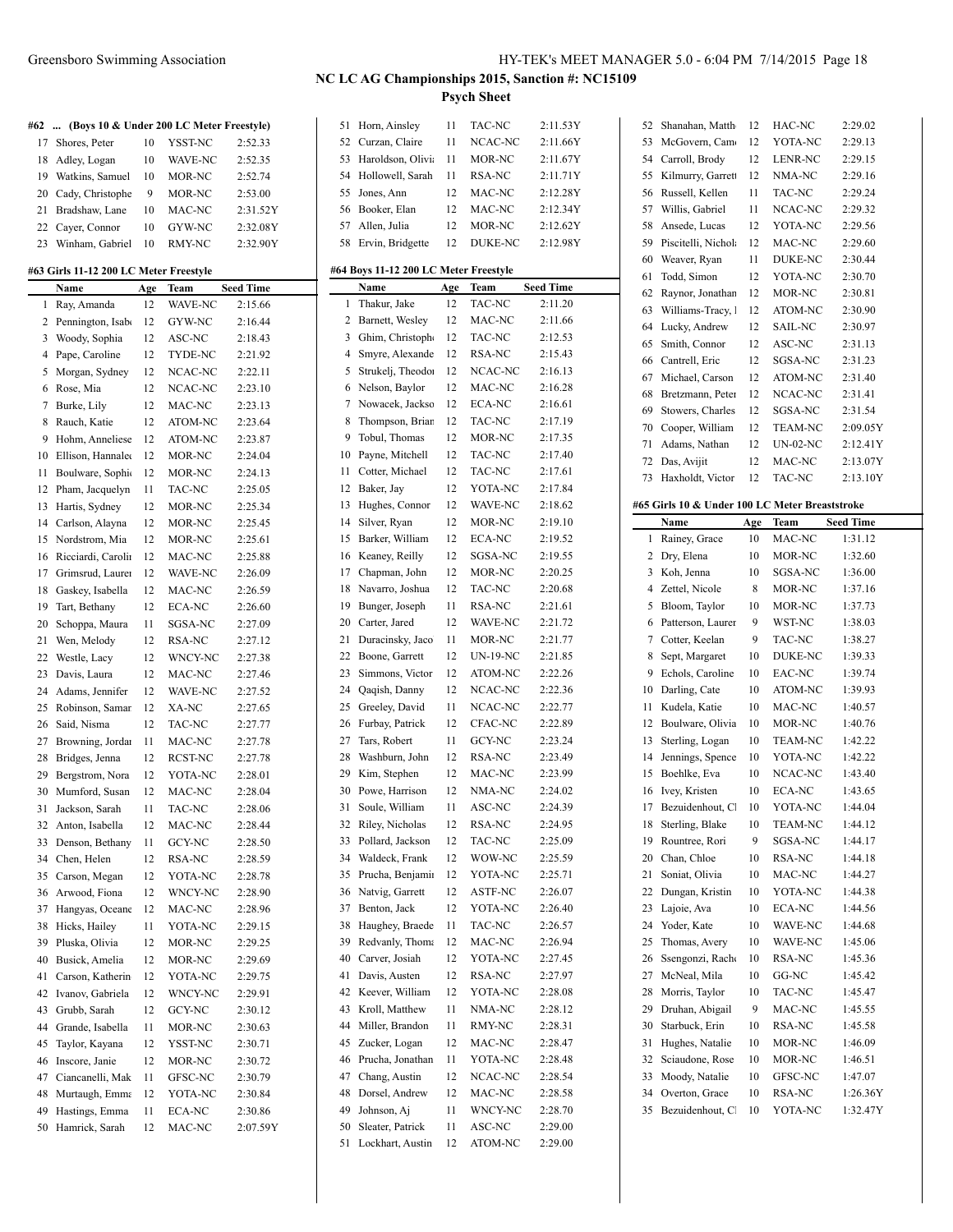| #66 Boys 10 & Under 100 LC Meter Breaststroke |                   |     |                |                  |  |  |
|-----------------------------------------------|-------------------|-----|----------------|------------------|--|--|
|                                               | Name              | Age | Team           | <b>Seed Time</b> |  |  |
| 1                                             | Flickinger, Tyler | 10  | MAC-NC         | 1:32.78          |  |  |
| 2                                             | Lucky, Matthew    | 10  | <b>SAIL-NC</b> | 1:33.79          |  |  |
| 3                                             | Thornhill, Kwam   | 10  | MAC-NC         | 1:37.61          |  |  |
| 4                                             | Deng, Jake        | 10  | <b>ATOM-NC</b> | 1:37.90          |  |  |
| 5                                             | Vess, Jack        | 10  | WNCY-NC        | 1:39.52          |  |  |
| 6                                             | Weinstein, Tyler  | 10  | NMA-NC         | 1:40.38          |  |  |
| 7                                             | Steven, Henry     | 10  | WOW-NC         | 1:40.54          |  |  |
| 8                                             | Gardner, Harriso  | 10  | <b>HPSC-NC</b> | 1:41.38          |  |  |
| 9                                             | Masneri, David    | 9   | GCY-NC         | 1:41.75          |  |  |
| 10                                            | Roberts, Christop | 9   | <b>DUKE-NC</b> | 1:41.93          |  |  |
| 11                                            | Dunlap, William   | 10  | TAC-NC         | 1:42.09          |  |  |
| 12                                            | Bonoffski, Prestc | 10  | MAC-NC         | 1:43.52          |  |  |
| 13                                            | Kafitz, Christoph | 10  | RACY-NC        | 1:44.19          |  |  |
| 14                                            | Hill, Ethan       | 10  | NMA-NC         | 1:44.86          |  |  |
| 15                                            | Behmer, Jackson   | 10  | YSST-NC        | 1:44.99          |  |  |
| 16                                            | Perrone, Nichola  | 10  | MOR-NC         | 1:45.31          |  |  |
| 17                                            | Kroll, John       | 8   | NMA-NC         | 1:45.39          |  |  |
| 18                                            | Chow, Nicholas    | 10  | ATOM-NC        | 1:45.58          |  |  |
| 19                                            | Aparicio, Emilio  | 9   | RSA-NC         | 1:46.04          |  |  |
| 20                                            | Wang, Oliver      | 10  | TAC-NC         | 1:46.61          |  |  |
| 21                                            | Bloedoorn, Ashto  | 10  | <b>ASTF-NC</b> | 1:46.64          |  |  |
| 22                                            | Proctor, Hunter   | 9   | RMY-NC         | 1:46.82          |  |  |
| 23                                            | Harter, Noah      | 9   | MOR-NC         | 1:47.30          |  |  |
| 24                                            | Shores, Peter     | 10  | YSST-NC        | 1:48.01          |  |  |
| 25                                            | Patel. Neelan     | 10  | TAC-NC         | 1:48.11          |  |  |
| 26                                            | Dodson, Matthev   | 10  | YOTA-NC        | 1:48.40          |  |  |
| 27                                            | Bolduc, Tyler     | 8   | YOTA-NC        | 1:48.48          |  |  |
| 28                                            | Hohm, Nathaniel   | 9   | ATOM-NC        | 1:48.56          |  |  |
| 29                                            | Marrujo, Max      | 9   | TAC-NC         | 1:48.57          |  |  |
| 30                                            | Curtis, Gabriel   | 10  | TAC-NC         | 1:48.84          |  |  |
| 31                                            | Drager, Grayson   | 10  | <b>RSA-NC</b>  | 1:48.97          |  |  |
| 32                                            | Williams, Mather  | 10  | STAR-NC        | 1:49.04          |  |  |
| 33                                            | Bradshaw, Lane    | 10  | MAC-NC         | 1:29.58Y         |  |  |

# **#67 Girls 11-12 100 LC Meter Breaststroke**

 $\overline{a}$ 

 Mumford, Colin 9 MAC-NC 1:30.09Y 35 Matheson, Graes 10 YOTA-NC 1:30.41Y Allen, Hank 10 TYDE-NC 1:32.71Y Llerenas, Emilio 10 MAC-NC 1:34.38Y 38 Gaskey, Constantine 8 MAC-NC 1:34.94Y Dudan, Jacob 10 MAC-NC 1:35.62Y

|    | Name               | Age | Team           | <b>Seed Time</b> |
|----|--------------------|-----|----------------|------------------|
| 1  | Gaskey, Isabella   | 12  | MAC-NC         | 1:20.74          |
| 2  | Zhang, Jolene      | 11  | TAC-NC         | 1:22.94          |
| 3  | Morgan, Sydney     | 12  | NCAC-NC        | 1:23.31          |
| 4  | Ally, Emily        | 12  | GCY-NC         | 1:23.92          |
| 5  | Ricciardi, Carolii | 12  | MAC-NC         | 1:24.31          |
| 6  | Davis, Laura       | 12  | MAC-NC         | 1:24.49          |
| 7  | Murtagh, Liza      | 12  | WOW-NC         | 1:24.77          |
| 8  | Smith, Corina      | 12  | MOR-NC         | 1:25.26          |
| 9  | Hohm, Anneliese    | 12  | <b>ATOM-NC</b> | 1:26.15          |
| 10 | Hangyas, Oceane    | 12  | MAC-NC         | 1:26.50          |
| 11 | Koh, Hannah        | 12  | SGSA-NC        | 1:26.66          |
| 12 | Zettel, Brooke     | 11  | MOR-NC         | 1:26.87          |
| 13 | Haroldson, Olivi   | 11  | MOR-NC         | 1:26.95          |
| 14 | Hook, Charlotte    | 11  | TAC-NC         | 1:27.54          |
| 15 | Anton, Isabella    | 12  | MAC-NC         | 1:27.75          |
| 16 | Hood, Jenna        | 11  | RSA-NC         | 1:28.18          |
| 17 | Truitt, Allison    | 12  | MAC-NC         | 1:28.32          |

| 19<br>20 |                   | 12 | RSA-NC          | 1:28.35  |
|----------|-------------------|----|-----------------|----------|
|          | Earnshaw, Suzan   | 12 | YOTA-NC         | 1:28.47  |
|          | Ford, Camryn      | 12 | MAC-NC          | 1:28.74  |
| 21       | Rogers, Sydney    | 12 | MAC-NC          | 1:28.76  |
| 22       | McFee, Mateline   | 12 | MAC-NC          | 1:29.08  |
| 23       | Hollowell, Sarah  | 11 | RSA-NC          | 1:29.44  |
| 24       | Arwood, Fiona     | 12 | WNCY-NC         | 1:29.58  |
| 25       | Stafford, Kate    | 12 | <b>UN-24-NC</b> | 1:29.74  |
| 26       | Dodson, Caroline  | 12 | YOTA-NC         | 1:29.95  |
|          |                   |    |                 |          |
| 27<br>28 | O'Connor, Brynn   | 11 | YOTA-NC         | 1:30.20  |
|          | Waters, Grayson   | 11 | TAC-NC          | 1:30.26  |
| 29       | Tucker, Hadly     | 12 | PAC-NC          | 1:30.29  |
| 30       | Tomlinson, Abiga  | 11 | <b>TAC-NC</b>   | 1:30.42  |
| 31       | Ervin, Bridgette  | 12 | DUKE-NC         | 1:30.42  |
| 32       | Grimsrud, Laurer  | 12 | WAVE-NC         | 1:30.46  |
| 33       | Meyer, Ariana     | 12 | YOTA-NC         | 1:30.49  |
| 34       | Hanley, Amaya     | 12 | MAC-NC          | 1:30.50  |
| 35       | Dona, Hanani      | 11 | MAC-NC          | 1:30.67  |
| 36       | Anderson, Sophie  | 12 | TAC-NC          | 1:30.69  |
| 37       | Schoppa, Maura    | 11 | SGSA-NC         | 1:30.87  |
| 38       | Harding, Anna     | 12 | SGSA-NC         | 1:30.91  |
| 39       | Kudela, Caroline  | 11 | MAC-NC          | 1:31.28  |
| 40       | Gesse, Elizabeth  | 12 | GCY-NC          | 1:31.30  |
| 41       | Cummings, Kath    | 12 | MAC-NC          | 1:31.48  |
| 42       | Lehning, Caitlin  | 11 | TAC-NC          | 1:31.64  |
| 43       | Overton, Samant   | 12 | RSA-NC          | 1:31.66  |
| 44       | Kondratick, Morg  | 11 | RSA-NC          | 1:31.81  |
| 45       | Horn, Caitlin     | 11 | NMA-NC          | 1:31.87  |
| 46       | Ricciardi, Bruna  | 12 | MAC-NC          | 1:31.89  |
| 47       | Speerschneider, I | 12 | YOTA-NC         | 1:31.92  |
| 48       | Gandy, Sydney     | 12 | MOR-NC          | 1:31.93  |
| 49       | Ross, Caroline    | 12 | MOR-NC          | 1:31.93  |
| 50       | Zhang, Noel       | 12 | RSA-NC          | 1:31.95  |
|          | Daniel, Alice     | 11 | MOR-NC          | 1:31.99  |
|          |                   |    | MOR-NC          | 1:32.07  |
| 51       |                   |    |                 |          |
| 52       | Ellison, Hannalee | 12 |                 |          |
| 53       | Pompeo, Katelyn   | 12 | MAC-NC          | 1:32.12  |
| 54       | Russin, Ellie     | 12 | MOR-NC          | 1:32.48  |
| 55       | Tant, Hallie      | 11 | MOR-NC          | 1:32.49  |
| 56       | Mondo, Molly      | 12 | YOTA-NC         | 1:32.52  |
| 57       | Preisach, Ella    | 11 | HCAC-NC         | 1:32.53  |
| 58       | Ivanov, Gabriela  | 12 | WNCY-NC         | 1:32.60  |
| 59       | Menkhaus, Made    | 11 | MAC-NC          | 1:32.65  |
| 60       | Jones, Ann        | 12 | MAC-NC          | 1:32.66  |
| 61       | Noonan, Emma      | 12 | MAC-NC          | 1:32.74  |
| 62       | Koesters, Faith   | 12 | <b>ECA-NC</b>   | 1:32.90  |
| 63       | Bergstrom, Nora   | 12 | YOTA-NC         | 1:32.92  |
| 64       | Duckworth, Heat   | 11 | NMA-NC          | 1:33.02  |
| 65       | Maloy, Jenna      | 12 | YOTA-NC         | 1:33.17  |
| 66       | Hessong, Anabel   | 12 | YSST-NC         | 1:33.19  |
| 67       | Lavery, Rielly    | 12 | MAC-NC          | 1:33.23  |
| 68       | Adams, Mackenz    | 12 | YOTA-NC         | 1:33.32  |
| 69       | Newman, Anna      | 12 | MOR-NC          | 1:33.44  |
| 70       | Tapper, Abbie     | 12 | YOTA-NC         | 1:33.45  |
| 71       | Flynn, Lindsay    | 12 | SA-NC           | 1:33.46  |
| 72       | Hicks, Hailey     | 11 | YOTA-NC         | 1:33.54  |
| 73       | Busick, Amelia    | 12 | MOR-NC          | 1:33.59  |
| 74       | Mitchell, Kenned  | 12 | WAVE-NC         | 1:18.34Y |
| 75       | Strout, Jennifer  | 11 | TAC-NC          | 1:18.72Y |
| 76       | Jones, Julianna   | 12 | MAC-NC          | 1:19.56Y |
| 77       | Williams, Natalie | 12 | SSS-NC          | 1:19.71Y |

|    | #68 Boys 11-12 100 LC Meter Breaststroke     |     |                 |                  |
|----|----------------------------------------------|-----|-----------------|------------------|
|    | Name                                         | Age | Team            | <b>Seed Time</b> |
| 1  | Kim, Stephen                                 | 12  | MAC-NC          | 1:17.67          |
| 2  | Connery, Timoth                              | 12  | NMA-NC          | 1:21.34          |
| 3  | Ghim, Christoph                              | 12  | TAC-NC          | 1:21.42          |
| 4  | Nowacek, Jackso                              | 12  | ECA-NC          | 1:21.45          |
| 5  | Thompson, Briar                              | 12  | TAC-NC          | 1:21.78          |
| 6  | Simmons, Victor                              | 12  | ATOM-NC         | 1:22.04          |
| 7  | Baker, Jay                                   | 12  | YOTA-NC         | 1:22.80          |
| 8  | Keaney, Reilly                               | 12  | SGSA-NC         | 1:23.16          |
| 9  | Greeley, David                               | 11  | NCAC-NC         | 1:23.28          |
| 10 | Hoover, Samuel                               | 11  | NCAC-NC         | 1:23.28          |
| 11 | Kroll, Matthew                               | 11  | NMA-NC          | 1:23.37          |
| 12 | Silver, Ryan                                 | 12  | MOR-NC          | 1:23.63          |
| 13 | Cooper, William                              | 12  | <b>TEAM-NC</b>  | 1:24.32          |
| 14 | Navarro, Joshua                              | 12  | TAC-NC          | 1:24.37          |
| 15 | Cotter, Michael                              | 12  | TAC-NC          | 1:25.37          |
| 16 | Pollard, Jackson                             | 12  | TAC-NC          | 1:25.43          |
| 17 | Fortner, Luke                                | 12  | WAVE-NC         | 1:25.70          |
| 18 | Strukelj, Theodor                            | 12  | NCAC-NC         | 1:25.78          |
| 19 | Chapman, John                                | 12  | MOR-NC          | 1:25.85          |
| 20 | Duracinsky, Jaco                             | 11  | MOR-NC          | 1:25.90          |
| 21 | Piscitelli, Nichola                          | 12  | MAC-NC          | 1:26.44          |
| 22 | Abaqueta, Camer                              | 11  | MAC-NC          | 1:26.65          |
| 23 | Maier, Kyle                                  | 12  | YOTA-NC         | 1:26.69          |
| 24 | Bretzmann, Peter                             | 12  | NCAC-NC         | 1:27.02          |
| 25 | McCreery, Colen                              | 12  |                 |                  |
| 26 |                                              | 12  | UN-21-NC        | 1:27.03          |
|    | Wisniewski, Jona                             |     | <b>GOLD-NC</b>  | 1:27.30          |
| 27 | Ssengonzi, Jesse                             | 12  | RSA-NC          | 1:27.41          |
| 28 | Gillespie, Skyler                            | 11  | HCAC-NC         | 1:27.97          |
| 29 | Natvig, Garrett                              | 12  | ASTF-NC         | 1:27.98          |
| 30 | Dorsel, Andrew                               | 12  | MAC-NC          | 1:28.06          |
| 31 | Keever, William                              | 12  | YOTA-NC         | 1:28.65          |
| 32 | Hoffman, Gregor                              | 11  | MAC-NC          | 1:29.36          |
| 33 | Lee, Hyoseon                                 | 12  | WAVE-NC         | 1:29.51          |
| 34 | Vincent, Benjam                              | 12  | NMA-NC          | 1:30.46          |
| 35 | Todd, Simon                                  | 12  | YOTA-NC         | 1:30.77          |
| 36 | Hughes, Connor                               | 12  | WAVE-NC         | 1:31.13          |
| 37 | Maycock, Julian                              | 12  | SGSA-NC         | 1:31.27          |
| 38 | Larrie, Micah                                | 12  | YOTA-NC         | 1:31.44          |
| 39 | Shanmuganathan                               | 12  | <b>TAC-NC</b>   | 1:31.66          |
| 40 | Tan, Jed                                     | 12  | TAC-NC          | 1:31.85          |
| 41 | Lucky, Andrew                                | 12  | SAIL-NC         | 1:32.03          |
| 42 | Willis, Gabriel                              | 11  | NCAC-NC         | 1:32.04          |
| 43 | Smith, Connor                                | 12  | ASC-NC          | 1:32.09          |
| 44 | Michael, Carson                              | 12  | ATOM-NC         | 1:32.21          |
| 45 | McGovern, Cam                                | 12  | YOTA-NC         | 1:32.26          |
| 46 | Gleason, Declan                              | 12  | YOTA-NC         | 1:32.27          |
| 47 | Horman, Elijah                               | 12  | RSA-NC          | 1:32.37          |
| 48 | Butner, Mark                                 | 12  | WOW-NC          | 1:32.50          |
| 49 | Guenther, Jack                               | 11  | <b>UN-20-NC</b> | 1:32.58          |
| 50 | McKenna, Patric                              | 12  | TYDE-NC         | 1:32.59          |
| 51 | Mejouev, Feodor                              | 12  | WOW-NC          | 1:32.70          |
| 52 | Lockhart, Austin                             | 12  | ATOM-NC         | 1:32.76          |
| 53 | Miller, Brandon                              | 11  | RMY-NC          | 1:32.78          |
| 54 | Perkins, Edward                              | 12  | MOR-NC          | 1:33.22          |
| 55 | Geib, Matthew                                | 12  | NUMA-NC         | 1:20.63Y         |
|    |                                              |     |                 |                  |
|    | #69 Girls 10 & Under 100 LC Meter Backstroke |     |                 |                  |
|    | Name                                         | Age | Team            | <b>Seed Time</b> |
| 1  | Cruz, Agnes                                  | 10  | GCY-NC          | 1:24.54          |
|    |                                              |     |                 |                  |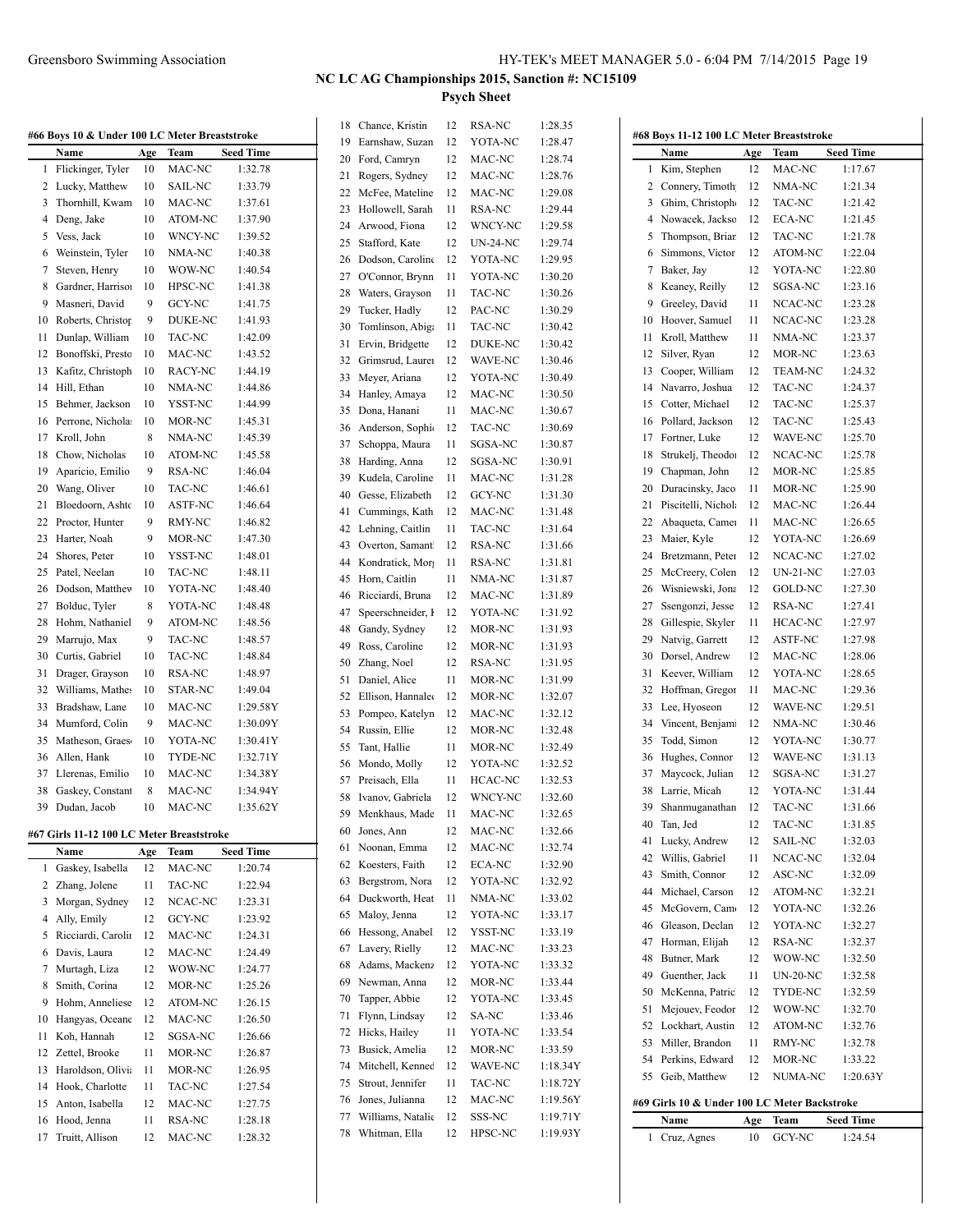|    | #69  (Girls 10 & Under 100 LC Meter Backstroke) |     |                |                  |    | 6 Thornhill, Kwam                       | 10       | MAC-NC           | 1:25.78            |    | 20 Schoppa, Maura                      | 11       | SGSA-NC                 | 1:15.94              |
|----|-------------------------------------------------|-----|----------------|------------------|----|-----------------------------------------|----------|------------------|--------------------|----|----------------------------------------|----------|-------------------------|----------------------|
|    | 2 Pierce, Camila                                | 10  | RSA-NC         | 1:24.78          |    | 7 Li, Andrew                            | 9        | TAC-NC           | 1:26.25            | 21 | Wen, Melody                            | 12       | <b>RSA-NC</b>           | 1:16.07              |
|    | 3 Topp, Makenna                                 | 10  | MAC-NC         | 1:25.19          | 8  | Rock, Noah                              | 10       | GCY-NC           | 1:26.47            | 22 | Williford, Carolin                     | 12       | MOR-NC                  | 1:16.12              |
|    | 4 Ulicny, Amanda                                | 10  | MOR-NC         | 1:25.88          | 9  | Marrujo, Max                            | 9        | TAC-NC           | 1:27.23            | 23 | Truitt, Allison                        | 12       | MAC-NC                  | 1:16.13              |
|    | 5 Wilhelm, Kiley                                | 10  | MAC-NC         | 1:26.05          | 10 | Countie, Kyle                           | 10       | MOR-NC           | 1:27.63            | 24 | Ricciardi, Carolin                     | 12       | MAC-NC                  | 1:16.24              |
|    | 6 Boulware, Olivia                              | 10  | MOR-NC         | 1:26.50          | 11 | Gardner, Harrison                       | 10       | HPSC-NC          | 1:28.87            |    | 25 Yandle, Ava                         | 12       | MAC-NC                  | 1:16.39              |
| 7  | Bryant, Katherin                                | 10  | <b>RSA-NC</b>  | 1:26.54          | 12 | Chow, Nicholas                          | 10       | ATOM-NC          | 1:29.07            | 26 | Dona, Hanani                           | 11       | MAC-NC                  | 1:16.68              |
| 8  | Jennings, Spence                                | 10  | YOTA-NC        | 1:26.62          | 13 | Aguero Hidalgo,                         | 10       | <b>TEAM-NC</b>   | 1:29.13            | 27 | Gaskey, Isabella                       | 12       | MAC-NC                  | 1:16.76              |
| 9  | Smalley, Ainsley                                | 10  | NMA-NC         | 1:27.41          | 14 | Dunlap, William                         | 10       | TAC-NC           | 1:29.37            | 28 | Rose, Mia                              | 12       | NCAC-NC                 | 1:16.79              |
|    | 10 McNeal, Mila                                 | 10  | GG-NC          | 1:27.69          | 15 | Kroll, John                             | $\,8\,$  | NMA-NC           | 1:29.61            | 29 | Earnshaw, Suzan                        | 12       | YOTA-NC                 | 1:16.88              |
|    | 11 Holmes, Caroline                             | 10  | MOR-NC         | 1:28.21          | 16 | Bonoffski, Presto                       | 10       | MAC-NC           | 1:29.81            | 30 | Booker, Elan                           | 12       | MAC-NC                  | 1:16.93              |
|    | Bezuidenhout, C                                 | 10  | YOTA-NC        | 1:28.66          | 17 | Patel, Neelan                           | 10       | TAC-NC           | 1:29.93            | 31 | Ray, Amanda                            | 12       | WAVE-NC                 | 1:16.99              |
| 12 |                                                 |     |                |                  | 18 | Bostic, Isaac                           | 10       | GFSC-NC          | 1:30.04            | 32 | Boulware, Sophi                        | 12       | MOR-NC                  | 1:17.00              |
| 13 | Chignell, Kathry                                | 10  | TAC-NC         | 1:28.70          |    |                                         | $\,8\,$  |                  | 1:30.40            |    |                                        | 11       |                         |                      |
| 14 | Marley, Jordan                                  | 10  | DUKE-NC        | 1:28.74          | 19 | Gaskey, Constant                        |          | MAC-NC           |                    | 33 | Hollowell, Sarah                       |          | RSA-NC                  | 1:17.51              |
| 15 | Echols, Caroline                                | 10  | EAC-NC         | 1:29.13          | 20 | Gray, Brooks                            | 10       | GCY-NC           | 1:30.81            | 34 | Browning, Jordan                       | 11       | MAC-NC                  | 1:17.60              |
|    | 16 Kozubowski, Car                              | 10  | MOR-NC         | 1:29.51          | 21 | Halbach, Jake                           | 10       | NMA-NC           | 1:31.00            |    | 35 Robinson, Samar                     | 12       | XA-NC                   | 1:17.62              |
| 17 | Kilgallen, Emily                                | 10  | YOTA-NC        | 1:29.67          | 22 | Glassner, George                        | 9        | ATOM-NC          | 1:31.07            | 36 | Tart, Bethany                          | 12       | <b>ECA-NC</b>           | 1:17.65              |
| 18 | Willis, Lily Ann                                | 8   | NCAC-NC        | 1:29.87          | 23 | Bradshaw, Lane                          | 10       | MAC-NC           | 1:31.66            | 37 | Rider, Mackenzie                       | 12       | TYDE-NC                 | 1:17.72              |
| 19 | Cummings, Kass                                  | 9   | MAC-NC         | 1:29.97          | 24 | Reilly, Owen                            | 10       | TAC-NC           | 1:31.67            | 38 | Arms, Delaney                          | 12       | YOTA-NC                 | 1:17.91              |
| 20 | Overholser, Merr                                | 10  | MOR-NC         | 1:30.52          | 25 | Cayer, Connor                           | 10       | GYW-NC           | 1:32.01            | 39 | Carson, Megan                          | 12       | YOTA-NC                 | 1:18.10              |
| 21 | Burgess, Stefanie                               | 10  | MOR-NC         | 1:30.53          | 26 | Williams, Brett                         | 10       | NMA-NC           | 1:32.12            | 40 | Curzan, Claire                         | 11       | NCAC-NC                 | 1:18.23              |
| 22 | Faber, Rebecca                                  | 10  | YOTA-NC        | 1:30.53          | 27 | Riegler, Joshua                         | 9        | YOTA-NC          | 1:32.25            | 41 | Tucker, Hadly                          | 12       | PAC-NC                  | 1:18.23              |
| 23 | Sterling, Blake                                 | 10  | <b>TEAM-NC</b> | 1:30.74          | 28 | Williams, Mathes                        | 10       | STAR-NC          | 1:32.30            | 42 | Hammond, Amel                          | 11       | GCY-NC                  | 1:18.32              |
| 24 | Daniels, Grace                                  | 10  | <b>BAD-NC</b>  | 1:31.08          | 29 | Cady, Christophe                        | 9        | MOR-NC           | 1:32.58            | 43 | Stafford, Kate                         | 12       | <b>UN-24-NC</b>         | 1:18.40              |
| 25 | Zettel, Nicole                                  | 8   | MOR-NC         | 1:31.15          | 30 | Farrell, Brian                          | 9        | TAC-NC           | 1:32.65            | 44 | Denson, Bethany                        | 11       | GCY-NC                  | 1:18.78              |
| 26 | Fisher, Jordan                                  | 10  | YOTA-NC        | 1:31.30          | 31 | Stoner, Reese                           | 10       | YOTA-NC          | 1:32.82            | 45 | Smith, Jordan                          | 12       | TAC-NC                  | 1:18.86              |
| 27 | Dichak, Sarah                                   | 10  | MAC-NC         | 1:31.62          | 32 | Mumford, Colin                          | 9        | MAC-NC           | 1:33.04            | 46 | Pape, Caroline                         | 12       | TYDE-NC                 | 1:18.91              |
| 28 | Ssengonzi, Racho                                | 10  | RSA-NC         | 1:31.62          | 33 | Hurlbert, Cole                          | 10       | WAVE-NC          | 1:33.14            | 47 | Meyer, Ariana                          | 12       | YOTA-NC                 | 1:19.00              |
| 29 | Mellor, Tatum                                   | 10  | TYDE-NC        | 1:31.81          | 34 | McCarter, Gavin                         | 9        | MAC-NC           | 1:33.37            | 48 | Groce, April                           | 11       | RSA-NC                  | 1:19.05              |
| 30 | Oliaro, Mia                                     | 10  | YOTA-NC        | 1:31.86          | 35 | Vess, Jack                              | 10       | WNCY-NC          | 1:33.42            | 49 | Zhang, Noel                            | 12       | RSA-NC                  | 1:19.09              |
| 31 | Hughes, Natalie                                 | 10  | MOR-NC         | 1:31.92          | 36 | Aparicio, Emilio                        | 9        | RSA-NC           | 1:33.44            | 50 | Tuenker, Claire                        | 12       | YOTA-NC                 | 1:19.19              |
|    | 32 Hunt, Laura                                  | 9   | SGSA-NC        | 1:31.93          | 37 | Bloedoorn, Ashto                        | 10       | ASTF-NC          | 1:33.67            | 51 | Arwood, Fiona                          | 12       | WNCY-NC                 | 1:19.38              |
| 33 | Overton, Grace                                  | 10  | RSA-NC         | 1:32.06          | 38 | Powers, Graham                          | 10       | <b>SAIL-NC</b>   | 1:18.93Y           | 52 | Grimsrud, Laurer                       | 12       | WAVE-NC                 | 1:19.42              |
| 34 | Miller, Samantha                                | 9   | MOR-NC         | 1:32.17          | 39 | Holder, Deaven                          | 10       | MAC-NC           | 1:19.16Y           | 53 | Ford, Camryn                           | 12       | MAC-NC                  | 1:19.60              |
| 35 | Georgallis, Sofia                               | 10  | GFSC-NC        | 1:32.35          | 40 | Schoenagel, Matt                        | 9        | RSA-NC           | 1:19.72Y           | 54 | Bruce, Abby                            | 12       | PAC-NC                  | 1:19.67              |
| 36 | Prucha, Abigial                                 | 10  | YOTA-NC        | 1:32.37          | 41 | Lazaroski, Jack                         | 9        | MAC-NC           | 1:20.27Y           |    | 55 Brown, Emily                        | 12       | MAC-NC                  | 1:19.68              |
| 37 | Dungan, Kristin                                 | 10  | YOTA-NC        | 1:32.54          | 42 | Dunson, Peter                           | 10       | NCAC-NC          | 1:21.07Y           |    | 56 Losey, Amanda                       | 12       | SAIL-NC                 | 1:19.75              |
| 38 | Bezuidenhout, C.                                | 10  | YOTA-NC        | 1:32.63          | 43 | Artman, Nichola:                        | 10       | RSA-NC           | 1:21.08Y           | 57 | O'Connor, Brynn                        | 11       | YOTA-NC                 | 1:19.85              |
| 39 | Welsh, Lily                                     | 9   | YOTA-NC        | 1:32.67          | 44 | Wang, Oliver                            | 10       | TAC-NC           | 1:21.16Y           | 58 | Yoder, Kylie                           | 12       | MAC-NC                  | 1:19.89              |
| 40 | Kwong, Yasmine                                  | 9   | YOTA-NC        | 1:32.72          |    | 45 Dudan, Jacob                         | 10       | MAC-NC           | 1:21.28Y           | 59 | Curran, Kaylie                         | 12       | TAC-NC                  | 1:20.00              |
|    | 41 Riley, Erin                                  | 9   | RSA-NC         | 1:32.76          |    |                                         |          |                  |                    |    | 60 Buff, Madeline                      | 12       | MSA-NC                  | 1:20.06              |
| 42 | Sifford, Skyler                                 | 10  |                |                  |    |                                         |          |                  |                    |    |                                        |          |                         |                      |
|    |                                                 |     |                |                  |    | #71 Girls 11-12 100 LC Meter Backstroke |          |                  |                    |    |                                        |          |                         |                      |
|    |                                                 |     | MAC-NC         | 1:32.83          |    | Name                                    | Age      | <b>Team</b>      | <b>Seed Time</b>   | 61 | Carlson, Alayna<br>62 Powers, Hannah   | 12<br>12 | MOR-NC<br>SAIL-NC       | 1:20.13<br>1:20.15   |
|    | 43 Patterson, Laurer                            | 9   | WST-NC         | 1:32.91          |    | Pennington, Isab                        | 12       | GYW-NC           | 1:09.14            | 63 | Cox, Caroline                          | 11       | GCY-NC                  | 1:20.22              |
| 44 | Yoder, Kate                                     | 10  | WAVE-NC        | 1:32.98          | 2  | Nordstrom, Mia                          | 12       | MOR-NC           | 1:09.69            |    |                                        |          |                         |                      |
| 45 | Koenigsberger, S                                | 10  | NMA-NC         | 1:33.01          | 3  | Pham, Jacquelyn                         | 11       | TAC-NC           | 1:11.99            | 64 | Kondratick, Mor                        | 11       | RSA-NC                  | 1:20.26              |
| 46 | Martinson, Kara                                 | 9   | SAIL-NC        | 1:33.05          | 4  | Woody, Sophia                           | 12       | ASC-NC           | 1:12.29            |    | 65 Hardman, Sydne                      | 12       | SAIL-NC                 | 1:20.27              |
| 47 | Murphy, Aven                                    | 10  | YOTA-NC        | 1:33.20          | 5  | Burke, Lily                             | 12       | MAC-NC           | 1:12.64            | 66 | Flynn, Lindsay                         | 12       | SA-NC                   | 1:20.31              |
| 48 | Sept, Margaret                                  | 10  | DUKE-NC        | 1:33.44          | 6  | Russell, Claire                         | 12       | MAC-NC           | 1:12.89            | 67 | Carson, Katherin                       | 12       | YOTA-NC                 | 1:20.32              |
| 49 | Wood, Adelaide                                  | 10  | MAC-NC         | 1:17.40Y         | 7  | Zhang, Jolene                           | 11       | TAC-NC           | 1:13.29            | 68 | Horn, Ainsley                          | 11       | TAC-NC                  | 1:20.36              |
| 50 | Kilmurry, Shay                                  | 10  | NMA-NC         | 1:19.97Y         | 8  | Starnes, Aden                           | 12       | EAC-NC           | 1:13.64            | 69 | Campbell, Raine                        | 12       | ASC-NC                  | 1:20.40              |
| 51 | Decann, Brookly                                 | 10  | MAC-NC         | 1:20.39Y         | 9  | Zettel, Brooke                          | 11       | MOR-NC           | 1:14.45            |    | 70 Ivanov, Gabriela                    | 12       | WNCY-NC                 | 1:20.46              |
| 52 | Curran, Molly                                   | 10  | TAC-NC         | 1:20.72Y         | 10 | Chen, Helen                             | 12       | RSA-NC           | 1:14.52            | 71 | Jackson, Sarah                         | 11       | TAC-NC                  | 1:20.53              |
|    | 53 Morris, Taylor                               | 10  | TAC-NC         | 1:20.89Y         | 11 | Davis, Laura                            | 12       | MAC-NC           | 1:14.80            |    | 72 Taylor, Kayana                      | 12       | YSST-NC                 | 1:20.53              |
|    |                                                 |     |                |                  | 12 | Pluska, Olivia                          | 12       | MOR-NC           |                    | 73 | Alexander, Reece                       | 11       | TYDE-NC                 | 1:20.63              |
|    | #70 Boys 10 & Under 100 LC Meter Backstroke     |     |                |                  | 13 |                                         | 11       |                  | 1:14.94            | 74 | Quinn, Addien                          | 11       | ECA-NC                  | 1:20.68              |
|    | Name                                            | Age | Team           | <b>Seed Time</b> |    | Clark, Abigail<br>14 Hook, Charlotte    |          | TAC-NC           | 1:15.14            |    | 75 Szabo, Nicole                       | 11       | MOR-NC                  | 1:20.69              |
|    | 1 Flickinger, Tyler                             | 10  | MAC-NC         | 1:20.90          |    |                                         | 11       | TAC-NC           | 1:15.21            |    | 76 Konopka, Ava                        | 12       | YOTA-NC                 | 1:20.70              |
|    | 2 Lucky, Matthew                                | 10  | SAIL-NC        | 1:22.06          | 15 | Mumford, Susan                          | 12       | MAC-NC           | 1:15.27            |    | 77 Hicks, Hailey                       | 11       | YOTA-NC                 | 1:20.72              |
|    | 3 Battaglini, Lucca                             | 9   | NCAC-NC        | 1:23.08          | 16 | Rauch, Katie                            | 12       | ATOM-NC          | 1:15.28            | 78 | Hamrick, Sarah                         | 12       | MAC-NC                  | 1:07.41Y             |
|    | 4 Lloyd, Landon                                 | 10  | NCAC-NC        | 1:25.23          | 17 | Ally, Emily                             | 12       | GCY-NC           | 1:15.33            | 79 | Cummings, Kath                         | 12       | MAC-NC                  | 1:07.91Y             |
|    | 5 Weinstein, Tyler                              | 10  | NMA-NC         | 1:25.28          | 18 | Said, Nisma<br>19 Rhodes, Olivia        | 12<br>12 | TAC-NC<br>MAC-NC | 1:15.45<br>1:15.92 |    | 80 Hanley, Amaya<br>81 Schmid, Abigail |          | 12 MAC-NC<br>12 YOTA-NC | 1:07.99Y<br>1:08.28Y |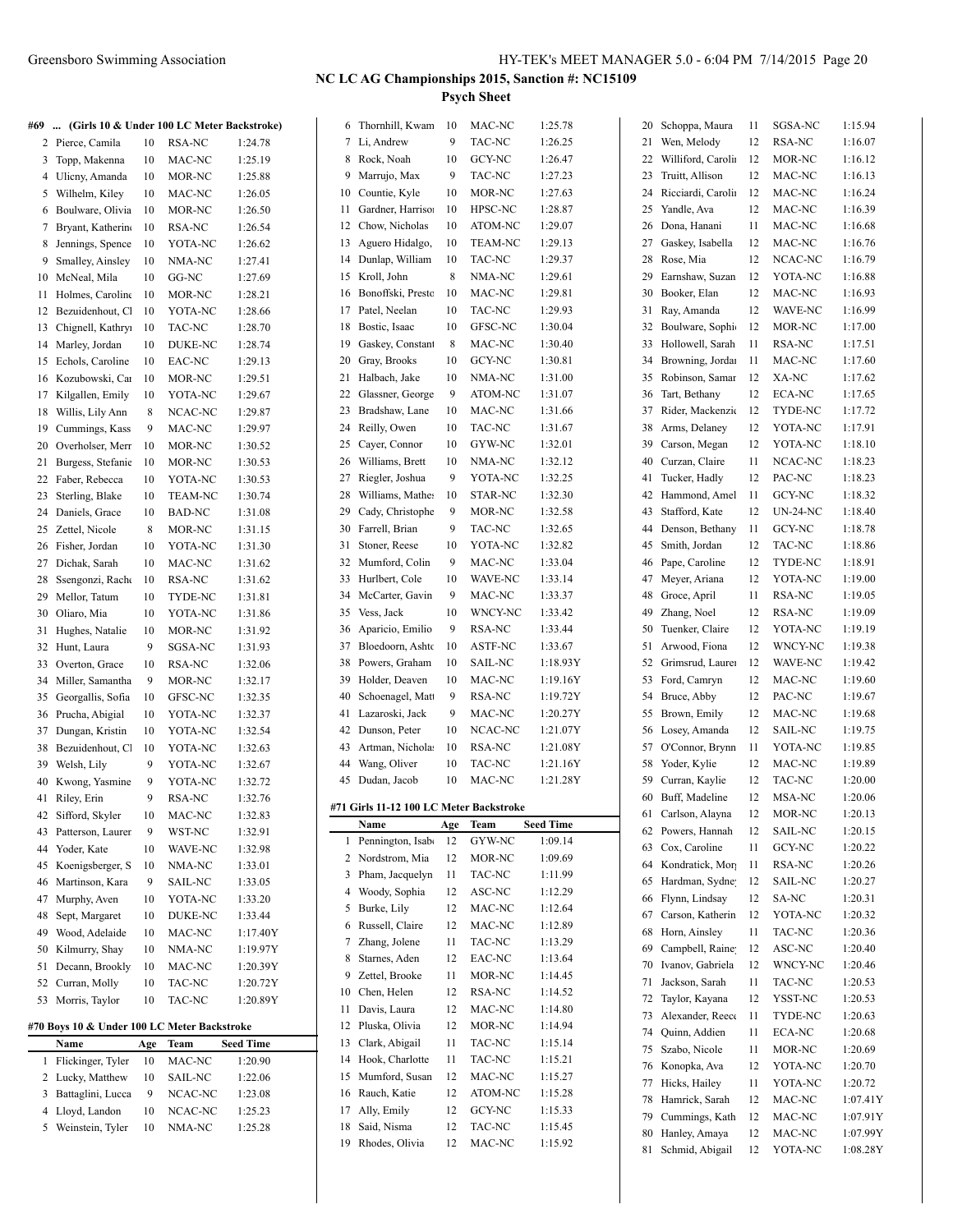**#71 ... (Girls 11-12 100 LC Meter Backstroke)** Inscore, Janie 12 MOR-NC 1:08.54Y Smith, Corina 12 MOR-NC 1:08.86Y Hastings, Emma 11 ECA-NC 1:08.86Y 85 Menkhaus, Made 11 MAC-NC 1:09.10Y Bartis, Rowan 11 MAC-NC 1:09.23Y 87 Money, Adelynne 12 SA-NC 1:09.26Y Ricciardi, Bruna 12 MAC-NC 1:09.71Y Powell, Olivia 12 MAC-NC 1:09.92Y 90 Schimmoller, Jen 12 NMA-NC 1:09.95Y

#### **#72 Boys 11-12 100 LC Meter Backstroke**

|                | Name              | Age | Team            | <b>Seed Time</b> |
|----------------|-------------------|-----|-----------------|------------------|
| 1              | Thakur, Jake      | 12  | TAC-NC          | 1:06.52          |
| 2              | Barnett, Wesley   | 12  | MAC-NC          | 1:06.58          |
| 3              | Connery, Timoth   | 12  | NMA-NC          | 1:09.29          |
| $\overline{4}$ | Ghim, Christoph   | 12  | TAC-NC          | 1:10.49          |
| 5              | Barker, William   | 12  | <b>ECA-NC</b>   | 1:10.92          |
| 6              | Strukelj, Theodo: | 12  | NCAC-NC         | 1:11.68          |
| 7              | Nelson, Baylor    | 12  | MAC-NC          | 1:12.14          |
| 8              | Powe, Harrison    | 12  | NMA-NC          | 1:13.06          |
| 9              | Bunger, Joseph    | 11  | <b>RSA-NC</b>   | 1:13.17          |
| 10             | Furbay, Patrick   | 12  | CFAC-NC         | 1:13.75          |
| 11             | Benton, Jack      | 12  | YOTA-NC         | 1:13.83          |
| 12             | Tobul, Thomas     | 12  | MOR-NC          | 1:13.85          |
| 13             | Chapman, John     | 12  | MOR-NC          | 1:14.01          |
| 14             | Cooper, William   | 12  | <b>TEAM-NC</b>  | 1:14.03          |
| 15             | Thompson, Briar   | 12  | TAC-NC          | 1:14.69          |
| 16             | McCreery, Colen   | 12  | <b>UN-21-NC</b> | 1:14.72          |
| 17             | Qaqish, Danny     | 12  | NCAC-NC         | 1:14.79          |
| 18             | Greeley, David    | 11  | NCAC-NC         | 1:15.16          |
| 19             | Boone, Garrett    | 12  | <b>UN-19-NC</b> | 1:15.17          |
| 20             | Duracinsky, Jaco  | 11  | MOR-NC          | 1:15.28          |
| 21             | Pollard, Jackson  | 12  | TAC-NC          | 1:15.41          |
| 22             | Tars, Robert      | 11  | GCY-NC          | 1:15.50          |
| 23             | Zucker, Logan     | 12  | MAC-NC          | 1:15.67          |
| 24             | Stowers, Charles  | 12  | SGSA-NC         | 1:16.00          |
| 25             | Washburn, John    | 12  | <b>RSA-NC</b>   | 1:16.35          |
| 26             | Waldeck, Frank    | 12  | WOW-NC          | 1:16.39          |
| 27             | Faber, Samuel     | 12  | YOTA-NC         | 1:16.45          |
| 28             | Brewer, Brayden   | 12  | MAC-NC          | 1:16.74          |
| 29             | Miller, Brandon   | 11  | RMY-NC          | 1:16.82          |
| 30             | Coppedge, Thom    | 12  | YOTA-NC         | 1:16.87          |
| 31             | Adams, Nathan     | 12  | <b>UN-02-NC</b> | 1:16.90          |
| 32             | Lucky, Andrew     | 12  | <b>SAIL-NC</b>  | 1:16.90          |
| 33             | Soule, William    | 11  | ASC-NC          | 1:16.99          |
| 34             | Weaver, Ryan      | 11  | <b>DUKE-NC</b>  | 1:17.28          |
| 35             | Wisniewski, Jona  | 12  | <b>GOLD-NC</b>  | 1:17.30          |
| 36             | Haughey, Braede   | 11  | TAC-NC          | 1:17.43          |
| 37             | Payne, Mitchell   | 12  | TAC-NC          | 1:17.70          |
| 38             | Himes, Grant      | 12  | ATOM-NC         | 1:17.82          |
| 39             | Haxholdt, Victor  | 12  | TAC-NC          | 1:17.83          |
| 40             | Maier, Kyle       | 12  | YOTA-NC         | 1:18.18          |
| 41             | Ssengonzi, Jesse  | 12  | RSA-NC          | 1:18.27          |
| 42             | Abaqueta, Camer   | 11  | MAC-NC          | 1:18.33          |
| 43             | Reville, Jacland  | 12  | SSS-NC          | 1:18.78          |
| 44             | Dorsel, Andrew    | 12  | MAC-NC          | 1:18.82          |
| 45             | Charles, Miles    | 11  | <b>DUKE-NC</b>  | 1:18.91          |
| 46             | Davis, Austen     | 12  | RSA-NC          | 1:18.95          |
| 47             | McKenna, Patric   | 12  | TYDE-NC         | 1:18.97          |
| 48             | Kroll, Matthew    | 11  | NMA-NC          | 1:19.03          |

| 49     | Das, Avijit                                    | 12 | MAC-NC  | 1:19.10            |
|--------|------------------------------------------------|----|---------|--------------------|
| 50     | Hughes, Connor                                 | 12 | WAVE-NC | 1:19.35            |
| 51     | Prucha, Benjamii                               | 12 | YOTA-NC | 1:19.39            |
| 52     | Carter, Jared                                  | 12 | WAVE-NC | 1:19.43            |
| 53     | Chang, Austin                                  | 12 | NCAC-NC | 1:19.84            |
| 54     | Vye, Nicholas                                  | 12 | GYW-NC  | 1:20.10            |
| 55     | Carson, Davis                                  | 12 | YOTA-NC | 1:20.15            |
| 56     | Redvanly, Thoma                                | 12 | MAC-NC  | 1:20.29            |
| 57     | Lockhart, Austin                               | 12 | ATOM-NC | 1:20.30            |
| 58     | Cantrell, Eric                                 | 12 | SGSA-NC | 1:20.32            |
| 59     | Giffel, Ian                                    | 11 | YOTA-NC | 1:20.36            |
| 60     | Vasudevan, Srina                               | 12 | TAC-NC  | 1:20.43            |
| 61     | Maycock, Julian                                | 12 | SGSA-NC | 1:20.60            |
| 62     | Vasudevan, Srika                               | 11 | TAC-NC  | 1:20.70            |
| 63     | Hering, Flinn                                  | 12 | SGSA-NC | 1:20.75            |
| 64     | Carver, Josiah                                 | 12 | YOTA-NC | 1:20.78            |
| 65     | Shanahan, Matth                                | 12 | HAC-NC  | 1:20.79            |
| 66     | Prucha, Jonathan                               | 11 | YOTA-NC | 1:20.95            |
| 67     | Hoover, Samuel                                 | 11 | NCAC-NC | 1:21.09            |
| 68     | Carroll, Brody                                 | 12 | LENR-NC | 1:21.10            |
| 69     | Brashear, Michae                               | 11 | ATOM-NC | 1:21.11            |
|        |                                                |    |         |                    |
| 70     | Rautiola, Ruslan                               | 12 | CVAC-NC | 1:21.26            |
| 71     | Fortner, Luke                                  | 12 | WAVE-NC | 1:21.28            |
| 72     | Cameron, Ian                                   | 11 | NCAC-NC | 1:21.35            |
| 73     | Crew, John                                     | 12 | MAC-NC  | 1:21.61            |
| 74     | Parker, William                                | 12 | CFAC-NC | 1:21.79            |
| 75     | Curran, Garrett                                | 12 | RSA-NC  | 1:21.84            |
| 76     | Congiusta, Matth                               | 11 | YOTA-NC | 1:22.00            |
|        | #73 Girls 10 & Under 200 LC Meter Medley Relay |    |         |                    |
|        | Team                                           |    | Relay   | <b>Seed Time</b>   |
|        |                                                |    |         |                    |
| 1      |                                                |    |         |                    |
|        | MOR-NC                                         |    | А       | 2:32.02            |
| 2      | RSA-NC                                         |    | А       | 2:37.18            |
| 3      | MOR-NC                                         |    | В       | 2:38.25            |
| 4      | MAC-NC                                         |    | A       | 2:40.07            |
| 5      | YOTA-NC                                        |    | A       | 2:40.38            |
| 6      | TAC-NC                                         |    | A       | 2:41.25            |
| 7      | SGSA-NC                                        |    | A       | 2:42.46            |
| 8      | YOTA-NC                                        |    | B       | 2:46.62            |
| 9      | NMA-NC                                         |    | A       | 2:46.72            |
| 10     | MOR-NC                                         |    | C       | 2:47.28            |
| 11     | <b>WAVE-NC</b>                                 |    | A       | 2:49.61            |
| 12     | TYDE-NC                                        |    | A       | 2:49.86            |
| 13     | MAC-NC                                         |    | Β       | 2:50.23            |
| 14     | YOTA-NC                                        |    | C       | 2:50.70            |
| 15     | <b>RSA-NC</b>                                  |    | B       | 2:52.02            |
| 16     | GCY-NC                                         |    | A       | 2:52.86            |
| 17     | NCAC-NC                                        |    | A       | 2:53.15            |
| 18     | TAC-NC                                         |    | В       | 2:59.19            |
| 19     | MAC-NC                                         |    | С       | 3:06.99            |
| 20     | DUKE-NC                                        |    | A       | 3:24.28            |
|        |                                                |    |         |                    |
|        | #74 Boys 10 & Under 200 LC Meter Medley Relay  |    |         |                    |
|        | Team                                           |    | Relay   | <b>Seed Time</b>   |
| 1      | MAC-NC                                         |    | A       | 2:34.88            |
| 2<br>3 | TAC-NC                                         |    | А       | 2:36.67            |
|        | NMA-NC                                         |    | A       | 2:39.85            |
| 4      | MOR-NC                                         |    | A       | 2:42.80            |
| 5      | GCY-NC                                         |    | A       | 2:43.31            |
| 6      | ATOM-NC                                        |    | A       | 2:44.11            |
| 7<br>8 | MAC-NC<br>TAC-NC                               |    | В<br>B  | 2:45.32<br>2:45.82 |

| 9                       | RSA-NC           | А                                         | 2:47.94            |
|-------------------------|------------------|-------------------------------------------|--------------------|
| 10                      | NCAC-NC          | A                                         | 2:48.64            |
| 11                      | YOTA-NC          | A                                         | 2:54.68            |
| 12                      | <b>WAVE-NC</b>   | A                                         | 2:54.90            |
| 13                      | MOR-NC           | B                                         | 2:55.32            |
| 14                      | RSA-NC           | B                                         | 2:59.64            |
| 15                      | SGSA-NC          | A                                         | 3:02.28            |
|                         |                  |                                           |                    |
| 16                      | <b>DUKE-NC</b>   | A                                         | 3:02.34            |
|                         |                  | #75 Girls 11-12 400 LC Meter Medley Relay |                    |
|                         | Team             | Relay                                     | <b>Seed Time</b>   |
| 1                       | MOR-NC           | A                                         | 4:49.22            |
| 2                       | MAC-NC           | А                                         | 4:51.67            |
| $\overline{\mathbf{3}}$ | TAC-NC           | A                                         | 4:52.72            |
| 4                       | MAC-NC           | B                                         | 4:59.54            |
| 5                       | MAC-NC           | C                                         | 5:02.81            |
|                         |                  |                                           |                    |
| 6                       | NCAC-NC          | A                                         | 5:03.08            |
| 7                       | MOR-NC           | B                                         | 5:03.69            |
| 8                       | YOTA-NC          | A                                         | 5:05.80            |
| 9                       | <b>TAC-NC</b>    | B                                         | 5:07.72            |
| 10                      | GCY-NC           | A                                         | 5:08.83            |
| 11                      | <b>RSA-NC</b>    | A                                         | 5:10.13            |
| 12                      | TYDE-NC          | А                                         | 5:10.39            |
| 13                      | MOR-NC           | C                                         | 5:12.27            |
| 14                      | WAVE-NC          | A                                         | 5:12.49            |
| 15                      | <b>TAC-NC</b>    | С                                         | 5:17.63            |
| 16                      | YOTA-NC          | B                                         | 5:17.92            |
| 17                      | RSA-NC           | B                                         | 5:18.10            |
| 18                      | <b>ECA-NC</b>    | A                                         | 5:18.25            |
| 19                      | YOTA-NC          | C                                         | 5:19.60            |
| 20                      | MOR-NC           | D                                         | 5:20.67            |
| 21                      | SGSA-NC          | A                                         | 5:22.68            |
| 22                      | YOTA-NC          | D                                         | 5:23.05            |
| 23                      | MAC-NC           | D                                         | 5:23.88            |
| 24                      | WNCY-NC          | A                                         | 5:25.88            |
| 25                      | NMA-NC           | A                                         | 5:27.72            |
| 26                      | GCY-NC           | B                                         | 5:29.80            |
| 27                      | SAIL-NC          | A                                         | 5:35.04            |
| 28                      | <b>DUKE-NC</b>   | A                                         | 5:56.00            |
| 29                      | RACY-NC          | A                                         | 6:00.01            |
| 30                      | YBAC-NC          | A                                         | 6:07.07            |
|                         |                  |                                           |                    |
|                         |                  | #76 Boys 11-12 400 LC Meter Medley Relay  |                    |
|                         | Team             | Relay                                     | <b>Seed Time</b>   |
| 1                       | MAC-NC           | A                                         | 4:38.12            |
| 2                       | TAC-NC           | A                                         | 4:39.95            |
| 3                       | MOR-NC           | A                                         | 4:52.00            |
| 4                       | YOTA-NC          | A                                         | 4:53.12            |
| 5                       | NMA-NC           | A                                         | 4:54.23            |
| 6                       | NCAC-NC          | A                                         | 4:55.66            |
| 7                       | <b>RSA-NC</b>    | A                                         | 4:56.01            |
| 8                       | <b>TAC-NC</b>    | B                                         | 5:01.23            |
| 9                       | SGSA-NC          | A                                         | 5:04.79            |
| 10                      | WAVE-NC          | A                                         | 5:07.55            |
| 11                      | MAC-NC           | B                                         | 5:07.81            |
| 12                      | YOTA-NC          | B                                         | 5:07.92            |
| 13                      | ATOM-NC          |                                           |                    |
|                         |                  | A                                         | 5:10.62            |
| 14                      | NCAC-NC          | B<br>С                                    | 5:12.12            |
| 15                      |                  |                                           | 5:16.46            |
|                         | YOTA-NC          |                                           |                    |
| 16                      | MAC-NC           | С                                         | 5:17.30            |
| 17<br>18                | RSA-NC<br>TAC-NC | B<br>C                                    | 5:18.87<br>5:22.34 |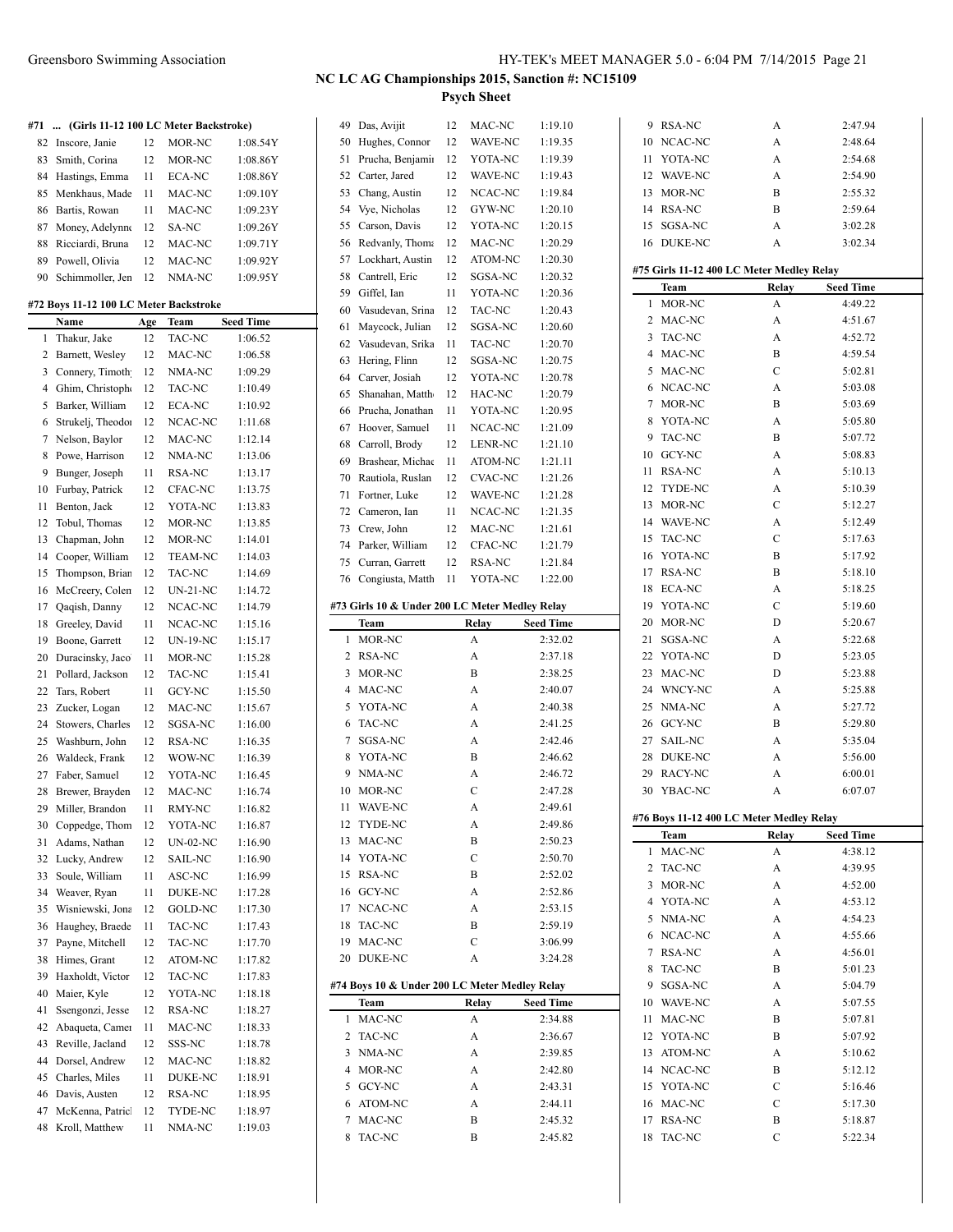| #76 | (Boys 11-12 400 LC Meter Medley Relay)      |     |                |                  |              | 52 Faber, Rebecca                          | 10           | YOTA-NC        | 42.99            | 18 | Said, Nisma        | 12 | TAC-NC          | 34.72 |
|-----|---------------------------------------------|-----|----------------|------------------|--------------|--------------------------------------------|--------------|----------------|------------------|----|--------------------|----|-----------------|-------|
|     | 19 YOTA-NC                                  |     | D              | 5:22.89          |              | 53 Newcome, Ava                            | 10           | TAC-NC         | 43.06            | 19 | Wen, Melody        | 12 | RSA-NC          | 34.75 |
| 20  | GCY-NC                                      |     | А              | 5:25.09          | 54           | Wootton, Ashlin                            | 10           | NSS-NC         | 43.17            | 20 | Ricciardi, Carolin | 12 | MAC-NC          | 34.85 |
| 21  | SGSA-NC                                     |     | B              | 5:30.73          |              | 55 Ivey, Kristen                           | 10           | ECA-NC         | 35.18Y           | 21 | Gaskey, Isabella   | 12 | MAC-NC          | 35.03 |
|     | 22 MAC-NC                                   |     | D              | 5:34.11          |              | 56 Wood, Adelaide                          | 10           | MAC-NC         | 36.48Y           | 22 | Clark, Abigail     | 11 | TAC-NC          | 35.06 |
| 23  | DUKE-NC                                     |     | A              | 5:51.81          |              | 57 Kilmurry, Shay                          | 10           | NMA-NC         | 37.18Y           | 23 | Truitt, Allison    | 12 | MAC-NC          | 35.12 |
| 24  | SSS-NC                                      |     | A              | 5:14.10Y         | 58           | Soniat, Olivia                             | 10           | MAC-NC         | 37.40Y           | 24 | Schoppa, Maura     | 11 | SGSA-NC         | 35.22 |
|     |                                             |     |                |                  |              | 59 Clonch, Madison                         | 10           | TAC-NC         | 37.51Y           | 25 | Arms, Delaney      | 12 | YOTA-NC         | 35.42 |
|     | #77 Girls 10 & Under 50 LC Meter Backstroke |     |                |                  |              |                                            |              |                |                  | 26 | Rhodes, Olivia     | 12 | MAC-NC          | 35.59 |
|     | Name                                        | Age | Team           | <b>Seed Time</b> |              | #78 Boys 10 & Under 50 LC Meter Backstroke |              |                |                  | 27 | Robinson, Samar    | 12 | XA-NC           | 35.59 |
| 1   | Pierce, Camila                              | 10  | RSA-NC         | 37.50            |              | Name                                       | Age          | Team           | <b>Seed Time</b> | 28 | Browning, Jordan   | 11 | MAC-NC          | 35.60 |
|     | 2 Rountree, Rori                            | 9   | SGSA-NC        | 38.28            | 1            | Battaglini, Lucca                          | 9            | NCAC-NC        | 36.50            |    | Yandle, Ava        |    | MAC-NC          | 35.77 |
|     | 3 Wilhelm, Kiley                            | 10  | MAC-NC         | 39.42            |              | 2 Flickinger, Tyler                        | 10           | MAC-NC         | 36.74            | 29 |                    | 12 |                 |       |
|     | 4 Smalley, Ainsley                          | 10  | NMA-NC         | 39.72            |              | 3 Lucky, Matthew                           | 10           | SAIL-NC        | 38.15            | 30 | Williford, Carolin | 12 | MOR-NC          | 35.79 |
|     | 5 Topp, Makenna                             | 10  | MAC-NC         | 39.80            |              | 4 Rock, Noah                               | 10           | GCY-NC         | 38.99            | 31 | Carlson, Alayna    | 12 | MOR-NC          | 35.95 |
|     | 6 Marley, Jordan                            | 10  | DUKE-NC        | 39.94            |              | 5 Weinstein, Tyler                         | 10           | NMA-NC         | 39.16            |    | 32 Pluska, Olivia  | 12 | MOR-NC          | 35.98 |
|     | 7 Boulware, Olivia                          | 10  | MOR-NC         | 40.04            |              | 6 Lloyd, Landon                            | 10           | NCAC-NC        | 39.21            | 33 | Cox, Caroline      | 11 | GCY-NC          | 36.14 |
|     | 8 Zettel, Nicole                            | 8   | MOR-NC         | 40.10            | 7            | Bradshaw, Lane                             | 10           | MAC-NC         | 39.63            | 34 | Hohm, Anneliese    | 12 | ATOM-NC         | 36.20 |
| 9   |                                             | 10  | MOR-NC         |                  | 8            | Chow, Nicholas                             | 10           | ATOM-NC        | 40.47            | 35 | Horn, Ainsley      | 11 | TAC-NC          | 36.25 |
|     | Ulicny, Amanda                              |     |                | 40.16            | 9            | Patel, Neelan                              | 10           | TAC-NC         | 40.62            | 36 | Tucker, Hadly      | 12 | PAC-NC          | 36.26 |
| 10  | Skvoretz, Sydney                            | 10  | NMA-NC         | 40.32            |              |                                            |              |                |                  | 37 | Stafford, Kate     | 12 | <b>UN-24-NC</b> | 36.37 |
| 11  | Bryant, Katherin                            | 10  | RSA-NC         | 40.71            |              | 10 Marrujo, Max                            | 9            | TAC-NC         | 40.94            | 38 | Hanley, Amaya      | 12 | MAC-NC          | 36.46 |
|     | 12 Jennings, Spence                         | 10  | YOTA-NC        | 40.76            | 11           | Countie, Kyle                              | 10           | MOR-NC         | 41.16            | 39 | Ford, Camryn       | 12 | MAC-NC          | 36.53 |
| 13  | Cruz, Agnes                                 | 10  | GCY-NC         | 40.85            |              | 12 Bonoffski, Prestc                       | 10           | MAC-NC         | 41.40            | 40 | Meyer, Ariana      | 12 | YOTA-NC         | 36.54 |
| 14  | Oliaro, Mia                                 | 10  | YOTA-NC        | 40.89            |              | 13 Hurlbert, Cole                          | 10           | WAVE-NC        | 41.63            | 41 | Carson, Katherin   | 12 | YOTA-NC         | 36.61 |
| 15  | Burgess, Stefanic                           | 10  | MOR-NC         | 41.27            | 14           | Gray, Brooks                               | 10           | GCY-NC         | 41.87            | 42 | Curzan, Claire     | 11 | NCAC-NC         | 36.69 |
| 16  | Prucha, Abigial                             | 10  | YOTA-NC        | 41.33            |              | 15 Bates, Frank                            | 10           | SA-NC          | 41.90            | 43 | Smith, Jordan      | 12 | TAC-NC          | 36.71 |
| 17  | Welsh, Lily                                 | 9   | YOTA-NC        | 41.44            |              | 16 Aguero Hidalgo,                         | 10           | <b>TEAM-NC</b> | 41.92            | 44 | Hollowell, Sarah   | 11 | RSA-NC          | 36.71 |
| 18  | Bezuidenhout, C                             | 10  | YOTA-NC        | 41.50            |              | 17 Riegler, Joshua                         | 9            | YOTA-NC        | 42.19            | 45 | Earnshaw, Suzan    | 12 | YOTA-NC         | 36.76 |
| 19  | Koh, Jenna                                  | 10  | SGSA-NC        | 41.52            | 18           | Schoenagel, Matt                           | 9            | RSA-NC         | 42.27            | 46 | Rider, Mackenzie   | 12 | TYDE-NC         | 36.83 |
| 20  | Patterson, Laurer                           | 9   | WST-NC         | 41.57            | 19           | Dunlap, William                            | 10           | TAC-NC         | 42.29            |    |                    | 11 | RSA-NC          | 36.88 |
| 21  | Martinson, Kara                             | 9   | SAIL-NC        | 41.60            |              | 20 Powers, Graham                          | 10           | SAIL-NC        | 42.43            | 47 | Groce, April       |    |                 | 36.88 |
|     | 22 Kozubowski, Car                          | 10  | MOR-NC         | 41.70            | 21           | Halbach, Jake                              | 10           | NMA-NC         | 42.44            | 48 | Zhang, Noel        | 12 | RSA-NC          |       |
| 23  | Kilgallen, Emily                            | 10  | YOTA-NC        | 41.72            |              | 22 Reilly, Owen                            | 10           | TAC-NC         | 42.55            | 49 | McDowell, Allise   | 12 | SA-NC           | 36.89 |
| 24  | Miller, Samantha                            | 9   | MOR-NC         | 41.76            |              | 23 Hill, Aidan                             | 10           | MAC-NC         | 42.55            | 50 | Hicks, Hailey      | 11 | YOTA-NC         | 36.91 |
| 25  | Mellor, Tatum                               | 10  | TYDE-NC        | 41.93            |              | 24 Holder, Deaven                          | 10           | MAC-NC         | 42.63            | 51 | Tart, Bethany      | 12 | ECA-NC          | 36.94 |
| 26  | Willis, Lily Ann                            | 8   | NCAC-NC        | 41.94            |              | 25 Vess, Jack                              | 10           | WNCY-NC        | 42.67            | 52 | Quinn, Addien      | 11 | ECA-NC          | 37.03 |
|     |                                             | 10  | TAC-NC         | 41.97            | 26           | Gardner, Harrison                          | 10           | HPSC-NC        | 33.58Y           | 53 | Carson, Megan      | 12 | YOTA-NC         | 37.07 |
| 27  | Chignell, Kathry                            |     |                |                  | 27           | Williams, Mather                           | 10           | STAR-NC        | 35.69Y           | 54 | O'Connor, Brynn    | 11 | YOTA-NC         | 37.08 |
| 28  | Koenigsberger, S                            | 10  | NMA-NC         | 42.03            |              |                                            |              |                |                  | 55 | Bruce, Abby        | 12 | PAC-NC          | 37.16 |
| 29  | Sterling, Blake                             | 10  | <b>TEAM-NC</b> | 42.11            | 28           | Mumford, Colin                             | 9            | MAC-NC         | 35.97Y           | 56 | Teachey, Michael   | 12 | MOR-NC          | 37.17 |
| 30  | Conner, Sophia                              | 10  | TYDE-NC        | 42.18            | 29           | Cayer, Connor                              | 10           | GYW-NC         | 36.44Y           |    | 57 Jackson, Sarah  | 11 | TAC-NC          | 37.19 |
|     | 31 Dichak, Sarah                            | 10  | MAC-NC         | 42.21            |              | 30 Gaskey, Constant                        | 8            | MAC-NC         | 36.86Y           |    | 58 Cummings, Kath  | 12 | MAC-NC          | 37.20 |
|     | 32 McNeal, Mila                             | 10  | GG-NC          | 42.24            |              | 31 Lazaroski, Jack                         | <sup>Q</sup> | MAC-NC         | 37.57Y           |    | 59 Khan, Olivia    |    | 12 MAC-NC       | 37.29 |
| 33. | Overholser, Merr                            | 10  | MOR-NC         | 42.29            |              | #79 Girls 11-12 50 LC Meter Backstroke     |              |                |                  | 60 | Szabo, Nicole      | 11 | MOR-NC          | 37.29 |
| 34  | Daniels, Grace                              | 10  | <b>BAD-NC</b>  | 42.31            |              | Name                                       | Age          | Team           | <b>Seed Time</b> |    | 61 Murtagh, Liza   | 12 | WOW-NC          | 37.32 |
| 35  | Kwong, Yasmine                              | 9   | YOTA-NC        | 42.32            | $\mathbf{1}$ | Pennington, Isab                           | 12           | GYW-NC         | 31.81            |    | 62 Hood, Jenna     | 11 | RSA-NC          | 37.36 |
| 36  | Hughes, Natalie                             | 10  | MOR-NC         | 42.35            |              |                                            |              |                |                  | 63 | Flynn, Lindsay     | 12 | SA-NC           | 37.37 |
|     | 37 Decann, Brookly                          | 10  | MAC-NC         | 42.38            |              | 2 Russell, Claire                          | 12           | MAC-NC         | 32.31            | 64 | Hardman, Sydne     | 12 | SAIL-NC         | 37.43 |
| 38  | Baric, Catherine                            | 9   | YOTA-NC        | 42.39            |              | 3 Nordstrom, Mia                           | 12           | MOR-NC         | 33.09            | 65 | Hammond, Grace     | 11 | GCY-NC          | 37.46 |
| 39  | White, Ehnaya                               | 9   | QCD-NC         | 42.46            |              | 4 Hook, Charlotte                          | 11           | TAC-NC         | 33.25            |    | Hartis, Sydney     | 12 | MOR-NC          | 37.47 |
| 40  | Georgallis, Sofia                           | 10  | GFSC-NC        | 42.49            |              | 5 Pham, Jacquelyn                          | 11           | TAC-NC         | 33.63            | 66 |                    |    |                 |       |
| 41  | Murphy, Aven                                | 10  | YOTA-NC        | 42.57            | 6            | Starnes, Aden                              | 12           | EAC-NC         | 33.75            |    | 67 Inscore, Janie  | 12 | MOR-NC          | 37.49 |
|     | 42 Yoder, Kate                              | 10  | WAVE-NC        | 42.61            |              | 7 Burke, Lily                              | 12           | MAC-NC         | 34.01            | 68 | Menkhaus, Made     | 11 | MAC-NC          | 37.51 |
| 43  | Cummings, Kass                              | 9   | MAC-NC         | 42.66            |              | 8 Booker, Elan                             | 12           | MAC-NC         | 34.04            | 69 | Tuenker, Claire    | 12 | YOTA-NC         | 37.51 |
| 44  | Bailey, Leigh                               | 10  | ATOM-NC        | 42.69            |              | 9 Chen, Helen                              | 12           | RSA-NC         | 34.16            | 70 | Manion, Lauren     | 12 | NMA-NC          | 37.52 |
| 45  | Boehlke, Eva                                | 10  | NCAC-NC        | 42.74            |              | 10 Mumford, Susan                          | 12           | MAC-NC         | 34.17            |    | 71 Stark, Olivia   | 11 | TAC-NC          | 37.53 |
|     |                                             |     |                |                  | 11           | Woody, Sophia                              | 12           | ASC-NC         | 34.17            |    | 72 Hammond, Amel   | 11 | GCY-NC          | 37.54 |
| 46  | Lavender, Bree                              | 10  | TAC-NC         | 42.75            |              | 12 Rose, Mia                               | 12           | NCAC-NC        | 34.30            | 73 | Curran, Kaylie     | 12 | TAC-NC          | 37.57 |
| 47  | Holmes, Caroline                            | 10  | MOR-NC         | 42.90            |              | 13 Zhang, Jolene                           | 11           | TAC-NC         | 34.33            | 74 | Brown, Emily       | 12 | MAC-NC          | 37.60 |
| 48  | Khan, Sonia                                 | 10  | MAC-NC         | 42.91            |              | 14 Boulware, Sophie                        | 12           | MOR-NC         | 34.50            | 75 | Kondratick, Mor    | 11 | RSA-NC          | 37.60 |
| 49  | Overton, Grace                              | 10  | RSA-NC         | 42.91            |              | 15 Zettel, Brooke                          | 11           | MOR-NC         | 34.58            | 76 | Money, Adelynne    | 12 | SA-NC           | 37.60 |
| 50  | Hunt, Laura                                 | 9   | SGSA-NC        | 42.96            |              | 16 Davis, Laura                            | 12           | MAC-NC         | 34.62            |    | 77 Maloy, Jenna    | 12 | YOTA-NC         | 37.61 |
| 51  | Goodman, Mary                               | 10  | STAR-NC        | 42.98            |              | 17 Dona, Hanani                            | 11           | MAC-NC         | 34.67            | 78 | Taylor, Kayana     | 12 | YSST-NC         | 37.62 |
|     |                                             |     |                |                  |              |                                            |              |                |                  |    | 79 Howard, Maren   | 12 | WOW-NC          | 37.64 |
|     |                                             |     |                |                  |              |                                            |              |                |                  |    |                    |    |                 |       |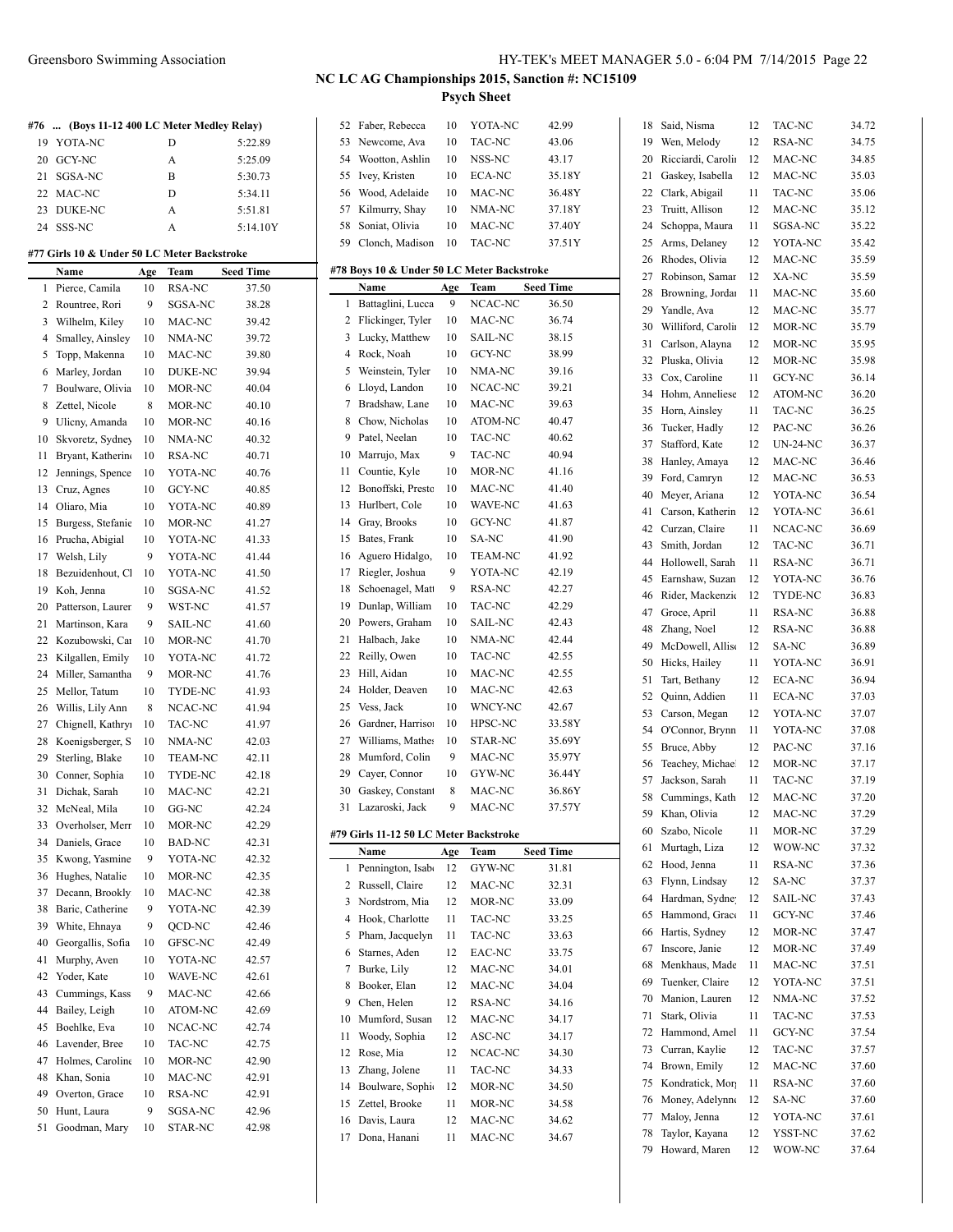#### **#79 ... (Girls 11-12 50 LC Meter Backstroke)**

|    | $\ldots$ roll is it is so fit in the measuremer |    |                |        |
|----|-------------------------------------------------|----|----------------|--------|
| 80 | Ricciardi, Bruna                                | 12 | MAC-NC         | 37.68  |
| 81 | Denson, Bethany                                 | 11 | <b>GCY-NC</b>  | 37.68  |
|    | 82 Vann, Kelly                                  | 12 | <b>DUKE-NC</b> | 30.53Y |
| 83 | Preisach, Ella                                  | 11 | <b>HCAC-NC</b> | 31.08Y |
| 84 | Hamrick, Sarah                                  | 12 | MAC-NC         | 31.13Y |
| 85 | Losey, Amanda                                   | 12 | <b>SAIL-NC</b> | 31.59Y |
| 86 | Chesnutt, Claire                                | 11 | ECA-NC         | 31.61Y |
| 87 | Schmid, Abigail                                 | 12 | YOTA-NC        | 31.88Y |
| 88 | Fritz, Katelyn                                  | 11 | HPSC-NC        | 31.95Y |
| 89 | Hastings, Emma                                  | 11 | ECA-NC         | 32.00Y |
| 90 | Alexander, Reeco                                | 11 | TYDE-NC        | 32.13Y |
| 91 | Chance, Kristin                                 | 12 | RSA-NC         | 32.41Y |
| 92 | Osorio, Sydney                                  | 12 | SSS-NC         | 32.47Y |
| 93 | Behringer, Ashle                                | 11 | HAC-NC         | 32.53Y |

#### **#80 Boys 11-12 50 LC Meter Backstroke**

| Thakur, Jake<br>TAC-NC<br>$\mathbf{1}$<br>12<br>Connery, Timoth<br>2<br>12<br>NMA-NC<br>Barnett, Wesley<br>3<br>12<br>MAC-NC<br>$\overline{4}$<br>Ghim, Christoph<br>TAC-NC<br>12<br>Nelson, Baylor<br>5<br>12<br>MAC-NC<br>6<br>Powe, Harrison<br>12<br>NMA-NC<br>$\overline{7}$<br>Barker, William<br><b>ECA-NC</b><br>12<br>8<br>Tobul, Thomas<br>MOR-NC<br>12<br>Strukelj, Theodo:<br>NCAC-NC<br>9<br>12<br>Stowers, Charles<br>SGSA-NC<br>10<br>12<br>11<br>McCreery, Colen<br>12<br><b>UN-21-NC</b><br>12<br>Benton, Jack<br>12<br>YOTA-NC<br>Greeley, David<br>NCAC-NC<br>13<br>11 | 31.06<br>31.83<br>31.84<br>31.91<br>32.50<br>32.96<br>33.13<br>33.19<br>33.42 |
|-------------------------------------------------------------------------------------------------------------------------------------------------------------------------------------------------------------------------------------------------------------------------------------------------------------------------------------------------------------------------------------------------------------------------------------------------------------------------------------------------------------------------------------------------------------------------------------------|-------------------------------------------------------------------------------|
|                                                                                                                                                                                                                                                                                                                                                                                                                                                                                                                                                                                           |                                                                               |
|                                                                                                                                                                                                                                                                                                                                                                                                                                                                                                                                                                                           |                                                                               |
|                                                                                                                                                                                                                                                                                                                                                                                                                                                                                                                                                                                           |                                                                               |
|                                                                                                                                                                                                                                                                                                                                                                                                                                                                                                                                                                                           |                                                                               |
|                                                                                                                                                                                                                                                                                                                                                                                                                                                                                                                                                                                           |                                                                               |
|                                                                                                                                                                                                                                                                                                                                                                                                                                                                                                                                                                                           |                                                                               |
|                                                                                                                                                                                                                                                                                                                                                                                                                                                                                                                                                                                           |                                                                               |
|                                                                                                                                                                                                                                                                                                                                                                                                                                                                                                                                                                                           |                                                                               |
|                                                                                                                                                                                                                                                                                                                                                                                                                                                                                                                                                                                           |                                                                               |
|                                                                                                                                                                                                                                                                                                                                                                                                                                                                                                                                                                                           | 33.87                                                                         |
|                                                                                                                                                                                                                                                                                                                                                                                                                                                                                                                                                                                           | 34.12                                                                         |
|                                                                                                                                                                                                                                                                                                                                                                                                                                                                                                                                                                                           | 34.15                                                                         |
|                                                                                                                                                                                                                                                                                                                                                                                                                                                                                                                                                                                           | 34.19                                                                         |
| 14<br>Cooper, William<br><b>TEAM-NC</b><br>12                                                                                                                                                                                                                                                                                                                                                                                                                                                                                                                                             | 34.60                                                                         |
| Baker, Jay<br>YOTA-NC<br>15<br>12                                                                                                                                                                                                                                                                                                                                                                                                                                                                                                                                                         | 34.65                                                                         |
| Ssengonzi, Jesse<br><b>RSA-NC</b><br>16<br>12                                                                                                                                                                                                                                                                                                                                                                                                                                                                                                                                             | 34.76                                                                         |
| 17<br>Payne, Mitchell<br>12<br>TAC-NC                                                                                                                                                                                                                                                                                                                                                                                                                                                                                                                                                     | 34.81                                                                         |
| 18<br>Waldeck, Frank<br>12<br>WOW-NC                                                                                                                                                                                                                                                                                                                                                                                                                                                                                                                                                      | 35.01                                                                         |
| 19<br>Brewer, Brayden<br>12<br>MAC-NC                                                                                                                                                                                                                                                                                                                                                                                                                                                                                                                                                     | 35.19                                                                         |
| Natvig, Garrett<br>20<br>12<br><b>ASTF-NC</b>                                                                                                                                                                                                                                                                                                                                                                                                                                                                                                                                             | 35.20                                                                         |
| Carver, Josiah<br>21<br>12<br>YOTA-NC                                                                                                                                                                                                                                                                                                                                                                                                                                                                                                                                                     | 35.24                                                                         |
| 22<br>Coppedge, Thom<br>12<br>YOTA-NC                                                                                                                                                                                                                                                                                                                                                                                                                                                                                                                                                     | 35.28                                                                         |
| 23<br>Faber, Samuel<br>12<br>YOTA-NC                                                                                                                                                                                                                                                                                                                                                                                                                                                                                                                                                      | 35.36                                                                         |
| 24<br>Furbay, Patrick<br>CFAC-NC<br>12                                                                                                                                                                                                                                                                                                                                                                                                                                                                                                                                                    | 35.54                                                                         |
| 25<br>Adams, Nathan<br>12<br><b>UN-02-NC</b>                                                                                                                                                                                                                                                                                                                                                                                                                                                                                                                                              | 35.65                                                                         |
| Abaqueta, Camer<br>26<br>11<br>MAC-NC                                                                                                                                                                                                                                                                                                                                                                                                                                                                                                                                                     | 35.83                                                                         |
| 27<br>Zucker, Logan<br>12<br>MAC-NC                                                                                                                                                                                                                                                                                                                                                                                                                                                                                                                                                       | 35.96                                                                         |
| Duracinsky, Jaco<br>28<br>11<br>MOR-NC                                                                                                                                                                                                                                                                                                                                                                                                                                                                                                                                                    | 35.98                                                                         |
| YOTA-NC<br>29<br>Maier, Kyle<br>12                                                                                                                                                                                                                                                                                                                                                                                                                                                                                                                                                        | 36.12                                                                         |
| 30<br>Tars, Robert<br>GCY-NC<br>11                                                                                                                                                                                                                                                                                                                                                                                                                                                                                                                                                        | 36.14                                                                         |
| 31<br>Himes, Grant<br>ATOM-NC<br>12                                                                                                                                                                                                                                                                                                                                                                                                                                                                                                                                                       | 36.26                                                                         |
| 32<br>McKenna, Patric<br>TYDE-NC<br>12                                                                                                                                                                                                                                                                                                                                                                                                                                                                                                                                                    | 36.43                                                                         |
| Keough, Patrick<br>33<br>11<br>RSA-NC                                                                                                                                                                                                                                                                                                                                                                                                                                                                                                                                                     | 36.44                                                                         |
| 34<br>Lucky, Andrew<br><b>SAIL-NC</b><br>12                                                                                                                                                                                                                                                                                                                                                                                                                                                                                                                                               | 36.51                                                                         |
| 35<br>Haughey, Braede<br>TAC-NC<br>11                                                                                                                                                                                                                                                                                                                                                                                                                                                                                                                                                     | 36.59                                                                         |
| Das, Avijit<br>MAC-NC<br>36<br>12                                                                                                                                                                                                                                                                                                                                                                                                                                                                                                                                                         | 36.70                                                                         |
| Giffel, Ian<br>37<br>11<br>YOTA-NC                                                                                                                                                                                                                                                                                                                                                                                                                                                                                                                                                        | 36.73                                                                         |
| 38<br>Shanahan, Matth<br>HAC-NC<br>12                                                                                                                                                                                                                                                                                                                                                                                                                                                                                                                                                     | 36.73                                                                         |
| 39<br>Rock, Owen<br>12<br><b>GCY-NC</b>                                                                                                                                                                                                                                                                                                                                                                                                                                                                                                                                                   | 36.75                                                                         |
| Davis, Collin<br>YOTA-NC<br>40<br>12                                                                                                                                                                                                                                                                                                                                                                                                                                                                                                                                                      | 36.84                                                                         |
| RSA-NC<br>41<br>Washburn, John<br>12                                                                                                                                                                                                                                                                                                                                                                                                                                                                                                                                                      | 36.87                                                                         |
| 42<br>Carter, Jared<br>12<br><b>WAVE-NC</b>                                                                                                                                                                                                                                                                                                                                                                                                                                                                                                                                               | 36.99                                                                         |
| 43<br>Parker, William<br>CFAC-NC<br>12                                                                                                                                                                                                                                                                                                                                                                                                                                                                                                                                                    | 37.12                                                                         |

|  | NC LC AG Championships 2015, Sanction #: NC15109 | <b>Psych Sheet</b> |       |    |
|--|--------------------------------------------------|--------------------|-------|----|
|  | 44 Smyre, Alexande 12 RSA-NC                     |                    | 37.13 | 31 |
|  | 45 Weaver, Ryan                                  | 11 DUKE-NC         | 37.16 |    |

| 45 | Weaver, Ryan                         | 11  | DUKE-NC        | 37.16            |
|----|--------------------------------------|-----|----------------|------------------|
| 46 | Volpe, Michael                       | 11  | NCAC-NC        | 37.22            |
| 47 | Maycock, Julian                      | 12  | SGSA-NC        | 37.25            |
| 48 | Charles, Miles                       | 11  | DUKE-NC        | 37.26            |
| 49 | Hoshall, John                        | 11  | SSS-NC         | 37.40            |
| 50 | Congiusta, Matth                     | 11  | YOTA-NC        | 37.42            |
| 51 | McGovern, Camo                       | 12  | YOTA-NC        | 37.44            |
| 52 | Stroud, Mitchell                     | 12  | <b>GOLD-NC</b> | 37.44            |
| 53 | Miller, Reid                         | 11  | MAC-NC         | 37.48            |
| 54 | Brashear, Michae                     | 11  | ATOM-NC        | 37.51            |
| 55 | Rautiola, Ruslan                     | 12  | <b>CVAC-NC</b> | 37.56            |
| 56 | Redvanly, Thoma                      | 12  | MAC-NC         | 37.58            |
|    |                                      | 12  | YOTA-NC        |                  |
| 57 | Prucha, Benjamii                     |     |                | 37.59            |
| 58 | Carroll, Brody                       | 12  | LENR-NC        | 37.63            |
| 59 | Vasudevan, Srika                     | 11  | TAC-NC         | 37.70            |
| 60 | Hering, Flinn                        | 12  | SGSA-NC        | 37.71            |
| 61 | Holder, Nathanie                     | 12  | GYW-NC         | 37.71            |
| 62 | Haxholdt, Victor                     | 12  | TAC-NC         | 37.74            |
| 63 | Curran, Garrett                      | 12  | <b>RSA-NC</b>  | 37.74            |
| 64 | Davis, Austen                        | 12  | RSA-NC         | 37.82            |
| 65 | Sellars, Ethan                       | 12  | QCD-NC         | 37.83            |
| 66 | Vasudevan, Srina                     | 12  | TAC-NC         | 37.87            |
| 67 | Mejouev, Feodor                      | 12  | WOW-NC         | 37.91            |
| 68 | Lockhart, Austin                     | 12  | ATOM-NC        | 37.92            |
| 69 | Cameron, Ian                         | 11  | NCAC-NC        | 37.94            |
| 70 | Gatlin, James                        | 12  | SA-NC          | 32.27Y           |
| 71 | Taylor, Mason                        | 11  | MOR-NC         | 32.32Y           |
|    |                                      |     |                |                  |
|    | #81 Girls 10 & Under 200 LC Meter IM |     |                |                  |
|    | Name                                 | Age | Team           | <b>Seed Time</b> |
| 1  | Dry, Elena                           | 10  | MOR-NC         | 2:49.25          |
|    |                                      |     |                |                  |
| 2  | Pierce, Camila                       | 10  | RSA-NC         | 2:55.71          |
| 3  | Ulicny, Amanda                       | 10  | MOR-NC         | 2:56.67          |
| 4  | Rainey, Grace                        | 10  | MAC-NC         | 3:01.11          |
| 5  | Chan, Chloe                          | 10  | RSA-NC         | 3:03.73          |
| 6  | Koh, Jenna                           | 10  | SGSA-NC        | 3:04.01          |
| 7  | Wilhelm, Kiley                       | 10  | MAC-NC         | 3:04.23          |
| 8  | Kozubowski, Car                      | 10  | MOR-NC         | 3:05.35          |
| 9  |                                      | 10  |                | 3:05.43          |
|    | Topp, Makenna                        |     | MAC-NC         |                  |
| 10 | Boulware, Olivia                     | 10  | MOR-NC         | 3:06.35          |
| 11 | Cotter, Keelan                       | 9   | TAC-NC         | 3:06.86          |
| 12 | Sept, Margaret                       | 10  | <b>DUKE-NC</b> | 3:06.93          |
| 13 | Cruz, Agnes                          | 10  | <b>GCY-NC</b>  | 3:07.06          |
| 14 | Burgess, Stefanie                    | 10  | MOR-NC         | 3:09.06          |
| 15 | Echols, Caroline                     | 10  | EAC-NC         | 3:09.17          |
| 16 | Zettel, Nicole                       | 8   | MOR-NC         | 3:09.98          |
| 17 | Chignell, Kathryi                    | 10  | TAC-NC         | 3:11.98          |
| 18 | Marley, Jordan                       | 10  | DUKE-NC        | 3:12.32          |
| 19 | Patterson, Laurer                    | 9   | WST-NC         | 3:12.66          |
| 20 | Overholser, Merr                     | 10  | MOR-NC         | 3:12.92          |
| 21 | Bloom, Taylor                        | 10  | MOR-NC         | 3:13.07          |
| 22 | Ssengonzi, Rache                     | 10  | RSA-NC         | 3:13.68          |
| 23 | Jennings, Spence                     | 10  | YOTA-NC        | 3:14.18          |
| 24 | Kwong, Yasmine                       | 9   | YOTA-NC        | 3:14.52          |
| 25 | Darling, Cate                        | 10  | ATOM-NC        | 3:14.60          |
| 26 | Lajoie, Ava                          | 10  | ECA-NC         | 3:15.69          |
| 27 | Dungan, Kristin                      | 10  | YOTA-NC        | 3:16.08          |
| 28 | Kilmurry, Shay                       | 10  | NMA-NC         | 3:16.89          |
| 29 | McNeal, Mila                         | 10  | GG-NC          | 3:17.41          |
| 30 | Bryant, Katherin                     | 10  | RSA-NC         | 3:17.95          |
| 31 | Smalley, Ainsley                     | 10  | NMA-NC         | 3:18.11          |

| 32 | Overton, Grace                      | 10  | RSA-NC         | 3:18.13          |
|----|-------------------------------------|-----|----------------|------------------|
| 33 | Holmes, Caroline                    | 10  | MOR-NC         | 3:18.45          |
| 34 | Armand, Samant                      | 10  | YOTA-NC        | 3:18.70          |
| 35 | Bezuidenhout, Cl                    | 10  | YOTA-NC        | 3:18.77          |
| 36 | Daniels, Grace                      | 10  | <b>BAD-NC</b>  | 3:19.14          |
| 37 | Starbuck, Erin                      | 10  | RSA-NC         | 3:19.66          |
| 38 | Boehlke, Eva                        | 10  | NCAC-NC        | 3:20.15          |
| 39 | Wood, Adelaide                      | 10  | MAC-NC         | 3:20.29          |
| 40 | Dichak, Sarah                       | 10  | MAC-NC         | 3:20.55          |
| 41 | Yoder, Kate                         | 10  | WAVE-NC        | 2:52.22Y         |
| 42 | Jackson, Claire                     | 10  | <b>TAC-NC</b>  | 2:54.05Y         |
|    |                                     |     |                |                  |
|    | #82 Boys 10 & Under 200 LC Meter IM |     |                |                  |
|    | <b>Name</b>                         | Age | Team           | <b>Seed Time</b> |
| 1  | Flickinger, Tyler                   | 10  | MAC-NC         | 2:56.37          |
| 2  | Li, Andrew                          | 9   | TAC-NC         | 2:58.18          |
| 3  | Thornhill, Kwam                     | 10  | MAC-NC         | 2:59.06          |
| 4  | Lucky, Matthew                      | 10  | <b>SAIL-NC</b> | 2:59.38          |
| 5  | Battaglini, Lucca                   | 9   | NCAC-NC        | 3:02.78          |
| 6  | Deng, Jake                          | 10  | ATOM-NC        | 3:06.16          |
| 7  | Bradshaw, Lane                      | 10  | MAC-NC         | 3:07.74          |
| 8  | Roberts, Christop                   | 9   | <b>DUKE-NC</b> | 3:08.62          |
| 9  | Weinstein, Tyler                    | 10  | NMA-NC         | 3:09.46          |
| 10 | Lloyd, Landon                       | 10  | NCAC-NC        | 3:10.13          |
| 11 | Gardner, Harriso                    | 10  | HPSC-NC        | 3:11.40          |
| 12 |                                     | 10  | WNCY-NC        |                  |
|    | Vess, Jack                          |     |                | 3:13.38          |
| 13 | Mumford, Colin                      | 9   | MAC-NC         | 3:13.79          |
| 14 | Marrujo, Max                        | 9   | TAC-NC         | 3:13.90          |
| 15 | Kroll, John                         | 8   | NMA-NC         | 3:14.82          |
| 16 | Gray, Brooks                        | 10  | GCY-NC         | 3:14.93          |
| 17 | Dunlap, William                     | 10  | TAC-NC         | 3:15.65          |
| 18 | Behmer, Jackson                     | 10  | YSST-NC        | 3:15.99          |
| 19 | Adley, Logan                        | 10  | WAVE-NC        | 3:16.74          |
| 20 | Bonoffski, Prestc                   | 10  | MAC-NC         | 3:17.32          |
|    |                                     |     | ATOM-NC        | 3:17.94          |
| 21 | Glassner, George                    | 9   |                |                  |
| 22 | Chow, Nicholas                      | 10  | ATOM-NC        | 3:18.13          |
| 23 | Bostic, Isaac                       | 10  | GFSC-NC        | 3:18.63          |
| 24 | Cady, Christophe                    | 9   | MOR-NC         | 3:19.01          |
| 25 | Artman, Nichola:                    | 10  | RSA-NC         | 3:19.44          |
| 26 | Countie, Kyle                       | 10  | MOR-NC         | 3:19.52          |
| 27 | Riegler, Joshua                     | 9   | YOTA-NC        | 3:20.21          |
| 28 | Cayer, Connor                       | 10  | GYW-NC         | 2:50.83Y         |
| 29 | Allen, Hank                         | 10  | TYDE-NC        | 2:55.17Y         |
|    |                                     |     |                |                  |
|    | #83 Girls 11-12 200 LC Meter IM     |     |                |                  |
|    | Name                                | Age | Team           | <b>Seed Time</b> |
| 1  | Burke, Lily                         | 12  | MAC-NC         | 2:35.23          |
| 2  | Ray, Amanda                         | 12  | WAVE-NC        | 2:36.27          |
| 3  | Nordstrom, Mia                      | 12  | MOR-NC         | 2:36.73          |
| 4  | Morgan, Sydney                      | 12  | NCAC-NC        | 2:36.82          |
| 5  | Boulware, Sophi-                    | 12  | MOR-NC         | 2:37.63          |
| 6  | Woody, Sophia                       | 12  | ASC-NC         | 2:37.63          |
| 7  | Zhang, Jolene                       | 11  | TAC-NC         | 2:37.86          |
| 8  | Ally, Emily                         | 12  | GCY-NC         | 2:40.23          |
| 9  | Hook, Charlotte                     | 11  | TAC-NC         | 2:40.34          |
| 10 | Davis, Laura                        | 12  | MAC-NC         | 2:40.99          |
| 11 | Zettel, Brooke                      | 11  | MOR-NC         | 2:41.19          |
| 12 | Gaskey, Isabella                    | 12  | MAC-NC         | 2:41.78          |
| 13 | Browning, Jordan                    | 11  | MAC-NC         | 2:42.04          |
| 14 | Truitt, Allison                     | 12  | MAC-NC         | 2:42.58          |

Pham, Jacquelyn 11 TAC-NC 2:42.69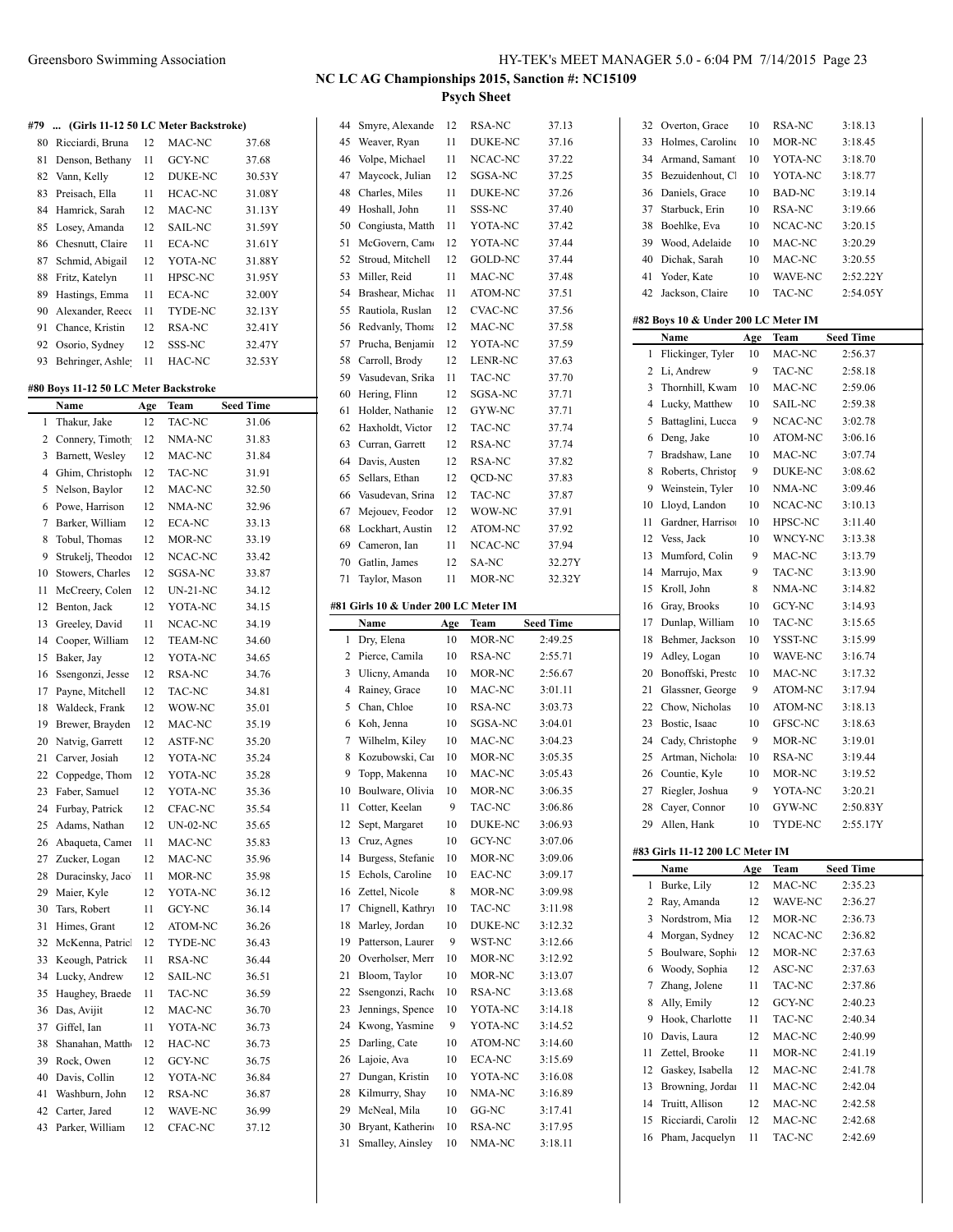**#83 ... (Girls 11-12 200 LC Meter IM)**

| 17 | Yandle, Ava       | 12            | MAC-NC          | 2:42.72  |
|----|-------------------|---------------|-----------------|----------|
| 18 | Mumford, Susan    | 12            | MAC-NC          | 2:42.87  |
| 19 | Chen, Helen       | 12            | RSA-NC          | 2:43.12  |
| 20 | Wen, Melody       | 12            | <b>RSA-NC</b>   | 2:44.41  |
| 21 | Smith, Corina     | 12            | MOR-NC          | 2:44.54  |
| 22 | Carlson, Alayna   | 12            | MOR-NC          | 2:44.70  |
| 23 | Grimsrud, Laurer  | 12            | <b>WAVE-NC</b>  | 2:44.76  |
| 24 | Pape, Caroline    | 12            | TYDE-NC         | 2:45.01  |
| 25 | Busick, Amelia    | 12            | MOR-NC          | 2:45.25  |
| 26 | Ford, Camryn      | 12            | MAC-NC          | 2:46.14  |
| 27 | Grande, Isabella  | 11            | MOR-NC          | 2:46.22  |
| 28 | Hartis, Sydney    | 12            | MOR-NC          | 2:46.22  |
| 29 | Hollowell, Sarah  | 11            | RSA-NC          | 2:46.32  |
| 30 | Schoppa, Maura    | 11            | SGSA-NC         | 2:46.39  |
| 31 | Ross, Caroline    | 12            | MOR-NC          | 2:46.44  |
| 32 | Russell, Claire   | 12            | MAC-NC          | 2:46.52  |
| 33 | Carson, Megan     | 12            | YOTA-NC         | 2:46.61  |
| 34 | Alexander, Reece  | 11            | TYDE-NC         | 2:47.32  |
| 35 | Bridges, Jenna    | 12            | RCST-NC         | 2:47.49  |
| 36 | Speerschneider, I | 12            | YOTA-NC         | 2:47.53  |
| 37 | Arwood, Fiona     | $12 \text{ }$ | WNCY-NC         | 2:47.86  |
| 38 | Stafford, Kate    | 12            | <b>UN-24-NC</b> | 2:47.89  |
| 39 | Hangyas, Oceane   | 12            | MAC-NC          | 2:48.05  |
| 40 | Bergstrom, Nora   | 12            | YOTA-NC         | 2:48.11  |
| 41 | Rauch, Katie      | 12            | ATOM-NC         | 2:48.15  |
| 42 | Haroldson, Olivi  | 11            | MOR-NC          | 2:48.53  |
| 43 | Tart, Bethany     | 12            | <b>ECA-NC</b>   | 2:48.70  |
| 44 | Ivanov, Gabriela  | $12 \text{ }$ | WNCY-NC         | 2:48.74  |
| 45 | Anton, Isabella   | 12            | MAC-NC          | 2:49.12  |
| 46 | Tucker, Hadly     | 12            | PAC-NC          | 2:49.14  |
| 47 | Hamrick, Sarah    | 12            | MAC-NC          | 2:49.59  |
| 48 | Meyer, Ariana     | 12            | YOTA-NC         | 2:49.93  |
| 49 | Zhang, Noel       | 12            | RSA-NC          | 2:49.96  |
| 50 | Taylor, Kayana    | 12            | YSST-NC         | 2:50.00  |
| 51 | Hood, Jenna       | 11            | RSA-NC          | 2:50.03  |
| 52 | Jones, Ann        | 12            | MAC-NC          | 2:50.51  |
| 53 | Rider, Mackenzio  | 12            | TYDE-NC         | 2:50.67  |
| 54 | Ervin, Bridgette  | 12            | <b>DUKE-NC</b>  | 2:26.21Y |
| 55 | Smith, Jordan     | 12            | TAC-NC          | 2:27.10Y |
| 56 | Inscore, Janie    | 12            | MOR-NC          | 2:27.75Y |
| 57 | Earnshaw, Suzan   | 12            | YOTA-NC         | 2:27.85Y |
| 58 | Rhodes, Olivia    | 12            | MAC-NC          | 2:28.31Y |
| 59 | Ellison, Hannale  | 12            | MOR-NC          | 2:29.19Y |
| 60 | Hanley, Amaya     | 12            | MAC-NC          | 2:29.44Y |
| 61 | Arms, Delaney     | 12            | YOTA-NC         | 2:29.90Y |
| 62 | Cummings, Kath    | 12            | MAC-NC          | 2:30.33Y |
| 63 | Schimmoller, Jen  | 12            | NMA-NC          | 2:30.59Y |
|    |                   |               |                 |          |

### **#84 Boys 11-12 200 LC Meter IM**

| Name              | Age                                | <b>Team</b> | <b>Seed Time</b> |
|-------------------|------------------------------------|-------------|------------------|
| Thakur, Jake      | 12                                 | TAC-NC      | 2:27.19          |
|                   | 12                                 | MAC-NC      | 2:27.97          |
| Strukelj, Theodo! | 12                                 | NCAC-NC     | 2:30.50          |
|                   | 12                                 | ECA-NC      | 2:31.82          |
| Ghim, Christoph   | 12                                 | TAC-NC      | 2:34.28          |
| Baker, Jay        | 12                                 | YOTA-NC     | 2:34.58          |
| Connery, Timoth   | 12                                 | NMA-NC      | 2:35.13          |
| Bunger, Joseph    | 11                                 | RSA-NC      | 2:35.71          |
| Chapman, John     | 12                                 | MOR-NC      | 2:35.98          |
| Nelson, Baylor    | 12                                 | MAC-NC      | 2:36.10          |
|                   | Barnett, Wesley<br>Nowacek, Jackso |             |                  |

 $\ddot{\phantom{a}}$ 

| 11 | Cotter, Michael                   | 12 | <b>TAC-NC</b>   | 2:36.35  |
|----|-----------------------------------|----|-----------------|----------|
| 12 | Thompson, Brian                   | 12 | TAC-NC          | 2:36.60  |
| 13 | Keaney, Reilly                    | 12 | SGSA-NC         | 2:36.97  |
| 14 | Duracinsky, Jaco                  | 11 | MOR-NC          | 2:39.11  |
| 15 | Greeley, David                    | 11 | NCAC-NC         | 2:39.43  |
| 16 | Qaqish, Danny                     | 12 | NCAC-NC         | 2:39.82  |
| 17 | Kim, Stephen                      | 12 | MAC-NC          | 2:39.82  |
| 18 | Powe, Harrison                    | 12 | NMA-NC          | 2:40.19  |
| 19 | Boone, Garrett                    | 12 | <b>UN-19-NC</b> | 2:40.32  |
| 20 | Silver, Ryan                      | 12 | MOR-NC          | 2:40.84  |
| 21 | Payne, Mitchell                   | 12 | TAC-NC          | 2:41.02  |
| 22 |                                   | 12 | WAVE-NC         | 2:41.65  |
| 23 | Hughes, Connor<br>Navarro, Joshua | 12 |                 |          |
|    |                                   |    | TAC-NC          | 2:41.83  |
| 24 | Simmons, Victor                   | 12 | ATOM-NC         | 2:41.83  |
| 25 | Ssengonzi, Jesse                  | 12 | RSA-NC          | 2:42.16  |
| 26 | Cooper, William                   | 12 | <b>TEAM-NC</b>  | 2:43.05  |
| 27 | Soule, William                    | 11 | ASC-NC          | 2:43.14  |
| 28 | Kroll, Matthew                    | 11 | NMA-NC          | 2:44.16  |
| 29 | Wisniewski, Jona                  | 12 | <b>GOLD-NC</b>  | 2:44.18  |
| 30 | Benton, Jack                      | 12 | YOTA-NC         | 2:44.20  |
| 31 | Prucha, Jonathan                  | 11 | YOTA-NC         | 2:44.38  |
| 32 | Barker, William                   | 12 | <b>ECA-NC</b>   | 2:44.77  |
| 33 | Dorsel, Andrew                    | 12 | MAC-NC          | 2:45.84  |
| 34 | Zucker, Logan                     | 12 | MAC-NC          | 2:46.16  |
| 35 | Stowers, Charles                  | 12 | SGSA-NC         | 2:46.35  |
| 36 | McCreery, Colen                   | 12 | UN-21-NC        | 2:46.71  |
| 37 | Riley, Nicholas                   | 12 | RSA-NC          | 2:47.07  |
| 38 | Smith, Connor                     | 12 | ASC-NC          | 2:47.10  |
| 39 | Shanahan, Matth                   | 12 | HAC-NC          | 2:47.35  |
| 40 | Todd, Simon                       | 12 | YOTA-NC         | 2:47.45  |
| 41 | Prucha, Benjamir                  | 12 | YOTA-NC         | 2:47.54  |
| 42 | Lucky, Andrew                     | 12 | <b>SAIL-NC</b>  | 2:47.80  |
| 43 | Johnson, Aj                       | 11 | WNCY-NC         | 2:48.43  |
| 44 | Lee, Hyoseon                      | 12 | WAVE-NC         | 2:48.76  |
| 45 | Bretzmann, Peter                  | 12 | NCAC-NC         | 2:48.79  |
| 46 | Rautiola, Ruslan                  | 12 | CVAC-NC         | 2:48.88  |
| 47 | Volpe, Michael                    | 11 | NCAC-NC         | 2:48.98  |
| 48 | Haughey, Braede                   | 11 | TAC-NC          | 2:48.99  |
| 49 | Carter, Jared                     | 12 | <b>WAVE-NC</b>  | 2:49.59  |
| 50 |                                   | 12 | WAVE-NC         | 2:49.67  |
| 51 | Fortner, Luke                     | 11 | ASC-NC          | 2:49.75  |
|    | Sleater, Patrick                  |    |                 |          |
| 52 | Miller, Brandon                   | 11 | RMY-NC          | 2:49.76  |
| 53 | Piscitelli, Nichola               | 12 | MAC-NC          | 2:50.03  |
| 54 | Kilmurry, Garrett                 | 12 | NMA-NC          | 2:50.61  |
| 55 | Willis, Gabriel                   | 11 | NCAC-NC         | 2:50.64  |
| 56 | McGovern, Came                    | 12 | YOTA-NC         | 2:51.13  |
| 57 | Faber, Samuel                     | 12 | YOTA-NC         | 2:51.18  |
| 58 | Redvanly, Thoma                   | 12 | MAC-NC          | 2:51.85  |
| 59 | Vye, Nicholas                     | 12 | GYW-NC          | 2:52.06  |
| 60 | Carroll, Brody                    | 12 | <b>LENR-NC</b>  | 2:52.32  |
| 61 | Keough, Patrick                   | 11 | RSA-NC          | 2:52.44  |
| 62 | Brewer, Brayden                   | 12 | MAC-NC          | 2:52.75  |
| 63 | Haxholdt, Victor                  | 12 | TAC-NC          | 2:52.78  |
| 64 | Das, Avijit                       | 12 | MAC-NC          | 2:52.79  |
| 65 | Raynor, Jonathan                  | 12 | MOR-NC          | 2:53.02  |
| 66 | Abaqueta, Camer                   | 11 | MAC-NC          | 2:53.07  |
| 67 | Coppedge, Thom                    | 12 | YOTA-NC         | 2:53.18  |
| 68 | Godfrey, Elijah                   | 11 | <b>CVAC-NC</b>  | 2:53.25  |
| 69 | Tars, Robert                      | 11 | GCY-NC          | 2:27.05Y |
| 70 | Weaver, Ryan                      | 11 | DUKE-NC         | 2:28.50Y |
| 71 | Chang, Austin                     | 12 | NCAC-NC         | 2:29.75Y |
| 72 | Perkins, Edward                   | 12 | MOR-NC          | 2:32.09Y |

| #85 Girls 10 & Under 50 LC Meter Butterfly |                   |     |                  |                  |  |  |  |
|--------------------------------------------|-------------------|-----|------------------|------------------|--|--|--|
|                                            | Name              | Age | Team             | <b>Seed Time</b> |  |  |  |
| 1                                          | Pierce, Camila    | 10  | RSA-NC           | 34.92            |  |  |  |
| 2                                          | Dry, Elena        | 10  | MOR-NC           | 35.36            |  |  |  |
| 3                                          | Rainey, Grace     | 10  | MAC-NC           | 36.38            |  |  |  |
| 4                                          | Burgess, Stefanie | 10  | MOR-NC           | 36.68            |  |  |  |
| 5                                          | Topp, Makenna     | 10  | MAC-NC           | 36.81            |  |  |  |
| 6                                          | Boulware, Olivia  | 10  | MOR-NC           | 37.04            |  |  |  |
| 7                                          | Ulicny, Amanda    | 10  | MOR-NC           | 37.14            |  |  |  |
| 8                                          | Chan, Chloe       | 10  | RSA-NC           | 37.29            |  |  |  |
| 9                                          | Bloom, Taylor     | 10  | MOR-NC           | 37.68            |  |  |  |
| 10                                         | Marley, Jordan    | 10  | DUKE-NC          | 37.84            |  |  |  |
| 11                                         | Soniat, Olivia    | 10  | MAC-NC           | 37.95            |  |  |  |
| 12                                         | Ssengonzi, Racho  | 10  | RSA-NC           | 37.99            |  |  |  |
| 13                                         | Kozubowski, Car   | 10  | MOR-NC           | 38.00            |  |  |  |
|                                            |                   |     |                  |                  |  |  |  |
| 14                                         | Lewis, Lauren     | 9   | TYDE-NC          | 38.24            |  |  |  |
| 15                                         | Kwong, Yasmine    | 9   | YOTA-NC          | 38.35            |  |  |  |
| 16                                         | Cotter, Keelan    | 9   | TAC-NC           | 38.37            |  |  |  |
| 17                                         | Wiles, Morgan     | 9   | TYDE-NC          | 38.37            |  |  |  |
| 18                                         | Oliaro, Mia       | 10  | YOTA-NC          | 38.48            |  |  |  |
| 19                                         | Wilhelm, Kiley    | 10  | MAC-NC           | 38.74            |  |  |  |
| 20                                         | Chignell, Kathry  | 10  | TAC-NC           | 38.83            |  |  |  |
| 21                                         | Darling, Cate     | 10  | ATOM-NC          | 38.96            |  |  |  |
| 22                                         | Smalley, Ainsley  | 10  | NMA-NC           | 39.01            |  |  |  |
| 23                                         | Armand, Samant    | 10  | YOTA-NC          | 39.11            |  |  |  |
| 24                                         | Daniels, Grace    | 10  | BAD-NC           | 39.20            |  |  |  |
| 25                                         | Morris, Taylor    | 10  | TAC-NC           | 39.21            |  |  |  |
| 26                                         | Cruz, Agnes       | 10  | GCY-NC           | 39.34            |  |  |  |
| 27                                         | Patterson, Laurer | 9   | WST-NC           | 39.37            |  |  |  |
| 28                                         | Holmes, Caroline  | 10  | MOR-NC           | 39.51            |  |  |  |
| 29                                         | Koh, Jenna        | 10  | SGSA-NC          | 39.51            |  |  |  |
| 30                                         | Decann, Brookly   | 10  | MAC-NC           | 39.53            |  |  |  |
| 31                                         | Petersen, Riley   | 10  | WAVE-NC          | 39.68            |  |  |  |
| 32                                         | Bailey, Leigh     | 10  | ATOM-NC          | 39.77            |  |  |  |
| 33                                         | Sept, Margaret    | 10  | DUKE-NC          | 39.99            |  |  |  |
| 34                                         | White, Ehnaya     | 9   | QCD-NC           | 40.02            |  |  |  |
| 35                                         | Kilmurry, Shay    | 10  | NMA-NC           | 40.31            |  |  |  |
| 36                                         | Edwards, Sarah    | 10  | MHAC-NC          | 40.46            |  |  |  |
| 37                                         | Khan, Sonia       | 10  | MAC-NC           | 40.56            |  |  |  |
| 38                                         | Woody, Maya       | 10  | ASC-NC           | 40.71            |  |  |  |
| 39                                         | Overholser, Merr  | 10  | MOR-NC           | 40.84            |  |  |  |
| 40                                         |                   | 9   | YOTA-NC          | 40.84            |  |  |  |
|                                            | Welsh, Lily       |     |                  |                  |  |  |  |
| 41<br>42                                   | Andriyko, Anna    | 10  | BAC-NC<br>MOR-NC | 40.94            |  |  |  |
|                                            | Zettel, Nicole    | 8   |                  | 40.98            |  |  |  |
| 43                                         | Conner, Sophia    | 10  | TYDE-NC          | 41.00            |  |  |  |
| 44                                         | Yoder, Kate       | 10  | WAVE-NC          | 41.17            |  |  |  |
| 45                                         | Prucha, Abigial   | 10  | YOTA-NC          | 41.22            |  |  |  |
| 46                                         | Starbuck, Erin    | 10  | RSA-NC           | 41.27            |  |  |  |
| 47                                         | McNeal, Mila      | 10  | GG-NC            | 41.31            |  |  |  |
| 48                                         | Druhan, Abigail   | 9   | MAC-NC           | 41.33            |  |  |  |
| 49                                         | Cummings, Kass    | 9   | MAC-NC           | 41.35            |  |  |  |
| 50                                         | Parks, Ella       | 10  | TYDE-NC          | 41.47            |  |  |  |
| 51                                         | Ivey, Kristen     | 10  | <b>ECA-NC</b>    | 33.12Y           |  |  |  |
| 52                                         | Cranford, Aurora  | 10  | GCY-NC           | 34.29Y           |  |  |  |
| 53                                         | Rountree, Rori    | 9   | SGSA-NC          | 34.47Y           |  |  |  |
| 54                                         | Spaulding, Imani  | 10  | YOTA-NC          | 34.59Y           |  |  |  |
| 55                                         | Adkins, Brooke    | 10  | MOR-NC           | 36.52Y           |  |  |  |
| 56                                         | Wootton, Ashlin   | 10  | NSS-NC           | 36.60Y           |  |  |  |
|                                            |                   |     |                  |                  |  |  |  |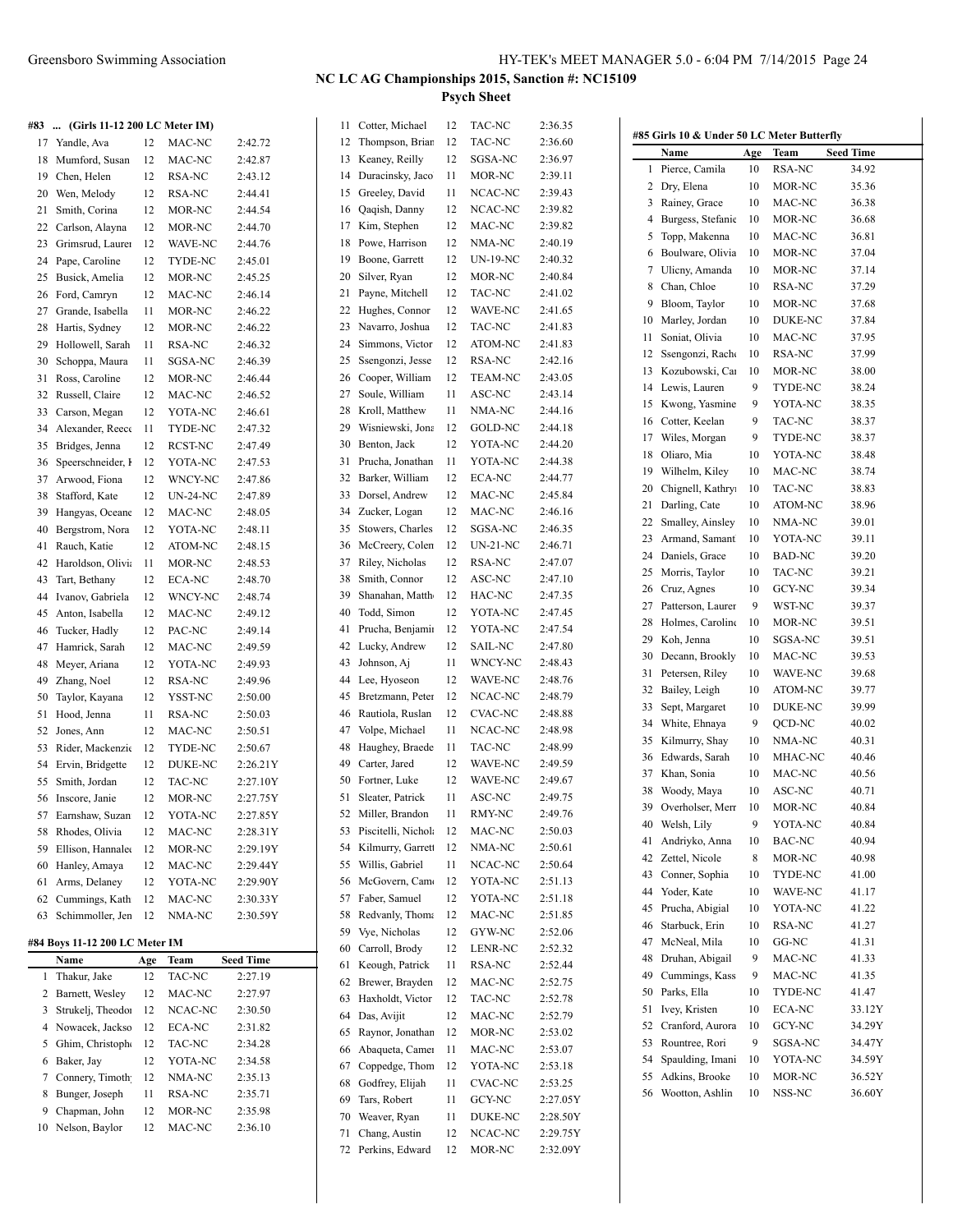|              |                                           |     |                |                  |    | 16 Curzan, Claire  | 11 | NCAC-NC | 32.57 |
|--------------|-------------------------------------------|-----|----------------|------------------|----|--------------------|----|---------|-------|
|              | #86 Boys 10 & Under 50 LC Meter Butterfly |     |                |                  | 17 | Russell, Claire    | 12 | MAC-NC  | 32.62 |
|              | Name                                      | Age | Team           | <b>Seed Time</b> | 18 | Zettel, Brooke     | 11 | MOR-NC  | 32.62 |
| $\mathbf{1}$ | Battaglini, Lucca                         | 9   | NCAC-NC        | 34.56            | 19 | Alexander, Reece   | 11 | TYDE-NC | 32.62 |
| 2            | Flickinger, Tyler                         | 10  | MAC-NC         | 34.86            | 20 | Gray, Anna         | 12 | MAC-NC  | 32.85 |
|              | 3 Li, Andrew                              | 9   | TAC-NC         | 34.97            | 21 | Pape, Caroline     | 12 | TYDE-NC | 32.87 |
| 4            | Rock, Noah                                | 10  | GCY-NC         | 35.26            | 22 | Ricciardi, Carolin | 12 | MAC-NC  | 33.00 |
| 5            | Weinstein, Tyler                          | 10  | NMA-NC         | 36.16            | 23 | Rauch, Katie       | 12 | ATOM-NC | 33.02 |
| 6            | Bradshaw, Lane                            | 10  | MAC-NC         | 36.55            | 24 | Carlson, Alayna    | 12 | MOR-NC  | 33.11 |
| 7            | Thornhill, Kwam                           | 10  | MAC-NC         | 36.71            | 25 | Bridges, Jenna     | 12 | RCST-NC | 33.14 |
| 8            | Green, Mason                              | 10  | QCD-NC         | 37.31            | 26 | Hartis, Sydney     | 12 | MOR-NC  | 33.17 |
| 9            | Deng, Jake                                | 10  | ATOM-NC        | 38.13            | 27 | Speerschneider, I  | 12 | YOTA-NC | 33.17 |
| 10           | Roberts, Christop                         | 9   | DUKE-NC        | 38.19            | 28 | Murtagh, Liza      | 12 | WOW-NC  | 33.26 |
| 11           | Riegler, Joshua                           | 9   | YOTA-NC        | 38.42            |    |                    |    |         |       |
| 12           | Lloyd, Landon                             | 10  | NCAC-NC        | 38.52            | 29 | Browning, Jordan   | 11 | MAC-NC  | 33.27 |
| 13           | Lucky, Matthew                            | 10  | SAIL-NC        | 38.53            | 30 | Haroldson, Olivia  | 11 | MOR-NC  | 33.29 |
| 14           | Hurlbert, Cole                            | 10  | WAVE-NC        | 38.74            | 31 | Carson, Megan      | 12 | YOTA-NC | 33.32 |
| 15           | Steven, Henry                             | 10  | WOW-NC         | 38.83            | 32 | Zhang, Jolene      | 11 | TAC-NC  | 33.45 |
| 16           | Venters, Cole                             | 10  | TAC-NC         |                  | 33 | Menkhaus, Made     | 11 | MAC-NC  | 33.49 |
|              |                                           |     |                | 38.96            | 34 | Yandle, Ava        | 12 | MAC-NC  | 33.59 |
| 17           | Chow, Nicholas                            | 10  | ATOM-NC        | 39.29            | 35 | Anton, Isabella    | 12 | MAC-NC  | 33.62 |
| 18           | Countie, Kyle                             | 10  | MOR-NC         | 39.61            | 36 | Morgan, Sydney     | 12 | NCAC-NC | 33.63 |
| 19           | Glassner, George                          | 9   | ATOM-NC        | 40.24            | 37 | Hamrick, Sarah     | 12 | MAC-NC  | 33.66 |
| 20           | McCarter, Gavin                           | 9   | MAC-NC         | 40.43            | 38 | Taylor, Kayana     | 12 | YSST-NC | 33.71 |
| 21           | Powers, Graham                            | 10  | SAIL-NC        | 40.62            | 39 | Preisach, Ella     | 11 | HCAC-NC | 33.73 |
| 22           | Adley, Logan                              | 10  | WAVE-NC        | 40.66            | 40 | Tapper, Abbie      | 12 | YOTA-NC | 33.79 |
| 23           | Walcott, David                            | 10  | GFSC-NC        | 40.73            | 41 | Arwood, Fiona      | 12 | WNCY-NC | 33.81 |
| 24           | Artman, Nichola:                          | 10  | RSA-NC         | 40.78            | 42 | Busick, Amelia     | 12 | MOR-NC  | 33.82 |
| 25           | Mumford, Colin                            | 9   | MAC-NC         | 40.84            | 43 | Smith, Jordan      | 12 |         |       |
| 26           | Gardner, Harriso                          | 10  | HPSC-NC        | 41.02            |    |                    |    | TAC-NC  | 33.84 |
| 27           | Aguero Hidalgo,                           | 10  | TEAM-NC        | 41.05            | 44 | Hood, Jenna        | 11 | RSA-NC  | 33.84 |
| 28           | Cook, Alexander                           | 10  | SA-NC          | 41.19            | 45 | Truitt, Allison    | 12 | MAC-NC  | 33.92 |
| 29           | Sharpe, Sterling                          | 10  | SGSA-NC        | 41.35            | 46 | Foster, Kailey     | 12 | MAC-NC  | 33.92 |
| 30           | Mann, Spencer                             | 9   | UN-23-NC       | 34.88Y           | 47 | Ford, Camryn       | 12 | MAC-NC  | 33.98 |
| 31           | Lazaroski, Jack                           | 9   | MAC-NC         | 35.11Y           | 48 | Russin, Ellie      | 12 | MOR-NC  | 33.99 |
| 32           |                                           |     |                |                  | 49 | Dona, Hanani       | 11 | MAC-NC  | 34.08 |
|              | Holder, Deaven                            | 10  | MAC-NC         | 35.41Y           | 50 | Wen, Melody        | 12 | RSA-NC  | 34.08 |
| 33           | White, Ethan                              | 10  | EAC-NC         | 35.52Y           | 51 | Maloy, Jenna       | 12 | YOTA-NC | 34.11 |
| 34           | Caver, Connor                             | 10  | GYW-NC         | 35.64Y           | 52 | Meyer, Ariana      | 12 | YOTA-NC | 34.12 |
| 35           | Cady, Christophe                          | 9   | MOR-NC         | 35.73Y           | 53 | Jones, Ann         | 12 | MAC-NC  | 34.16 |
| 36           | Kroll, John                               | 8   | NMA-NC         | 35.77Y           | 54 | Losey, Amanda      | 12 | SAIL-NC | 34.24 |
| 37           | Goins, George                             | 9   | <b>TEAM-NC</b> | 36.23Y           | 55 | Ervin, Bridgette   | 12 | DUKE-NC | 34.25 |
| 38           | Dudan, Jacob                              | 10  | MAC-NC         | 36.75Y           | 56 | Tucker, Hadly      | 12 | PAC-NC  | 34.26 |
|              | 39 Eischeid, Benjan                       | 10  | YOTA-NC        | 36.84Y           | 57 | Schoppa, Maura     | 11 | SGSA-NC | 34.27 |
|              | 40 Lindsay, Robert                        | 9   | MAC-NC         | 36.95Y           | 58 | Arms, Delaney      | 12 | YOTA-NC | 34.28 |
|              | 41 Farrell, Brian                         | 9   | TAC-NC         | 37.02Y           | 59 | Hanley, Amaya      | 12 |         |       |
|              |                                           |     |                |                  |    |                    |    | MAC-NC  | 34.31 |
|              | #87 Girls 11-12 50 LC Meter Butterfly     |     |                |                  | 60 | Williford, Carolin | 12 | MOR-NC  | 34.34 |
|              | Name                                      | Age | Team           | <b>Seed Time</b> | 61 | Blount, Eleanor    | 11 | ECA-NC  | 34.38 |
| $\mathbf{1}$ | Boulware, Sophi                           | 12  | MOR-NC         | 30.82            | 62 | White, Taylar      | 11 | EAC-NC  | 34.50 |
| 2            | Pennington, Isab                          | 12  | GYW-NC         | 30.92            | 63 | Cummings, Kath     | 12 | MAC-NC  | 34.52 |
| 3            | Ally, Emily                               | 12  | GCY-NC         | 31.24            | 64 | Teachey, Michael   | 12 | MOR-NC  | 34.54 |
| 4            | Pham, Jacquelyn                           | 11  | TAC-NC         | 31.27            | 65 | Hastings, Emma     | 11 | ECA-NC  | 34.54 |
| 5            | Booker, Elan                              | 12  | MAC-NC         | 31.35            | 66 | Curran, Kaylie     | 12 | TAC-NC  | 34.60 |
| 6            | Hook, Charlotte                           | 11  | TAC-NC         | 31.56            | 67 | Murtaugh, Emma     | 12 | YOTA-NC | 34.61 |
| 7            | Ray, Amanda                               | 12  | WAVE-NC        | 31.57            | 68 | Clark, Abigail     | 11 | TAC-NC  | 34.63 |
| 8            | Said, Nisma                               | 12  | TAC-NC         | 31.64            | 69 | Ivanov, Gabriela   | 12 | WNCY-NC | 34.66 |
|              |                                           |     |                |                  | 70 | Chen, Helen        | 12 | RSA-NC  | 34.78 |
| 9            | Campbell, Raine                           | 12  | ASC-NC         | 31.94            | 71 | Hohm, Anneliese    | 12 | ATOM-NC | 34.78 |
| 10           | Rose, Mia                                 | 12  | NCAC-NC        | 31.95            |    |                    |    |         |       |
| 11           | Nordstrom, Mia                            | 12  | MOR-NC         | 32.07            | 72 | Rider, Mackenzie   | 12 | TYDE-NC | 34.81 |
| 12           | Starnes, Aden                             | 12  | EAC-NC         | 32.12            | 73 | Inscore, Janie     | 12 | MOR-NC  | 34.82 |
| 13           | Burke, Lily                               | 12  | MAC-NC         | 32.15            | 74 | Harding, Anna      | 12 | SGSA-NC | 34.82 |
| 14           | Smith, Corina                             | 12  | MOR-NC         | 32.31            | 75 | Vinskus, Emma      | 12 | ECA-NC  | 34.82 |
| 15           | Gaskey, Isabella                          | 12  | MAC-NC         | 32.44            | 76 | Robinson, Samar    | 12 | XA-NC   | 34.86 |
|              |                                           |     |                |                  |    | 77 Flynn, Lindsay  | 12 | SA-NC   | 34.87 |

| 78 | Hicks, Hailey                        | 11  | YOTA-NC            | 34.88            |
|----|--------------------------------------|-----|--------------------|------------------|
| 79 | Tart, Bethany                        | 12  | ECA-NC             | 34.90            |
| 80 | Stafford, Kate                       | 12  | <b>UN-24-NC</b>    | 34.91            |
| 81 | Rhodes, Olivia                       | 12  | MAC-NC             | 34.92            |
|    |                                      | 12  |                    |                  |
| 82 | Carson, Katherin                     |     | YOTA-NC            | 34.92            |
| 83 | Lyons, Claire                        | 11  | MAC-NC             | 34.94            |
| 84 | Hoover, Mary Ca                      | 11  | GCY-NC             | 34.96            |
| 85 | Bartis, Rowan                        | 11  | MAC-NC             | 34.98            |
| 86 | Hardman, Sydne <sup>®</sup>          | 12  | SAIL-NC            | 34.99            |
| 87 | McChesney, Shel                      | 11  | TYDE-NC            | 35.00            |
| 88 | McDevitt, Elizab                     | 11  | YBAC-NC            | 35.04            |
| 89 | Khan, Olivia                         | 12  | MAC-NC             | 35.06            |
| 90 | Grande, Isabella                     | 11  | MOR-NC             | 35.09            |
| 91 | Hangyas, Oceane                      | 12  | MAC-NC             | 30.74Y           |
| 92 | Osorio, Sydney                       | 12  | SSS-NC             | 30.78Y           |
| 93 | Fritz, Katelyn                       | 11  | HPSC-NC            | 30.84Y           |
| 94 | Vann, Kelly                          | 12  | DUKE-NC            | 30.87Y           |
|    |                                      |     |                    |                  |
|    | #88 Boys 11-12 50 LC Meter Butterfly |     |                    |                  |
|    | Name                                 | Age | Team               | <b>Seed Time</b> |
| 1  | Thakur, Jake                         | 12  | TAC-NC             | 28.62            |
| 2  | Smyre, Alexande                      | 12  | RSA-NC             | 29.60            |
| 3  | Simmons, Victor                      | 12  | ATOM-NC            | 29.89            |
| 4  | Ssengonzi, Jesse                     | 12  | RSA-NC             | 30.03            |
| 5  | Nelson, Baylor                       | 12  | MAC-NC             | 30.43            |
| 6  | Barnett, Wesley                      | 12  | MAC-NC             | 30.80            |
|    |                                      | 12  | MOR-NC             |                  |
| 7  | Tobul, Thomas                        |     |                    | 30.88            |
| 8  | Nowacek, Jackso                      | 12  | ECA-NC             | 31.03            |
| 9  | Silver, Ryan                         | 12  | MOR-NC             | 31.36            |
| 10 | Qaqish, Danny                        | 12  | NCAC-NC            | 31.40            |
| 11 | Connery, Timoth                      | 12  | NMA-NC             | 31.55            |
| 12 | Johnson, Aj                          | 11  | WNCY-NC            | 32.19            |
| 13 | Piscitelli, Nichola                  | 12  | MAC-NC             | 32.28            |
| 14 | Waldeck, Frank                       | 12  | WOW-NC             | 32.28            |
| 15 | Baker, Jay                           | 12  | YOTA-NC            | 32.35            |
| 16 | Cotter, Michael                      | 12  | TAC-NC             | 32.60            |
| 17 | Zucker, Logan                        | 12  | MAC-NC             | 32.70            |
| 18 | Barker, William                      | 12  | <b>ECA-NC</b>      | 32.80            |
| 19 | Soule, William                       | 11  | ASC-NC             | 32.84            |
| 20 | Bunger, Joseph                       | 11  | RSA-NC             | 32.95            |
| 21 | Weaver, Ryan                         | 11  | <b>DUKE-NC</b>     | 32.97            |
| 22 | Carroll, Brody                       | 12  | LENR-NC            | 32.98            |
| 23 | Hoover, Samuel                       | 11  | NCAC-NC            | 33.00            |
| 24 | Prucha, Jonathan                     | 11  | YOTA-NC            | 33.03            |
| 25 | Boone, Garrett                       | 12  | UN-19-NC           | 33.15            |
| 26 | Miller, Reid                         | 11  | MAC-NC             | 33.44            |
| 27 | Navarro, Joshua                      | 12  | TAC-NC             | 33.46            |
|    |                                      |     |                    |                  |
| 28 | Wisniewski, Jona                     | 12  | GOLD-NC<br>CFAC-NC | 33.64            |
| 29 | Furbay, Patrick                      | 12  |                    | 33.71            |
| 30 | Prucha, Benjamir                     | 12  | YOTA-NC            | 33.78            |
| 31 | Riley, Nicholas                      | 12  | RSA-NC             | 33.81            |
| 32 | Maycock, Julian                      | 12  | SGSA-NC            | 33.85            |
| 33 | Volpe, Michael                       | 11  | NCAC-NC            | 33.92            |
| 34 | Keough, Patrick                      | 11  | RSA-NC             | 33.97            |
| 35 | Shanahan, Matth                      | 12  | HAC-NC             | 34.00            |
| 36 | Adams, Nathan                        | 12  | UN-02-NC           | 34.05            |
| 37 | Keaney, Reilly                       | 12  | SGSA-NC            | 34.06            |
| 38 | Brewer, Brayden                      | 12  | MAC-NC             | 34.11            |
| 39 | Eason, Miles                         | 12  | TAC-NC             | 34.14            |
| 40 | Hughes, Connor                       | 12  | WAVE-NC            | 34.18            |
| 41 | Rautiola, Ruslan                     | 12  | CVAC-NC            | 34.21            |
| 42 | Maier, Kyle                          | 12  | YOTA-NC            | 34.23            |
|    |                                      |     |                    |                  |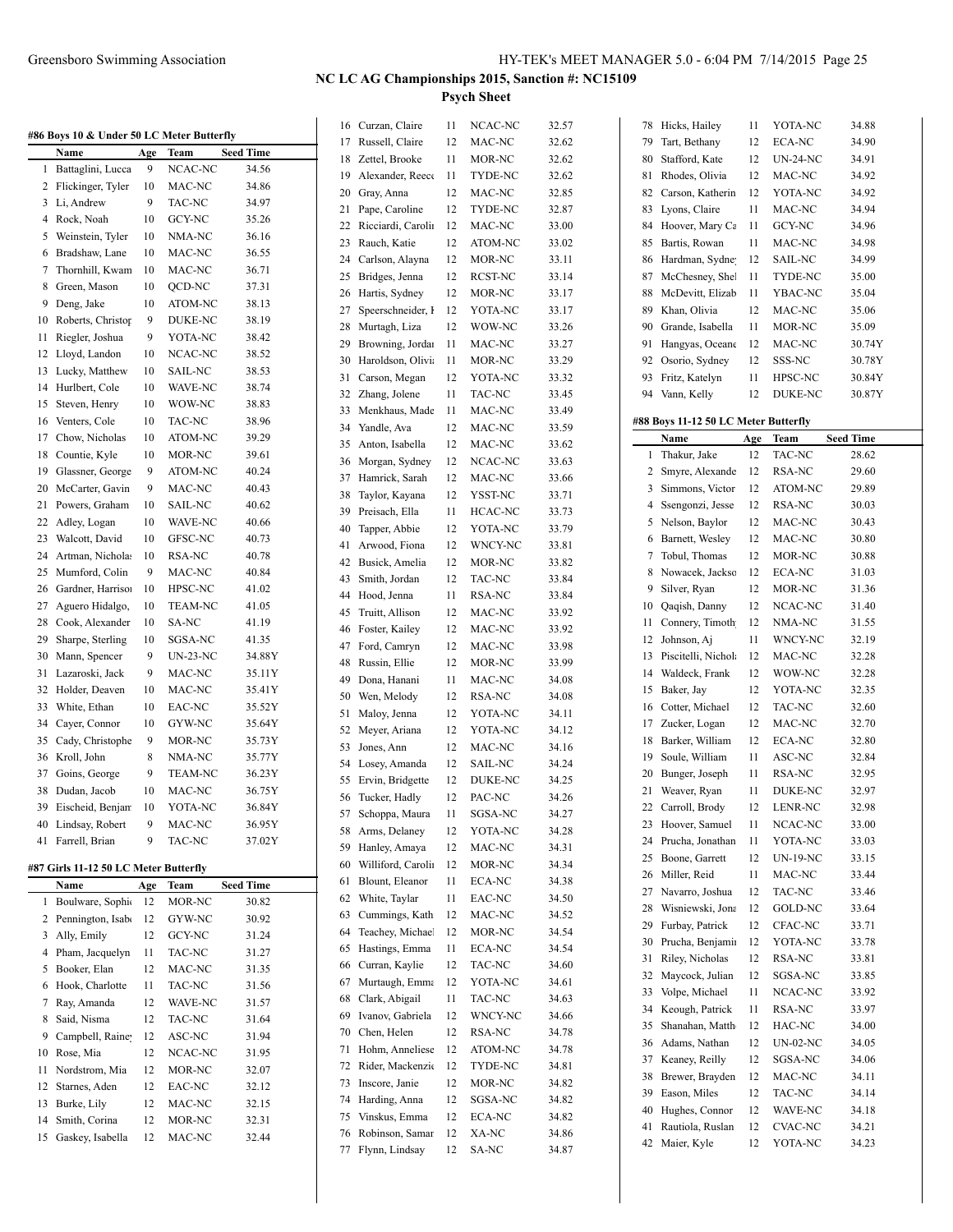**#88 ... (Boys 11-12 50 LC Meter Butterfly)**

|    | $(100)$ $\sigma$ $11$ $-12$ $\sigma$ $10$ |    | $m \sim m$      |        |
|----|-------------------------------------------|----|-----------------|--------|
| 43 | Abaqueta, Camer                           | 11 | MAC-NC          | 34.25  |
| 44 | Vincent, Benjam                           | 12 | NMA-NC          | 34.25  |
| 45 | Willis, Gabriel                           | 11 | NCAC-NC         | 34.30  |
| 46 | Holder, Nathanie                          | 12 | GYW-NC          | 34.39  |
| 47 | Todd, Simon                               | 12 | YOTA-NC         | 34.47  |
| 48 | McCreery, Colen                           | 12 | <b>UN-21-NC</b> | 34.52  |
| 49 | Scott, Mason                              | 11 | MOR-NC          | 34.62  |
| 50 | Fortner, Luke                             | 12 | <b>WAVE-NC</b>  | 34.65  |
| 51 | Atherton, Alexan                          | 12 | MAC-NC          | 34.67  |
| 52 | Congiusta, Matth                          | 11 | YOTA-NC         | 34.73  |
| 53 | Sleater, Patrick                          | 11 | ASC-NC          | 34.76  |
| 54 | Faber, Samuel                             | 12 | YOTA-NC         | 34.79  |
| 55 | Kim, Stephen                              | 12 | MAC-NC          | 34.81  |
| 56 | Hering, Flinn                             | 12 | SGSA-NC         | 34.86  |
| 57 | Vasudevan, Srika                          | 11 | TAC-NC          | 34.88  |
| 58 | Carson, Davis                             | 12 | YOTA-NC         | 35.01  |
| 59 | Miller, Brandon                           | 11 | RMY-NC          | 35.03  |
| 60 | Dorsel, Andrew                            | 12 | MAC-NC          | 35.04  |
| 61 | Russell, Kellen                           | 11 | TAC-NC          | 35.05  |
| 62 | Haxholdt, Victor                          | 12 | TAC-NC          | 35.10  |
| 63 | Carver, Josiah                            | 12 | YOTA-NC         | 35.10  |
| 64 | Lee, Hyoseon                              | 12 | WAVE-NC         | 35.12  |
| 65 | Kilmurry, Garrett                         | 12 | NMA-NC          | 35.20  |
| 66 | Bock, Michael                             | 11 | YOTA-NC         | 35.36  |
| 67 | Cameron, Ian                              | 11 | NCAC-NC         | 35.37  |
| 68 | Stroud, Mitchell                          | 12 | GOLD-NC         | 35.37  |
| 69 | Coppedge, Thom                            | 12 | YOTA-NC         | 35.39  |
| 70 | Davis, Austen                             | 12 | <b>RSA-NC</b>   | 35.52  |
| 71 | Bretzmann, Peter                          | 12 | NCAC-NC         | 35.53  |
| 72 | Beckner, Seth                             | 12 | SGSA-NC         | 35.56  |
| 73 | Shearin, Will                             | 12 | WAVE-NC         | 35.58  |
| 74 | Keever, William                           | 12 | YOTA-NC         | 35.59  |
| 75 | Washburn, John                            | 12 | RSA-NC          | 35.63  |
| 76 | Curran, Garrett                           | 12 | RSA-NC          | 35.64  |
| 77 | Miroshnichenko,                           | 12 | <b>GCY-NC</b>   | 35.68  |
| 78 | Esposito, Willian                         | 12 | GCY-NC          | 35.70  |
| 79 | Hoffman, Gregor                           | 11 | MAC-NC          | 35.72  |
| 80 | Deangelis, Christ                         | 12 | GCY-NC          | 35.72  |
| 81 | Natvig, Garrett                           | 12 | <b>ASTF-NC</b>  | 29.72Y |
| 82 | Thompson, Andr                            | 12 | PAST-NC         | 29.99Y |
| 83 | Redvanly, Thoma                           | 12 | MAC-NC          | 30.04Y |
| 84 | Giffel, Ian                               | 11 | YOTA-NC         | 30.35Y |

#### **#89 Girls 10 & Under 100 LC Meter Freestyle**

|    | Name             | Age | Team    | <b>Seed Time</b> |
|----|------------------|-----|---------|------------------|
| 1  | Ulicny, Amanda   | 10  | MOR-NC  | 1:11.45          |
| 2  | Dry, Elena       | 10  | MOR-NC  | 1:11.85          |
| 3  | Topp, Makenna    | 10  | MAC-NC  | 1:12.29          |
| 4  | Pierce, Camila   | 10  | RSA-NC  | 1:12.87          |
| 5  | Cruz, Agnes      | 10  | GCY-NC  | 1:13.58          |
| 6  | Rainey, Grace    | 10  | MAC-NC  | 1:14.44          |
| 7  | Echols, Caroline | 10  | EAC-NC  | 1:14.72          |
| 8  | Cotter, Keelan   | 9   | TAC-NC  | 1:15.22          |
| 9  | Ssengonzi, Racho | 10  | RSA-NC  | 1:15.75          |
| 10 | Kozubowski, Car  | 10  | MOR-NC  | 1:15.75          |
| 11 | Chan, Chloe      | 10  | RSA-NC  | 1:16.45          |
| 12 | Woody, Maya      | 10  | ASC-NC  | 1:16.71          |
| 13 | Darling, Cate    | 10  | ATOM-NC | 1:16.86          |
| 14 | Oliaro, Mia      | 10  | YOTA-NC | 1:16.97          |
| 15 | Chignell, Kathry | 10  | TAC-NC  | 1:17.14          |

| 16 | Bloom, Taylor                              | 10  | MOR-NC         | 1:17.14          |
|----|--------------------------------------------|-----|----------------|------------------|
| 17 | Jennings, Spence                           | 10  | YOTA-NC        | 1:17.33          |
| 18 | Marley, Jordan                             | 10  | DUKE-NC        | 1:17.33          |
| 19 | Sept, Margaret                             | 10  | DUKE-NC        | 1:17.38          |
| 20 | Overholser, Merr                           | 10  | MOR-NC         | 1:17.67          |
| 21 | Burgess, Stefanie                          | 10  | MOR-NC         | 1:17.70          |
| 22 | Smalley, Ainsley                           | 10  | NMA-NC         | 1:18.07          |
| 23 | Morris, Taylor                             | 10  | TAC-NC         | 1:18.19          |
| 24 | Bryant, Katherine                          | 10  | RSA-NC         | 1:18.36          |
| 25 | Murphy, Aven                               | 10  | YOTA-NC        | 1:18.64          |
| 26 | Yoder, Kate                                | 10  | WAVE-NC        | 1:18.81          |
| 27 | Holmes, Caroline                           | 10  | MOR-NC         | 1:18.82          |
| 28 | Bezuidenhout, Cl                           | 10  | YOTA-NC        | 1:18.91          |
| 29 | Armand, Samant                             | 10  | YOTA-NC        | 1:18.92          |
| 30 | Hughes, Natalie                            | 10  | MOR-NC         | 1:18.96          |
| 31 | Kilmurry, Shay                             | 10  | NMA-NC         | 1:19.07          |
| 32 | Rider, Natalie                             | 10  | TYDE-NC        | 1:19.42          |
| 33 | Welsh, Lily                                | 9   | YOTA-NC        | 1:19.48          |
| 34 | Overton, Grace                             | 10  | RSA-NC         | 1:07.83Y         |
| 35 | Dungan, Kristin                            | 10  | YOTA-NC        | 1:08.83Y         |
| 36 | Wood, Adelaide                             | 10  | MAC-NC         | 1:09.60Y         |
|    |                                            |     |                |                  |
|    | #90 Boys 10 & Under 100 LC Meter Freestyle |     |                |                  |
|    | Name                                       | Age | Team           | <b>Seed Time</b> |
| 1  | Battaglini, Lucca                          | 9   | NCAC-NC        | 1:09.88          |
| 2  | Lloyd, Landon                              | 10  | NCAC-NC        | 1:10.39          |
| 3  | Li, Andrew                                 | 9   | TAC-NC         | 1:11.21          |
| 4  | Thornhill, Kwam                            | 10  | MAC-NC         | 1:13.78          |
| 5  | Rock, Noah                                 | 10  | GCY-NC         | 1:14.84          |
|    |                                            |     |                |                  |
| 6  | Deng, Jake                                 | 10  | ATOM-NC        | 1:15.15          |
| 7  | Roberts, Christop                          | 9   | DUKE-NC        | 1:15.98          |
| 8  | Marrujo, Max                               | 9   | TAC-NC         | 1:16.73          |
| 9  | Dunlap, William                            | 10  | TAC-NC         | 1:16.85          |
| 10 | Vess, Jack                                 | 10  | WNCY-NC        | 1:17.19          |
| 11 | Weinstein, Tyler                           | 10  | NMA-NC         | 1:17.26          |
| 12 | Green, Mason                               | 10  | QCD-NC         | 1:17.45          |
| 13 | Behmer, Jackson                            | 10  | YSST-NC        | 1:17.55          |
| 14 | Powers, Graham                             | 10  | <b>SAIL-NC</b> | 1:18.07          |
| 15 | Kroll, John                                | 8   | NMA-NC         | 1:18.31          |
| 16 | Shores, Peter                              | 10  | YSST-NC        | 1:18.32          |
| 17 | Watkins, Samuel                            | 10  | MOR-NC         | 1:18.68          |
| 18 | Lucky, Matthew                             | 10  | SAIL-NC        | 1:18.77          |
| 19 | Glassner, George                           | 9   | ATOM-NC        | 1:18.81          |
| 20 | Bostic, Isaac                              | 10  | GFSC-NC        | 1:18.82          |
| 21 | Cady, Christophe                           | 9   | MOR-NC         | 1:19.13          |
| 22 | McCarter, Gavin                            | 9   | MAC-NC         | 1:19.20          |
| 23 | Chow, Nicholas                             | 10  | ATOM-NC        | 1:19.46          |
| 24 | Adley, Logan                               | 10  | WAVE-NC        | 1:19.48          |
| 25 | Countie, Kyle                              | 10  | MOR-NC         | 1:19.56          |
| 26 | Gaskey, Constant                           | 8   | MAC-NC         | 1:19.71          |
| 27 | Venters, Cole                              | 10  | TAC-NC         | 1:20.02          |
| 28 | Aguero Hidalgo,                            | 10  | <b>TEAM-NC</b> | 1:20.03          |
| 29 | Dudan, Jacob                               | 10  | MAC-NC         | 1:20.05          |
| 30 | Riegler, Joshua                            | 9   | YOTA-NC        | 1:20.10          |
| 31 | Kazel, Max                                 | 10  | GOLD-NC        | 1:20.25          |
| 32 | Winham, Gabriel                            | 10  | RMY-NC         | 1:20.28          |
| 33 | Walcott, David                             | 10  | GFSC-NC        | 1:20.30          |
| 34 | Cook, Alexander                            | 10  | SA-NC          | 1:20.47          |
| 35 | Gray, Brooks                               | 10  | GCY-NC         | 1:20.73          |
| 36 | Cayer, Connor                              | 10  | GYW-NC         | 1:08.94Y         |
| 37 | Allen, Hank                                | 10  | TYDE-NC        | 1:09.52Y         |

| 39 | Holder, Deaven                         | 10  | MAC-NC          | 1:10.37Y         |
|----|----------------------------------------|-----|-----------------|------------------|
| 40 | Sharpe, Sterling                       | 10  | SGSA-NC         | 1:10.43Y         |
| 41 | Farrell, Brian                         | 9   | TAC-NC          | 1:10.80Y         |
| 42 | White, Ethan                           | 10  | EAC-NC          | 1:11.06Y         |
|    |                                        |     |                 |                  |
|    | #91 Girls 11-12 100 LC Meter Freestyle |     |                 |                  |
|    | Name                                   | Age | Team            | <b>Seed Time</b> |
| 1  | Ray, Amanda                            | 12  | WAVE-NC         | 1:02.98          |
| 2  | Pennington, Isab                       | 12  | GYW-NC          | 1:03.38          |
| 3  | Pape, Caroline                         | 12  | <b>TYDE-NC</b>  | 1:03.42          |
| 4  | Rose, Mia                              | 12  | NCAC-NC         | 1:04.50          |
| 5  | Hohm, Anneliese                        | 12  | ATOM-NC         | 1:05.42          |
| 6  | Carlson, Alayna                        | 12  | MOR-NC          | 1:05.64          |
| 7  | Booker, Elan                           | 12  | MAC-NC          | 1:05.93          |
| 8  | Tart, Bethany                          | 12  | <b>ECA-NC</b>   | 1:06.00          |
| 9  | Jackson, Sarah                         | 11  | TAC-NC          | 1:06.04          |
| 10 | Woody, Sophia                          | 12  | ASC-NC          | 1:06.29          |
| 11 | Hartis, Sydney                         | 12  | MOR-NC          | 1:06.33          |
| 12 | Burke, Lily                            | 12  | MAC-NC          | 1:06.34          |
| 13 | Chen, Helen                            | 12  | <b>RSA-NC</b>   | 1:06.64          |
| 14 | Rauch, Katie                           | 12  | ATOM-NC         | 1:06.65          |
| 15 | Ally, Emily                            | 12  | GCY-NC          | 1:06.66          |
| 16 | Starnes, Aden                          | 12  | EAC-NC          | 1:06.81          |
| 17 | Morgan, Sydney                         | 12  | NCAC-NC         | 1:06.85          |
| 18 | Pham, Jacquelyn                        | 11  | TAC-NC          | 1:06.89          |
| 19 | Flynn, Lindsay                         | 12  | SA-NC           | 1:07.09          |
| 20 | Dona, Hanani                           | 11  | MAC-NC          | 1:07.16          |
| 21 | Wen, Melody                            | 12  | RSA-NC          |                  |
| 22 | Browning, Jordan                       |     | MAC-NC          | 1:07.16          |
|    |                                        | 11  |                 | 1:07.29          |
| 23 | Hangyas, Oceane                        | 12  | MAC-NC          | 1:07.33          |
| 24 | Horn, Ainsley                          | 11  | TAC-NC          | 1:07.38          |
| 25 | Mumford, Susan                         | 12  | MAC-NC          | 1:07.43          |
| 26 | Carson, Katherin                       | 12  | YOTA-NC         | 1:07.43          |
| 27 | Williams, Natalie                      | 12  | SSS-NC          | 1:07.44          |
| 28 | Bridges, Jenna                         | 12  | RCST-NC         | 1:07.49          |
| 29 | Truitt, Allison                        | 12  | MAC-NC          | 1:07.64          |
| 30 | Anton, Isabella                        | 12  | MAC-NC          | 1:07.93          |
| 31 | Hardman, Sydne                         | 12  | SAIL-NC         | 1:07.93          |
| 32 | Said, Nisma                            | 12  | TAC-NC          | 1:08.08          |
| 33 | Inscore, Janie                         | 12  | MOR-NC          | 1:08.21          |
| 34 | Pluska, Olivia                         | 12  | MOR-NC          | 1:08.30          |
| 35 | Arms, Delaney                          | 12  | YOTA-NC         | 1:08.35          |
| 36 | Robinson, Samar                        | 12  | XA-NC           | 1:08.40          |
| 37 | Stafford, Kate                         | 12  | <b>UN-24-NC</b> | 1:08.46          |
| 38 | Grubb, Sarah                           | 12  | GCY-NC          | 1:08.57          |
| 39 | Battaglini, Gabri                      | 12  | NCAC-NC         | 1:08.58          |
| 40 | Smith, Corina                          | 12  | MOR-NC          | 1:08.64          |
| 41 | Hastings, Emma                         | 11  | ECA-NC          | 1:08.67          |
| 42 | Westle, Lacy                           | 12  | WNCY-NC         | 1:08.67          |
| 43 | O'Connor, Brynn                        | 11  | YOTA-NC         | 1:08.72          |
| 44 | Hood, Jenna                            | 11  | RSA-NC          | 1:08.73          |
| 45 | Murtaugh, Emma                         | 12  | YOTA-NC         | 1:08.87          |
| 46 | Ellison, Hannalee                      | 12  | MOR-NC          | 1:08.88          |
| 47 | Martinson, Ashle                       | 12  | <b>SAIL-NC</b>  | 1:08.99          |
| 48 | Grimsrud, Laurer                       | 12  | WAVE-NC         | 1:09.05          |
| 49 | Jones, Ann                             | 12  | MAC-NC          | 1:09.08          |
| 50 | Curzan, Claire                         | 11  | NCAC-NC         | 1:09.12          |
| 51 | Speerschneider, I                      | 12  | YOTA-NC         | 1:09.18          |
| 52 | Hammond, Amel                          | 11  | GCY-NC          | 1:09.21          |
| 53 | Taylor, Kayana                         | 12  | YSST-NC         | 1:09.24          |
| 54 | Gesse, Elizabeth                       | 12  | GCY-NC          | 1:09.25          |
| 55 | Bergstrom, Nora                        | 12  | YOTA-NC         | 1:09.31          |
|    |                                        |     |                 |                  |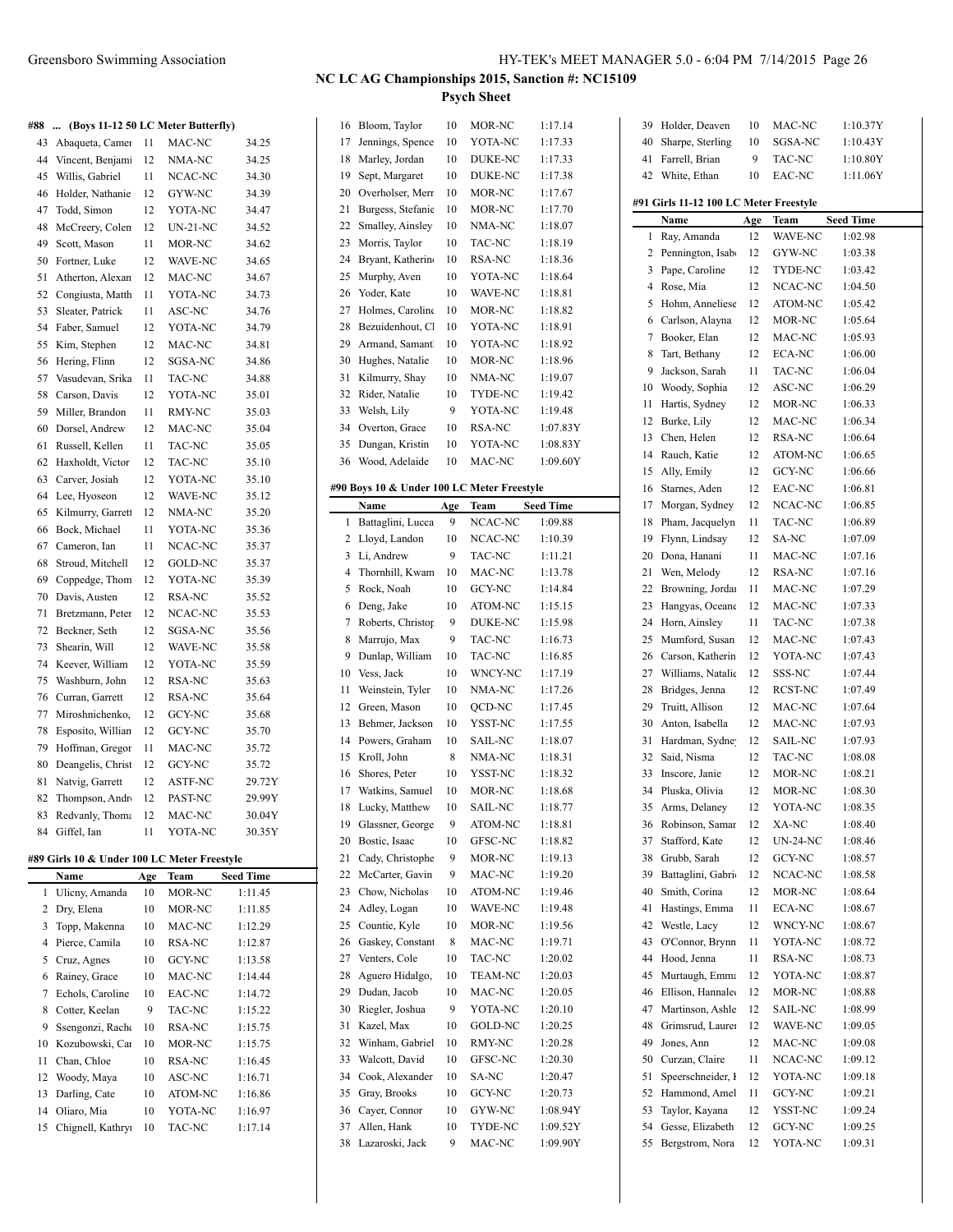#### **#91 ... (Girls 11-12 100 LC Meter Freestyle)**

|     | $\ldots$ (OHIS II-12 TOV LC MIGHT FIGGIVIO) |    |                |          |
|-----|---------------------------------------------|----|----------------|----------|
| 56  | Curran, Kaylie                              | 12 | TAC-NC         | 1:09.35  |
| 57  | Rhodes, Olivia                              | 12 | MAC-NC         | 1:09.37  |
| 58  | Busick, Amelia                              | 12 | MOR-NC         | 1:09.38  |
| 59  | Denson, Bethany                             | 11 | GCY-NC         | 1:09.41  |
| 60  | Hamrick, Sarah                              | 12 | MAC-NC         | 1:09.43  |
| 61  | Hicks, Hailey                               | 11 | YOTA-NC        | 1:09.44  |
| 62  | Russell, Claire                             | 12 | MAC-NC         | 1:09.57  |
| 63  | Haroldson, Olivi                            | 11 | MOR-NC         | 1:09.63  |
| 64  | Mohr, Grace                                 | 11 | TYDE-NC        | 1:09.63  |
| 65. | Adams, Jennifer                             | 12 | <b>WAVE-NC</b> | 1:09.66  |
| 66  | Ervin, Bridgette                            | 12 | <b>DUKE-NC</b> | 58.85Y   |
| 67  | Yandle, Ava                                 | 12 | MAC-NC         | 59.18Y   |
| 68  | Grande, Isabella                            | 11 | MOR-NC         | 1:00.13Y |
| 69  | Allen, Julia                                | 12 | MOR-NC         | 1:00.37Y |
|     |                                             |    |                |          |

### **#92 Boys 11-12 100 LC Meter Freestyle**

|                | Name                | Age | Team            | <b>Seed Time</b> |
|----------------|---------------------|-----|-----------------|------------------|
| $\mathbf{1}$   | Thakur, Jake        | 12  | TAC-NC          | 1:00.84          |
| $\overline{c}$ | Smyre, Alexande     | 12  | RSA-NC          | 1:01.42          |
| 3              | Nowacek, Jacksc     | 12  | <b>ECA-NC</b>   | 1:01.42          |
| $\overline{4}$ | Barnett, Wesley     | 12  | MAC-NC          | 1:01.44          |
| 5              | Ghim, Christoph     | 12  | TAC-NC          | 1:01.45          |
| 6              | Strukelj, Theodo:   | 12  | NCAC-NC         | 1:02.58          |
| $\overline{7}$ | Chapman, John       | 12  | MOR-NC          | 1:02.69          |
| 8              | Silver, Ryan        | 12  | MOR-NC          | 1:02.75          |
| 9              | Cotter, Michael     | 12  | TAC-NC          | 1:03.01          |
| 10             | Nelson, Baylor      | 12  | MAC-NC          | 1:03.42          |
| 11             | Bunger, Joseph      | 11  | RSA-NC          | 1:03.50          |
| 12             | Waldeck, Frank      | 12  | WOW-NC          | 1:03.71          |
| 13             | Keaney, Reilly      | 12  | <b>SGSA-NC</b>  | 1:03.76          |
| 14             | Simmons, Victor     | 12  | ATOM-NC         | 1:03.79          |
| 15             | Tobul, Thomas       | 12  | MOR-NC          | 1:03.92          |
| 16             | Boone, Garrett      | 12  | <b>UN-19-NC</b> | 1:04.18          |
| 17             | Payne, Mitchell     | 12  | TAC-NC          | 1:04.19          |
| 18             | Thompson, Briar     | 12  | TAC-NC          | 1:04.25          |
| 19             | Benton, Jack        | 12  | YOTA-NC         | 1:04.47          |
| 20             | Powe, Harrison      | 12  | NMA-NC          | 1:05.07          |
| 21             | Stowers, Charles    | 12  | SGSA-NC         | 1:05.28          |
| 22             | Furbay, Patrick     | 12  | CFAC-NC         | 1:05.31          |
| 23             | Carver, Josiah      | 12  | YOTA-NC         | 1:05.40          |
| 24             | Navarro, Joshua     | 12  | <b>TAC-NC</b>   | 1:05.44          |
| 25             | Hoover, Samuel      | 11  | NCAC-NC         | 1:05.64          |
| 26             | Prucha, Benjamir    | 12  | YOTA-NC         | 1:05.72          |
| 27             | Maier, Kyle         | 12  | YOTA-NC         | 1:06.04          |
| 28             | Qaqish, Danny       | 12  | NCAC-NC         | 1:06.22          |
| 29             | Barker, William     | 12  | <b>ECA-NC</b>   | 1:06.25          |
| 30             | Soule, William      | 11  | ASC-NC          | 1:06.39          |
| 31             | Washburn, John      | 12  | RSA-NC          | 1:06.48          |
| 32             | Hughes, Connor      | 12  | WAVE-NC         | 1:06.49          |
| 33             | Cooper, William     | 12  | <b>TEAM-NC</b>  | 1:06.68          |
| 34             | Piscitelli, Nichola | 12  | MAC-NC          | 1:06.76          |
| 35             | Carter, Jared       | 12  | <b>WAVE-NC</b>  | 1:06.85          |
| 36             | Kilmurry, Garret    | 12  | NMA-NC          | 1:06.93          |
| 37             | Coppedge, Thom      | 12  | YOTA-NC         | 1:06.98          |
| 38             | Kim, Stephen        | 12  | MAC-NC          | 1:07.00          |
| 39             | Riley, Nicholas     | 12  | RSA-NC          | 1:07.00          |
| 40             | Chang, Austin       | 12  | NCAC-NC         | 1:07.18          |
| 41             | Natvig, Garrett     | 12  | <b>ASTF-NC</b>  | 1:07.42          |
| 42             | Kroll, Matthew      | 11  | NMA-NC          | 1:07.86          |
| 43             | Das, Avijit         | 12  | MAC-NC          | 1:08.04          |
|                |                     |     |                 |                  |

| 44     | Todd, Simon                                               | 12 | YOTA-NC         | 1:08.05              |
|--------|-----------------------------------------------------------|----|-----------------|----------------------|
| 45     | Johnson, Aj                                               | 11 | WNCY-NC         | 1:08.06              |
| 46     | Willis, Gabriel                                           | 11 | NCAC-NC         | 1:08.07              |
| 47     | Brewer, Brayden                                           | 12 | MAC-NC          | 1:08.09              |
| 48     | Lucky, Andrew                                             | 12 | <b>SAIL-NC</b>  | 1:08.17              |
| 49     | Keever, William                                           | 12 | YOTA-NC         | 1:08.18              |
| 50     | Smith, Connor                                             | 12 | ASC-NC          | 1:08.25              |
| 51     | McCreery, Colen                                           | 12 | UN-21-NC        | 1:08.31              |
| 52     | Bretzmann, Peter                                          | 12 | NCAC-NC         | 1:08.33              |
| 53     | Rautiola, Ruslan                                          | 12 | <b>CVAC-NC</b>  | 1:08.34              |
| 54     | Carroll, Brody                                            | 12 | LENR-NC         | 1:08.39              |
| 55     | Hering, Flinn                                             | 12 | SGSA-NC         | 1:08.48              |
| 56     |                                                           | 11 | GCY-NC          |                      |
|        | Tars, Robert                                              |    |                 | 1:08.53<br>1:08.65   |
| 57     | Ansede, Lucas                                             | 12 | YOTA-NC         |                      |
| 58     | Haughey, Braede                                           | 11 | <b>TAC-NC</b>   | 1:08.74              |
| 59     | Lockhart, Austin                                          | 12 | <b>ATOM-NC</b>  | 1:08.77              |
| 60     | Stroud, Mitchell                                          | 12 | GOLD-NC         | 1:08.80              |
| 61     | Carson, Davis                                             | 12 | YOTA-NC         | 1:08.82              |
| 62     | Vye, Nicholas                                             | 12 | GYW-NC          | 1:08.94              |
| 63     | Prucha, Jonathan                                          | 11 | YOTA-NC         | 1:09.11              |
| 64     | Keough, Patrick                                           | 11 | <b>RSA-NC</b>   | 1:09.19              |
| 65     | Michael, Carson                                           | 12 | ATOM-NC         | 1:09.29              |
| 66     | Raynor, Jonathan                                          | 12 | MOR-NC          | 1:09.34              |
| 67     | Miller, Brandon                                           | 11 | RMY-NC          | 1:09.35              |
| 68     | Haxholdt, Victor                                          | 12 | TAC-NC          | 1:09.44              |
| 69     | McGovern, Came                                            | 12 | YOTA-NC         | 1:09.44              |
| 70     | Davis, Austen                                             | 12 | RSA-NC          | 1:09.46              |
| 71     | Shanahan, Matth                                           | 12 | HAC-NC          | 1:09.65              |
| 72     | Lee, Hyoseon                                              | 12 | WAVE-NC         | 1:09.67              |
| 73     | Russell, Kellen                                           | 11 | TAC-NC          | 1:09.68              |
| 74     | Vasudevan, Srika                                          | 11 | TAC-NC          | 1:09.74              |
| 75     | Sleater, Patrick                                          | 11 | ASC-NC          | 1:09.83              |
| 76     | Blake, Devin                                              | 12 | MAC-NC          | 1:09.89              |
| 77     | Thompson, Andr                                            | 12 | PAST-NC         | 59.13Y               |
| 78     | Weaver, Ryan                                              | 11 | DUKE-NC         | 1:00.01Y             |
| 79     | Adams, Nathan                                             | 12 | <b>UN-02-NC</b> | 1:00.32Y             |
|        |                                                           |    |                 | 1:00.45Y             |
| 80     | Gatlin, James                                             | 12 | SA-NC           |                      |
|        |                                                           |    |                 |                      |
|        | #93 Girls 10 & Under 200 LC Meter Freestyle Relay<br>Team |    |                 |                      |
| 1      | YOTA-NC                                                   |    | Relay<br>А      | Seed Time<br>2:15.19 |
| 2      | MOR-NC                                                    |    | A               | 2:15.41              |
|        |                                                           |    |                 |                      |
| 3<br>4 | MAC-NC                                                    |    | A<br>A          | 2:17.56              |
| 5      | RSA-NC<br>MOR-NC                                          |    | B               | 2:19.54<br>2:21.81   |
| 6      | NMA-NC                                                    |    |                 | 2:21.87              |
|        |                                                           |    | A               |                      |
| 7      | YOTA-NC                                                   |    | B               | 2:22.08<br>2:23.67   |
| 8      | MAC-NC                                                    |    | C               |                      |
| 9      | <b>GCY-NC</b>                                             |    | A               | 2:23.84              |
| 10     | SGSA-NC                                                   |    | A               | 2:25.38              |
| 11     | MOR-NC                                                    |    | C               | 2:25.63              |
| 12     | MAC-NC                                                    |    | B               | 2:25.65              |
| 13     | TYDE-NC                                                   |    | A               | 2:25.80              |
| 14     | TAC-NC                                                    |    | A               | 2:27.18              |
| 15     | YOTA-NC                                                   |    | C               | 2:28.56              |
| 16     | WAVE-NC                                                   |    | A               | 2:29.21              |
| 17     | NCAC-NC                                                   |    | A               | 2:31.98              |
| 18     | <b>RSA-NC</b>                                             |    | B               | 2:35.91              |
| 19     | <b>TAC-NC</b>                                             |    | B               | 2:38.55              |
| 20     | <b>DUKE-NC</b>                                            |    | А               | 2:45.42              |

| #94 Boys 10 & Under 200 LC Meter Freestyle Relay |                |                                              |                  |  |  |  |
|--------------------------------------------------|----------------|----------------------------------------------|------------------|--|--|--|
|                                                  | Team           | Relay                                        | <b>Seed Time</b> |  |  |  |
| 1                                                | MAC-NC         | A                                            | 2:14.78          |  |  |  |
| 2                                                | <b>TAC-NC</b>  | А                                            | 2:15.51          |  |  |  |
| 3                                                | NCAC-NC        | А                                            | 2:17.83          |  |  |  |
| 4                                                | NMA-NC         | A                                            | 2:20.05          |  |  |  |
| 5                                                | MOR-NC         | A                                            | 2:20.57          |  |  |  |
| 6                                                | ATOM-NC        | A                                            | 2:24.26          |  |  |  |
| 7                                                | <b>RSA-NC</b>  | A                                            | 2:24.35          |  |  |  |
| 8                                                | TAC-NC         | B                                            | 2:25.04          |  |  |  |
| 9                                                | MAC-NC         | B                                            | 2:25.87          |  |  |  |
| 10                                               | WAVE-NC        | А                                            | 2:26.86          |  |  |  |
| 11                                               | GCY-NC         | A                                            | 2:29.35          |  |  |  |
| 12                                               | <b>DUKE-NC</b> | A                                            | 2:32.41          |  |  |  |
| 13                                               | YOTA-NC        | А                                            | 2:33.60          |  |  |  |
| 14                                               | MOR-NC         | B                                            | 2:34.43          |  |  |  |
|                                                  |                |                                              |                  |  |  |  |
| 15                                               | <b>RSA-NC</b>  | B                                            | 2:42.55          |  |  |  |
| 16                                               | SGSA-NC        | A                                            | 2:44.60          |  |  |  |
|                                                  |                | #95 Girls 11-12 200 LC Meter Freestyle Relay |                  |  |  |  |
|                                                  | Team           | Relay                                        | <b>Seed Time</b> |  |  |  |
| 1                                                | MAC-NC         | A                                            | 1:58.39          |  |  |  |
| 2                                                | <b>TAC-NC</b>  | A                                            | 2:00.69          |  |  |  |
| 3                                                | MOR-NC         | A                                            | 2:01.26          |  |  |  |
| 4                                                | YOTA-NC        | А                                            | 2:02.21          |  |  |  |
| 5                                                | MAC-NC         | B                                            | 2:03.04          |  |  |  |
| 6                                                | TYDE-NC        | A                                            | 2:04.21          |  |  |  |
| 7                                                | <b>GCY-NC</b>  | A                                            | 2:04.37          |  |  |  |
|                                                  |                |                                              |                  |  |  |  |
| 8                                                | NCAC-NC        | А                                            | 2:04.73          |  |  |  |
| 9                                                | MAC-NC         | C                                            | 2:04.89          |  |  |  |
| 10                                               | MOR-NC         | B                                            | 2:05.32          |  |  |  |
| 11                                               | <b>RSA-NC</b>  | A                                            | 2:05.50          |  |  |  |
| 12                                               | <b>TAC-NC</b>  | B                                            | 2:05.62          |  |  |  |
| 13                                               | YOTA-NC        | B                                            | 2:05.62          |  |  |  |
| 14                                               | <b>ECA-NC</b>  | A                                            | 2:06.47          |  |  |  |
| 15                                               | WAVE-NC        | A                                            | 2:06.94          |  |  |  |
| 16                                               | MAC-NC         | D                                            | 2:07.06          |  |  |  |
| 17                                               | <b>SAIL-NC</b> | A                                            | 2:07.17          |  |  |  |
| 18                                               | MOR-NC         | C                                            | 2:07.64          |  |  |  |
| 19                                               | YOTA-NC        | $\overline{C}$                               | 2:07.79          |  |  |  |
| 20                                               | NMA-NC         | A                                            | 2:08.33          |  |  |  |
| 21                                               | MOR-NC         | D                                            | 2:10.01          |  |  |  |
| 22                                               | YOTA-NC        | D                                            | 2:10.51          |  |  |  |
| 23                                               | DUKE-NC        | А                                            | 2:11.26          |  |  |  |
| 24                                               | RSA-NC         | B                                            | 2:11.72          |  |  |  |
| 25                                               | SGSA-NC        | А                                            | 2:12.76          |  |  |  |
| 26                                               | GCY-NC         | B                                            | 2:13.06          |  |  |  |
| 27                                               | <b>ECA-NC</b>  | B                                            | 2:17.28          |  |  |  |
| 28                                               | XA-NC          | A                                            | 2:28.09          |  |  |  |
|                                                  | 29 YBAC-NC     | A                                            | 2:31.09          |  |  |  |
|                                                  |                |                                              |                  |  |  |  |
| #96 Boys 11-12 200 LC Meter Freestyle Relay      |                |                                              |                  |  |  |  |
|                                                  | Team           | Relay                                        | <b>Seed Time</b> |  |  |  |
| 1                                                | MAC-NC         | A                                            | 1:55.03          |  |  |  |
| 2                                                | YOTA-NC        | A                                            | 1:55.13          |  |  |  |
| 3                                                | TAC-NC         | A                                            | 1:56.48          |  |  |  |
| 4                                                | MOR-NC         | A                                            | 1:56.78          |  |  |  |
| 5                                                | RSA-NC         | А                                            | 1:57.91          |  |  |  |
| 6                                                | NCAC-NC        | A                                            | 1:59.45          |  |  |  |
| 7                                                | NMA-NC         | A                                            | 1:59.66          |  |  |  |
| 8                                                | YOTA-NC        | B                                            | 2:01.61          |  |  |  |
| 9                                                | SGSA-NC        | A                                            | 2:02.02          |  |  |  |
|                                                  |                |                                              |                  |  |  |  |